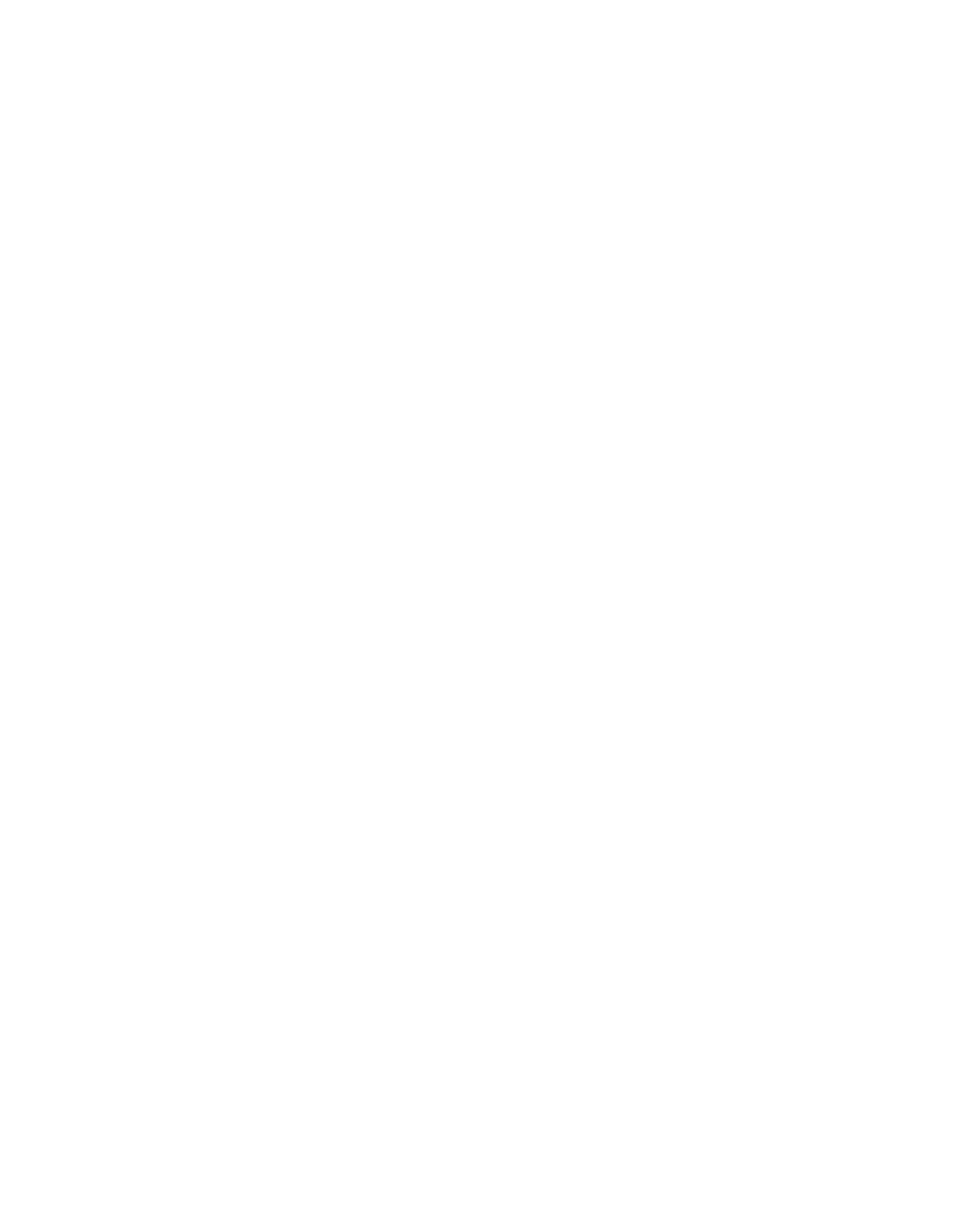#### **THE 2000 NLSY79 CHILD ASSESSMENTS**

This document contains a variety of cross-tabulations that describe the assessments administered to the children of the National Longitudinal Survey of Youth 1979 female respondents who were interviewed in 2000. It should be noted that these assessments are now administered only to children who have not attained their  $15<sup>th</sup>$  birthday by the end of the survey calendar year, in this instance, 2000.

Users are encourage to access *The NLSY79 Child & Young Adult Data Users Guide* that accompanies the current release of the NLSY79 Child & Young Adult Data, for a detailed description of the NLSY79 Child assessment data. Additional reports are available that describe the strengths and limitations of the various Child data releases. These documents include: *The NLSY Child Handbook 1986-1990 – Revised Edition*, and *The NLSY Children 1992*. To obtain copies of these reports or other related data and documentation, please contact the Center for Human Resource Research at the address below:

> NLS User Services Center for Human Resource Research The Ohio State University 921 Chatham Lane, Suite 100 Columbus, OH 43221-2418

> > Phone: 614.442.7366 FAX: 614.442.7329

e-mail: usersvc@postoffice.chrr.ohio-state.edu

This report was prepared under a contract with the Bureau of Labor Statistics, U.S. Department of Labor, with fund provided by an intergovernmental transfer from the National Institutes of Child Health and Human Development (NICHD). Interpretations or viewpoints contained in this document do not necessarily represent the official position or policy of the Department of Labor or the NICHD.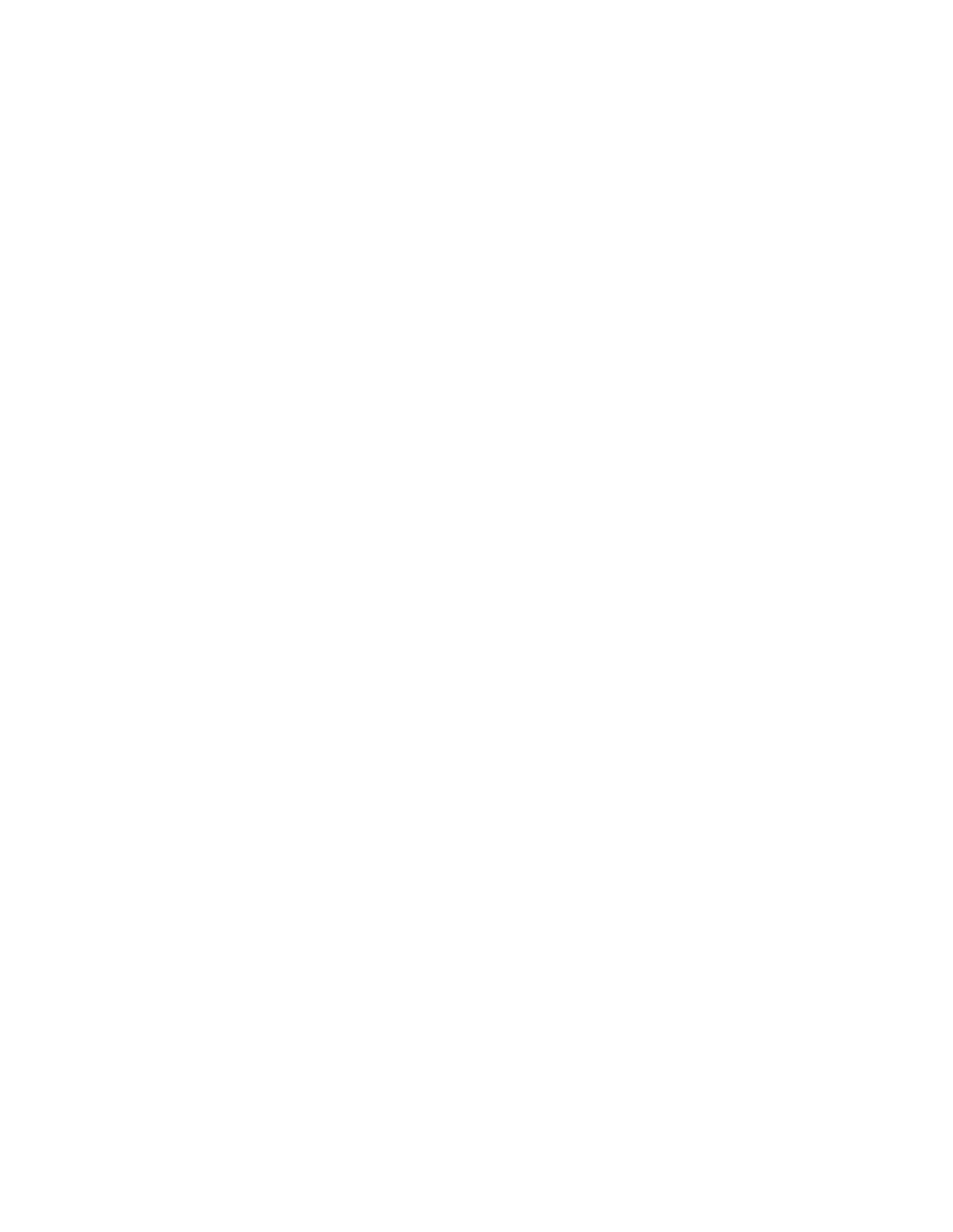#### **Table of Contents**

# **The 2000 Child Assessments in the Mother Supplement**

| Table 1.1. The Home: Total Raw Scores by Child Age and Race/Ethnicity                    |    |
|------------------------------------------------------------------------------------------|----|
|                                                                                          |    |
| Table 1.2. The Home: Percentile Scores by Child Age And Race/Ethnicity                   |    |
|                                                                                          |    |
| Table 1.3. The Home: Total Percentile Scores by Child Age and Race/Ethnicity             |    |
|                                                                                          |    |
| Table 1.4. The Home: Standard Scores By Child Age and Race/Ethnicity                     |    |
|                                                                                          |    |
| Table 1.5. The Home: Cognitive Stimulation Percentile Scores by Child Age and            |    |
|                                                                                          |    |
| Table 1.6. The Home: Cognitive Stimulation Standard Scores by Child Age and              |    |
|                                                                                          |    |
| Table 1.7. The Home: Emotional Support Percentile Scores by Child Age and Race/Ethnicity |    |
|                                                                                          |    |
| Table 1.8. The Home: Emotional Support Standard Scores by Child Age and Race/Ethnicity   |    |
|                                                                                          |    |
| Table 2.1. Temperament - Activity: Raw Scores by Race/Ethnicity (2000 Sample Cases) 9    |    |
| Table 2.2. Temperament - Activity: Raw Scores by Race/Ethnicity                          |    |
|                                                                                          |    |
| Table 2.3. Temperament - Fearfulness: Raw Scores by Child Age and Race/Ethnicity         |    |
|                                                                                          |    |
| Table 2.4. Temperament - Fearfulness: Raw Scores by Child Age and Race/Ethnicity         |    |
|                                                                                          |    |
| Table 2.5. Temperament - Positive Affect: Raw Scores by Child Age and Race/Ethnicity     |    |
|                                                                                          |    |
| Table 2.6. Temperament - Positive Affect: Raw Scores by Child Age and Race/Ethnicity     |    |
| (2000 Weighted Distribution)                                                             |    |
| Table 2.7. Temperament - Insecure Attachment: Raw Scores by Child Age and Race/Ethnicity |    |
|                                                                                          |    |
| Table 2.8. Temperament - Insecure Attachment: Raw Scores by Child Age and                |    |
|                                                                                          |    |
| Table 2.9. Temperament - Compliance: Raw Scores by Child Age and Race/Ethnicity          |    |
|                                                                                          | 17 |
| Table 2.10. Temperament - Compliance: Raw Scores by Child Age and Race/Ethnicity         |    |
|                                                                                          |    |
| Table 2.11. Temperament - Sociability: Raw Scores by Child Age and Race/Ethnicity        |    |
|                                                                                          |    |
| Table 2.12. Temperament - Sociability: Raw Scores by Child Age and Race/Ethnicity        |    |
|                                                                                          |    |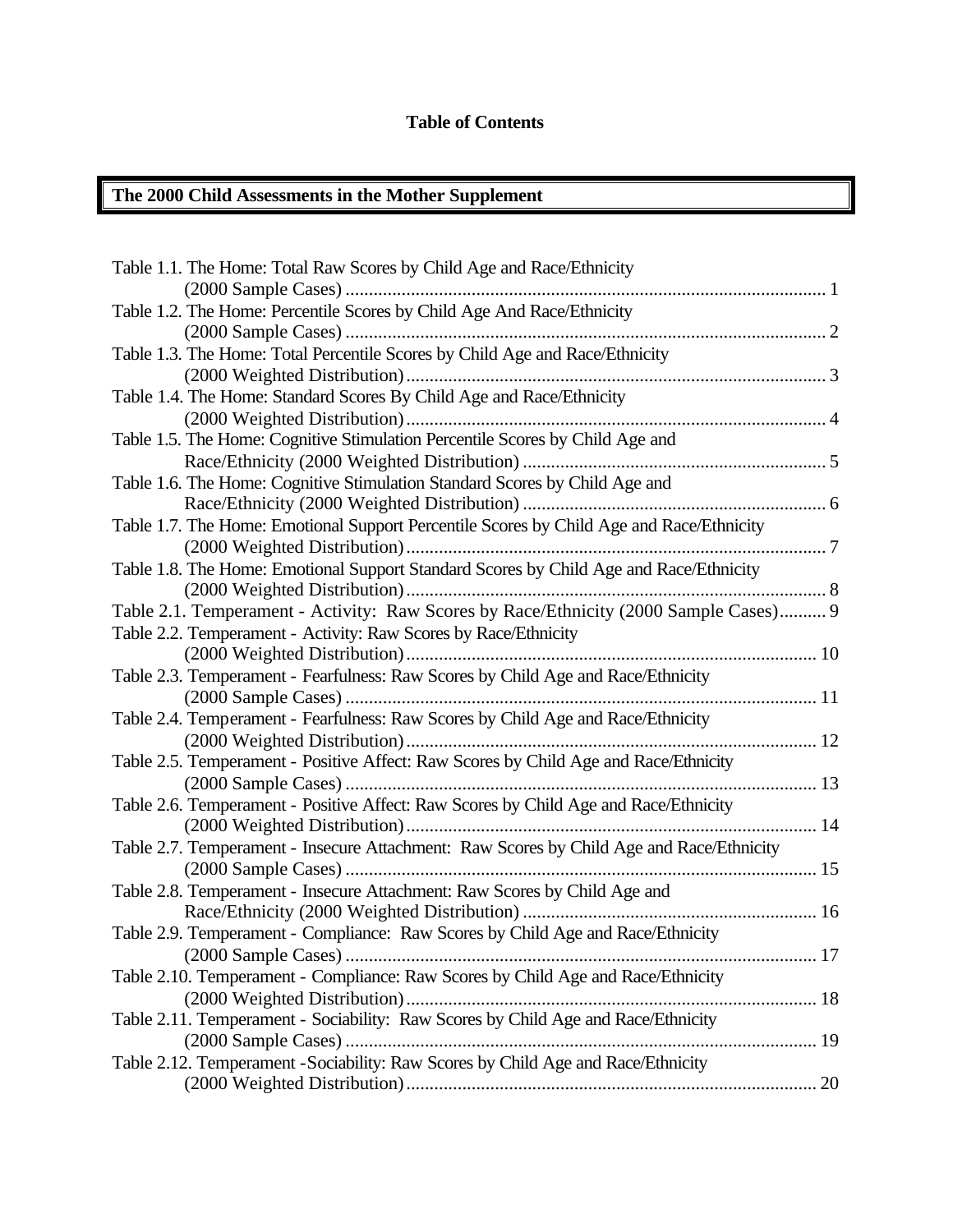| Table 3.1. Motor and Social Development: Percentile Scores by Child Age and Race/Ethnicity  |    |
|---------------------------------------------------------------------------------------------|----|
|                                                                                             | 21 |
| Table 3.2. Motor and Social Development: Percentile Scores by Child Age and Race/Ethnicity  | 22 |
| Table 3.3. Motor and Social Development: Standard Scores by Child Age and Race/Ethnicity    |    |
|                                                                                             | 23 |
| Table 3.4. Motor and Social Development: Percentile Scores for Female Children by Child Age |    |
|                                                                                             | 24 |
| Table 3.5. Motor and Social Development: Percentile Scores for Male Children by Child Age   |    |
|                                                                                             | 25 |
| Table 3.6. Motor and Social Development: "All" Percentile Scores for Female Children by     |    |
|                                                                                             | 26 |
| Table 3.7. Motor and Social Development: "All" Percentile Scores for Male Children by Child |    |
|                                                                                             | 27 |
| Table 4.1. Behavior Problems Index: Total Raw Scores by Child Age and Race/Ethnicity        |    |
|                                                                                             | 28 |
| Table 4.2. Behavior Problems Index: Percentile Scores by Child Age and Race/Ethnicity       |    |
|                                                                                             | 29 |
| Table 4.3. Behavior Problems Index: Standard Scores by Child Age and Race/Ethnicity         |    |
|                                                                                             | 30 |
| Table 4.4 Behavior Problems Index: External Percentile Scores (trichotomous items) by       |    |
| Child Age and Race/Ethnicity (2000 Weighted Distribution)                                   |    |
| Table 4.5 Behavior Problems Index: Internal Percentile Scores (trichotomous items) by       |    |
|                                                                                             |    |
| Table 4.6. Behavior Problems Index: Peer Conflicts Percentile Scores by Child Age and       |    |
| Race/Ethnicity (2000 Weighted Distribution)                                                 | 33 |
| Table 4.7. Behavior Problems Index: Peer Conflicts Standard Scores by Child Age and         |    |
|                                                                                             |    |
| Table 4.8. Behavior Problems Index: Hyperactive Percentile Scores by Child Age and          |    |
|                                                                                             |    |
| Table 4.9. Behavior Problems Index: Hyperactive Standard Scores by Child Age and            |    |
|                                                                                             |    |
| Table 4.10. Behavior Problems Index: Headstrong Percentile Scores by Child Age and          |    |
|                                                                                             |    |
| Table 4.11. Behavior Problems Index: Headstrong Standard Scores by Child Age and            |    |
|                                                                                             |    |
| Table 4.12. Behavior Problems Index: Dependent Percentile Scores by Child Age and           |    |
|                                                                                             |    |
| Table 4.13. Behavior Problems Index: Dependent Standard Scores by Child Age and             |    |
|                                                                                             |    |
| Table 4.14. Behavior Problems Index: Anxious/Depressed Percentile Scores by Child Age and   |    |
|                                                                                             |    |
|                                                                                             |    |
| Table 4.15. Behavior Problems Index: Anxious/Depressed Standard Scores by Child Age and     |    |
|                                                                                             |    |
| Table 4.16. Behavior Problems Index: Antisocial Percentile Scores by Child Age and          |    |
|                                                                                             |    |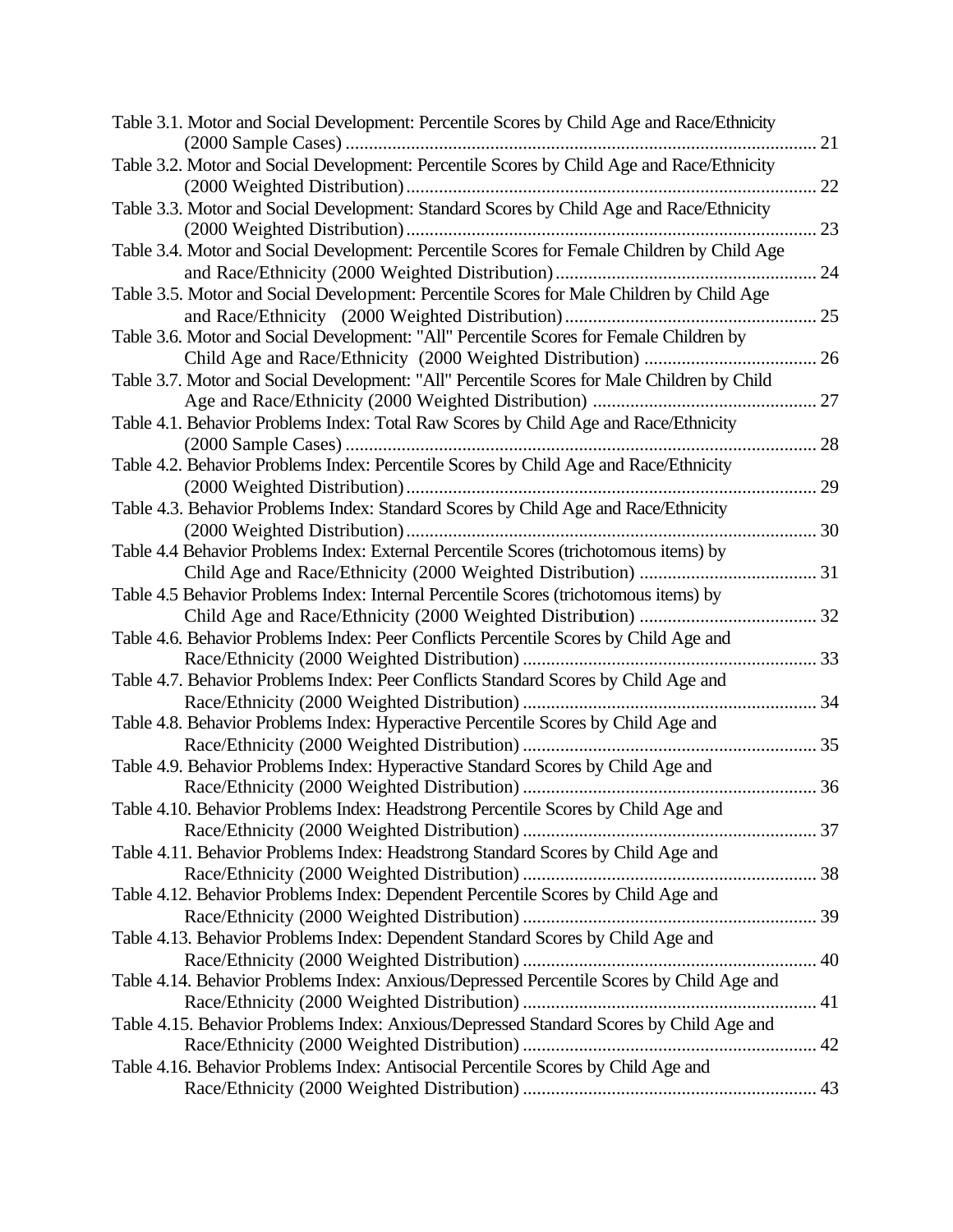| Table 4.17. Behavior Problems Index: Antisocial Standard Scores by Child Age and         |  |
|------------------------------------------------------------------------------------------|--|
| Table 5.1. SPPC Scholastic Competence: Raw Scores by Child Age and Race/Ethnicity        |  |
|                                                                                          |  |
| Table 5.2. SPPC Scholastic Competence: Raw Scores by Child Age and Race/Ethnicity        |  |
|                                                                                          |  |
| Table 5.3. SPPC Global Self-Worth: Raw Scores by Child Age and Race/Ethnicity            |  |
|                                                                                          |  |
| Table 5.4. SPPC Global Self-Worth: Raw Scores by Child Age and Race/Ethnicity            |  |
|                                                                                          |  |
| Table 6.1. Digit Span: Total Raw Scores by Child Age and Race/Ethnicity                  |  |
| Table 6.2. Digit Span: Total - Standard Scores by Child Age and Race/Ethnicity           |  |
|                                                                                          |  |
| Table 6.3. Digit Span: Forward - Raw Scores by Child Age and Race/Ethnicity              |  |
|                                                                                          |  |
| Table 6.4. Digit Span: Backward - Raw Scores by Child Age and Race/Ethnicity             |  |
|                                                                                          |  |
| Table 7.1. PIAT Math: Raw Scores by Child Age and Race/Ethnicity (2000 Sample Cases) 53  |  |
| Table 7.2. PIAT Math: Percentile Scores by Child Age and Race/Ethnicity                  |  |
|                                                                                          |  |
| Table 7.3. PIAT Math: Standard Scores by Child Age and Race/Ethnicity                    |  |
|                                                                                          |  |
| Table 7.4. PIAT Math: Percentile Scores by Child Age and Race/Ethnicity                  |  |
|                                                                                          |  |
| Table 7.5. PIAT Math: Standard Scores by Child Age and Race/Ethnicity                    |  |
| Table 8.1. PIAT Reading Recognition: Raw Scores by Child Age and Race/Ethnicity          |  |
|                                                                                          |  |
| Table 8.2 PIAT Reading Recognition: Percentile Scores by Child Age and Race/Ethnicity    |  |
|                                                                                          |  |
| Table 8.3. PIAT Reading Recognition: Standard Scores by Child Age and Race/Ethnicity     |  |
|                                                                                          |  |
| Table 8.4. PIAT Reading Recognition: Percentile Scores by Child Age and Race/Ethnicity   |  |
|                                                                                          |  |
| Table 8.5. PIAT Reading Recognition: Standard Scores by Child Age and Race/Ethnicity     |  |
|                                                                                          |  |
| Table 9.1. PIAT Reading Comprehension: Raw Scores by Child Age and Race/Ethnicity        |  |
|                                                                                          |  |
| Table 9.2. PIAT Reading Comprehension: Percentile Scores by Child Age and Race/Ethnicity |  |
| Table 9.3. PIAT Reading Comprehension: Standard Scores by Child Age and Race/Ethnicity   |  |
|                                                                                          |  |
| Table 9.4. PIAT Reading Comprehension: Percentile Scores by Child Age and Race/Ethnicity |  |
|                                                                                          |  |
|                                                                                          |  |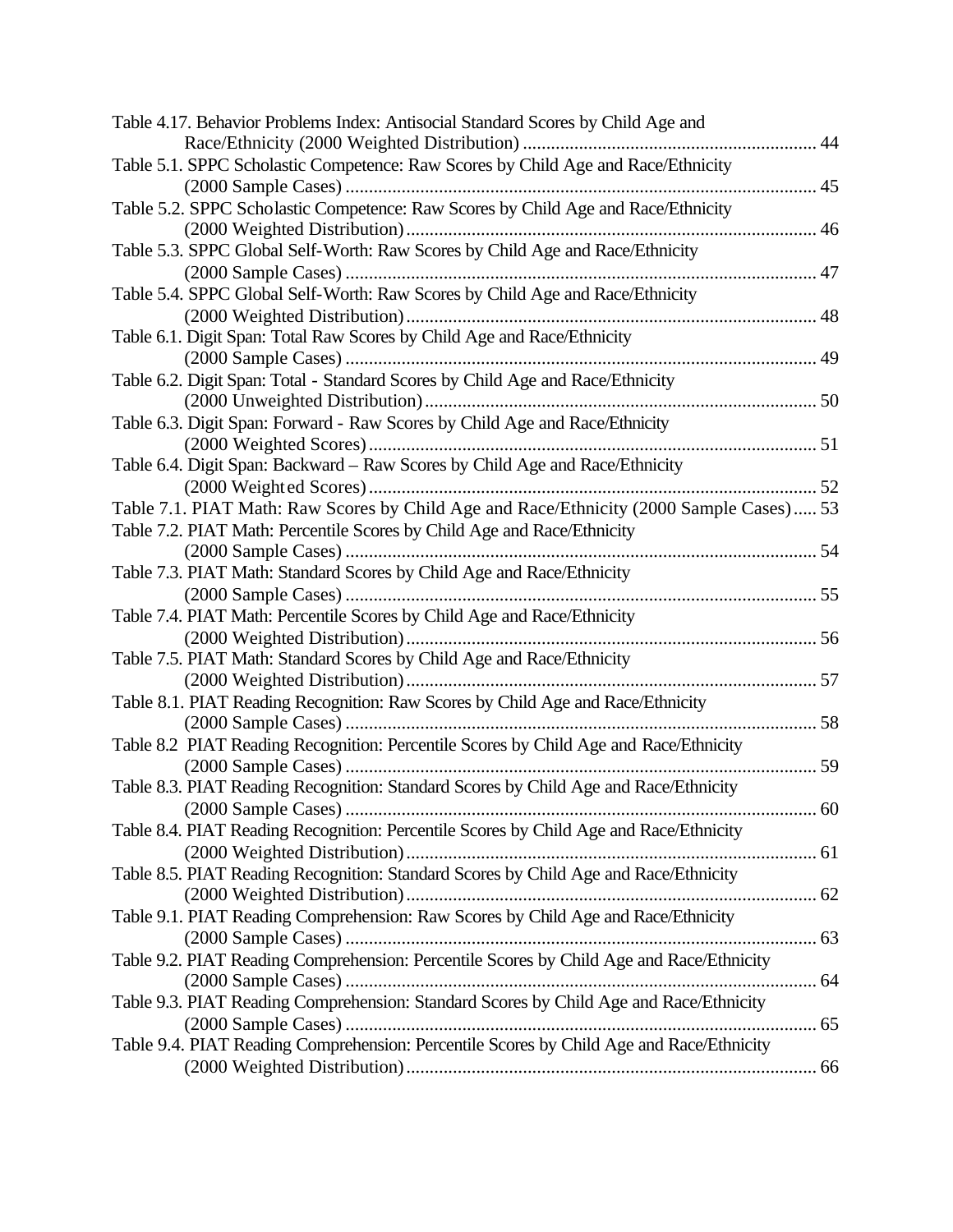| Table 9.5. PIAT Reading Comprehension: Standard Scores by Child Age and Race/Ethnicity |  |
|----------------------------------------------------------------------------------------|--|
|                                                                                        |  |
| Table 10.1. PPVT: Raw Scores By Child Age and Race/Ethnicity (2000 Sample Cases) 68    |  |
| Table 10.2. PPVT: Percentile Scores by Child Age and Race/Ethnicity                    |  |
|                                                                                        |  |
| Table 10.3. PPVT: Percentile Scores By Child Age and Race/Ethnicity                    |  |
|                                                                                        |  |
| Table 10.4. PPVT: Standard Scores By Child Age And Race/Ethnicity                      |  |
|                                                                                        |  |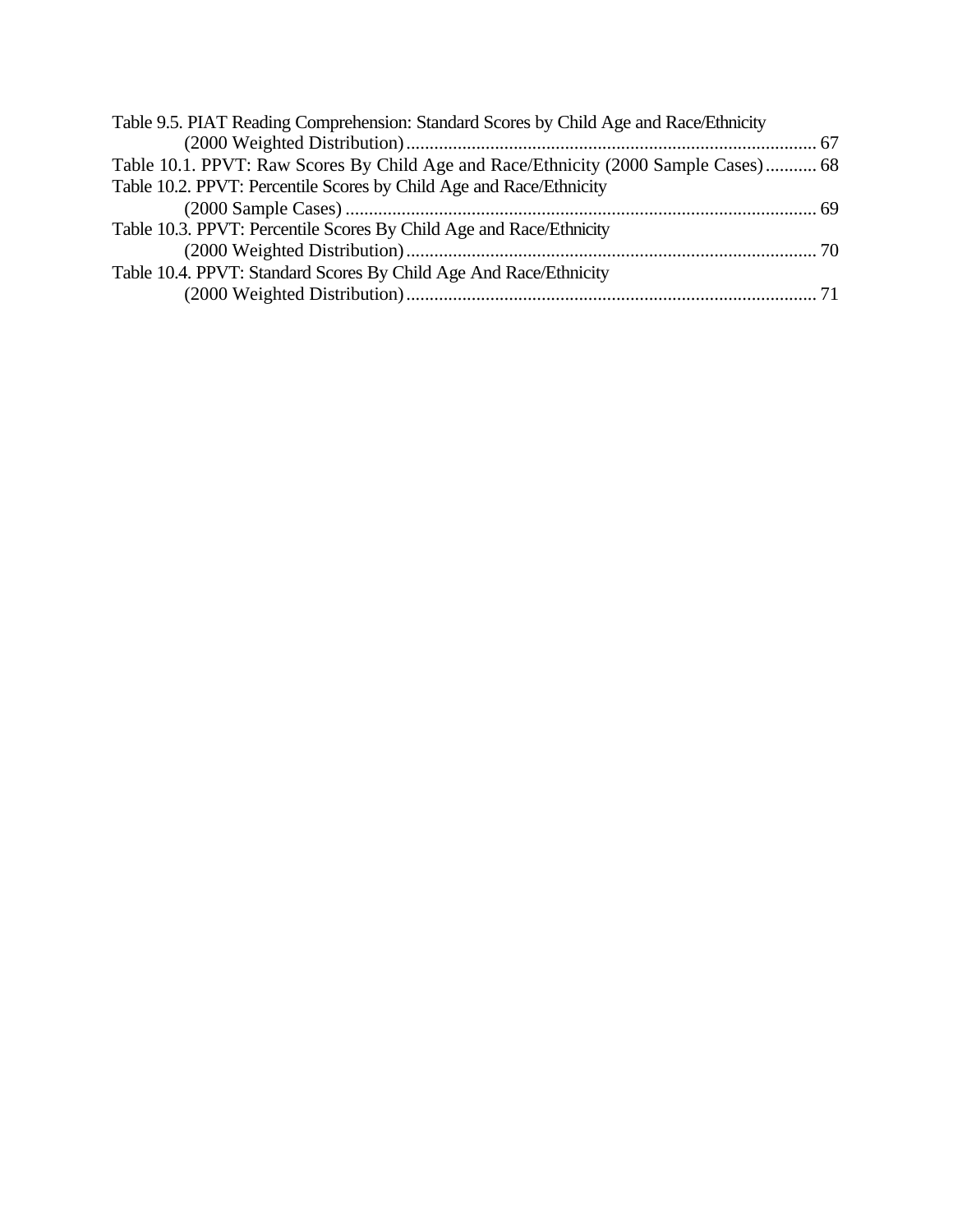|                      |                     | $0-12.9$       | $13 - 15.9$    |                | 16-18.9 19-22.9 | 23-28 | <b>Invalid</b> | <b>Valid</b> | <b>Total</b> | % Valid |
|----------------------|---------------------|----------------|----------------|----------------|-----------------|-------|----------------|--------------|--------------|---------|
| <b>AGE OF CHILD</b>  |                     |                |                |                |                 |       |                |              |              |         |
| $<$ 3 Years          |                     | 31             | 113            | 160            |                 |       | 77             | 304          | 381          | 79.8    |
| 3-5 Years            |                     | 5              | 14             | 44             | 200             | 230   | 32             | 493          | 525          | 93.9    |
| 6-9 Years            |                     | 24             | 43             | 133            | 352             | 400   | 48             | 952          | 1000         | 95.2    |
| $10$ Years $+$       |                     | 39             | 80             | 209            | 562             | 511   | 85             | 1401         | 1486         | 94.3    |
| Total                |                     | 99             | 250            | 546            | 1114            | 1141  | 242            | 3150         | 3392         | 92.9    |
| <b>RACE OF CHILD</b> | <b>AGE OF CHILD</b> |                |                |                |                 |       |                |              |              |         |
| <b>Hispanic</b>      | $<$ 3 Years         | 8              | 25             | 31             |                 |       | 24             | 64           | 88           | 72.7    |
|                      | 3-5 Years           |                | $\mathfrak{S}$ | $\overline{7}$ | 32              | 29    | 10             | 73           | 83           | 88.0    |
|                      | 6-9 Years           | 4              | 11             | 28             | 52              | 44    | 10             | 139          | 149          | 93.3    |
|                      | $10$ Years $+$      | 5              | 18             | 46             | 97              | 62    | 21             | 228          | 249          | 91.6    |
|                      | Total               | 17             | 59             | 112            | 181             | 135   | 65             | 504          | 569          | 88.6    |
| <b>Black</b>         | $<$ 3 Years         | 12             | 33             | 18             |                 |       | 15             | 63           | 78           | 80.8    |
|                      | 3-5 Years           | $\overline{4}$ | 5              | 22             | 50              | 24    | 8              | 105          | 113          | 92.9    |
|                      | 6-9 Years           | 14             | 22             | 47             | 77              | 43    | 10             | 203          | 213          | 95.3    |
|                      | $10$ Years $+$      | 24             | 38             | 97             | 165             | 67    | 19             | 391          | 410          | 95.4    |
|                      | Total               | 54             | 98             | 184            | 292             | 134   | 52             | 762          | 814          | 93.6    |
| <b>White</b>         | $<$ 3 Years         | 11             | 55             | 111            |                 |       | 38             | 177          | 215          | 82.3    |
|                      | 3-5 Years           | 1              | $\overline{4}$ | 15             | 118             | 177   | 14             | 315          | 329          | 95.7    |
|                      | 6-9 Years           | 6              | 10             | 58             | 223             | 313   | 28             | 610          | 638          | 95.6    |
|                      | $10$ Years $+$      | 10             | 24             | 66             | 300             | 382   | 45             | 782          | 827          | 94.6    |
|                      | Total               | 28             | 93             | 250            | 641             | 872   | 125            | 1884         | 2009         | 93.8    |

# **Table 1.1. The Home: Total Raw Scores by Child Age and Race/Ethnicity (2000 Sample Cases)**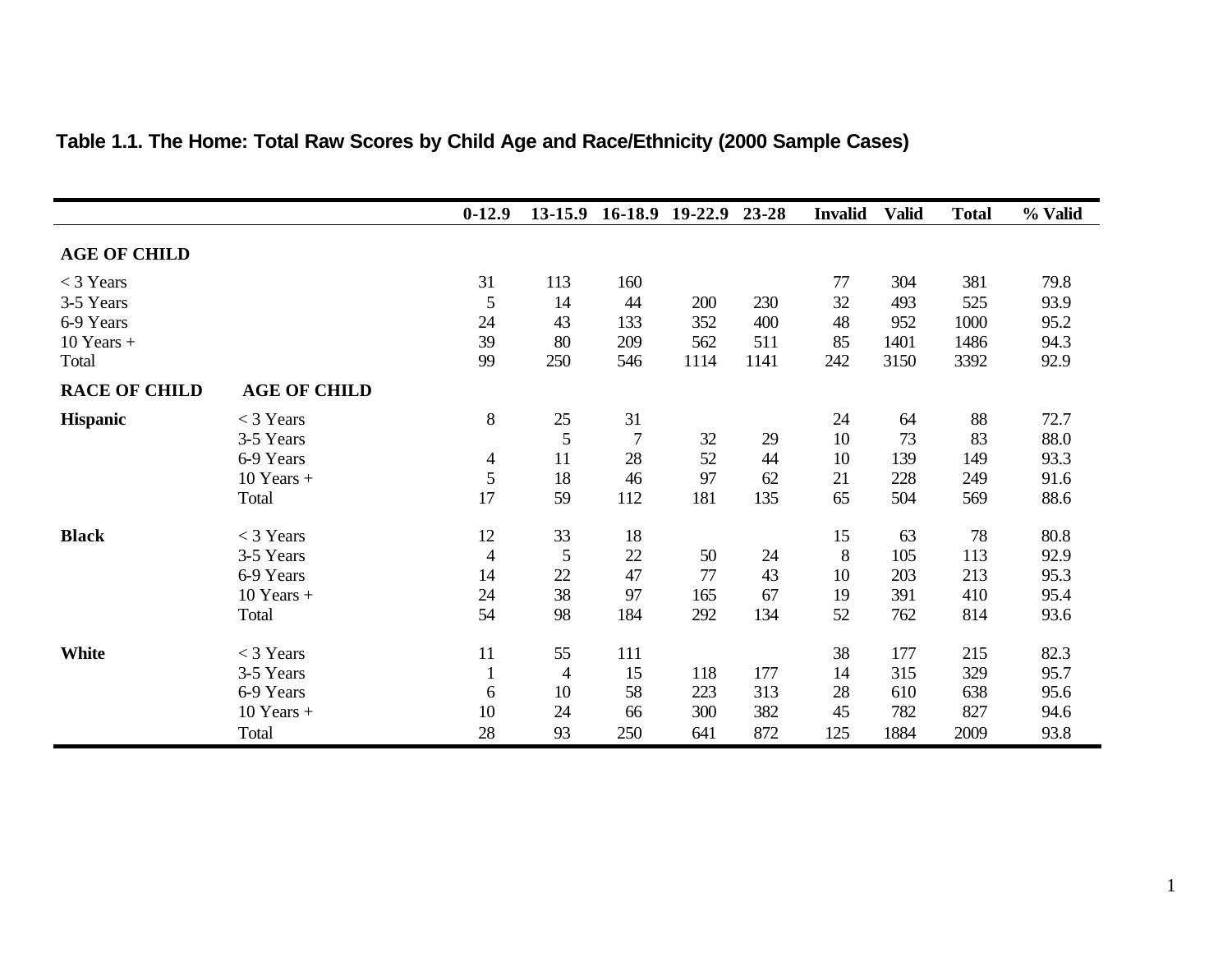|                      |                     | $0-19$ | 20-39          | 40-59 | 60-79 | 80-89          | 90-99          | <b>Invalid</b> | <b>Valid</b> | <b>Total</b> | % Valid |
|----------------------|---------------------|--------|----------------|-------|-------|----------------|----------------|----------------|--------------|--------------|---------|
| <b>AGE OF CHILD</b>  |                     |        |                |       |       |                |                |                |              |              |         |
| $<$ 3 Years          |                     | 74     | 48             | 64    | 83    | $\mathbf{2}$   | 33             | 77             | 304          | 381          | 79.8    |
| 3-5 Years            |                     | 103    | 66             | 92    | 177   | 51             | $\overline{4}$ | 32             | 493          | 525          | 93.9    |
| 6-9 Years            |                     | 242    | 138            | 162   | 244   | 107            | 59             | 47             | 952          | 999          | 95.3    |
| $10$ Years $+$       |                     | 307    | 279            | 287   | 303   | 113            | 112            | 85             | 1401         | 1486         | 94.3    |
| Total                |                     | 726    | 531            | 605   | 807   | 273            | 208            | 241            | 3150         | 3391         | 92.9    |
| <b>RACE OF CHILD</b> | <b>AGE OF CHILD</b> |        |                |       |       |                |                |                |              |              |         |
| <b>Hispanic</b>      | $<$ 3 Years         | 16     | 13             | 10    | 16    | $\mathbf{1}$   | $8\,$          | 24             | 64           | 88           | 72.7    |
|                      | 3-5 Years           | 18     | 11             | 14    | 25    | 4              |                | 10             | 73           | 83           | 88.0    |
|                      | 6-9 Years           | 46     | 22             | 26    | 29    | $\overline{7}$ | 9              | 10             | 139          | 149          | 93.3    |
|                      | $10$ Years +        | 66     | 58             | 40    | 33    | 18             | 13             | 21             | 228          | 249          | 91.6    |
|                      | Total               | 146    | 104            | 90    | 103   | 30             | 31             | 65             | 504          | 569          | 88.6    |
| <b>Black</b>         | $<$ 3 Years         | 34     | $\overline{7}$ | 11    | 9     |                | $\overline{2}$ | 15             | 63           | 78           | 80.8    |
|                      | 3-5 Years           | 46     | 19             | 17    | 18    | 5              |                | $\, 8$         | 105          | 113          | 92.9    |
|                      | 6-9 Years           | 102    | 29             | 29    | 33    | $\overline{7}$ | 3              | 9              | 203          | 212          | 95.8    |
|                      | $10$ Years $+$      | 147    | 99             | 74    | 51    | 13             | $\overline{7}$ | 19             | 391          | 410          | 95.4    |
|                      | Total               | 329    | 154            | 131   | 111   | 25             | 12             | 51             | 762          | 813          | 93.7    |
| White                | $<$ 3 Years         | 24     | 28             | 43    | 58    | $\mathbf{1}$   | 23             | 38             | 177          | 215          | 82.3    |
|                      | 3-5 Years           | 39     | 36             | 61    | 134   | 42             | 3              | 14             | 315          | 329          | 95.7    |
|                      | 6-9 Years           | 94     | 87             | 107   | 182   | 93             | 47             | 28             | 610          | 638          | 95.6    |
|                      | $10$ Years $+$      | 94     | 122            | 173   | 219   | 82             | 92             | 45             | 782          | 827          | 94.6    |
|                      | Total               | 251    | 273            | 384   | 593   | 218            | 165            | 125            | 1884         | 2009         | 93.8    |

# **Table 1.2. The Home: Percentile Scores by Child Age And Race/Ethnicity (2000 Sample Cases)**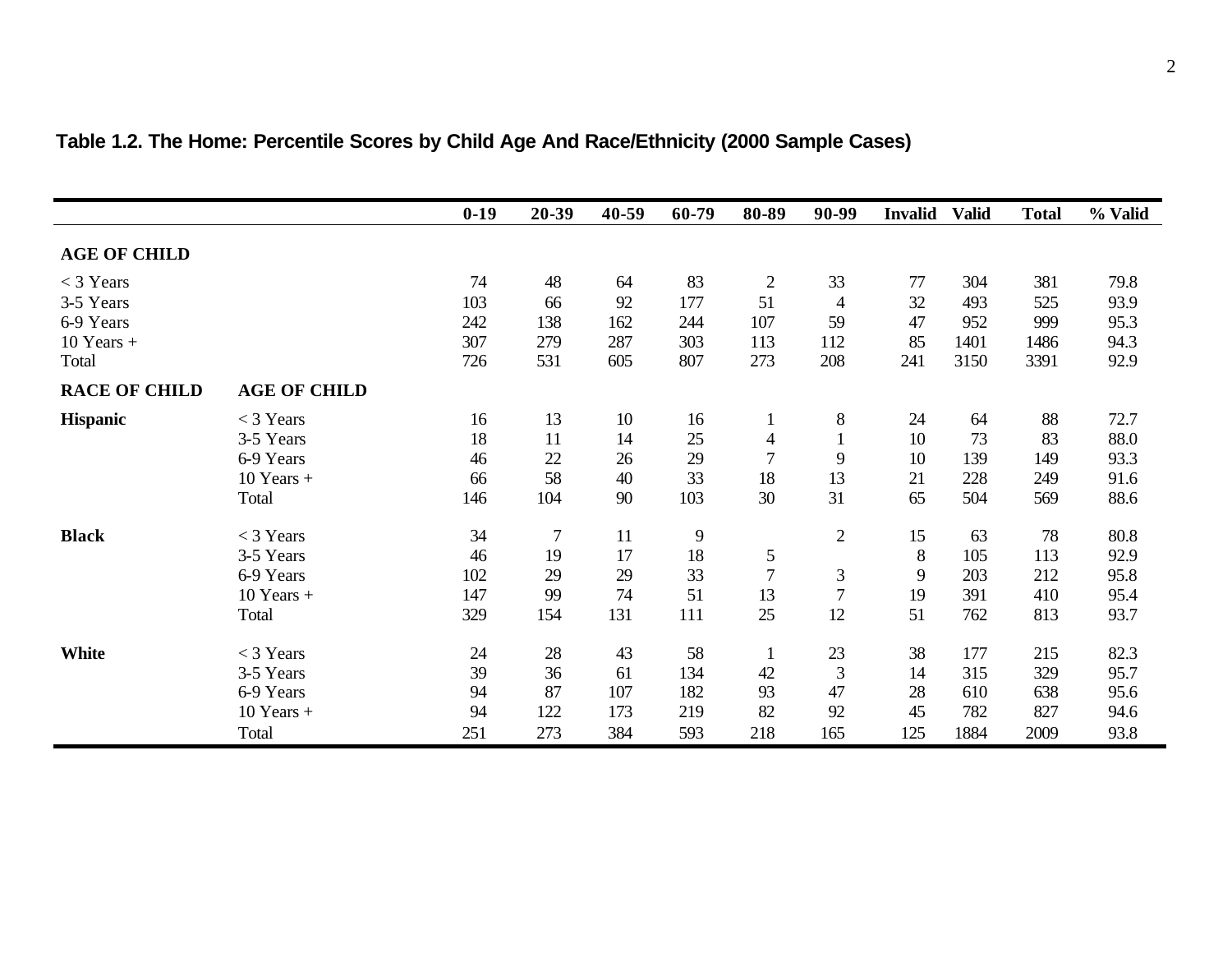|                      |                     | $0-19$ | 20-39 | 40-59 | 60-79 | 80-89 | 90-99 | <b>Total</b> | Mean | <b>Std Dev</b> |
|----------------------|---------------------|--------|-------|-------|-------|-------|-------|--------------|------|----------------|
| <b>AGE OF CHILD</b>  |                     |        |       |       |       |       |       |              |      |                |
| $<$ 3 Years          |                     | 18.4   | 16.0  | 23.4  | 30.0  | 0.6   | 11.6  | 100.0        | 52.6 | 28.2           |
| 3-5 Years            |                     | 15.8   | 11.8  | 18.5  | 40.4  | 12.5  | 1.0   | 100.0        | 53.2 | 26.5           |
| 6-9 Years            |                     | 20.5   | 14.5  | 17.2  | 27.6  | 13.0  | 7.2   | 100.0        | 52.4 | 28.2           |
| $10$ Years +         |                     | 16.6   | 17.6  | 21.4  | 25.1  | 9.0   | 10.2  | 100.0        | 52.2 | 28.3           |
| Total                |                     | 17.8   | 15.6  | 19.8  | 28.8  | 10.1  | 7.9   | 100.0        | 52.4 | 28.0           |
| <b>RACE OF CHILD</b> | <b>AGE OF CHILD</b> |        |       |       |       |       |       |              |      |                |
| <b>Hispanic</b>      | $<$ 3 Years         | 25.2   | 22.1  | 13.1  | 25.6  | 1.4   | 12.7  | 100.0        | 47.9 | 31.0           |
|                      | 3-5 Years           | 21.9   | 10.9  | 18.4  | 42.6  | 4.8   | 1.4   | 100.0        | 46.2 | 26.0           |
|                      | 6-9 Years           | 33.8   | 15.1  | 19.8  | 20.4  | 4.0   | 7.0   | 100.0        | 41.5 | 29.2           |
|                      | $10$ Years +        | 30.7   | 22.4  | 20.7  | 12.7  | 7.2   | 6.3   | 100.0        | 40.2 | 28.5           |
|                      | Total               | 29.7   | 18.3  | 19.4  | 21.0  | 5.3   | 6.3   | 100.0        | 42.3 | 28.7           |
| <b>Black</b>         | $<$ 3 Years         | 54.4   | 11.6  | 19.6  | 10.8  |       | 3.7   | 100.0        | 29.9 | 28.3           |
|                      | 3-5 Years           | 42.2   | 17.0  | 16.3  | 19.3  | 5.1   |       | 100.0        | 32.4 | 28.0           |
|                      | 6-9 Years           | 50.8   | 14.3  | 12.9  | 16.1  | 4.2   | 1.6   | 100.0        | 31.3 | 27.8           |
|                      | $10$ Years $+$      | 37.5   | 25.4  | 19.3  | 12.8  | 3.3   | 1.7   | 100.0        | 32.7 | 26.1           |
|                      | Total               | 43.1   | 20.2  | 17.1  | 14.5  | 3.5   | 1.6   | 100.0        | 32.1 | 27.0           |
| <b>White</b>         | $<$ 3 Years         | 13.2   | 16.0  | 24.8  | 32.8  | 0.6   | 12.6  | 100.0        | 55.9 | 26.4           |
|                      | 3-5 Years           | 12.1   | 11.3  | 18.7  | 42.8  | 14.0  | 1.1   | 100.0        | 56.3 | 25.1           |
|                      | 6-9 Years           | 15.3   | 14.5  | 17.6  | 29.7  | 15.0  | 8.0   | 100.0        | 56.1 | 26.6           |
|                      | $10$ Years $+$      | 11.7   | 15.8  | 21.8  | 28.4  | 10.2  | 12.1  | 100.0        | 56.7 | 26.9           |
|                      | Total               | 13.0   | 14.6  | 20.3  | 31.6  | 11.5  | 9.0   | 100.0        | 56.4 | 26.5           |

# **Table 1.3. The Home: Total Percentile Scores by Child Age and Race/Ethnicity (2000 Weighted Distribution)**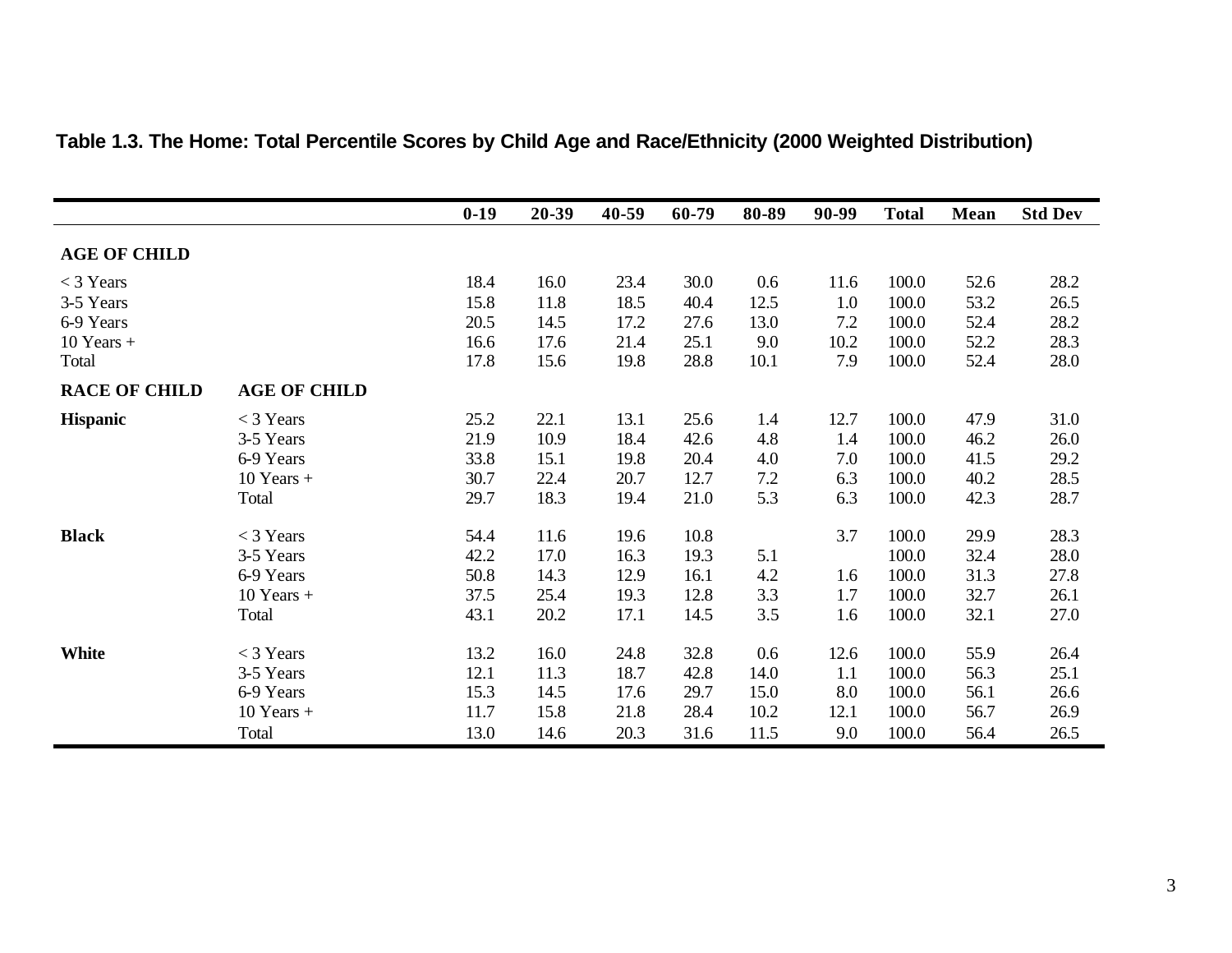|                      |                     | $0 - 84$ | 85-99 | $100-114$ $115+$ |      | <b>Total</b> | Mean  | <b>Std Dev</b> |
|----------------------|---------------------|----------|-------|------------------|------|--------------|-------|----------------|
| <b>AGE OF CHILD</b>  |                     |          |       |                  |      |              |       |                |
| $<$ 3 Years          |                     | 15.0     | 19.5  | 53.3             | 12.2 | 100.0        | 100.0 | 15.0           |
| 3-5 Years            |                     | 12.6     | 28.2  | 47.1             | 12.1 | 100.0        | 100.0 | 15.0           |
| 6-9 Years            |                     | 14.8     | 28.1  | 43.5             | 13.6 | 100.0        | 100.0 | 15.0           |
| $10$ Years +         |                     | 16.2     | 29.7  | 35.8             | 18.3 | 100.0        | 100.0 | 15.0           |
| Total                |                     | 15.1     | 28.1  | 41.5             | 15.3 | 100.0        | 100.0 | 15.0           |
| <b>RACE OF CHILD</b> | <b>AGE OF CHILD</b> |          |       |                  |      |              |       |                |
| <b>Hispanic</b>      | $<$ 3 Years         | 21.1     | 27.3  | 37.5             | 14.0 | 100.0        | 97.3  | 17.4           |
|                      | 3-5 Years           | 19.1     | 23.2  | 51.6             | 6.2  | 100.0        | 96.5  | 15.1           |
|                      | 6-9 Years           | 24.7     | 31.0  | 35.4             | 9.0  | 100.0        | 94.4  | 16.3           |
|                      | $10$ Years +        | 30.7     | 31.8  | 25.2             | 12.3 | 100.0        | 94.4  | 15.1           |
|                      | Total               | 26.1     | 29.8  | 33.7             | 10.4 | 100.0        | 95.0  | 15.7           |
| <b>Black</b>         | $<$ 3 Years         | 45.0     | 20.9  | 30.4             | 3.7  | 100.0        | 87.8  | 17.3           |
|                      | 3-5 Years           | 37.8     | 35.0  | 22.1             | 5.1  | 100.0        | 87.1  | 20.5           |
|                      | 6-9 Years           | 38.7     | 33.8  | 23.7             | 3.8  | 100.0        | 87.7  | 18.6           |
|                      | $10$ Years +        | 36.7     | 35.7  | 22.5             | 5.0  | 100.0        | 89.5  | 16.2           |
|                      | Total               | 38.0     | 34.0  | 23.3             | 4.6  | 100.0        | 88.6  | 17.6           |
| <b>White</b>         | $<$ 3 Years         | 10.6     | 18.6  | 57.6             | 13.1 | 100.0        | 101.8 | 13.6           |
|                      | 3-5 Years           | 9.0      | 27.8  | 49.8             | 13.4 | 100.0        | 101.8 | 13.3           |
|                      | 6-9 Years           | 10.7     | 27.1  | 46.8             | 15.3 | 100.0        | 102.1 | 13.3           |
|                      | $10$ Years +        | 11.3     | 28.4  | 39.0             | 21.3 | 100.0        | 102.4 | 13.8           |
|                      | Total               | 10.7     | 27.1  | 44.9             | 17.4 | 100.0        | 102.2 | 13.5           |

# **Table 1.4. The Home: Standard Scores By Child Age and Race/Ethnicity (2000 Weighted Distribution)**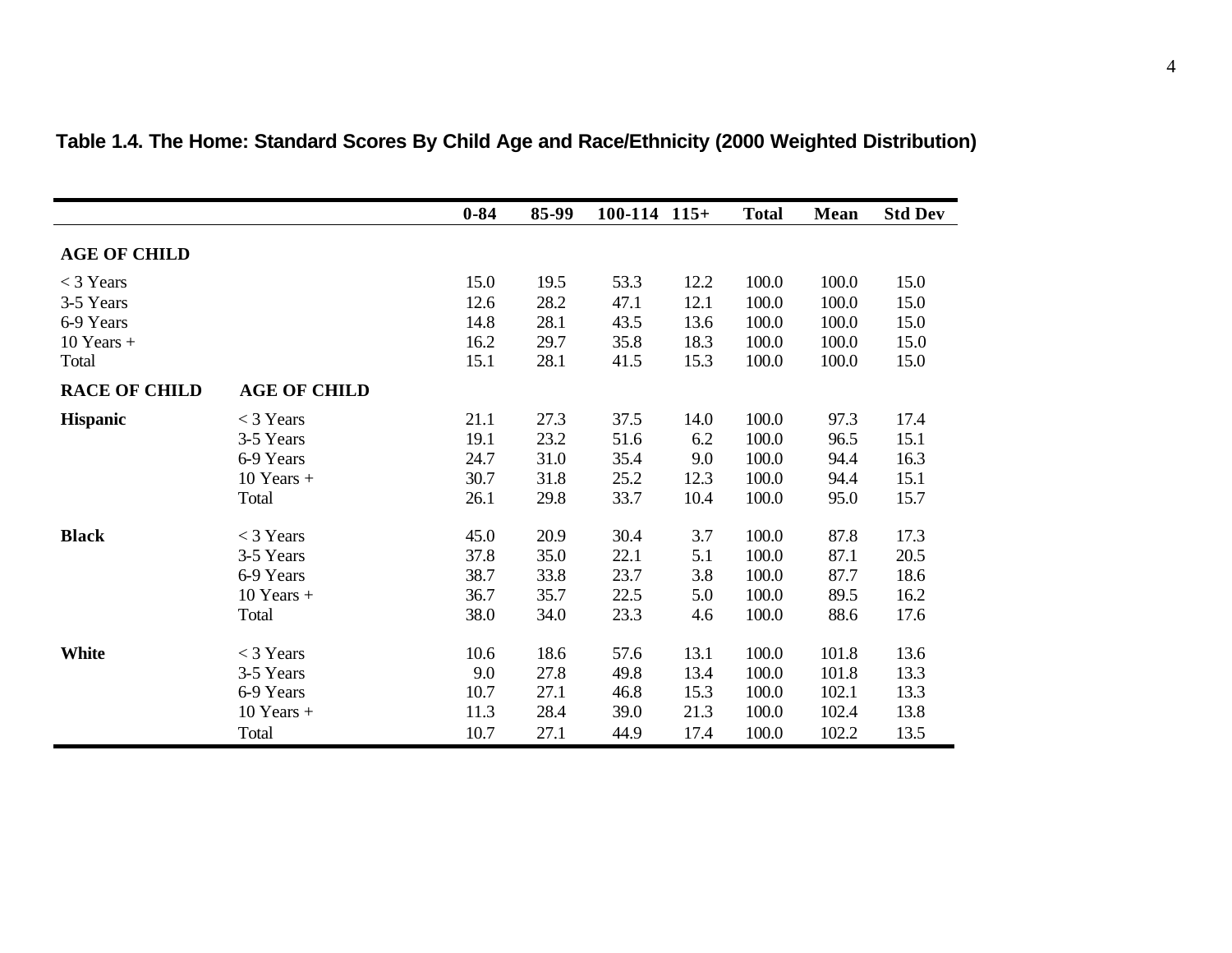|                      |                     | $0-19$ | 20-39 | 40-59 | 60-79 | 80-89 | 90-99 | <b>Total</b> | Mean | <b>Std Dev</b> |
|----------------------|---------------------|--------|-------|-------|-------|-------|-------|--------------|------|----------------|
| <b>AGE OF CHILD</b>  |                     |        |       |       |       |       |       |              |      |                |
| $<$ 3 Years          |                     | 23.6   | 4.2   | 32.1  | 15.9  | 15.6  | 8.7   | 100.0        | 51.9 | 27.9           |
| 3-5 Years            |                     | 11.8   | 21.2  | 21.2  | 34.6  | 11.2  |       | 100.0        | 54.1 | 26.0           |
| 6-9 Years            |                     | 21.4   | 12.0  | 17.7  | 25.1  | 18.9  | 5.0   | 100.0        | 52.3 | 28.4           |
| $10$ Years $+$       |                     | 20.7   | 13.3  | 16.3  | 18.9  | 18.9  | 12.0  | 100.0        | 52.5 | 28.7           |
| Total                |                     | 19.7   | 13.3  | 18.9  | 23.0  | 17.4  | 7.6   | 100.0        | 52.7 | 28.1           |
| <b>RACE OF CHILD</b> | <b>AGE OF CHILD</b> |        |       |       |       |       |       |              |      |                |
| <b>Hispanic</b>      | $<$ 3 Years         | 39.2   | 1.6   | 17.6  | 19.0  | 13.3  | 9.4   | 100.0        | 46.5 | 31.8           |
|                      | 3-5 Years           | 19.8   | 30.7  | 18.1  | 24.6  | 6.9   |       | 100.0        | 42.4 | 27.4           |
|                      | 6-9 Years           | 42.6   | 13.9  | 16.4  | 13.4  | 8.5   | 5.2   | 100.0        | 37.0 | 30.0           |
|                      | $10$ Years +        | 34.9   | 15.7  | 20.4  | 12.0  | 13.3  | 3.7   | 100.0        | 39.7 | 28.1           |
|                      | Total               | 35.4   | 16.1  | 18.6  | 14.9  | 10.9  | 4.1   | 100.0        | 39.9 | 29.1           |
| <b>Black</b>         | $<$ 3 Years         | 50.0   | 0.9   | 19.2  | 12.4  | 4.2   | 13.3  | 100.0        | 37.9 | 33.6           |
|                      | 3-5 Years           | 37.7   | 23.0  | 14.2  | 23.3  | 1.7   |       | 100.0        | 34.7 | 28.3           |
|                      | 6-9 Years           | 45.5   | 16.1  | 13.1  | 15.2  | 9.0   | 1.1   | 100.0        | 34.1 | 28.4           |
|                      | $10$ Years +        | 39.3   | 18.8  | 19.6  | 11.6  | 7.9   | 2.8   | 100.0        | 35.2 | 26.3           |
|                      | Total               | 41.6   | 17.3  | 17.1  | 14.2  | 7.1   | 2.8   | 100.0        | 35.1 | 27.8           |
| <b>White</b>         | $<$ 3 Years         | 19.0   | 4.8   | 34.9  | 16.1  | 17.2  | 8.0   | 100.0        | 54.1 | 26.1           |
|                      | 3-5 Years           | 8.0    | 20.2  | 22.3  | 36.7  | 12.7  |       | 100.0        | 57.3 | 24.3           |
|                      | 6-9 Years           | 16.5   | 11.3  | 18.4  | 27.3  | 21.0  | 5.5   | 100.0        | 56.0 | 26.9           |
|                      | $10$ Years $+$      | 16.1   | 12.1  | 15.3  | 20.8  | 21.3  | 14.3  | 100.0        | 56.7 | 27.6           |
|                      | Total               | 15.2   | 12.5  | 19.2  | 25.0  | 19.4  | 8.6   | 100.0        | 56.3 | 26.7           |

#### **Table 1.5. The Home: Cognitive Stimulation Percentile Scores by Child Age and Race/Ethnicity (2000 Weighted Distribution)**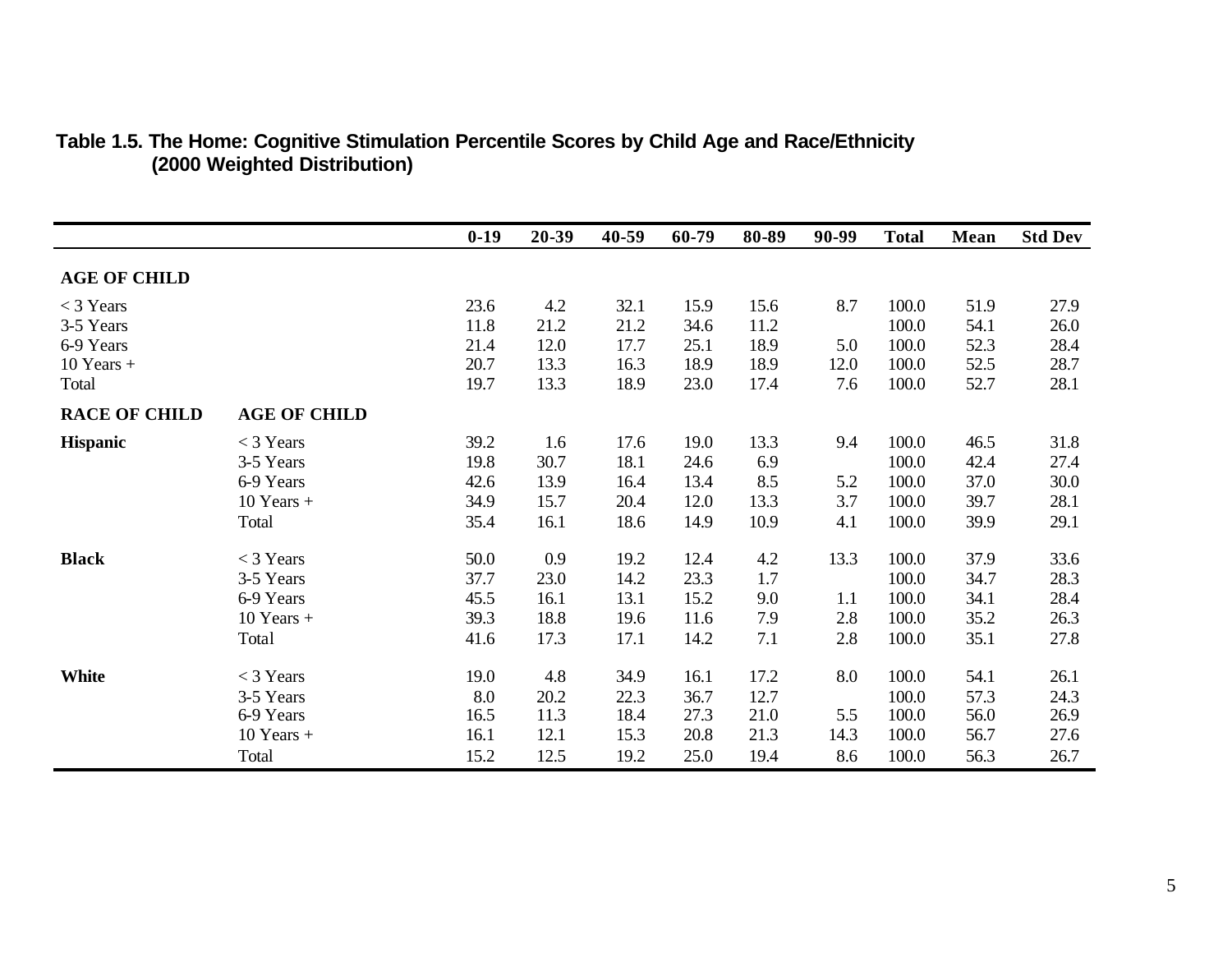|                      |                     | $0 - 84$ | 85-99 | $100-114$ $115+$ |      | <b>Total</b> | Mean  | <b>Std Dev</b> |
|----------------------|---------------------|----------|-------|------------------|------|--------------|-------|----------------|
| <b>AGE OF CHILD</b>  |                     |          |       |                  |      |              |       |                |
| $<$ 3 Years          |                     | 14.6     | 16.0  | 45.2             | 24.2 | 100.0        | 100.0 | 15.0           |
| 3-5 Years            |                     | 11.8     | 21.2  | 67.1             |      | 100.0        | 100.0 | 15.0           |
| 6-9 Years            |                     | 15.8     | 26.3  | 45.7             | 12.3 | 100.0        | 100.0 | 15.0           |
| $10$ Years +         |                     | 13.2     | 37.0  | 37.8             | 12.0 | 100.0        | 100.0 | 15.0           |
| Total                |                     | 13.9     | 29.3  | 45.5             | 11.3 | 100.0        | 100.0 | 15.0           |
| <b>RACE OF CHILD</b> | <b>AGE OF CHILD</b> |          |       |                  |      |              |       |                |
| <b>Hispanic</b>      | $<$ 3 Years         | 26.0     | 15.8  | 35.5             | 22.7 | 100.0        | 96.9  | 17.3           |
|                      | 3-5 Years           | 19.8     | 30.7  | 49.5             |      | 100.0        | 94.3  | 15.8           |
|                      | 6-9 Years           | 37.8     | 24.9  | 28.7             | 8.6  | 100.0        | 92.0  | 17.0           |
|                      | $10$ Years +        | 25.8     | 45.2  | 25.3             | 3.7  | 100.0        | 93.5  | 15.8           |
|                      | Total               | 28.6     | 34.2  | 30.8             | 6.4  | 100.0        | 93.4  | 16.4           |
| <b>Black</b>         | $<$ 3 Years         | 39.4     | 11.5  | 31.7             | 17.5 | 100.0        | 91.0  | 20.9           |
|                      | 3-5 Years           | 37.7     | 23.0  | 39.3             |      | 100.0        | 87.7  | 21.5           |
|                      | 6-9 Years           | 37.7     | 31.2  | 26.3             | 4.8  | 100.0        | 90.0  | 17.2           |
|                      | $10$ Years +        | 27.8     | 49.9  | 19.5             | 2.8  | 100.0        | 91.2  | 15.3           |
|                      | Total               | 32.7     | 38.2  | 24.9             | 4.1  | 100.0        | 90.4  | 17.2           |
| <b>White</b>         | $<$ 3 Years         | 10.6     | 16.6  | 47.6             | 25.2 | 100.0        | 101.4 | 13.4           |
|                      | 3-5 Years           | 8.0      | 20.2  | 71.7             |      | 100.0        | 101.9 | 13.0           |
|                      | 6-9 Years           | 11.1     | 25.7  | 49.6             | 13.6 | 100.0        | 102.0 | 13.7           |
|                      | $10$ Years $+$      | 9.5      | 34.0  | 42.1             | 14.3 | 100.0        | 102.1 | 14.1           |
|                      | Total               | 9.9      | 27.6  | 49.8             | 12.7 | 100.0        | 102.0 | 13.8           |

#### **Table 1.6. The Home: Cognitive Stimulation Standard Scores by Child Age and Race/Ethnicity (2000 Weighted Distribution)**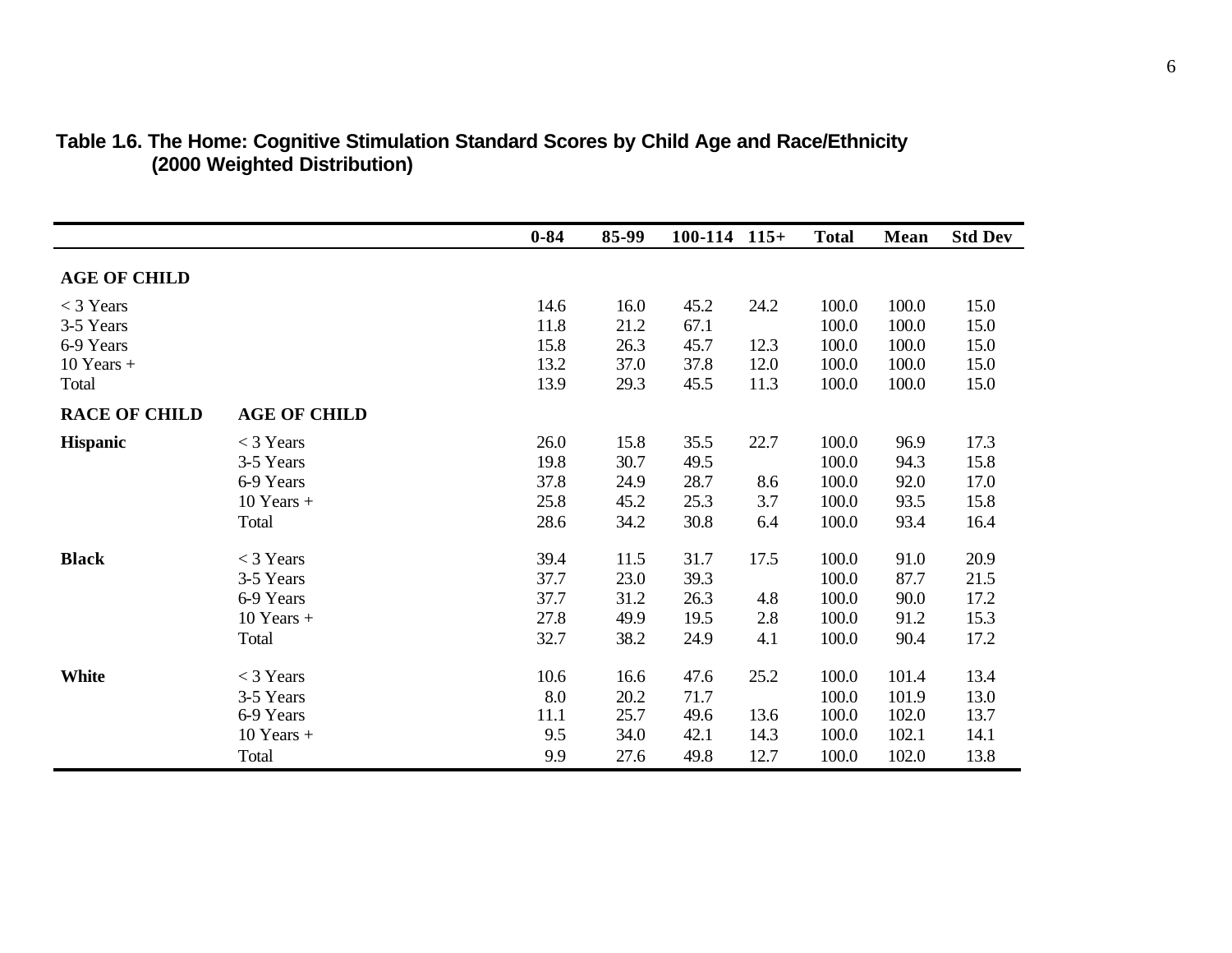|                      |                     | $0-19$ | 20-39 | 40-59 | 60-79 | 80-89 | 90-99 | <b>Total</b> | <b>Mean</b> | <b>Std Dev</b> |
|----------------------|---------------------|--------|-------|-------|-------|-------|-------|--------------|-------------|----------------|
| <b>AGE OF CHILD</b>  |                     |        |       |       |       |       |       |              |             |                |
| $<$ 3 Years          |                     | 16.6   | 9.1   | 34.7  |       | 39.6  |       | 100.0        | 52.7        | 28.1           |
| 3-5 Years            |                     | 20.7   | 12.7  | 11.9  | 32.6  | 20.2  | 1.9   | 100.0        | 52.5        | 27.6           |
| 6-9 Years            |                     | 17.9   | 17.2  | 26.0  | 25.4  |       | 13.4  | 100.0        | 52.6        | 27.8           |
| $10$ Years $+$       |                     | 14.6   | 29.7  | 0.7   | 21.7  | 23.7  | 9.7   | 100.0        | 52.1        | 29.1           |
| Total                |                     | 16.8   | 21.4  | 13.3  | 22.8  | 17.0  | 8.8   | 100.0        | 52.4        | 28.3           |
| <b>RACE OF CHILD</b> | <b>AGE OF CHILD</b> |        |       |       |       |       |       |              |             |                |
| <b>Hispanic</b>      | $<$ 3 Years         | 14.1   | 4.7   | 50.4  |       | 30.9  |       | 100.0        | 51.8        | 24.4           |
|                      | 3-5 Years           | 20.8   | 16.2  | 4.1   | 33.7  | 23.6  | 1.7   | 100.0        | 53.8        | 28.0           |
|                      | 6-9 Years           | 19.6   | 20.6  | 15.0  | 28.7  |       | 16.0  | 100.0        | 52.8        | 29.7           |
|                      | $10$ Years +        | 19.7   | 30.0  | 0.4   | 19.5  | 17.8  | 12.6  | 100.0        | 48.2        | 30.9           |
|                      | Total               | 19.4   | 22.8  | 9.8   | 22.8  | 14.3  | 10.9  | 100.0        | 50.8        | 29.7           |
| <b>Black</b>         | $<$ 3 Years         | 44.7   | 16.1  | 22.3  |       | 16.9  |       | 100.0        | 31.6        | 28.7           |
|                      | 3-5 Years           | 42.2   | 16.9  | 10.7  | 20.9  | 9.3   |       | 100.0        | 36.0        | 27.7           |
|                      | 6-9 Years           | 43.9   | 17.6  | 19.7  | 12.6  |       | 6.1   | 100.0        | 34.7        | 29.2           |
|                      | $10$ Years $+$      | 28.4   | 35.2  | 1.0   | 20.6  | 10.8  | 4.1   | 100.0        | 36.9        | 28.6           |
|                      | Total               | 36.0   | 26.2  | 9.4   | 16.8  | 7.9   | 3.8   | 100.0        | 35.7        | 28.7           |
| White                | $<$ 3 Years         | 13.1   | 8.6   | 35.2  |       | 43.2  |       | 100.0        | 55.5        | 27.1           |
|                      | 3-5 Years           | 18.1   | 11.9  | 12.6  | 34.0  | 21.2  | 2.1   | 100.0        | 54.4        | 26.8           |
|                      | 6-9 Years           | 14.2   | 16.9  | 27.7  | 26.9  |       | 14.2  | 100.0        | 55.0        | 26.5           |
|                      | $10$ Years +        | 11.8   | 28.8  | 0.6   | 22.1  | 26.3  | 10.4  | 100.0        | 55.0        | 28.1           |
|                      | Total               | 13.7   | 20.5  | 14.1  | 23.7  | 18.6  | 9.4   | 100.0        | 55.0        | 27.3           |

#### **Table 1.7. The Home: Emotional Support Percentile Scores by Child Age and Race/Ethnicity (2000 Weighted Distribution)**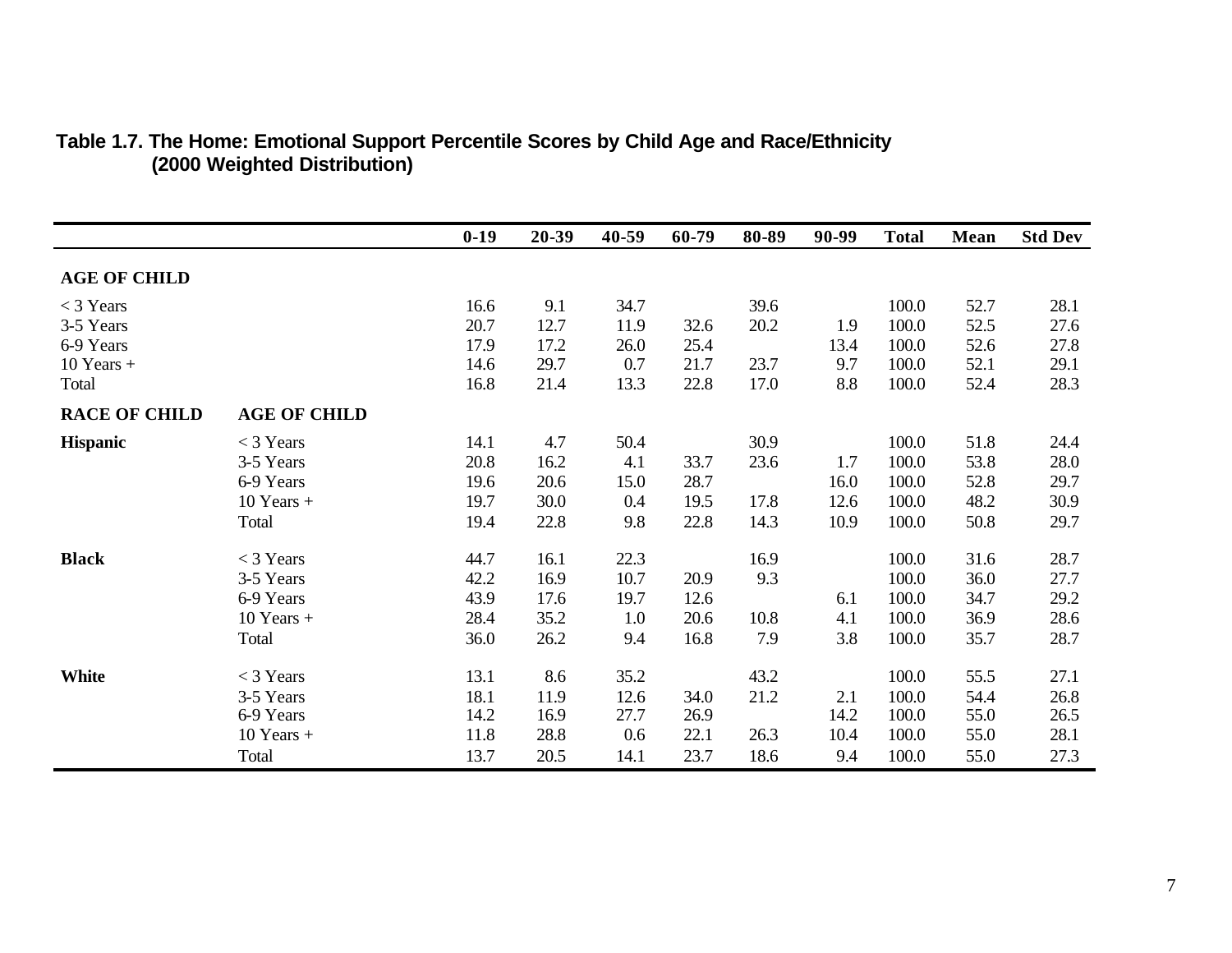|                      |                     | $0 - 84$ | 85-99 | $100-114$ $115+$ |      | <b>Total</b> | <b>Mean</b> | <b>Std Dev</b> |
|----------------------|---------------------|----------|-------|------------------|------|--------------|-------------|----------------|
| <b>AGE OF CHILD</b>  |                     |          |       |                  |      |              |             |                |
| $<$ 3 Years          |                     | 16.6     | 27.6  | 45.2             | 10.6 | 100.0        | 100.0       | 15.0           |
| 3-5 Years            |                     | 16.8     | 28.5  | 33.0             | 21.7 | 100.0        | 100.0       | 15.0           |
| 6-9 Years            |                     | 13.6     | 21.8  | 51.1             | 13.4 | 100.0        | 100.0       | 15.0           |
| $10$ Years $+$       |                     | 14.0     | 30.3  | 46.0             | 9.7  | 100.0        | 100.0       | 15.0           |
| Total                |                     | 14.6     | 27.1  | 45.5             | 12.9 | 100.0        | 100.0       | 15.0           |
| <b>RACE OF CHILD</b> | <b>AGE OF CHILD</b> |          |       |                  |      |              |             |                |
| <b>Hispanic</b>      | $<$ 3 Years         | 14.1     | 37.0  | 42.0             | 6.9  | 100.0        | 100.4       | 11.6           |
|                      | 3-5 Years           | 19.4     | 21.7  | 35.2             | 23.8 | 100.0        | 100.9       | 14.3           |
|                      | 6-9 Years           | 17.3     | 23.7  | 43.0             | 16.0 | 100.0        | 100.2       | 15.7           |
|                      | $10$ Years +        | 18.8     | 30.9  | 37.7             | 12.6 | 100.0        | 98.4        | 15.6           |
|                      | Total               | 18.0     | 27.7  | 39.4             | 14.9 | 100.0        | 99.5        | 15.1           |
| <b>Black</b>         | $<$ 3 Years         | 44.7     | 27.0  | 18.2             | 10.1 | 100.0        | 88.2        | 18.3           |
|                      | 3-5 Years           | 35.8     | 34.0  | 20.9             | 9.3  | 100.0        | 90.5        | 17.8           |
|                      | 6-9 Years           | 38.7     | 22.7  | 32.4             | 6.1  | 100.0        | 89.1        | 19.6           |
|                      | $10$ Years +        | 27.4     | 36.1  | 32.4             | 4.1  | 100.0        | 91.6        | 17.1           |
|                      | Total               | 33.1     | 31.3  | 29.8             | 5.8  | 100.0        | 90.5        | 18.1           |
| <b>White</b>         | $<$ 3 Years         | 13.1     | 26.9  | 49.1             | 10.9 | 100.0        | 101.5       | 14.0           |
|                      | 3-5 Years           | 14.3     | 28.3  | 34.3             | 23.1 | 100.0        | 101.1       | 14.3           |
|                      | 6-9 Years           | 9.9      | 21.6  | 54.3             | 14.2 | 100.0        | 101.5       | 13.5           |
|                      | $10$ Years +        | 11.4     | 29.2  | 49.0             | 10.4 | 100.0        | 101.6       | 14.0           |
|                      | Total               | 11.5     | 26.5  | 48.3             | 13.7 | 100.0        | 101.5       | 13.9           |

#### **Table 1.8. The Home: Emotional Support Standard Scores by Child Age and Race/Ethnicity (2000 Weighted Distribution)**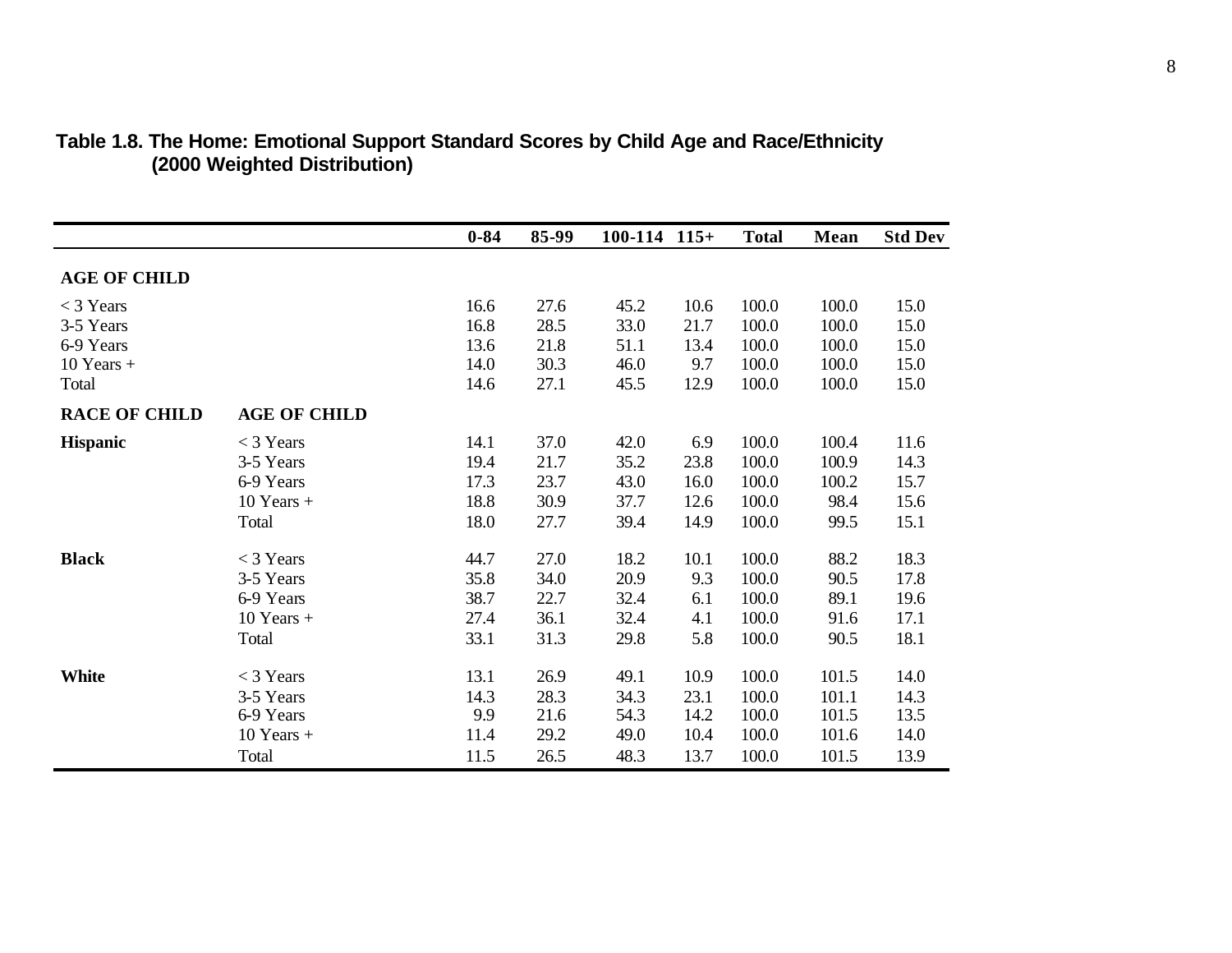|                      |                      | $1-5$    | $6 - 10$ | $11 - 15$ | <b>Invalid</b> | <b>Valid</b> | <b>Total</b> | % Valid        |
|----------------------|----------------------|----------|----------|-----------|----------------|--------------|--------------|----------------|
| <b>AGE OF CHILD</b>  |                      |          |          |           |                |              |              |                |
| Under 1Year<br>Total |                      | 26<br>26 | 46<br>46 | 30<br>30  | 3<br>3         | 102<br>102   | 105<br>105   | 97.1<br>97.1   |
| <b>RACE OF CHILD</b> | <b>AGE OF CHILD</b>  |          |          |           |                |              |              |                |
| <b>Hispanic</b>      | Under 1Year          | 9        | 10       | 10        |                | 29           | 29           | 100.0          |
|                      | Total                | 9        | 10       | 10        |                | 29           | 29           | 100.0          |
| <b>Black</b>         | Under 1Year<br>Total | 6<br>6   | 10<br>10 | 8<br>8    |                | 24<br>24     | 24<br>24     | 100.0<br>100.0 |
| <b>White</b>         | Under 1Year          | 11       | 26       | 12        | 3              | 49           | 52           | 94.2           |
|                      | Total                | 11       | 26       | 12        | 3              | 49           | 52           | 94.2           |

# **Table 2.1. Temperament - Activity: Raw Scores by Race/Ethnicity (2000 Sample Cases)**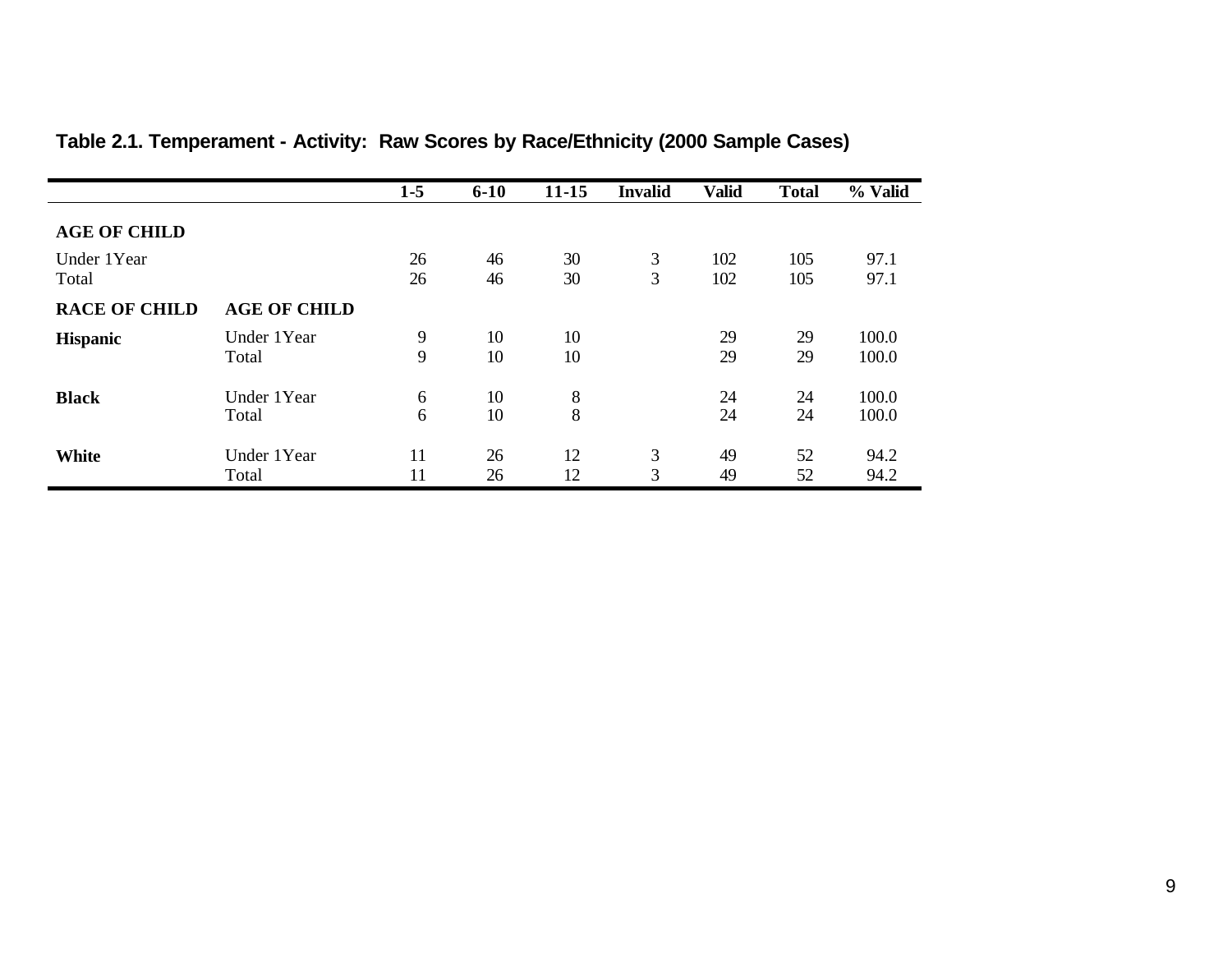|                      |                     | $1-5$ | $6 - 10$ | 11-15 | <b>Total</b> | Mean | <b>Std Dev</b> |
|----------------------|---------------------|-------|----------|-------|--------------|------|----------------|
| <b>AGE OF CHILD</b>  |                     |       |          |       |              |      |                |
| Under 1Year          |                     | 24.5  | 49.1     | 26.4  | 100.0        | 8.1  | 3.4            |
| Total                |                     | 24.5  | 49.1     | 26.4  | 100.0        | 8.1  | 3.4            |
| <b>RACE OF CHILD</b> | <b>AGE OF CHILD</b> |       |          |       |              |      |                |
| <b>Hispanic</b>      | Under 1Year         | 38.6  | 32.7     | 28.8  | 100.0        | 7.6  | 3.4            |
|                      | Total               | 38.6  | 32.7     | 28.8  | 100.0        | 7.6  | 3.4            |
| <b>Black</b>         | Under 1Year         | 24.7  | 42.8     | 32.4  | 100.0        | 8.1  | 3.6            |
|                      | Total               | 24.7  | 42.8     | 32.4  | 100.0        | 8.1  | 3.6            |
| White                | Under 1Year         | 22.6  | 52.2     | 25.2  | 100.0        | 8.1  | 3.4            |
|                      | Total               | 22.6  | 52.2     | 25.2  | 100.0        | 8.1  | 3.4            |

# **Table 2.2. Temperament - Activity: Raw Scores by Race/Ethnicity (2000 Weighted Distribution)**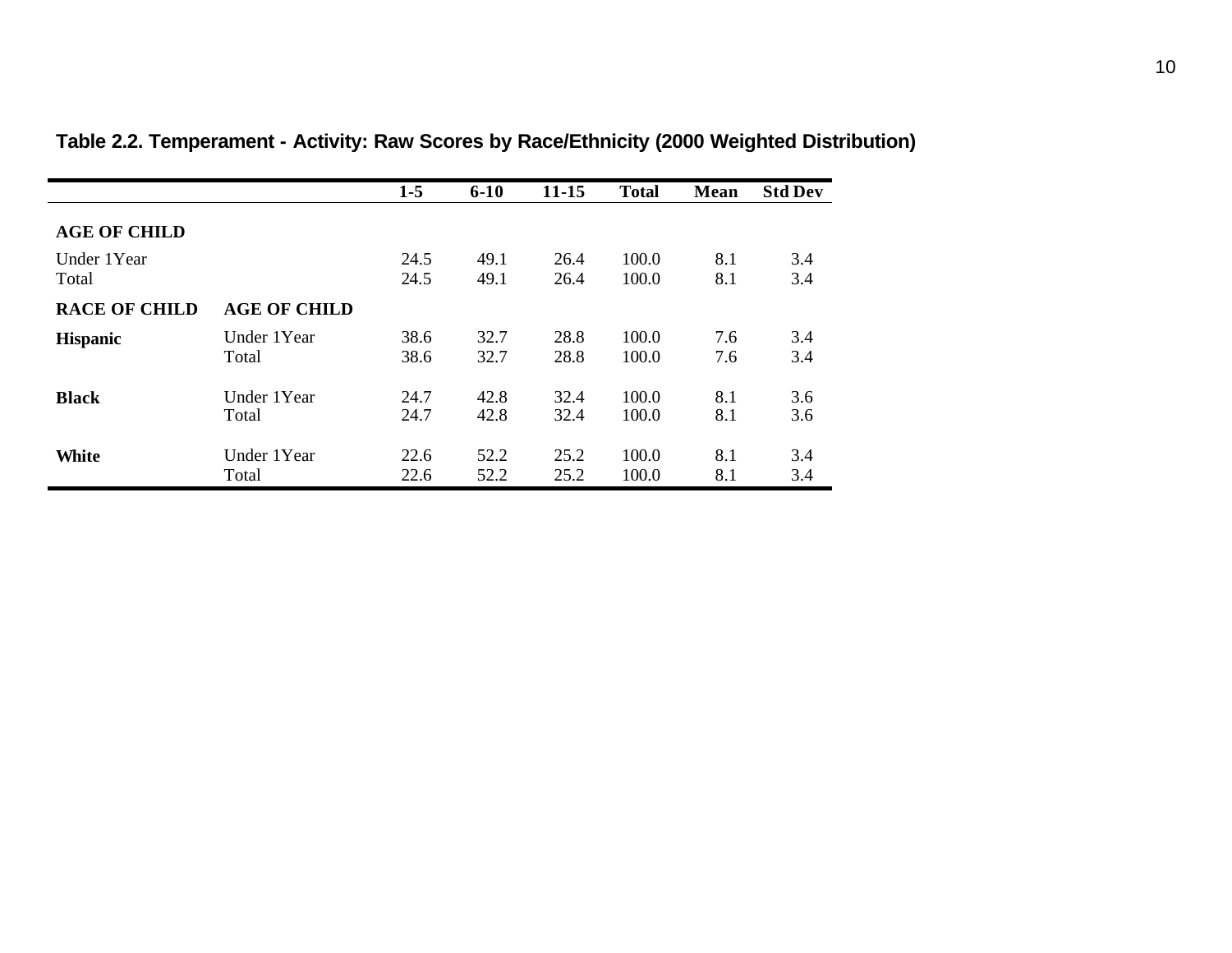|                               |                               | $1 - 5$                   | $6 - 10$        | $11 - 15$                 | $16 - 20$                                      | <b>Invalid</b>                   | <b>Valid</b>     | <b>Total</b>      | % Valid               |
|-------------------------------|-------------------------------|---------------------------|-----------------|---------------------------|------------------------------------------------|----------------------------------|------------------|-------------------|-----------------------|
| <b>AGE OF CHILD</b>           |                               |                           |                 |                           |                                                |                                  |                  |                   |                       |
| Under 1Year<br>1Year<br>Total |                               | 30<br>34<br>64            | 55<br>52<br>107 | 12<br>25<br>37            | $\overline{2}$<br>$6\,$<br>8                   | 6<br>6                           | 99<br>117<br>216 | 105<br>117<br>222 | 94.3<br>100.0<br>97.3 |
| <b>RACE OF CHILD</b>          | <b>AGE OF CHILD</b>           |                           |                 |                           |                                                |                                  |                  |                   |                       |
| <b>Hispanic</b>               | Under 1Year<br>1Year<br>Total | 9<br>$\overline{7}$<br>16 | 13<br>9<br>22   | $\overline{4}$<br>8<br>12 | $\mathbf{1}$<br>3<br>$\overline{\mathcal{A}}$  | $\overline{2}$<br>$\overline{2}$ | 27<br>27<br>54   | 29<br>27<br>56    | 93.1<br>100.0<br>96.4 |
| <b>Black</b>                  | Under 1Year<br>1Year<br>Total | 8<br>9<br>17              | 12<br>11<br>23  | $\perp$<br>7<br>8         | $\mathbf{1}$<br>$\mathbf{1}$<br>$\overline{2}$ | $\overline{2}$<br>$\overline{2}$ | 22<br>28<br>50   | 24<br>28<br>52    | 91.7<br>100.0<br>96.2 |
| <b>White</b>                  | Under 1Year<br>1Year<br>Total | 13<br>18<br>31            | 30<br>32<br>62  | 7<br>10<br>17             | $\mathbf{2}$<br>$\overline{2}$                 | $\overline{2}$<br>$\overline{c}$ | 50<br>62<br>112  | 52<br>62<br>114   | 96.2<br>100.0<br>98.2 |

# **Table 2.3. Temperament - Fearfulness: Raw Scores by Child Age and Race/Ethnicity (2000 Sample Cases)**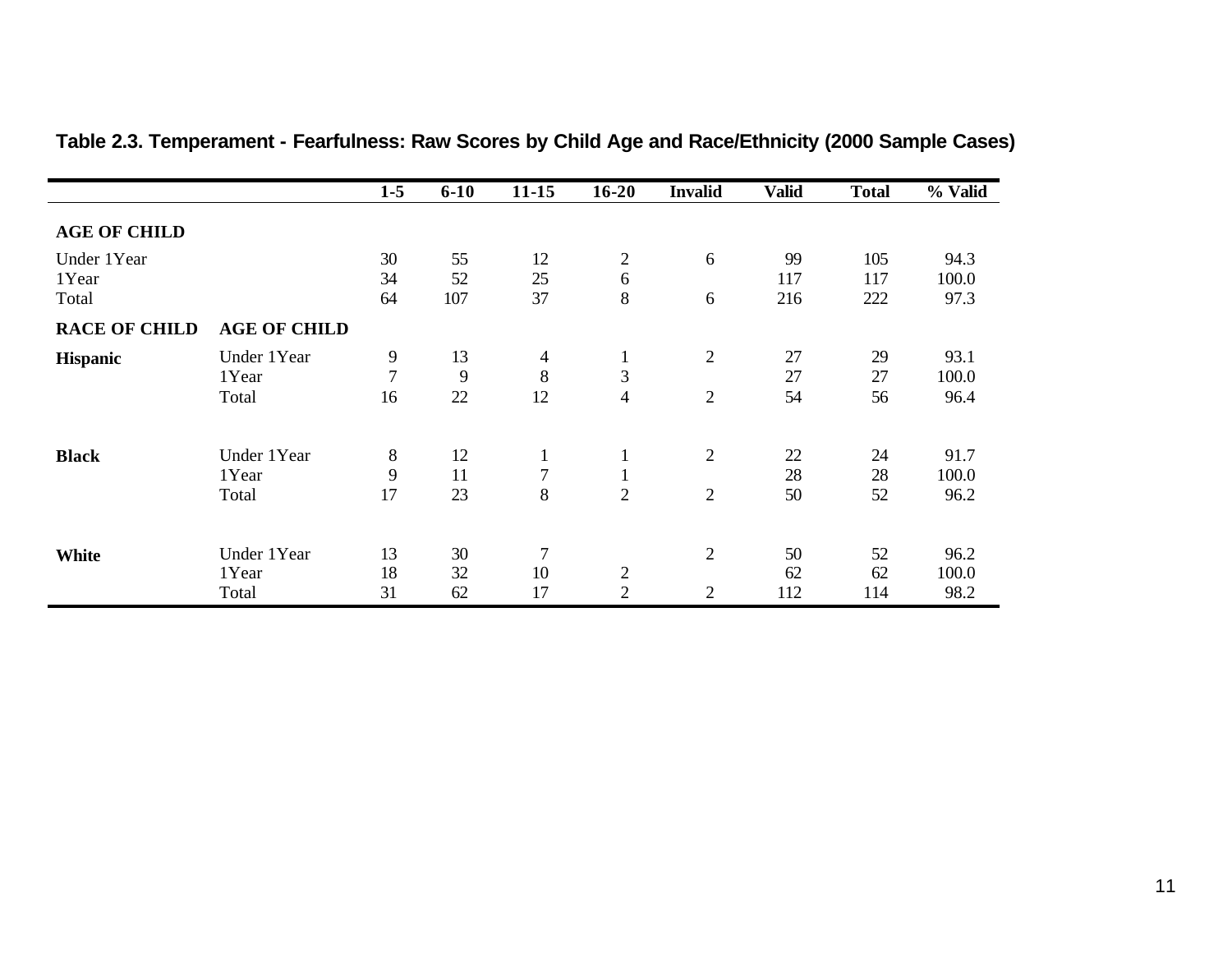|                               |                               | $1-5$                | $6 - 10$             | $11 - 15$            | $16 - 20$         | <b>Total</b>            | Mean              | <b>Std Dev</b>    |
|-------------------------------|-------------------------------|----------------------|----------------------|----------------------|-------------------|-------------------------|-------------------|-------------------|
| <b>AGE OF CHILD</b>           |                               |                      |                      |                      |                   |                         |                   |                   |
| Under 1Year<br>1Year<br>Total |                               | 27.7<br>28.8<br>28.3 | 59.4<br>48.2<br>53.1 | 11.7<br>18.8<br>15.7 | 1.2<br>4.2<br>2.9 | 100.0<br>100.0<br>100.0 | 7.2<br>8.2<br>7.8 | 2.8<br>3.5<br>3.3 |
| <b>RACE OF CHILD</b>          | <b>AGE OF CHILD</b>           |                      |                      |                      |                   |                         |                   |                   |
| <b>Hispanic</b>               | Under 1Year<br>1Year<br>Total | 31.4<br>23.5<br>26.9 | 53.3<br>34.3<br>42.5 | 12.2<br>33.0<br>24.0 | 3.1<br>9.2<br>6.5 | 100.0<br>100.0<br>100.0 | 7.2<br>9.5<br>8.5 | 3.3<br>4.3<br>4.1 |
| <b>Black</b>                  | Under 1Year<br>1Year<br>Total | 33.4<br>33.5<br>33.5 | 55.5<br>35.0<br>43.4 | 2.8<br>28.9<br>18.2  | 8.3<br>2.5<br>4.9 | 100.0<br>100.0<br>100.0 | 7.8<br>8.3<br>8.1 | 4.3<br>3.4<br>3.8 |
| <b>White</b>                  | Under 1Year<br>1Year<br>Total | 26.4<br>28.7<br>27.7 | 60.7<br>52.0<br>55.8 | 12.9<br>15.4<br>14.3 | 3.9<br>2.2        | 100.0<br>100.0<br>100.0 | 7.1<br>8.0<br>7.6 | 2.4<br>3.4<br>3.0 |

**Table 2.4. Temperament - Fearfulness: Raw Scores by Child Age and Race/Ethnicity (2000 Weighted Distribution)**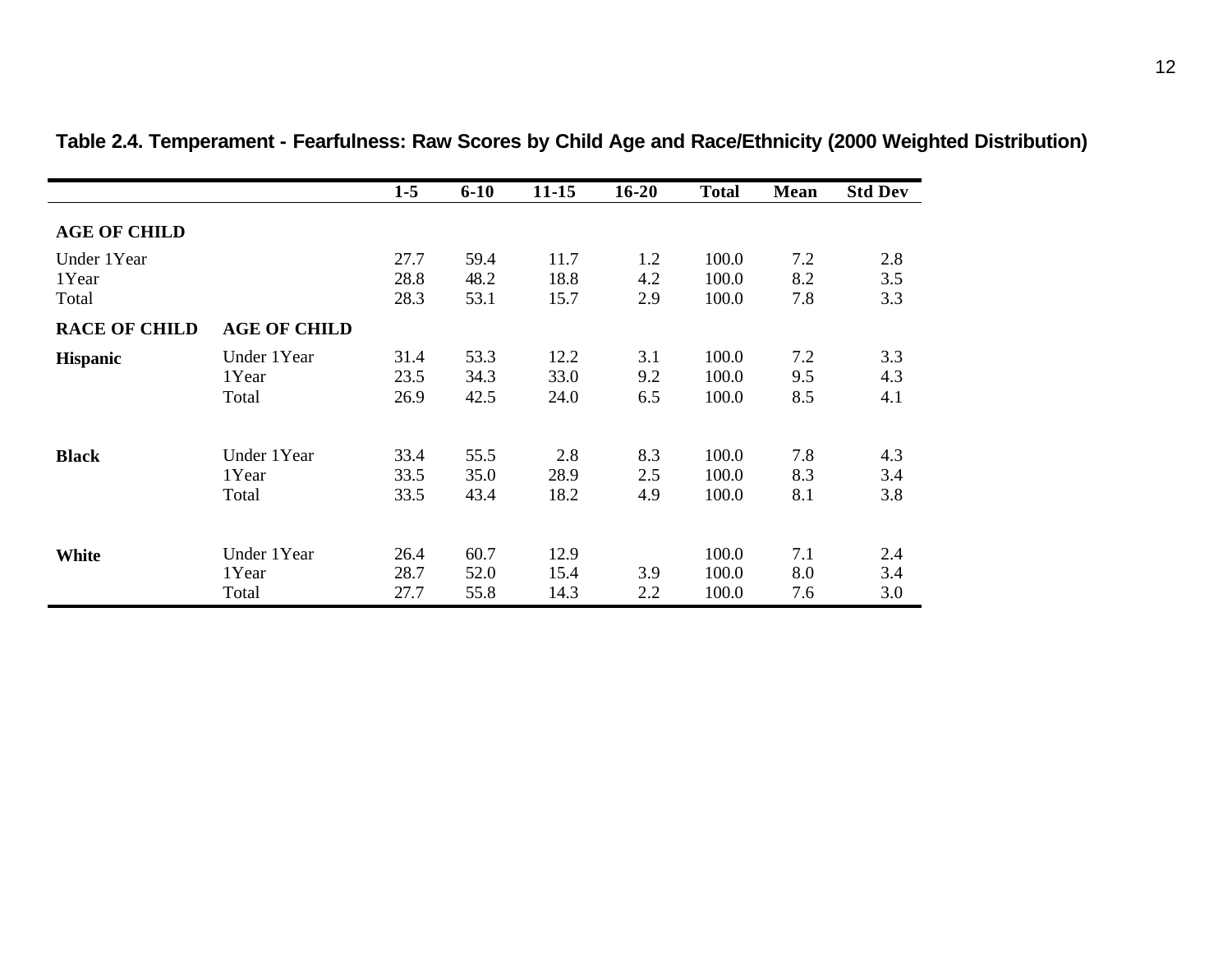|                      |                     | $1-5$          | $6 - 10$                         | $11 - 15$  | <b>Valid</b> | <b>Total</b> | % Valid        |
|----------------------|---------------------|----------------|----------------------------------|------------|--------------|--------------|----------------|
| <b>AGE OF CHILD</b>  |                     |                |                                  |            |              |              |                |
| Under 1Year          |                     | $\overline{4}$ | 13                               | 88         | 105          | 105          | 100.0          |
| 1Year<br>Total       |                     | $\overline{4}$ | $\overline{4}$<br>17             | 113<br>201 | 117<br>222   | 117<br>222   | 100.0<br>100.0 |
| <b>RACE OF CHILD</b> | <b>AGE OF CHILD</b> |                |                                  |            |              |              |                |
| <b>Hispanic</b>      | Under 1Year         | $\overline{2}$ | $\overline{2}$                   | 25         | 29           | 29           | 100.0          |
|                      | 1 Year<br>Total     | $\overline{2}$ | $\overline{2}$<br>$\overline{4}$ | 25<br>50   | 27<br>56     | 27<br>56     | 100.0<br>100.0 |
| <b>Black</b>         | Under 1Year         | $\overline{2}$ | $\overline{2}$                   | 20         | 24           | 24           | 100.0          |
|                      | 1Year               |                |                                  | 28         | 28           | 28           | 100.0          |
|                      | Total               | $\overline{2}$ | $\overline{2}$                   | 48         | 52           | 52           | 100.0          |
| <b>White</b>         | Under 1Year         |                | 9                                | 43         | 52           | 52           | 100.0          |
|                      | 1Year               |                | $\overline{2}$                   | 60         | 62           | 62           | 100.0          |
|                      | Total               |                | 11                               | 103        | 114          | 114          | 100.0          |

### **Table 2.5. Temperament - Positive Affect: Raw Scores by Child Age and Race/Ethnicity (2000 Sample Cases)**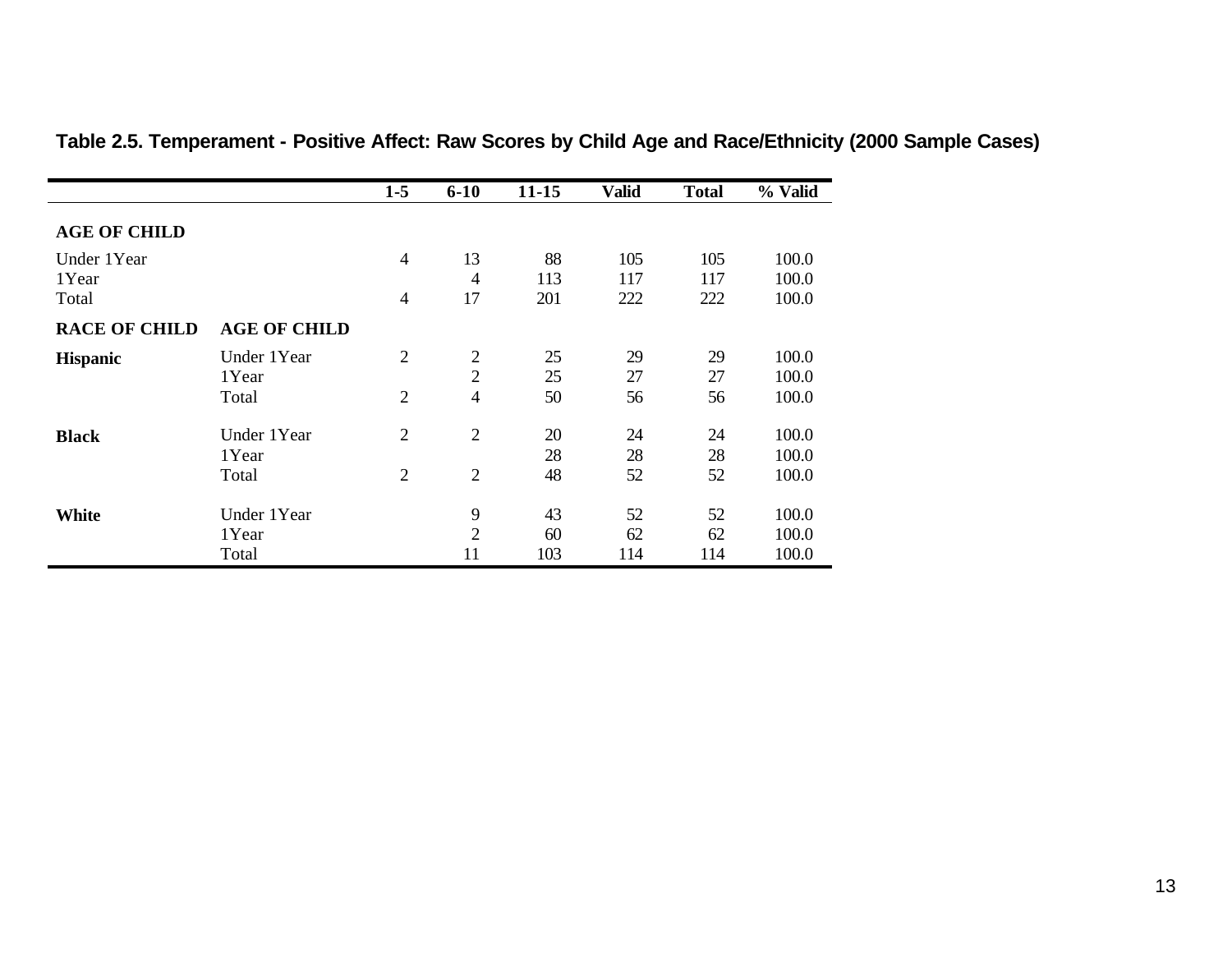|                      |                     | $1-5$ | $6 - 10$    | $11 - 15$    | <b>Total</b>   | Mean         | <b>Std Dev</b> |
|----------------------|---------------------|-------|-------------|--------------|----------------|--------------|----------------|
| <b>AGE OF CHILD</b>  |                     |       |             |              |                |              |                |
| Under 1Year<br>1Year |                     | 1.5   | 16.0<br>3.1 | 82.5<br>96.9 | 100.0<br>100.0 | 13.0<br>14.0 | 2.5<br>1.4     |
| Total                |                     | 0.7   | 8.8         | 90.5         | 100.0          | 13.6         | 2.1            |
| <b>RACE OF CHILD</b> | <b>AGE OF CHILD</b> |       |             |              |                |              |                |
| <b>Hispanic</b>      | Under 1Year         | 7.3   | 16.6        | 76.2         | 100.0          | 11.6         | 3.4            |
|                      | 1Year               |       | 7.5         | 92.5         | 100.0          | 14.0         | 1.6            |
|                      | Total               | 3.3   | 11.6        | 85.1         | 100.0          | 12.9         | 2.8            |
| <b>Black</b>         | Under 1Year         | 7.1   | 8.8         | 84.1         | 100.0          | 12.8         | 3.2            |
|                      | 1 Year              |       |             | 100.0        | 100.0          | 14.4         | 1.2            |
|                      | Total               | 3.0   | 3.8         | 93.2         | 100.0          | 13.7         | 2.4            |
| <b>White</b>         | Under 1Year         |       | 16.9        | 83.1         | 100.0          | 13.2         | 2.2            |
|                      | 1Year               |       | 3.0         | 97.0         | 100.0          | 14.0         | 1.4            |
|                      | Total               |       | 9.2         | 90.8         | 100.0          | 13.6         | 1.9            |

**Table 2.6. Temperament - Positive Affect: Raw Scores by Child Age and Race/Ethnicity (2000 Weighted Distribution)**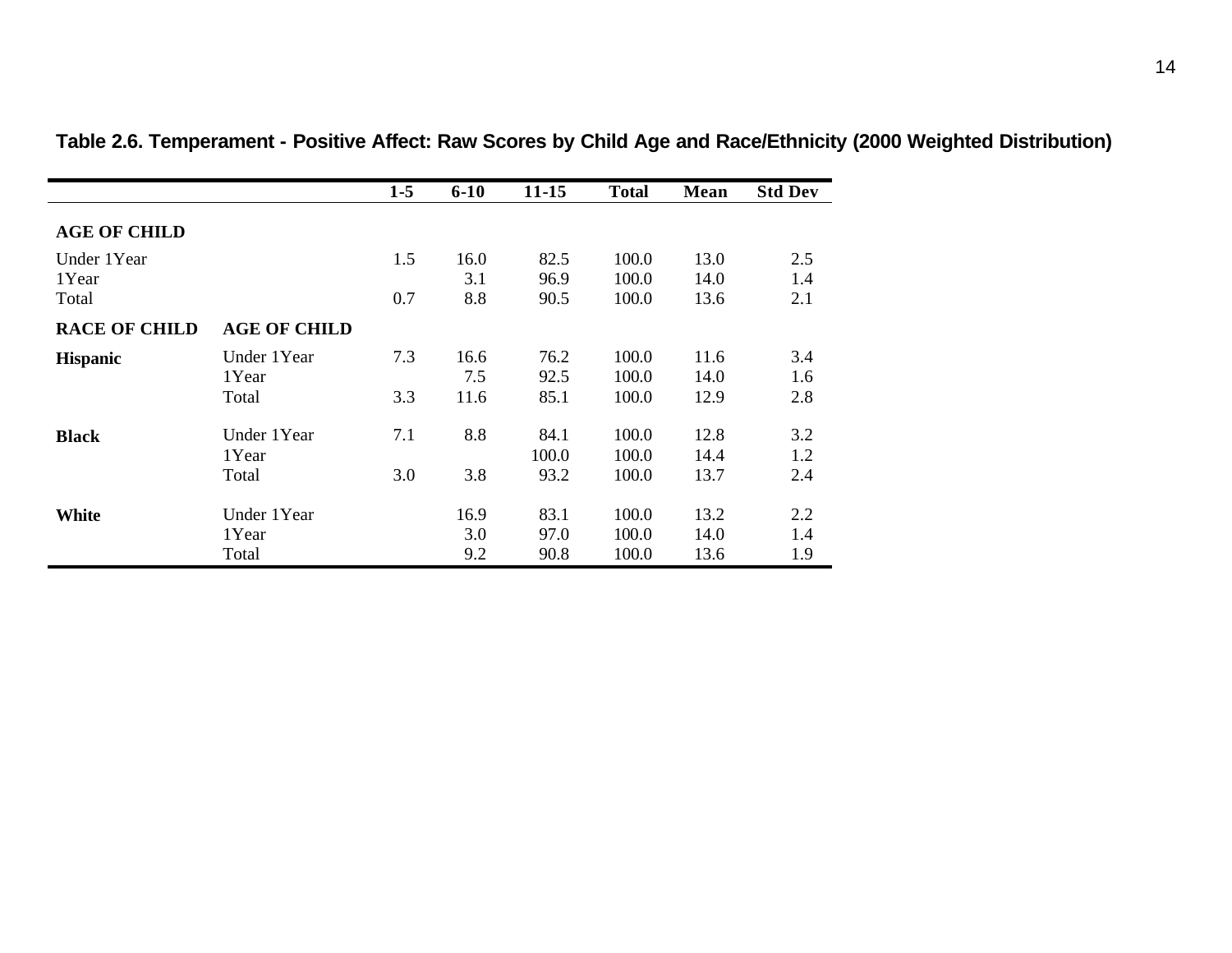|                      |                     | $6 - 10$       | $11 - 15$      | $16 - 20$ | $21 - 25$      | 26-30          | $31 - 35$      | <b>Invalid</b>           | <b>Valid</b> | <b>Total</b> | $\sqrt[0]{\text{Valid}}$ |
|----------------------|---------------------|----------------|----------------|-----------|----------------|----------------|----------------|--------------------------|--------------|--------------|--------------------------|
|                      |                     |                |                |           |                |                |                |                          |              |              |                          |
| <b>AGE OF CHILD</b>  |                     |                |                |           |                |                |                |                          |              |              |                          |
| 2 Years              |                     |                | 24             | 61        | 45             | 22             | $\mathbf{1}$   | 6                        | 153          | 159          | 96.2                     |
| 3 Years              |                     | 3              | 24             | 68        | 47             | 13             | $\overline{4}$ |                          | 159          | 160          | 99.4                     |
| 4 Years              |                     | 5              | 30             | 69        | 36             | 10             |                | 20                       | 150          | 170          | 88.2                     |
| 5 Years              |                     | 4              | 55             | 82        | 24             | 13             |                | 17                       | 178          | 195          | 91.3                     |
| 6 Years              |                     | 6              | 67             | 79        | 23             | 3              |                | 19                       | 178          | 197          | 90.4                     |
| Total                |                     | 18             | 200            | 359       | 175            | 61             | $\mathfrak{S}$ | 63                       | 818          | 881          | 92.8                     |
| <b>RACE OF CHILD</b> | <b>AGE OF CHILD</b> |                |                |           |                |                |                |                          |              |              |                          |
| Hispanic             | 2 Years             |                | 3              | $10\,$    | 13             | $\overline{4}$ |                | $\overline{2}$           | 30           | 32           | 93.8                     |
|                      | 3 Years             |                |                | 11        | 11             | $\sqrt{2}$     |                |                          | 25           | 25           | 100.0                    |
|                      | 4 Years             | $\overline{c}$ | $\overline{4}$ | 10        | 6              | $\overline{3}$ |                | $8\,$                    | 25           | 33           | 75.8                     |
|                      | 5 Years             | $\mathbf{1}$   | $\sqrt{2}$     | 12        | $\overline{4}$ | $\overline{2}$ |                | $\overline{\mathcal{A}}$ | 21           | 25           | 84.0                     |
|                      | 6 Years             |                | $\overline{7}$ | 12        | $\overline{4}$ |                |                | $\mathfrak 3$            | 23           | 26           | 88.5                     |
|                      | Total               | 3              | 17             | 55        | 38             | 11             |                | 17                       | 124          | 141          | 87.9                     |
| <b>Black</b>         | 2 Years             |                |                | $\tau$    | $\overline{9}$ | $\overline{7}$ | $\mathbf{1}$   |                          | 25           | 26           | 96.2                     |
|                      | 3 Years             | 1              | 5              | 12        | 11             | $\overline{4}$ | $\overline{2}$ |                          | 35           | 36           | 97.2                     |
|                      | 4 Years             | $\overline{2}$ | 5              | 9         | $10\,$         | 5              |                | 4                        | 31           | 35           | 88.6                     |
|                      | 5 Years             |                | 13             | 11        | $\sqrt{5}$     | 5              |                | $8\,$                    | 34           | 42           | 81.0                     |
|                      | 6 Years             |                | 15             | 14        | $\overline{7}$ |                |                | 6                        | 37           | 43           | 86.0                     |
|                      | Total               | 3              | 39             | 53        | 42             | 22             | 3              | $20\,$                   | 162          | 182          | 89.0                     |
| White                | 2 Years             |                | $20\,$         | 44        | 23             | 11             |                | 3                        | 98           | 101          | 97.0                     |
|                      | 3 Years             | $\overline{c}$ | 18             | 45        | 25             | $\overline{7}$ | $\overline{2}$ |                          | 99           | 99           | 100.0                    |
|                      | 4 Years             |                | 21             | 50        | 20             | $\sqrt{2}$     |                | $\,8\,$                  | 94           | 102          | 92.2                     |
|                      | 5 Years             | 3              | 40             | 59        | 15             | 6              |                | 5                        | 123          | 128          | 96.1                     |
|                      | 6 Years             | 6              | 45             | 53        | 12             | $\overline{2}$ |                | 10                       | 118          | 128          | 92.2                     |
|                      | Total               | 12             | 144            | 251       | 95             | 28             | $\overline{2}$ | 26                       | 532          | 558          | 95.3                     |

### **Table 2.7. Temperament - Insecure Attachment: Raw Scores by Child Age and Race/Ethnicity (2000 Sample Cases)**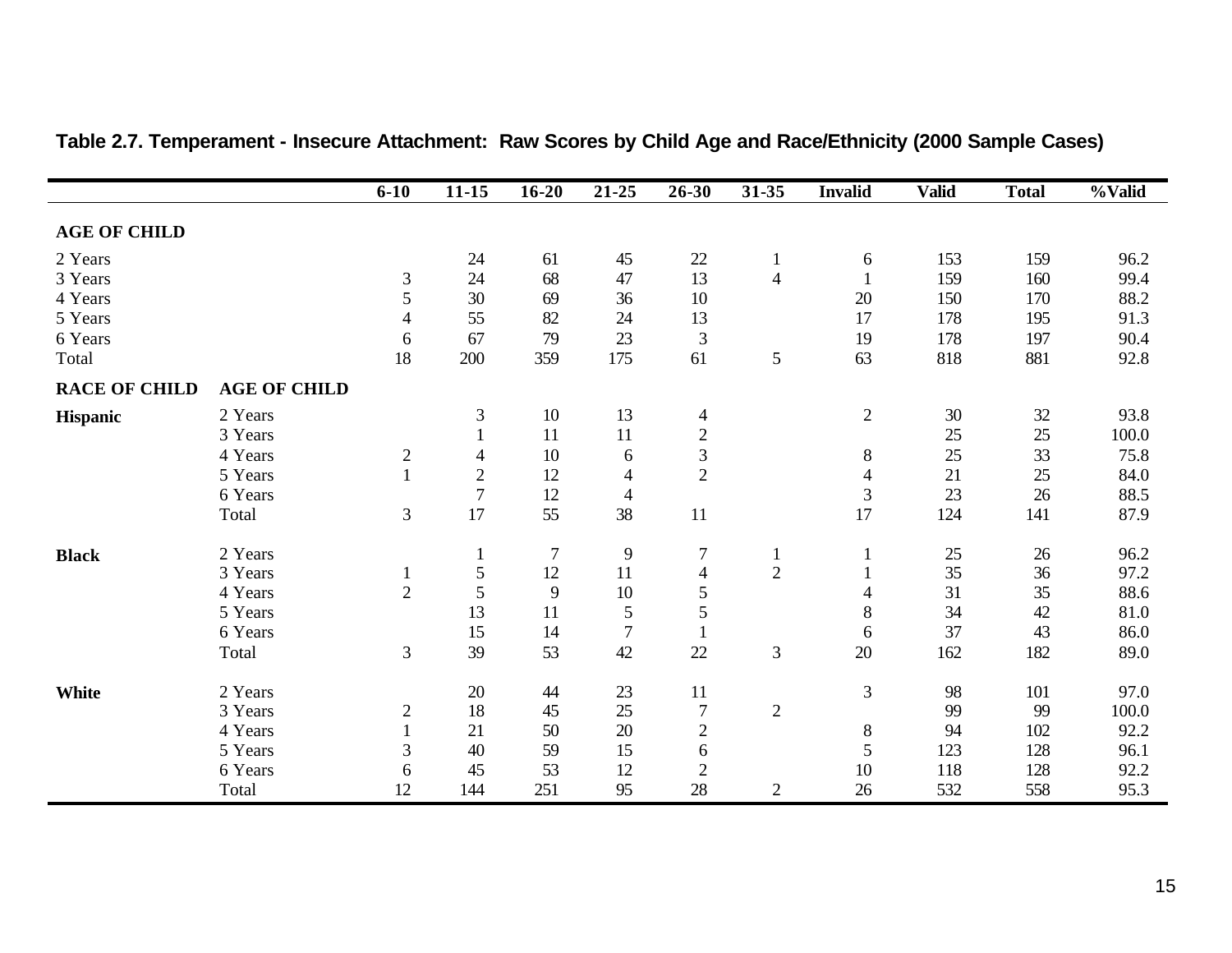|                      |                     | $6 - 10$ | $11 - 15$ | $16 - 20$ | 21-25 | 26-30 | 31-35 | <b>Total</b> | Mean | <b>Std Dev</b> |
|----------------------|---------------------|----------|-----------|-----------|-------|-------|-------|--------------|------|----------------|
| <b>AGE OF CHILD</b>  |                     |          |           |           |       |       |       |              |      |                |
|                      |                     |          |           |           |       |       |       |              |      |                |
| 2 Years              |                     |          | 18.2      | 41.6      | 26.6  | 13.4  | 0.3   | 100.0        | 19.8 | 4.6            |
| 3 Years              |                     | 1.9      | 16.6      | 45.2      | 26.3  | 8.0   | 2.0   | 100.0        | 19.6 | 4.5            |
| 4 Years              |                     | 1.9      | 21.4      | 50.5      | 22.1  | 4.1   |       | 100.0        | 18.1 | 4.0            |
| 5 Years              |                     | 2.5      | 31.0      | 49.0      | 11.8  | 5.8   |       | 100.0        | 17.3 | 4.2            |
| 6 Years              |                     | 4.2      | 37.1      | 45.2      | 11.2  | 2.4   |       | 100.0        | 16.5 | 3.8            |
| Total                |                     | 2.2      | 25.9      | 46.5      | 18.6  | 6.4   | 0.4   | 100.0        | 18.1 | 4.4            |
| <b>RACE OF CHILD</b> | <b>AGE OF CHILD</b> |          |           |           |       |       |       |              |      |                |
| <b>Hispanic</b>      | 2 Years             |          | 12.1      | 32.2      | 42.0  | 13.7  |       | 100.0        | 21.1 | 4.2            |
|                      | 3 Years             |          | 4.3       | 39.4      | 46.2  | 10.1  |       | 100.0        | 21.2 | 3.6            |
|                      | 4 Years             | 5.7      | 14.7      | 42.0      | 26.1  | 11.5  |       | 100.0        | 19.1 | 5.1            |
|                      | 5 Years             | 7.5      | 17.8      | 51.9      | 13.9  | 8.9   |       | 100.0        | 17.8 | 4.6            |
|                      | 6 Years             |          | 30.3      | 52.1      | 17.5  |       |       | 100.0        | 17.1 | 3.3            |
|                      | Total               | 3.0      | 16.4      | 44.4      | 27.5  | 8.6   |       | 100.0        | 19.1 | 4.5            |
| <b>Black</b>         | 2 Years             |          | 3.1       | 25.2      | 31.9  | 37.0  | 2.7   | 100.0        | 24.1 | 4.5            |
|                      | 3 Years             | 2.5      | 17.7      | 33.5      | 29.7  | 12.1  | 4.5   | 100.0        | 20.2 | 5.5            |
|                      | 4 Years             | 6.5      | 17.0      | 28.0      | 32.5  | 16.0  |       | 100.0        | 19.7 | 4.9            |
|                      | 5 Years             |          | 37.7      | 37.5      | 10.7  | 14.1  |       | 100.0        | 18.0 | 5.0            |
|                      | 6 Years             |          | 38.4      | 40.1      | 15.7  | 5.9   |       | 100.0        | 17.5 | 4.3            |
|                      | Total               | 1.6      | 24.8      | 33.8      | 23.0  | 15.5  | 1.3   | 100.0        | 19.6 | 5.3            |
| <b>White</b>         | 2 Years             |          | 20.3      | 44.1      | 24.8  | 10.8  |       | 100.0        | 19.3 | 4.4            |
|                      | 3 Years             | 1.9      | 17.4      | 47.3      | 24.4  | 7.3   | 1.8   | 100.0        | 19.3 | 4.4            |
|                      | 4 Years             | 1.0      | 22.5      | 54.0      | 20.5  | 2.0   |       | 100.0        | 17.8 | 3.7            |
|                      | 5 Years             | 2.4      | 31.2      | 49.9      | 11.8  | 4.8   |       | 100.0        | 17.1 | 4.0            |
|                      | 6 Years             | 5.1      | 37.4      | 45.4      | 10.1  |       |       | 100.0        | 16.3 | 3.7            |
|                      |                     |          |           |           |       | 2.0   |       |              |      |                |
|                      | Total               | 2.2      | 26.7      | 48.2      | 17.4  | 5.1   | 0.3   | 100.0        | 17.8 | 4.2            |

#### **Table 2.8. Temperament - Insecure Attachment: Raw Scores by Child Age and Race/Ethnicity (2000 Weighted Distribution)**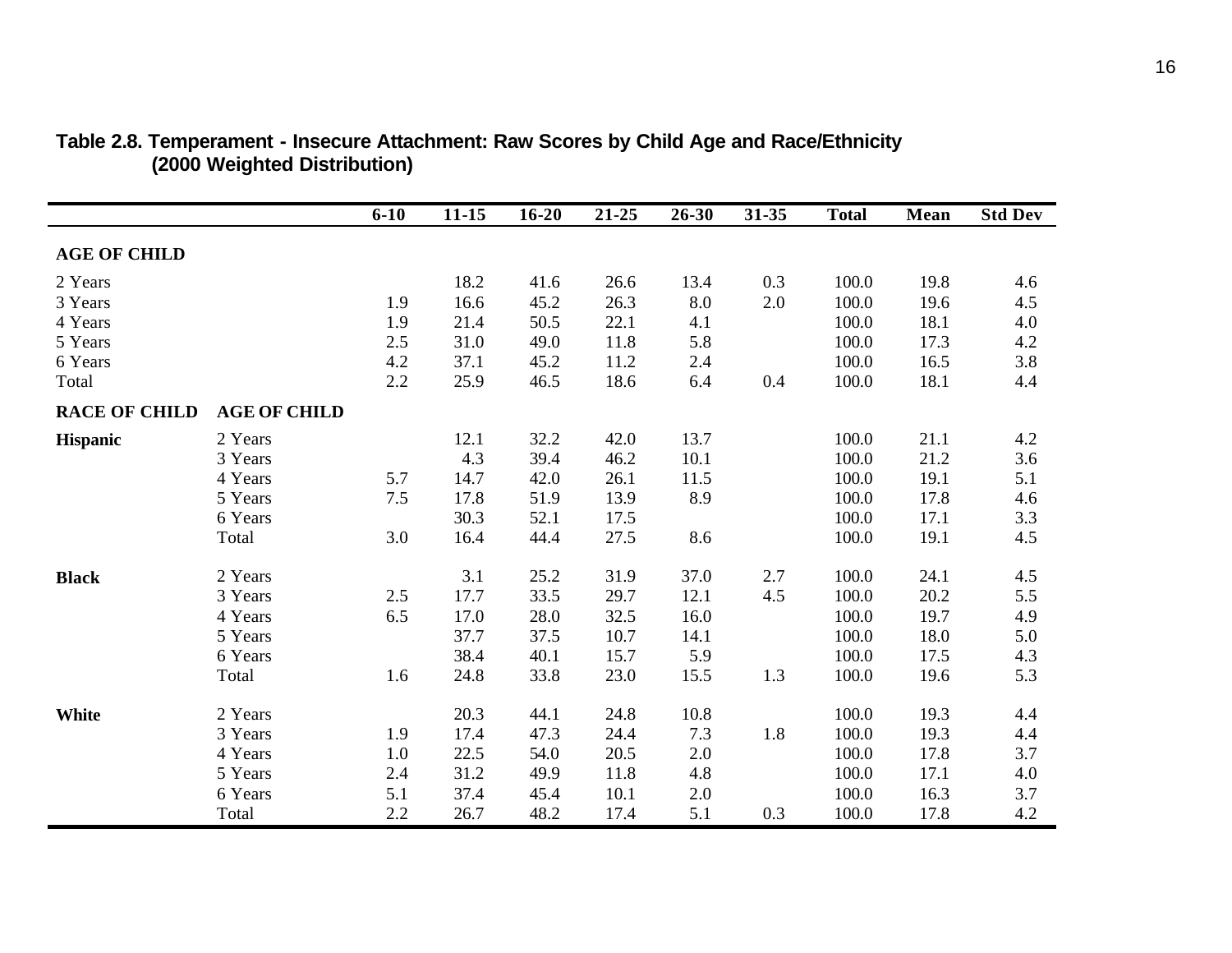|                      |                     | $6 - 10$       | $11 - 15$                | $16 - 20$      | 21-25   | 26-30          | <b>Invalid</b> | <b>Valid</b> | <b>Total</b> | % Valid |
|----------------------|---------------------|----------------|--------------------------|----------------|---------|----------------|----------------|--------------|--------------|---------|
|                      |                     |                |                          |                |         |                |                |              |              |         |
| <b>AGE OF CHILD</b>  |                     |                |                          |                |         |                |                |              |              |         |
| 2 Years              |                     | 3              | 26                       | 36             | 56      | 28             | 10             | 149          | 159          | 93.7    |
| 3 Years              |                     | 5              | 13                       | 39             | 56      | 44             | $\mathfrak{Z}$ | 157          | 160          | 98.1    |
| 4 Years              |                     |                | 11                       | 37             | 61      | 36             | 24             | 146          | 170          | 85.9    |
| 5 Years              |                     |                | 6                        | 41             | 78      | 52             | 18             | 177          | 195          | 90.8    |
| 6 Years              |                     |                | 10                       | 33             | 68      | 68             | 18             | 179          | 197          | 90.9    |
| Total                |                     | 9              | 66                       | 186            | 319     | 228            | 73             | 808          | 881          | 91.7    |
| <b>RACE OF CHILD</b> | <b>AGE OF CHILD</b> |                |                          |                |         |                |                |              |              |         |
| <b>Hispanic</b>      | 2 Years             | $\mathbf{1}$   | 3                        | $\tau$         | 12      | $\mathfrak{S}$ | $\overline{4}$ | 28           | 32           | 87.5    |
|                      | 3 Years             |                | $\overline{c}$           | 5              | $\,8\,$ | $\overline{9}$ |                | 25           | 25           | 100.0   |
|                      | 4 Years             |                | $\overline{2}$           | 3              | 14      | 5              | $8\,$          | 25           | 33           | 75.8    |
|                      | 5 Years             |                | $\mathbf{1}$             | 3              | 6       | 11             | $\overline{4}$ | 21           | 25           | 84.0    |
|                      | 6 Years             |                | $\mathbf{1}$             | $\mathfrak{S}$ | 11      | 6              | $\mathfrak{Z}$ | 23           | 26           | 88.5    |
|                      | Total               | 3              | 9                        | 23             | 51      | 36             | 19             | 122          | 141          | 86.5    |
| <b>Black</b>         | 2 Years             |                | $8\,$                    | $\tau$         | $\tau$  | $\overline{4}$ |                | 26           | 26           | 100.0   |
|                      | 3 Years             | $\overline{2}$ | $\overline{4}$           | 12             | 10      | $\overline{7}$ | $\mathbf{1}$   | 35           | 36           | 97.2    |
|                      | 4 Years             |                | $\overline{4}$           | 11             | 13      | $\overline{2}$ | 5              | 30           | 35           | 85.7    |
|                      | 5 Years             |                | $\overline{4}$           | $\overline{7}$ | 15      | 8              | 8              | 34           | 42           | 81.0    |
|                      | 6 Years             |                | $\overline{\mathcal{A}}$ | 11             | 11      | 13             | $\overline{4}$ | 39           | 43           | 90.7    |
|                      | Total               | $\overline{2}$ | 24                       | 48             | 56      | 34             | 18             | 164          | 182          | 90.1    |
| White                | 2 Years             |                | 15                       | $22\,$         | 37      | 19             | 6              | 95           | 101          | 94.1    |
|                      | 3 Years             | $\frac{2}{2}$  | $\boldsymbol{7}$         | $22\,$         | 38      | 28             | $\overline{2}$ | 97           | 99           | 98.0    |
|                      | 4 Years             |                | 5                        | 23             | 34      | 29             | 11             | 91           | 102          | 89.2    |
|                      | 5 Years             |                | $\mathbf{1}$             | 31             | 57      | 33             | 6              | 122          | 128          | 95.3    |
|                      | 6 Years             |                | 5                        | 17             | 46      | 49             | 11             | 117          | 128          | 91.4    |
|                      |                     |                |                          |                |         |                |                |              |              |         |
|                      | Total               | 4              | 33                       | 115            | 212     | 158            | 36             | 522          | 558          | 93.5    |

# **Table 2.9. Temperament - Compliance: Raw Scores by Child Age and Race/Ethnicity (2000 Sample Cases)**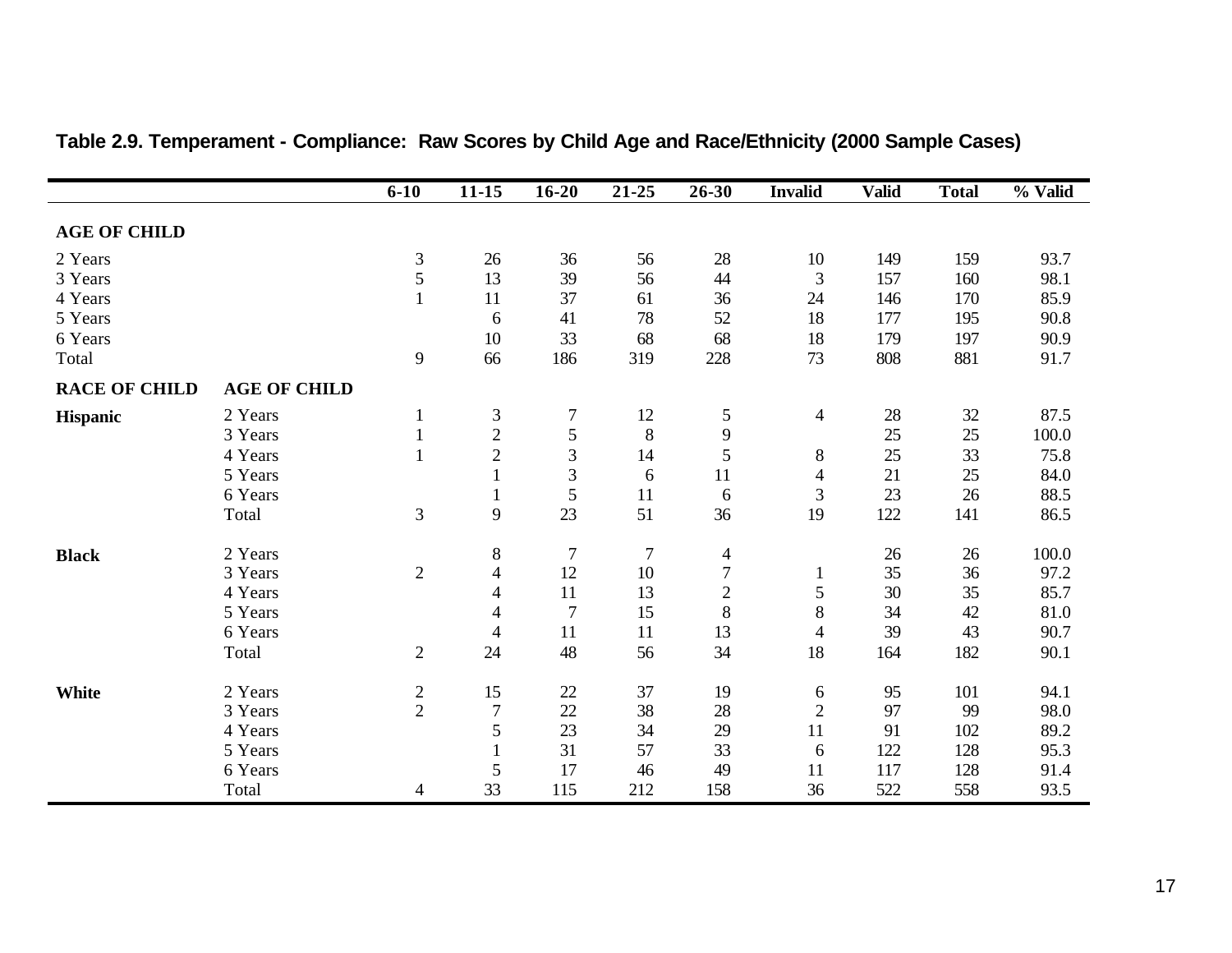|                      |                     | $6 - 10$ | $11 - 15$ | $16 - 20$ | 21-25 | 26-30 | <b>Total</b> | Mean | <b>Std Dev</b> |
|----------------------|---------------------|----------|-----------|-----------|-------|-------|--------------|------|----------------|
| <b>AGE OF CHILD</b>  |                     |          |           |           |       |       |              |      |                |
|                      |                     |          |           |           |       |       |              |      |                |
| 2 Years              |                     | 2.0      | 17.4      | 22.7      | 36.8  | 21.0  | 100.0        | 20.6 | 5.0            |
| 3 Years              |                     | 2.8      | 7.6       | 23.8      | 37.7  | 28.0  | 100.0        | 22.2 | 5.1            |
| 4 Years              |                     | 0.2      | 6.0       | 24.9      | 40.2  | 28.7  | 100.0        | 22.7 | 4.4            |
| 5 Years              |                     |          | 1.8       | 25.0      | 46.5  | 26.7  | 100.0        | 22.9 | 3.7            |
| 6 Years              |                     |          | 4.9       | 16.3      | 38.5  | 40.3  | 100.0        | 23.5 | 4.2            |
| Total                |                     | 0.9      | 6.9       | 22.4      | 40.4  | 29.4  | 100.0        | 22.5 | 4.5            |
| <b>RACE OF CHILD</b> | <b>AGE OF CHILD</b> |          |           |           |       |       |              |      |                |
| <b>Hispanic</b>      | 2 Years             | 4.9      | 11.5      | 21.4      | 45.3  | 17.0  | 100.0        | 20.9 | 4.8            |
|                      | 3 Years             | 2.5      | 10.6      | 23.6      | 31.6  | 31.7  | 100.0        | 22.3 | 5.3            |
|                      | 4 Years             | 2.6      | 7.7       | 10.6      | 57.1  | 22.0  | 100.0        | 22.4 | 4.2            |
|                      | 5 Years             |          | 2.5       | 27.8      | 25.8  | 44.0  | 100.0        | 23.1 | 4.3            |
|                      | 6 Years             |          | 5.5       | 19.9      | 53.3  | 21.3  | 100.0        | 22.4 | 3.8            |
|                      | Total               | 1.8      | 7.0       | 20.7      | 42.3  | 28.2  | 100.0        | 22.3 | 4.5            |
| <b>Black</b>         | 2 Years             |          | 39.4      | 26.5      | 21.6  | 12.5  | 100.0        | 18.4 | 5.3            |
|                      | 3 Years             | 6.9      | 10.9      | 33.2      | 29.0  | 20.0  | 100.0        | 20.4 | 5.5            |
|                      | 4 Years             |          | 14.0      | 36.2      | 42.7  | 7.1   | 100.0        | 19.8 | 4.0            |
|                      | 5 Years             |          | 8.3       | 20.6      | 46.4  | 24.6  | 100.0        | 22.6 | 4.4            |
|                      | 6 Years             |          | 11.2      | 24.7      | 31.8  | 32.2  | 100.0        | 22.6 | 4.7            |
|                      | Total               | 1.4      | 15.5      | 27.8      | 34.4  | 20.9  | 100.0        | 21.0 | 5.1            |
| <b>White</b>         | 2 Years             | 2.1      | 15.2      | 22.4      | 38.1  | 22.3  | 100.0        | 20.9 | 4.9            |
|                      | 3 Years             | 2.3      | 6.9       | 22.5      | 39.4  | 28.9  | 100.0        | 22.4 | 4.9            |
|                      | 4 Years             |          | 4.9       | 24.8      | 38.4  | 31.9  | 100.0        | 23.1 | 4.4            |
|                      | 5 Years             |          | 1.1       | 25.2      | 48.0  | 25.7  | 100.0        | 22.9 | 3.5            |
|                      | 6 Years             |          | 3.9       | 14.7      | 38.5  | 42.9  | 100.0        | 23.7 | 4.1            |
|                      | Total               | 0.8      | 5.8       | 21.9      | 41.0  | 30.5  | 100.0        | 22.7 | 4.4            |

**Table 2.10. Temperament - Compliance: Raw Scores by Child Age and Race/Ethnicity (2000 Weighted Distribution)**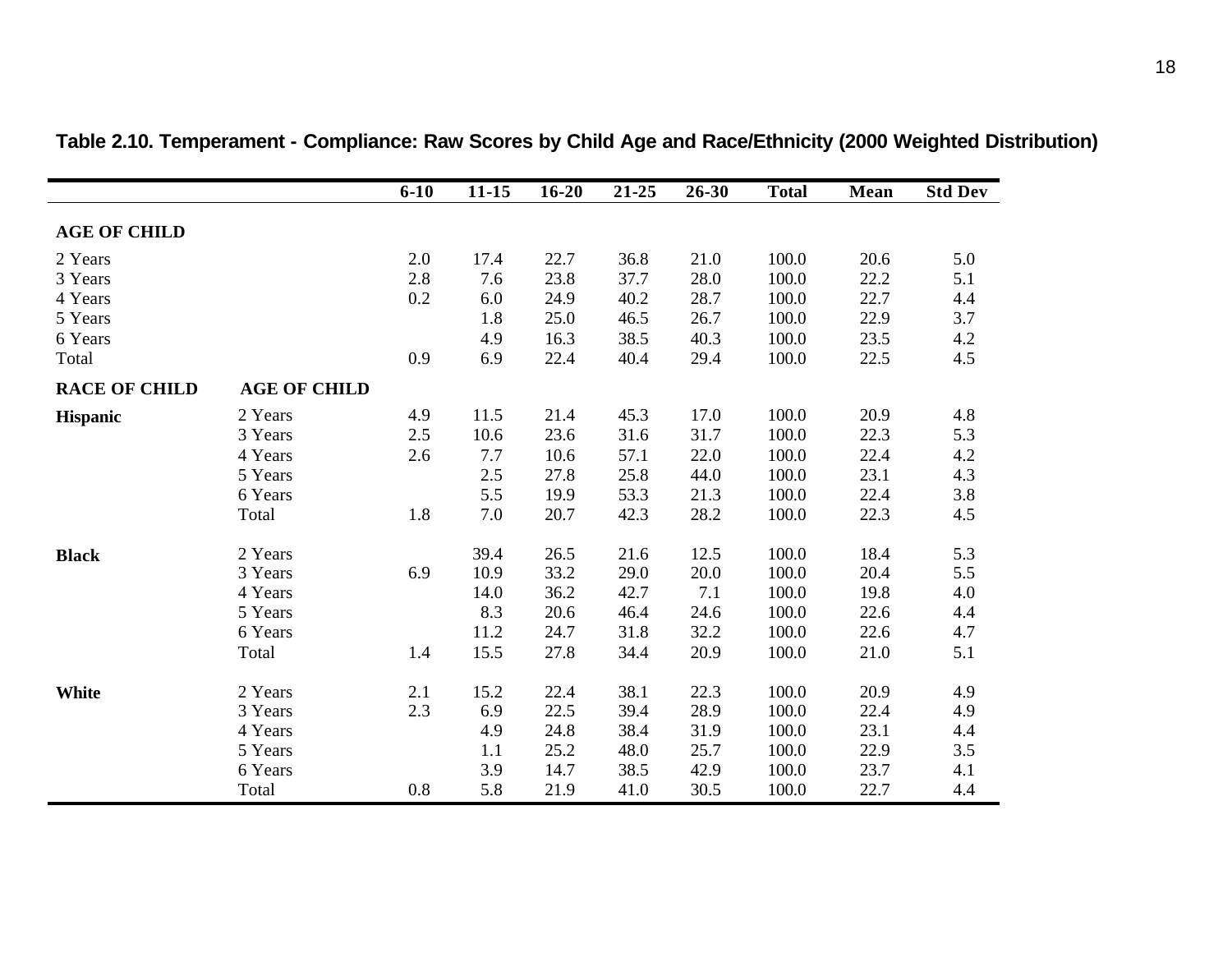|                      |                     | $1 - 5$        | $6 - 10$ | $11 - 15$ | <b>Invalid</b> | <b>Valid</b> | <b>Total</b> | % Valid |
|----------------------|---------------------|----------------|----------|-----------|----------------|--------------|--------------|---------|
| <b>AGE OF CHILD</b>  |                     |                |          |           |                |              |              |         |
| 4 Years              |                     |                | 57       | 92        | 21             | 149          | 170          | 87.6    |
| 5 Years              |                     | $\mathbf{1}$   | 56       | 126       | 12             | 183          | 195          | 93.8    |
| 6 Years              |                     | $\mathfrak{Z}$ | 66       | 113       | 15             | 182          | 197          | 92.4    |
| Total                |                     | $\overline{4}$ | 179      | 331       | 48             | 514          | 562          | 91.5    |
| <b>RACE OF CHILD</b> | <b>AGE OF CHILD</b> |                |          |           |                |              |              |         |
| <b>Hispanic</b>      | 4 Years             |                | 11       | 14        | $8\,$          | 25           | 33           | 75.8    |
|                      | 5 Years             |                | 5        | 18        | $\mathbf{2}$   | 23           | 25           | 92.0    |
|                      | 6 Years             |                | 10       | 10        | 6              | 20           | 26           | 76.9    |
|                      | Total               |                | 26       | 42        | 16             | 68           | 84           | 81.0    |
| <b>Black</b>         | 4 Years             |                | 15       | 17        | $\mathfrak{Z}$ | 32           | 35           | 91.4    |
|                      | 5 Years             |                | 13       | 27        | $\mathbf{2}$   | 40           | 42           | 95.2    |
|                      | 6 Years             | $\mathbf{2}$   | 14       | 26        | $\mathbf{1}$   | 42           | 43           | 97.7    |
|                      | Total               | $\overline{2}$ | 42       | 70        | 6              | 114          | 120          | 95.0    |
| <b>White</b>         | 4 Years             |                | 31       | 61        | 10             | 92           | 102          | 90.2    |
|                      | 5 Years             | $\mathbf{1}$   | 38       | 81        | $8\,$          | 120          | 128          | 93.8    |
|                      | 6 Years             |                | 42       | 77        | $8\,$          | 120          | 128          | 93.8    |
|                      | Total               | $\overline{2}$ | 111      | 219       | 26             | 332          | 358          | 92.7    |

# **Table 2.11. Temperament - Sociability: Raw Scores by Child Age and Race/Ethnicity (2000 Sample Cases)**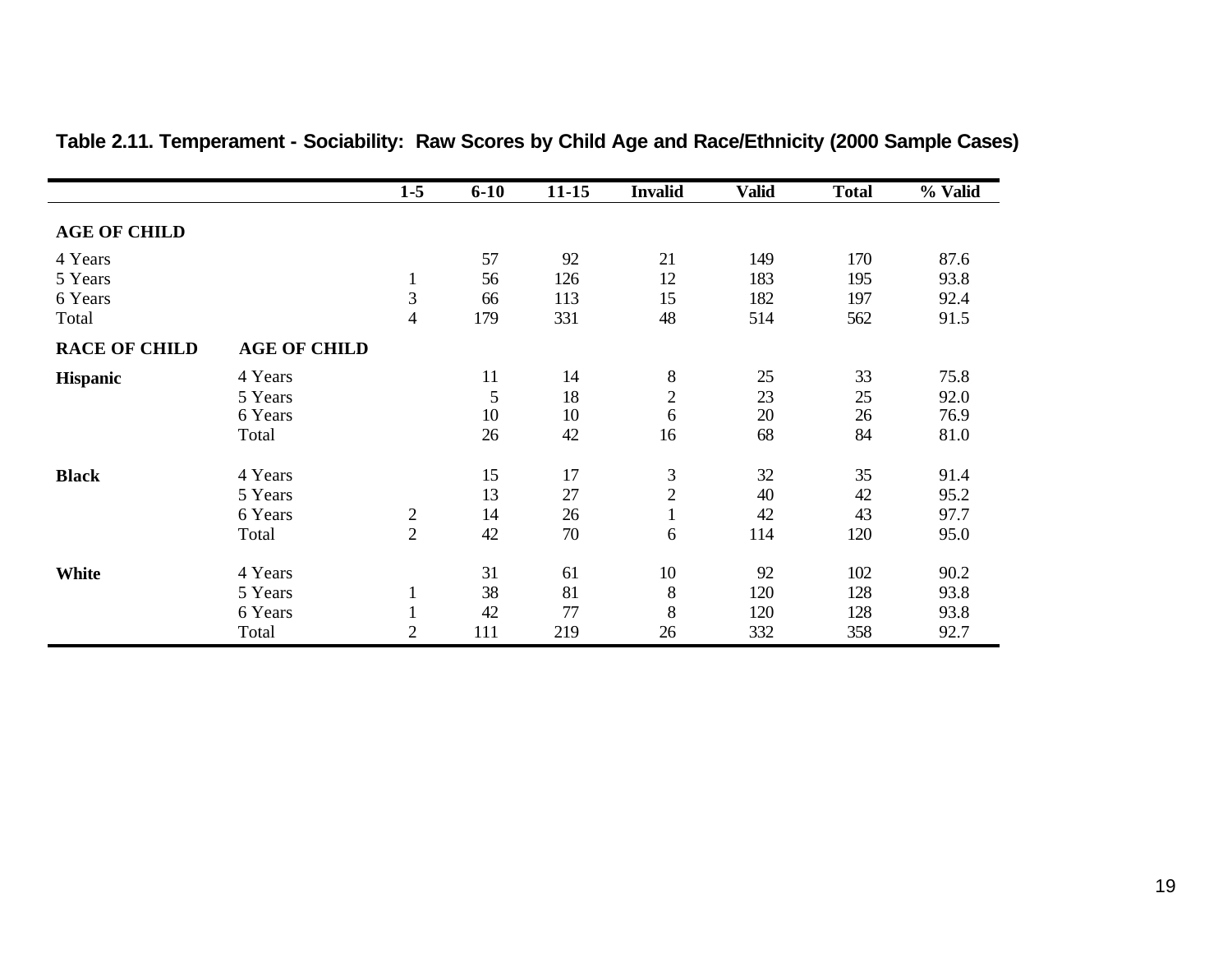|                      |                     | $1 - 5$ | $6 - 10$ | $11 - 15$ | <b>Total</b> | Mean | <b>Std Dev</b> |
|----------------------|---------------------|---------|----------|-----------|--------------|------|----------------|
| <b>AGE OF CHILD</b>  |                     |         |          |           |              |      |                |
| 4 Years              |                     |         | 35.6     | 64.4      | 100.0        | 11.8 | 2.4            |
| 5 Years              |                     | 0.6     | 30.1     | 69.4      | 100.0        | 12.0 | 2.4            |
| 6 Years              |                     | 1.0     | 35.8     | 63.1      | 100.0        | 11.6 | 2.5            |
| Total                |                     | 0.6     | 33.6     | 65.9      | 100.0        | 11.9 | 2.4            |
| <b>RACE OF CHILD</b> | <b>AGE OF CHILD</b> |         |          |           |              |      |                |
| <b>Hispanic</b>      | 4 Years             |         | 44.2     | 55.8      | 100.0        | 11.5 | 2.7            |
|                      | 5 Years             |         | 21.2     | 78.8      | 100.0        | 12.7 | 2.4            |
|                      | 6 Years             |         | 39.5     | 60.5      | 100.0        | 11.8 | 2.4            |
|                      | Total               |         | 33.9     | 66.1      | 100.0        | 12.1 | 2.5            |
| <b>Black</b>         | 4 Years             |         | 48.3     | 51.7      | 100.0        | 11.2 | 2.7            |
|                      | 5 Years             |         | 28.2     | 71.8      | 100.0        | 11.7 | 2.3            |
|                      | 6 Years             | 3.7     | 33.1     | 63.2      | 100.0        | 11.5 | 2.8            |
|                      | Total               | 1.5     | 35.4     | 63.1      | 100.0        | 11.5 | 2.6            |
| <b>White</b>         | 4 Years             |         | 33.2     | 66.8      | 100.0        | 12.0 | 2.3            |
|                      | 5 Years             | 0.7     | 30.9     | 68.4      | 100.0        | 12.0 | 2.4            |
|                      | 6 Years             | 0.7     | 36.0     | 63.3      | 100.0        | 11.7 | 2.5            |
|                      | Total               | 0.5     | 33.3     | 66.2      | 100.0        | 11.9 | 2.4            |

**Table 2.12. Temperament -Sociability: Raw Scores by Child Age and Race/Ethnicity (2000 Weighted Distribution)**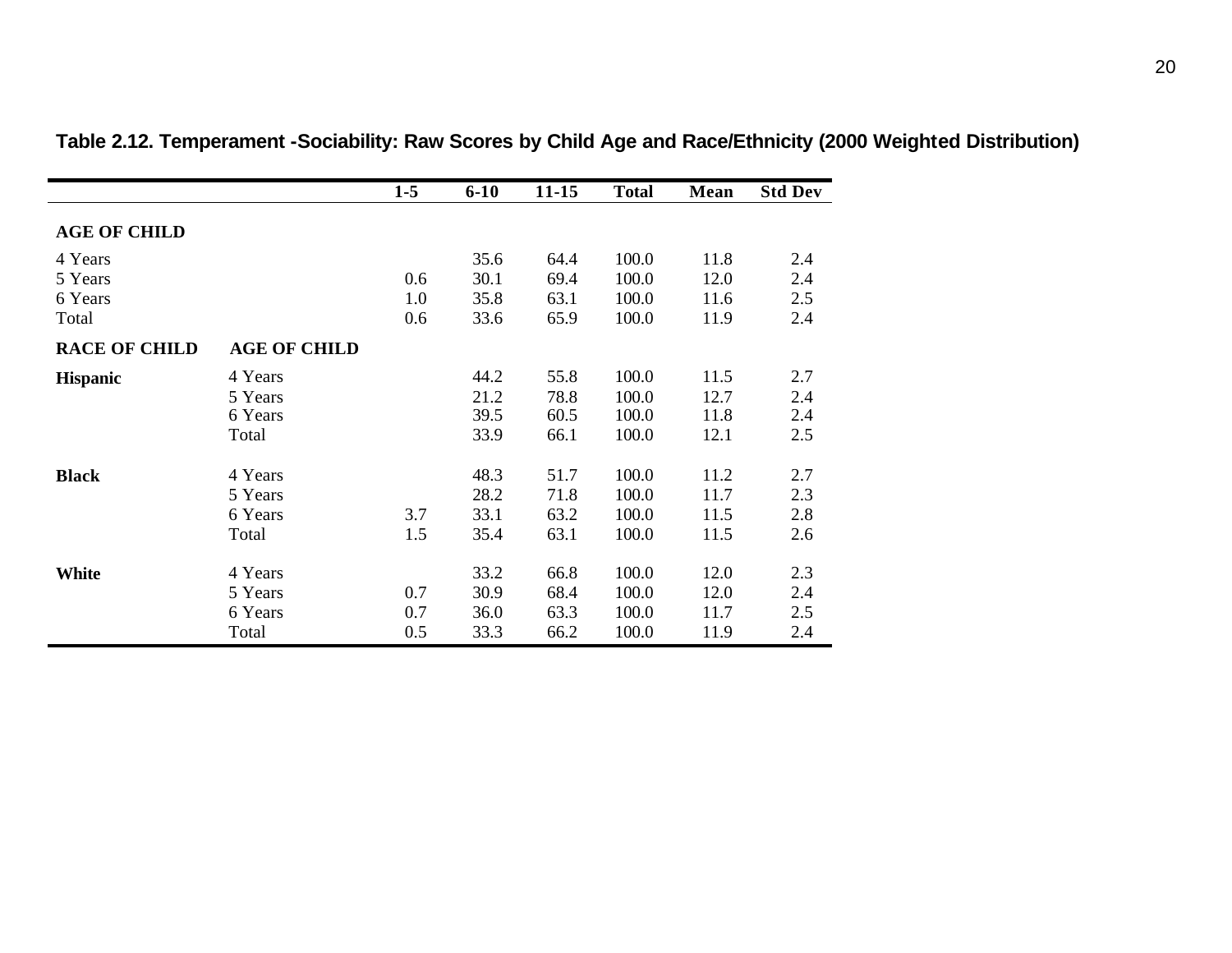|                      |                     | $0-19$         | 20-39          | $40 - 59$      | 60-79          | 80-89          | 90-99          | <b>Invalid</b> | <b>Valid</b> | <b>Total</b> | %Valid |
|----------------------|---------------------|----------------|----------------|----------------|----------------|----------------|----------------|----------------|--------------|--------------|--------|
| <b>AGE OF CHILD</b>  |                     |                |                |                |                |                |                |                |              |              |        |
| Under 1 Year         |                     | 18             | 26             | 17             | 17             | 11             | 9              | 7              | 98           | 105          | 93.3   |
| 1 Year               |                     | 18             | 25             | 27             | 31             | 5              | 10             |                | 116          | 117          | 99.1   |
| 2 Years              |                     | 18             | 40             | 26             | 39             | 12             | 19             | 5              | 154          | 159          | 96.9   |
| 3 Years              |                     | 31             | 37             | 40             | 17             | 24             |                | 10             | 150          | 160          | 93.8   |
| Total                |                     | 85             | 128            | 110            | 104            | 52             | 39             | 23             | 518          | 541          | 95.7   |
| <b>RACE OF CHILD</b> | <b>AGE OF CHILD</b> |                |                |                |                |                |                |                |              |              |        |
| <b>Hispanic</b>      | Under 1 Year        | 4              | 7              | 3              | 7              | $\mathbf{2}$   | 4              | $\sqrt{2}$     | 27           | 29           | 93.1   |
|                      | 1 Year              | 5              | 8              | $\overline{4}$ | 6              |                | 3              |                | 27           | 27           | 100.0  |
|                      | 2 Years             | 5              | 10             |                | 3              | $\mathbf{2}$   | $\overline{2}$ | 3              | 29           | 32           | 90.6   |
|                      | 3 Years             | 4              | $\overline{7}$ | 6              | $\mathfrak{Z}$ | $\mathfrak{Z}$ |                | $\sqrt{2}$     | 23           | 25           | 92.0   |
|                      | Total               | 18             | 32             | 20             | 19             | 8              | 9              | $\overline{7}$ | 106          | 113          | 93.8   |
| <b>Black</b>         | Under 1 Year        | 4              | 6              | 4              | 4              | 3              |                | $\overline{2}$ | 22           | 24           | 91.7   |
|                      | 1 Year              | $\mathfrak{Z}$ | 3              | 8              | 9              | $\overline{2}$ | 3              |                | 28           | 28           | 100.0  |
|                      | 2 Years             | 6              | $\overline{7}$ |                | 6              | 3              | 3              |                | 26           | 26           | 100.0  |
|                      | 3 Years             | 10             | 6              | 6              | 6              | 5              |                | $\overline{c}$ | 34           | 36           | 94.4   |
|                      | Total               | 23             | 22             | 19             | 25             | 13             | 8              | $\overline{4}$ | 110          | 114          | 96.5   |
| <b>White</b>         | Under 1 Year        | 10             | 13             | 10             | 6              | 6              | 4              | 3              | 49           | 52           | 94.2   |
|                      | 1 Year              | 10             | 14             | 15             | 16             | $\mathbf{2}$   | 4              |                | 61           | 62           | 98.4   |
|                      | 2 Years             | 7              | 23             | 18             | 30             | $\overline{7}$ | 14             | $\overline{2}$ | 99           | 101          | 98.0   |
|                      | 3 Years             | 17             | 24             | 28             | 8              | 16             |                | 6              | 93           | 99           | 93.9   |
|                      | Total               | 44             | 74             | 71             | 60             | 31             | 22             | 12             | 302          | 314          | 96.2   |

# **Table 3.1. Motor and Social Development: Percentile Scores by Child Age and Race/Ethnicity (2000 Sample Cases)**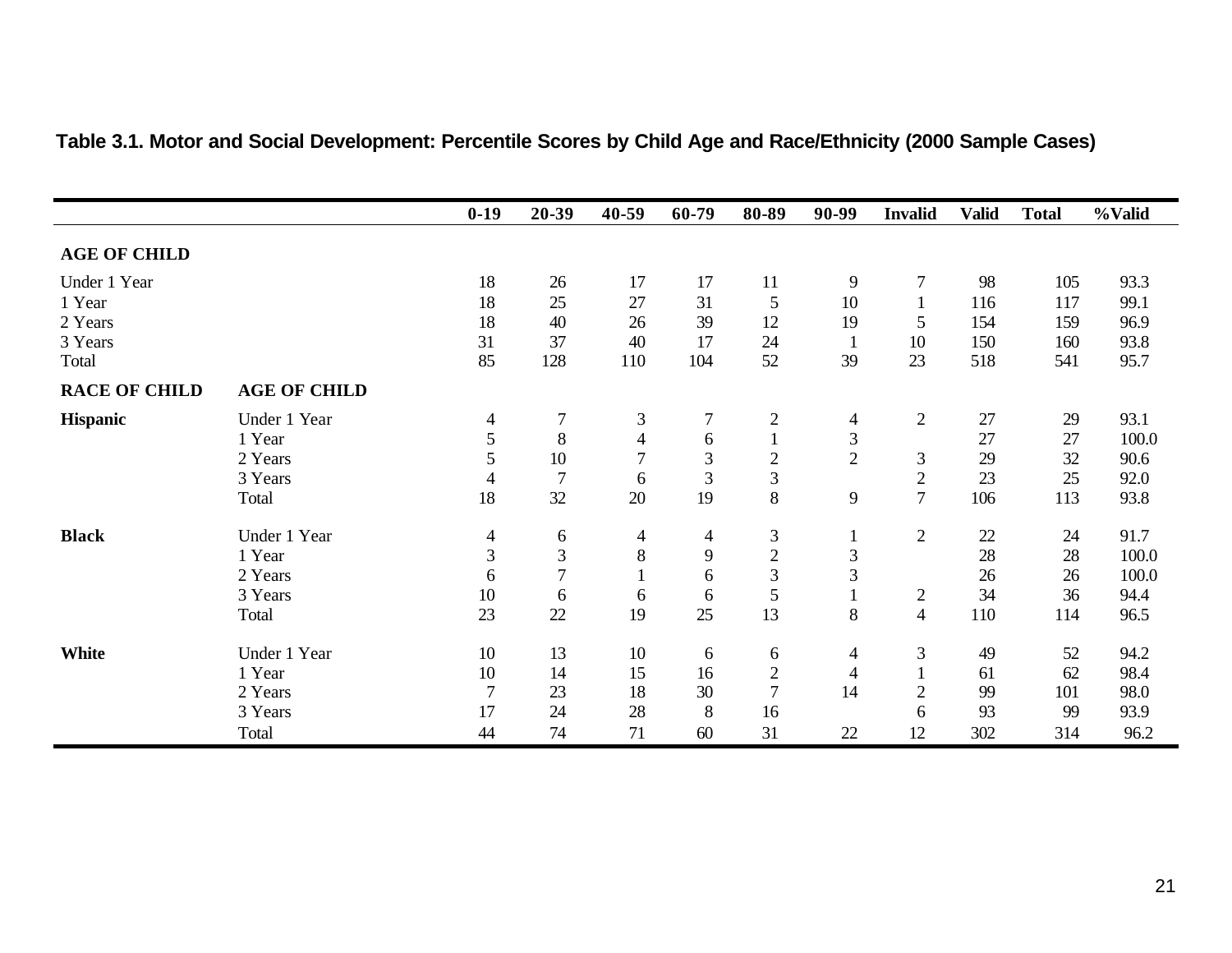|                      |                     | $0-19$ | 20-39 | 40-59 | 60-79 | 80-89 | 90-99 | <b>Total</b> | Mean | <b>Std Dev</b> |
|----------------------|---------------------|--------|-------|-------|-------|-------|-------|--------------|------|----------------|
| <b>AGE OF CHILD</b>  |                     |        |       |       |       |       |       |              |      |                |
| Under 1 Year         |                     | 19.8   | 27.0  | 19.1  | 13.6  | 11.5  | 9.0   | 100.0        | 47.3 | 28.6           |
| 1 Year               |                     | 16.2   | 20.9  | 24.4  | 28.5  | 3.9   | 6.1   | 100.0        | 48.6 | 25.3           |
| 2 Years              |                     | 9.4    | 23.6  | 16.7  | 28.7  | 8.3   | 13.3  | 100.0        | 55.8 | 25.8           |
| 3 Years              |                     | 20.9   | 23.7  | 29.5  | 9.9   | 15.7  | 0.3   | 100.0        | 44.6 | 25.6           |
| Total                |                     | 16.1   | 23.6  | 22.7  | 20.4  | 10.1  | 7.0   | 100.0        | 49.4 | 26.5           |
| <b>RACE OF CHILD</b> | <b>AGE OF CHILD</b> |        |       |       |       |       |       |              |      |                |
| <b>Hispanic</b>      | Under 1 Year        | 12.3   | 37.0  | 8.7   | 23.8  | 7.7   | 10.4  | 100.0        | 49.7 | 29.0           |
|                      | 1 Year              | 20.0   | 27.4  | 14.7  | 22.4  | 4.6   | 10.9  | 100.0        | 46.2 | 28.4           |
|                      | 2 Years             | 18.3   | 36.8  | 20.7  | 9.5   | 8.6   | 6.1   | 100.0        | 42.9 | 24.9           |
|                      | 3 Years             | 16.4   | 26.7  | 29.1  | 11.5  | 16.3  |       | 100.0        | 46.6 | 23.6           |
|                      | Total               | 17.0   | 31.7  | 18.4  | 16.9  | 9.1   | 6.9   | 100.0        | 46.2 | 26.7           |
| <b>Black</b>         | Under 1 Year        | 18.1   | 25.0  | 22.7  | 16.0  | 14.8  | 3.4   | 100.0        | 47.3 | 26.3           |
|                      | 1 Year              | 9.7    | 9.9   | 30.4  | 34.9  | 5.8   | 9.3   | 100.0        | 58.5 | 24.4           |
|                      | 2 Years             | 22.1   | 22.4  | 4.5   | 20.7  | 19.9  | 10.4  | 100.0        | 51.1 | 31.2           |
|                      | 3 Years             | 26.5   | 18.1  | 19.5  | 20.2  | 13.0  | 2.7   | 100.0        | 46.4 | 28.0           |
|                      | Total               | 19.9   | 18.4  | 18.5  | 23.2  | 13.4  | 6.5   | 100.0        | 50.8 | 28.3           |
| <b>White</b>         | Under 1 Year        | 21.0   | 26.0  | 19.9  | 12.0  | 11.6  | 9.5   | 100.0        | 47.0 | 28.9           |
|                      | 1 Year              | 16.8   | 21.8  | 24.7  | 28.3  | 3.5   | 5.0   | 100.0        | 47.3 | 24.7           |
|                      | 2 Years             | 7.3    | 22.8  | 17.8  | 31.0  | 7.0   | 14.1  | 100.0        | 57.2 | 24.9           |
|                      | 3 Years             | 20.4   | 24.2  | 31.0  | 8.4   | 16.0  |       | 100.0        | 44.2 | 25.4           |
|                      | Total               | 15.5   | 23.6  | 23.7  | 20.4  | 9.8   | 7.1   | 100.0        | 49.5 | 26.2           |

#### **Table 3.2. Motor and Social Development: Percentile Scores by Child Age and Race/Ethnicity (2000 Weighted Distribution)**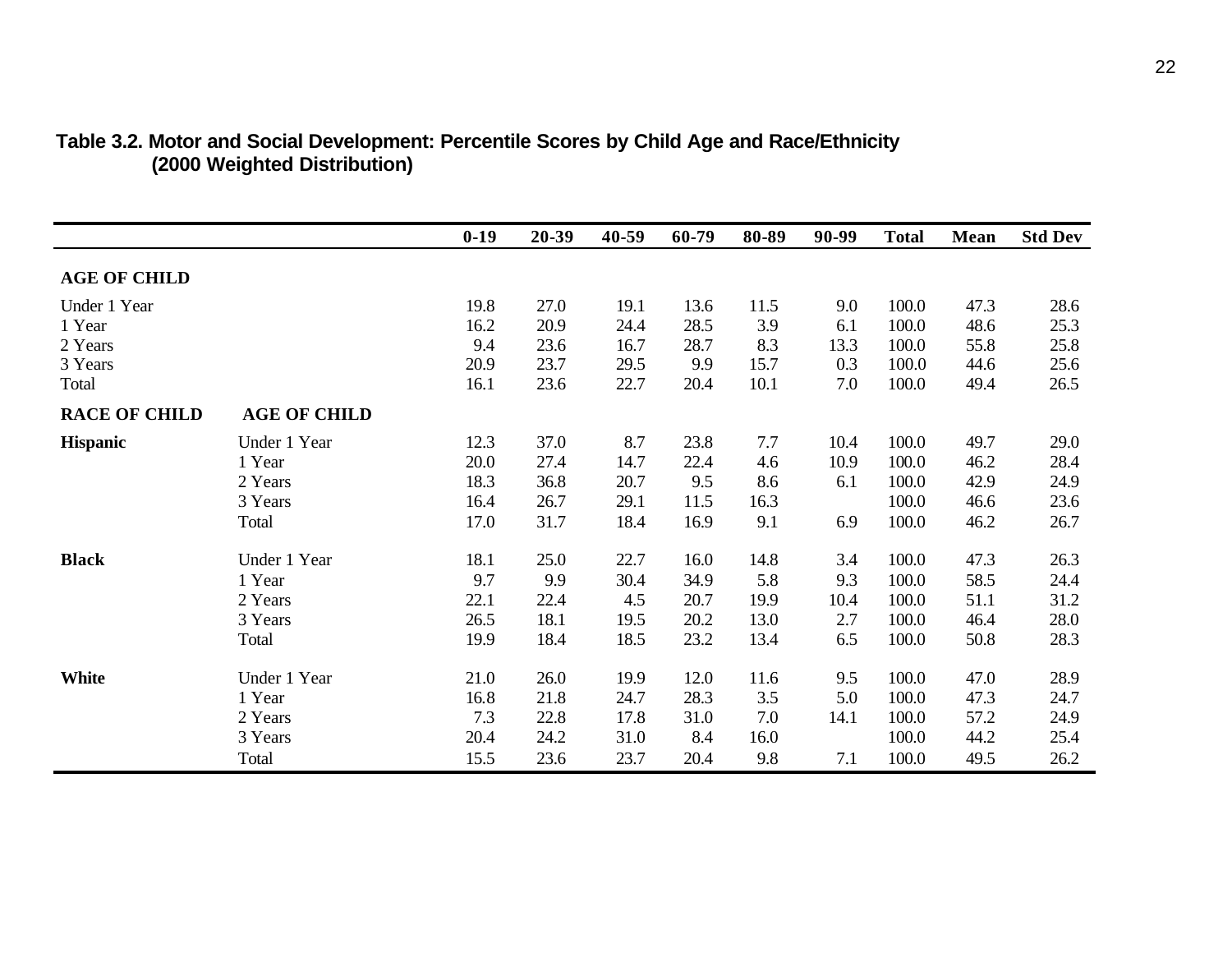|                      |                     | $0 - 84$ | 85-99 | $100-114$ $115+$ |      | <b>Total</b> | Mean  | <b>Std Dev</b> |
|----------------------|---------------------|----------|-------|------------------|------|--------------|-------|----------------|
| <b>AGE OF CHILD</b>  |                     |          |       |                  |      |              |       |                |
| Under 1 Year         |                     | 18.5     | 41.6  | 23.6             | 16.3 | 100.0        | 99.3  | 14.1           |
| 1 Year               |                     | 13.4     | 37.7  | 40.1             | 8.7  | 100.0        | 99.2  | 12.2           |
| 2 Years              |                     | 4.8      | 34.4  | 44.6             | 16.2 | 100.0        | 102.5 | 13.5           |
| 3 Years              |                     | 13.1     | 41.4  | 29.5             | 16.0 | 100.0        | 97.4  | 12.0           |
| Total                |                     | 11.5     | 38.5  | 35.5             | 14.5 | 100.0        | 99.7  | 13.0           |
| <b>RACE OF CHILD</b> | <b>AGE OF CHILD</b> |          |       |                  |      |              |       |                |
| <b>Hispanic</b>      | Under 1 Year        | 12.3     | 40.2  | 37.1             | 10.4 | 100.0        | 100.7 | 14.4           |
|                      | 1 Year              | 20.0     | 36.0  | 28.6             | 15.5 | 100.0        | 97.9  | 15.5           |
|                      | 2 Years             | 12.6     | 51.4  | 25.9             | 10.1 | 100.0        | 96.5  | 12.2           |
|                      | 3 Years             | 5.1      | 55.4  | 23.2             | 16.3 | 100.0        | 98.6  | 10.2           |
|                      | Total               | 12.9     | 45.4  | 28.5             | 13.2 | 100.0        | 98.3  | 13.4           |
| <b>Black</b>         | Under 1 Year        | 18.1     | 42.8  | 25.2             | 13.8 | 100.0        | 98.7  | 11.9           |
|                      | 1 Year              | 9.7      | 21.1  | 54.1             | 15.1 | 100.0        | 103.9 | 12.1           |
|                      | 2 Years             | 13.2     | 35.8  | 37.6             | 13.4 | 100.0        | 98.1  | 24.2           |
|                      | 3 Years             | 15.2     | 38.5  | 30.5             | 15.8 | 100.0        | 98.4  | 13.0           |
|                      | Total               | 13.8     | 34.3  | 37.3             | 14.6 | 100.0        | 99.7  | 16.7           |
| <b>White</b>         | Under 1 Year        | 19.4     | 41.6  | 21.7             | 17.4 | 100.0        | 99.2  | 14.3           |
|                      | 1 Year              | 13.1     | 40.6  | 39.4             | 6.9  | 100.0        | 98.7  | 11.5           |
|                      | 2 Years             | 3.3      | 33.0  | 46.7             | 16.9 | 100.0        | 103.4 | 11.5           |
|                      | 3 Years             | 13.3     | 40.9  | 29.8             | 16.0 | 100.0        | 97.1  | 12.0           |
|                      | Total               | 11.0     | 38.4  | 36.0             | 14.6 | 100.0        | 99.8  | 12.4           |

#### **Table 3.3. Motor and Social Development: Standard Scores by Child Age and Race/Ethnicity (2000 Weighted Distribution)**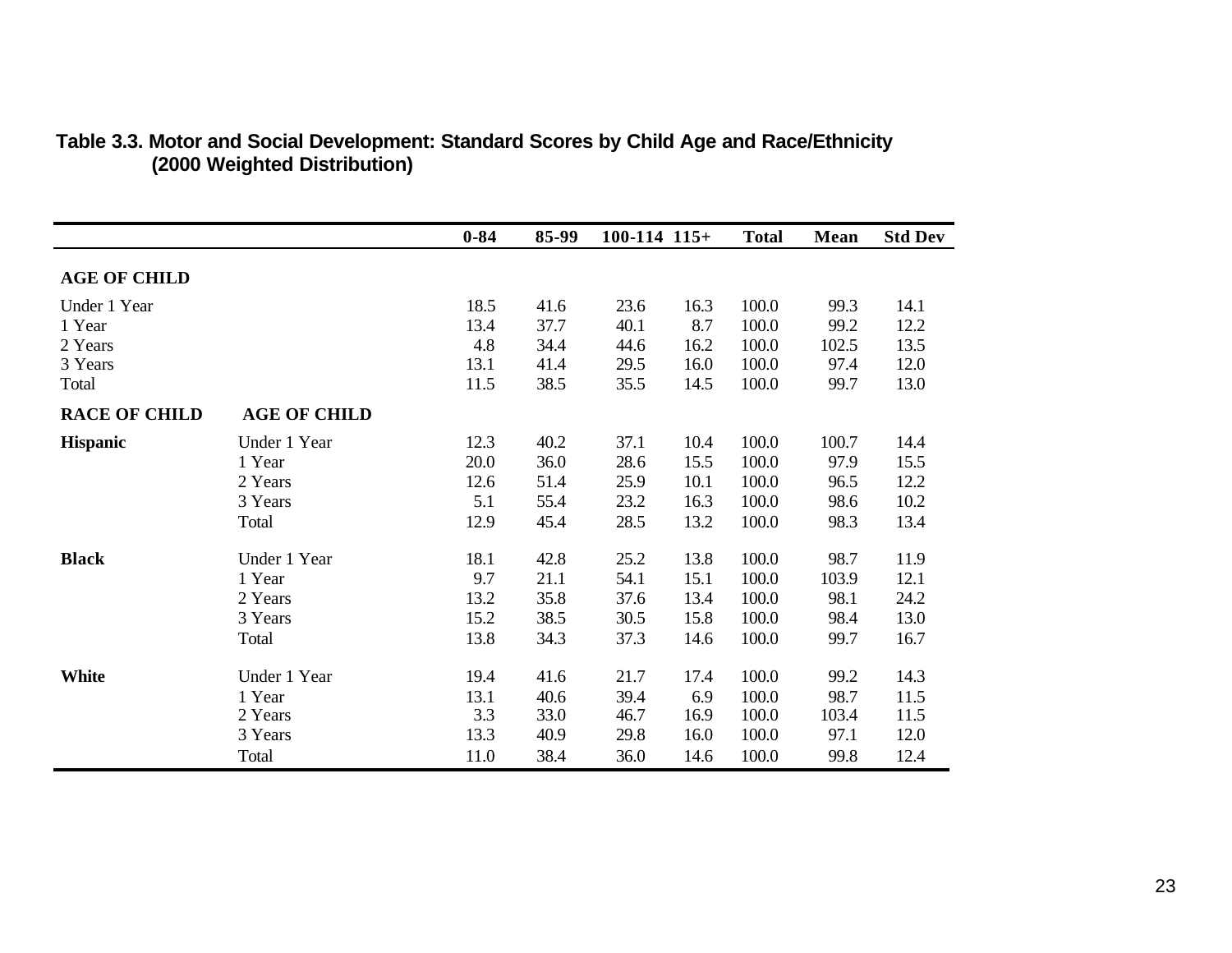|                      |                     | $0-19$ | 20-39 | 40-59 | 60-79 | 80-89 | 90-99 | <b>Total</b> | Mean | <b>Std Dev</b> |
|----------------------|---------------------|--------|-------|-------|-------|-------|-------|--------------|------|----------------|
| <b>AGE OF CHILD</b>  |                     |        |       |       |       |       |       |              |      |                |
| Under 1 Year         |                     | 25.3   | 25.8  | 11.5  | 20.3  | 6.9   | 10.3  | 100.0        | 45.5 | 29.3           |
| 1 Year               |                     | 15.0   | 18.2  | 22.7  | 28.4  | 11.5  | 4.4   | 100.0        | 52.1 | 25.7           |
| 2 Years              |                     | 8.0    | 19.1  | 19.8  | 31.2  | 16.8  | 5.2   | 100.0        | 59.0 | 24.7           |
| 3 Years              |                     | 24.6   | 31.0  | 13.3  | 11.8  | 19.3  |       | 100.0        | 40.7 | 26.4           |
| Total                |                     | 17.5   | 23.8  | 17.0  | 22.6  | 14.9  | 4.1   | 100.0        | 49.5 | 27.3           |
| <b>RACE OF CHILD</b> | <b>AGE OF CHILD</b> |        |       |       |       |       |       |              |      |                |
| <b>Hispanic</b>      | Under 1 Year        | 17.2   | 36.5  | 14.7  | 17.9  | 13.7  |       | 100.0        | 45.1 | 24.9           |
|                      | 1 Year              | 21.4   | 24.1  | 26.5  | 19.4  |       | 8.6   | 100.0        | 47.1 | 24.6           |
|                      | 2 Years             | 25.2   | 33.0  | 21.3  | 11.5  | 9.0   |       | 100.0        | 39.5 | 24.3           |
|                      | 3 Years             | 20.1   | 31.3  | 7.2   | 20.6  | 20.8  |       | 100.0        | 46.2 | 24.7           |
|                      | Total               | 21.5   | 31.0  | 17.7  | 16.9  | 10.8  | 2.1   | 100.0        | 44.1 | 24.8           |
| <b>Black</b>         | Under 1 Year        | 27.4   | 25.2  | 23.9  |       | 17.0  | 6.4   | 100.0        | 42.0 | 28.2           |
|                      | 1 Year              | 6.6    | 5.2   | 21.6  | 51.4  | 6.5   | 8.7   | 100.0        | 61.7 | 23.1           |
|                      | 2 Years             | 28.1   | 17.1  | 5.7   | 43.4  |       | 5.7   | 100.0        | 49.7 | 28.6           |
|                      | 3 Years             | 31.0   | 20.5  | 19.5  | 10.5  | 18.6  |       | 100.0        | 40.4 | 27.4           |
|                      | Total               | 24.2   | 17.1  | 17.1  | 26.4  | 10.6  | 4.7   | 100.0        | 47.9 | 28.2           |
| <b>White</b>         | Under 1 Year        | 25.8   | 24.8  | 8.8   | 24.2  | 4.3   | 12.1  | 100.0        | 46.2 | 29.8           |
|                      | 1 Year              | 15.6   | 19.5  | 22.4  | 25.7  | 13.5  | 3.2   | 100.0        | 51.1 | 25.8           |
|                      | 2 Years             | 3.8    | 18.0  | 21.4  | 31.6  | 19.6  | 5.6   | 100.0        | 62.1 | 23.0           |
|                      | 3 Years             | 24.0   | 32.4  | 12.9  | 11.4  | 19.3  |       | 100.0        | 40.3 | 26.3           |
|                      | Total               | 16.2   | 24.1  | 16.9  | 22.6  | 16.0  | 4.2   | 100.0        | 50.2 | 27.3           |

#### **Table 3.4. Motor and Social Development: Percentile Scores for Female Children by Child Age and Race/Ethnicity (2000 Weighted Distribution)**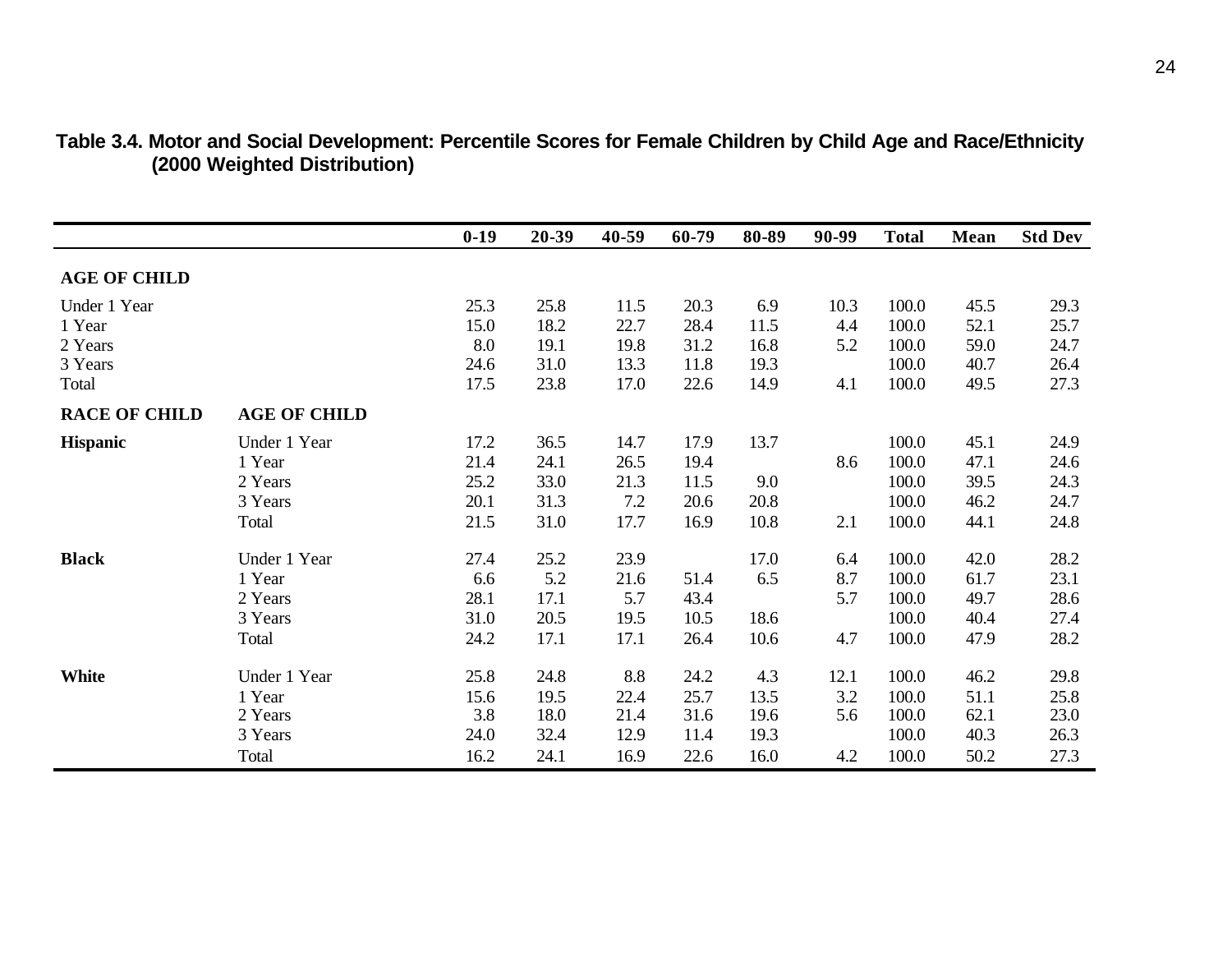|                      |                     | $0-19$ | 20-39 | 40-59 | 60-79 | 80-89 | 90-99 | <b>Total</b> | Mean | <b>Std Dev</b> |
|----------------------|---------------------|--------|-------|-------|-------|-------|-------|--------------|------|----------------|
| <b>AGE OF CHILD</b>  |                     |        |       |       |       |       |       |              |      |                |
| Under 1 Year         |                     | 14.6   | 27.7  | 22.1  | 10.3  | 16.7  | 8.6   | 100.0        | 49.6 | 27.8           |
| 1 Year               |                     | 15.7   | 19.5  | 32.8  | 27.8  | 1.5   | 2.8   | 100.0        | 45.9 | 24.0           |
| 2 Years              |                     | 14.5   | 25.3  | 20.2  | 18.3  | 13.5  | 8.2   | 100.0        | 52.4 | 25.2           |
| 3 Years              |                     | 16.5   | 19.1  | 37.1  | 14.3  | 7.6   | 5.4   | 100.0        | 48.9 | 24.6           |
| Total                |                     | 15.3   | 22.6  | 28.3  | 17.9  | 9.6   | 6.3   | 100.0        | 49.4 | 25.3           |
| <b>RACE OF CHILD</b> | <b>AGE OF CHILD</b> |        |       |       |       |       |       |              |      |                |
| <b>Hispanic</b>      | Under 1 Year        | 8.9    | 37.0  | 11.4  | 16.5  | 8.5   | 17.8  | 100.0        | 51.8 | 31.3           |
|                      | 1 Year              | 20.9   | 19.0  | 19.2  | 20.2  | 8.1   | 12.6  | 100.0        | 46.4 | 31.2           |
|                      | 2 Years             | 19.5   | 36.8  | 21.7  |       | 22.0  |       | 100.0        | 42.9 | 24.1           |
|                      | 3 Years             | 11.6   | 16.2  | 61.7  |       | 10.6  |       | 100.0        | 46.7 | 20.2           |
|                      | Total               | 15.4   | 26.2  | 27.0  | 11.3  | 11.1  | 9.1   | 100.0        | 47.3 | 28.1           |
| <b>Black</b>         | Under 1 Year        |        | 24.7  | 29.0  | 23.2  | 13.0  | 10.1  | 100.0        | 58.0 | 22.4           |
|                      | 1 Year              | 5.0    | 12.3  | 30.5  | 37.2  | 5.1   | 9.9   | 100.0        | 55.8 | 23.7           |
|                      | 2 Years             | 28.6   | 15.0  | 9.9   | 17.6  | 6.4   | 22.4  | 100.0        | 50.8 | 34.5           |
|                      | 3 Years             | 21.4   | 13.5  | 21.4  | 23.4  | 7.7   | 12.6  | 100.0        | 51.1 | 28.3           |
|                      | Total               | 16.5   | 14.9  | 21.5  | 25.4  | 7.3   | 14.3  | 100.0        | 53.1 | 28.6           |
| <b>White</b>         | Under 1 Year        | 16.7   | 26.7  | 23.0  | 8.3   | 18.2  | 7.2   | 100.0        | 48.6 | 27.5           |
|                      | 1 Year              | 16.5   | 20.6  | 35.1  | 27.4  |       | 0.3   | 100.0        | 44.3 | 22.4           |
|                      | 2 Years             | 12.8   | 25.8  | 21.2  | 19.2  | 13.9  | 7.2   | 100.0        | 52.9 | 24.0           |
|                      | 3 Years             | 16.1   | 20.1  | 37.6  | 14.0  | 7.4   | 4.8   | 100.0        | 48.7 | 24.2           |
|                      | Total               | 15.2   | 23.2  | 29.2  | 17.6  | 9.8   | 5.0   | 100.0        | 49.1 | 24.6           |

#### **Table 3.5. Motor and Social Development: Percentile Scores for Male Children by Child Age and Race/Ethnicity (2000 Weighted Distribution)**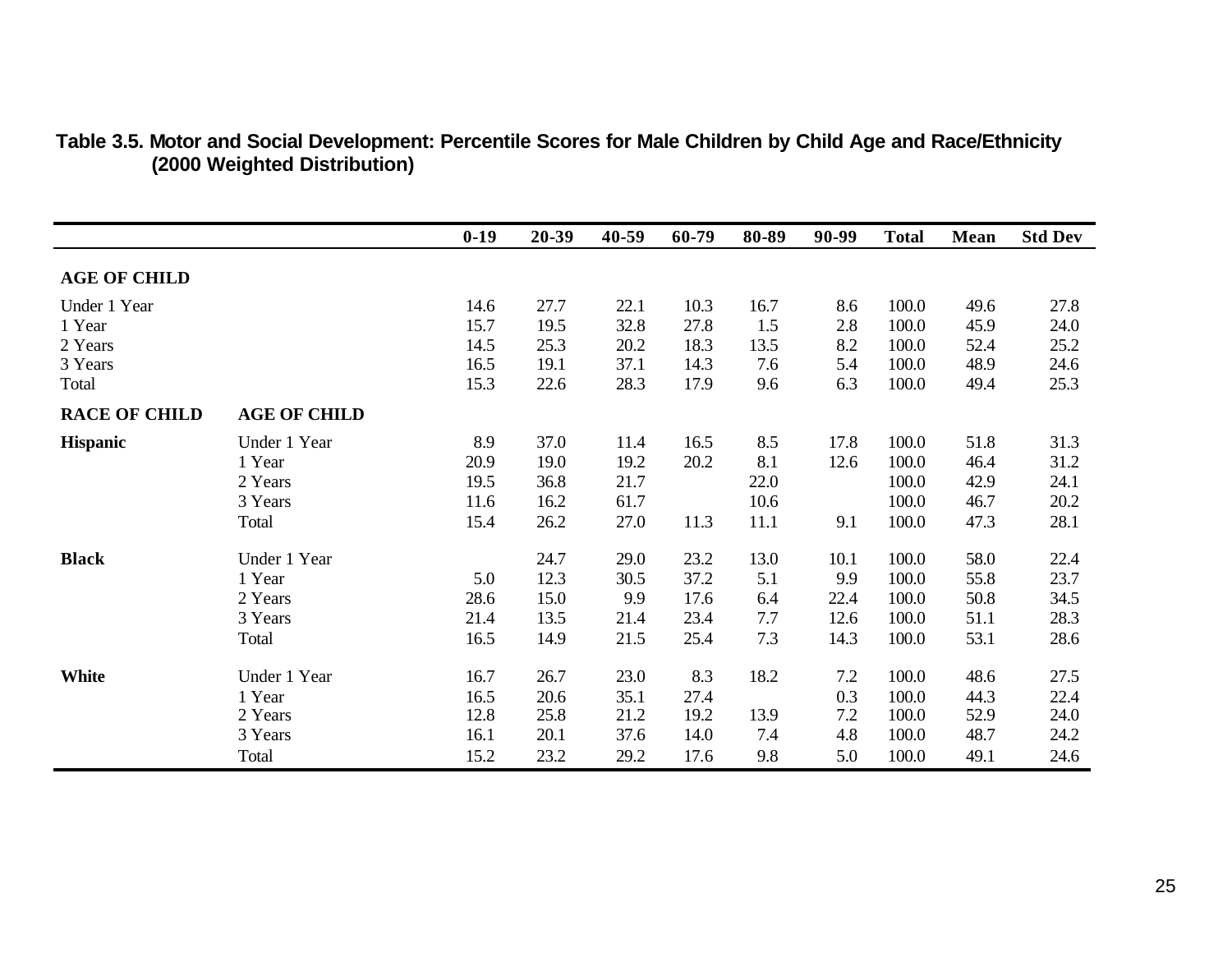|                      |                     | $0-19$ | 20-39 | 40-59 | 60-79 | 80-89 | 90-99 | <b>Total</b> | Mean | <b>Std Dev</b> |
|----------------------|---------------------|--------|-------|-------|-------|-------|-------|--------------|------|----------------|
| <b>AGE OF CHILD</b>  |                     |        |       |       |       |       |       |              |      |                |
| Under 1 Year         |                     | 25.3   | 26.2  | 16.8  | 16.2  | 6.1   | 9.3   | 100.0        | 45.6 | 29.3           |
| 1 Year               |                     | 5.9    | 23.5  | 20.1  | 34.6  | 6.3   | 9.5   | 100.0        | 54.9 | 24.8           |
| 2 Years              |                     | 4.5    | 18.1  | 10.2  | 35.3  | 11.7  | 20.2  | 100.0        | 64.3 | 23.8           |
| 3 Years              |                     | 24.6   | 19.4  | 24.9  | 11.8  | 18.7  | 0.6   | 100.0        | 45.4 | 26.9           |
| Total                |                     | 14.6   | 20.9  | 18.1  | 24.5  | 12.0  | 9.9   | 100.0        | 53.3 | 27.3           |
| <b>RACE OF CHILD</b> | <b>AGE OF CHILD</b> |        |       |       |       |       |       |              |      |                |
| <b>Hispanic</b>      | Under 1 Year        | 17.2   | 37.1  | 14.1  | 25.1  | 6.5   |       | 100.0        | 43.9 | 24.8           |
|                      | 1 Year              |        | 37.9  | 19.6  | 33.9  |       | 8.6   | 100.0        | 50.0 | 22.9           |
|                      | 2 Years             | 17.7   | 26.3  | 30.7  | 10.3  | 6.0   | 9.0   | 100.0        | 45.2 | 25.0           |
|                      | 3 Years             | 20.1   | 10.4  | 28.2  | 20.6  | 20.8  |       | 100.0        | 51.3 | 25.3           |
|                      | Total               | 13.9   | 26.8  | 24.4  | 21.3  | 8.5   | 5.0   | 100.0        | 47.8 | 24.8           |
| <b>Black</b>         | Under 1 Year        | 27.4   | 25.2  | 19.4  | 12.3  | 15.7  |       | 100.0        | 41.3 | 27.2           |
|                      | 1 Year              | 6.6    | 5.2   | 21.6  | 51.4  | 6.5   | 8.7   | 100.0        | 64.4 | 22.7           |
|                      | 2 Years             | 16.5   | 28.7  |       | 23.2  | 25.9  | 5.7   | 100.0        | 54.3 | 28.4           |
|                      | 3 Years             | 31.0   | 15.0  | 25.0  | 10.5  | 13.4  | 5.2   | 100.0        | 45.9 | 28.0           |
|                      | Total               | 21.0   | 18.5  | 16.4  | 23.3  | 15.7  | 5.1   | 100.0        | 51.3 | 28.1           |
| <b>White</b>         | Under 1 Year        | 25.8   | 25.2  | 16.6  | 16.0  | 4.3   | 12.1  | 100.0        | 46.5 | 30.1           |
|                      | 1 Year              | 6.4    | 24.8  | 20.0  | 32.0  | 7.0   | 9.8   | 100.0        | 54.0 | 25.0           |
|                      | 2 Years             | 1.8    | 16.0  | 9.5   | 39.2  | 10.5  | 23.1  | 100.0        | 67.4 | 21.8           |
|                      | 3 Years             | 24.0   | 20.7  | 24.6  | 11.4  | 19.3  |       | 100.0        | 44.9 | 26.8           |
|                      | Total               | 13.7   | 20.7  | 17.7  | 25.0  | 11.8  | 11.1  | 100.0        | 54.1 | 27.3           |

#### **Table 3.6. Motor and Social Development: "All" Percentile Scores for Female Children by Child Age and Race/Ethnicity (2000 Weighted Distribution)**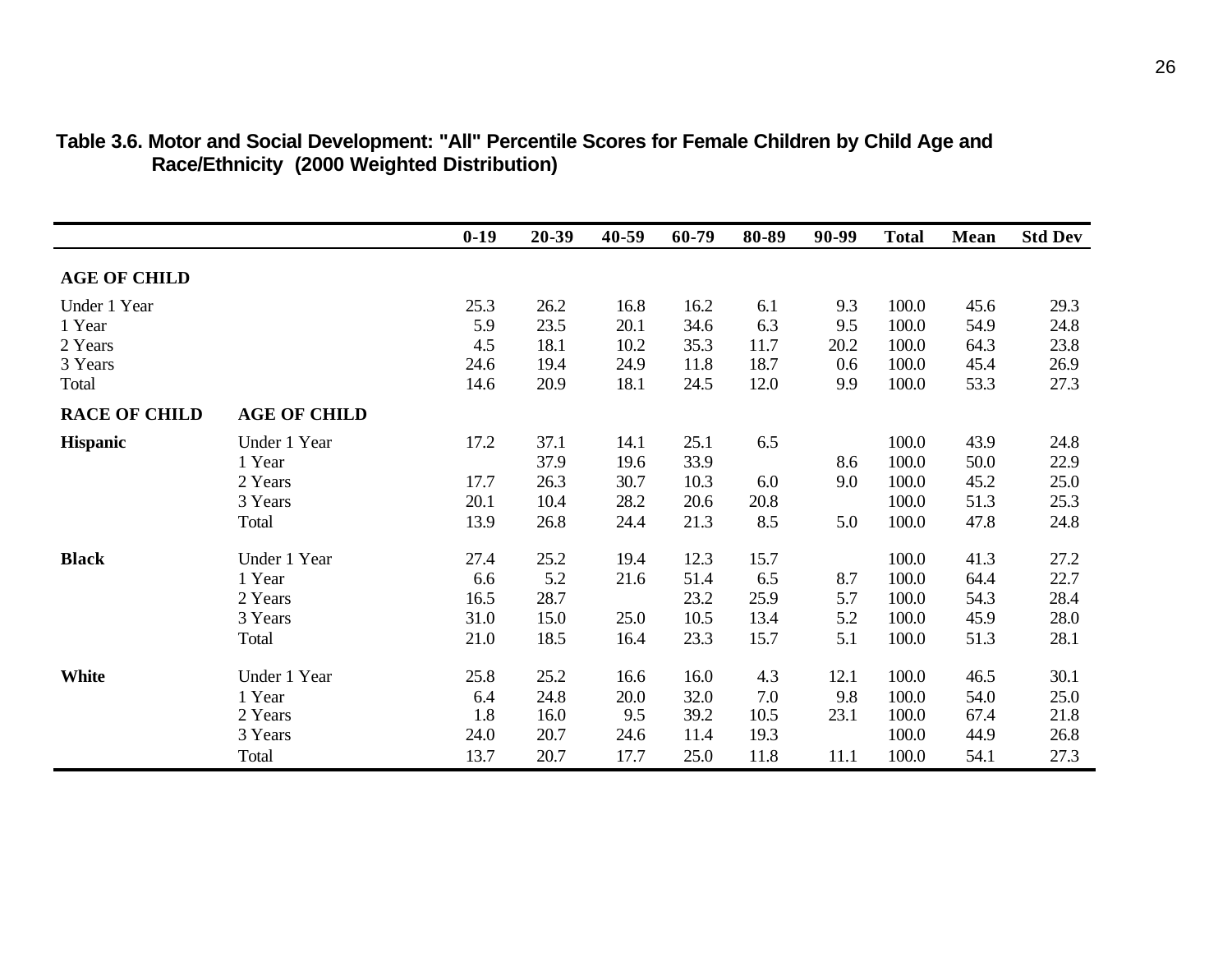|                      |                     | $0-19$ | 20-39 | 40-59 | 60-79 | 80-89 | 90-99 | <b>Total</b> | Mean | <b>Std Dev</b> |
|----------------------|---------------------|--------|-------|-------|-------|-------|-------|--------------|------|----------------|
| <b>AGE OF CHILD</b>  |                     |        |       |       |       |       |       |              |      |                |
| Under 1 Year         |                     | 14.6   | 27.7  | 21.3  | 11.0  | 16.7  | 8.6   | 100.0        | 49.0 | 27.8           |
| 1 Year               |                     | 26.2   | 18.4  | 28.4  | 22.7  | 1.5   | 2.8   | 100.0        | 42.5 | 24.3           |
| 2 Years              |                     | 14.5   | 29.3  | 23.5  | 21.8  | 4.8   | 6.1   | 100.0        | 46.9 | 24.8           |
| 3 Years              |                     | 16.5   | 28.7  | 35.0  | 7.7   | 12.1  |       | 100.0        | 43.5 | 23.9           |
| Total                |                     | 17.7   | 26.4  | 27.6  | 16.1  | 8.2   | 4.0   | 100.0        | 45.3 | 25.1           |
| <b>RACE OF CHILD</b> | <b>AGE OF CHILD</b> |        |       |       |       |       |       |              |      |                |
| <b>Hispanic</b>      | Under 1 Year        | 8.9    | 37.0  | 5.0   | 22.9  | 8.5   | 17.8  | 100.0        | 53.8 | 31.0           |
|                      | 1 Year              | 35.5   | 19.3  | 10.9  | 13.5  | 8.1   | 12.6  | 100.0        | 43.2 | 31.7           |
|                      | 2 Years             | 19.5   | 58.5  |       | 7.9   | 14.1  |       | 100.0        | 37.9 | 23.9           |
|                      | 3 Years             | 11.6   | 47.4  | 30.4  |       | 10.6  |       | 100.0        | 40.6 | 19.6           |
|                      | Total               | 20.3   | 36.9  | 11.8  | 12.1  | 9.8   | 9.1   | 100.0        | 44.5 | 28.5           |
| <b>Black</b>         | Under 1 Year        |        | 24.7  | 29.0  | 23.2  | 13.0  | 10.1  | 100.0        | 58.9 | 20.1           |
|                      | 1 Year              | 12.8   | 14.7  | 39.1  | 18.4  | 5.1   | 9.9   | 100.0        | 52.7 | 24.7           |
|                      | 2 Years             | 28.6   | 15.0  | 9.9   | 17.6  | 13.0  | 15.8  | 100.0        | 47.5 | 33.7           |
|                      | 3 Years             | 21.4   | 21.5  | 13.3  | 31.1  | 12.6  |       | 100.0        | 47.0 | 28.0           |
|                      | Total               | 18.6   | 18.3  | 21.1  | 23.1  | 10.8  | 8.2   | 100.0        | 50.0 | 28.4           |
| White                | Under 1 Year        | 16.7   | 26.7  | 23.0  | 8.3   | 18.2  | 7.2   | 100.0        | 47.4 | 27.7           |
|                      | 1 Year              | 26.9   | 18.9  | 29.2  | 24.7  |       | 0.3   | 100.0        | 40.9 | 22.6           |
|                      | 2 Years             | 12.8   | 29.5  | 26.0  | 22.9  | 3.5   | 5.4   | 100.0        | 47.2 | 23.7           |
|                      | 3 Years             | 16.1   | 28.4  | 38.4  | 4.9   | 12.2  |       | 100.0        | 43.2 | 23.5           |
|                      | Total               | 17.4   | 26.5  | 29.8  | 15.6  | 7.7   | 3.0   | 100.0        | 44.8 | 24.3           |

#### **Table 3.7. Motor and Social Development: "All" Percentile Scores for Male Children by Child Age and Race/Ethnicity (2000 Weighted Distribution)**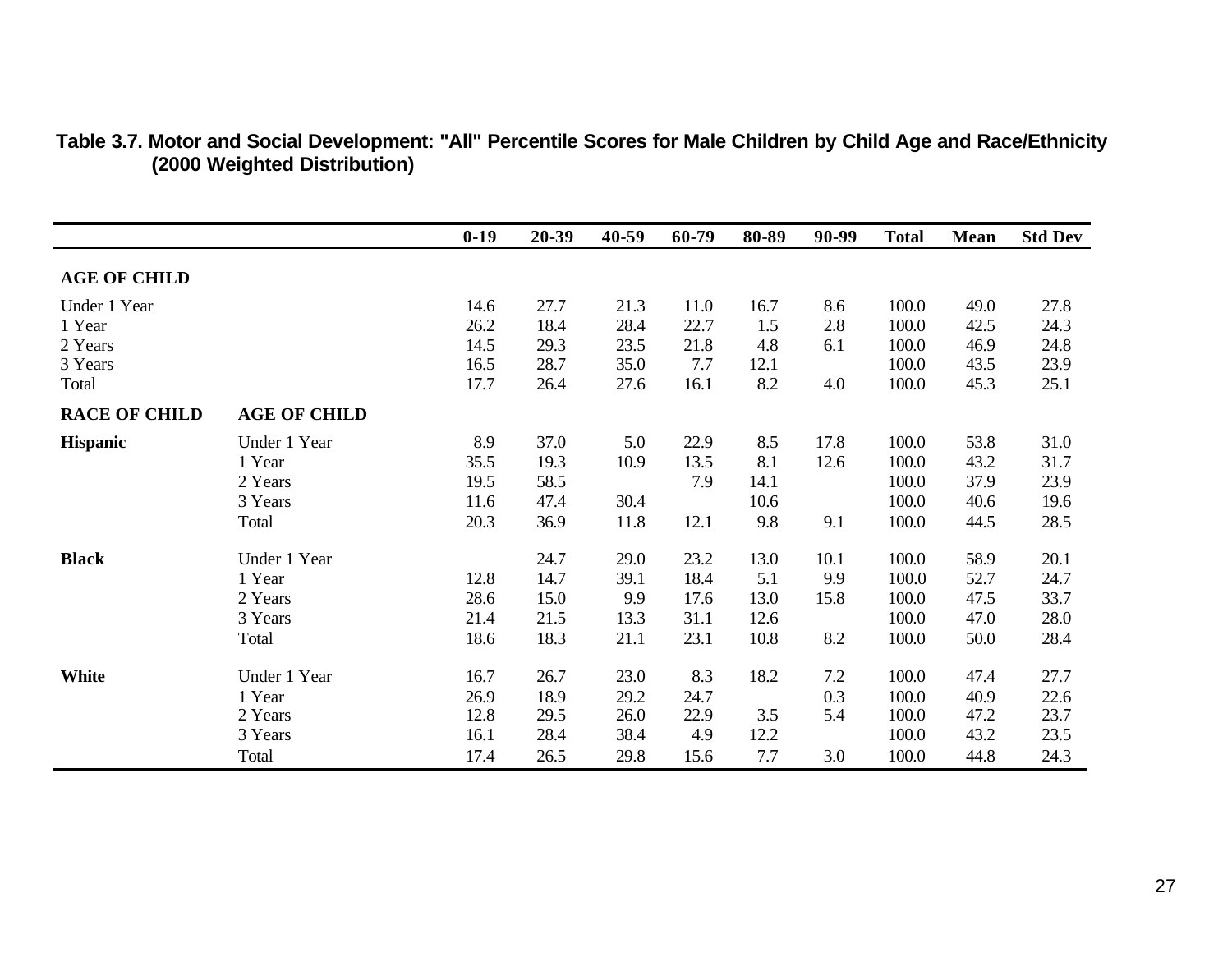|                      |                     | $0-4.9$ | $5-9.9$ | 10-14.9        | 15-19.9        | $20+$            | <b>Invalid</b> | <b>Valid</b> | <b>Total</b> | % Valid |
|----------------------|---------------------|---------|---------|----------------|----------------|------------------|----------------|--------------|--------------|---------|
| <b>AGE OF CHILD</b>  |                     |         |         |                |                |                  |                |              |              |         |
| 4-5 Years            |                     | 122     | 112     | 73             | 23             | $\boldsymbol{2}$ | 33             | 332          | 365          | 91.0    |
| 6-7 Years            |                     | 197     | 113     | 70             | 34             | 8                | 46             | 422          | 468          | 90.2    |
| 8-9 Years            |                     | 196     | 151     | 84             | 42             | 15               | 44             | 488          | 532          | 91.7    |
| $10+Years$           |                     | 549     | 401     | 249            | 113            | 54               | 120            | 1366         | 1486         | 91.9    |
| Total                |                     | 1064    | 777     | 476            | 212            | 79               | 243            | 2608         | 2851         | 91.5    |
| <b>RACE OF CHILD</b> | <b>AGE OF CHILD</b> |         |         |                |                |                  |                |              |              |         |
| <b>Hispanic</b>      | 4-5 Years           | 19      | 18      | $8\,$          | 1              |                  | 12             | 46           | 58           | 79.3    |
|                      | 6-7 Years           | 18      | 24      | 6              | 4              |                  | 9              | 53           | 62           | 85.5    |
|                      | 8-9 Years           | 31      | 25      | $\overline{7}$ | 6              | 4                | 14             | 73           | 87           | 83.9    |
|                      | $10+Years$          | 85      | 64      | 47             | 19             | 5                | 29             | 220          | 249          | 88.4    |
|                      | Total               | 153     | 131     | 68             | 30             | 10               | 64             | 392          | 456          | 86.0    |
| <b>Black</b>         | 4-5 Years           | 24      | 23      | 15             | $\overline{7}$ |                  | $8\,$          | 69           | 77           | 89.6    |
|                      | 6-7 Years           | 38      | 24      | 13             | 9              | $\overline{2}$   | 16             | 86           | 102          | 84.3    |
|                      | 8-9 Years           | 33      | 30      | 22             | 12             | 6                | 8              | 103          | 111          | 92.8    |
|                      | $10+Years$          | 146     | 109     | 64             | 40             | 14               | 37             | 373          | 410          | 91.0    |
|                      | Total               | 241     | 186     | 114            | 68             | 22               | 69             | 631          | 700          | 90.1    |
| White                | 4-5 Years           | 79      | 71      | 50             | 15             | $\boldsymbol{2}$ | 13             | 217          | 230          | 94.3    |
|                      | 6-7 Years           | 141     | 65      | 51             | 21             | 5                | 21             | 283          | 304          | 93.1    |
|                      | 8-9 Years           | 132     | 96      | 55             | 24             | 5                | 22             | 312          | 334          | 93.4    |
|                      | $10+Years$          | 318     | 228     | 138            | 54             | 35               | 54             | 773          | 827          | 93.5    |
|                      | Total               | 670     | 460     | 294            | 114            | 47               | 110            | 1585         | 1695         | 93.5    |

# **Table 4.1. Behavior Problems Index: Total Raw Scores by Child Age and Race/Ethnicity (2000 Sample Cases)**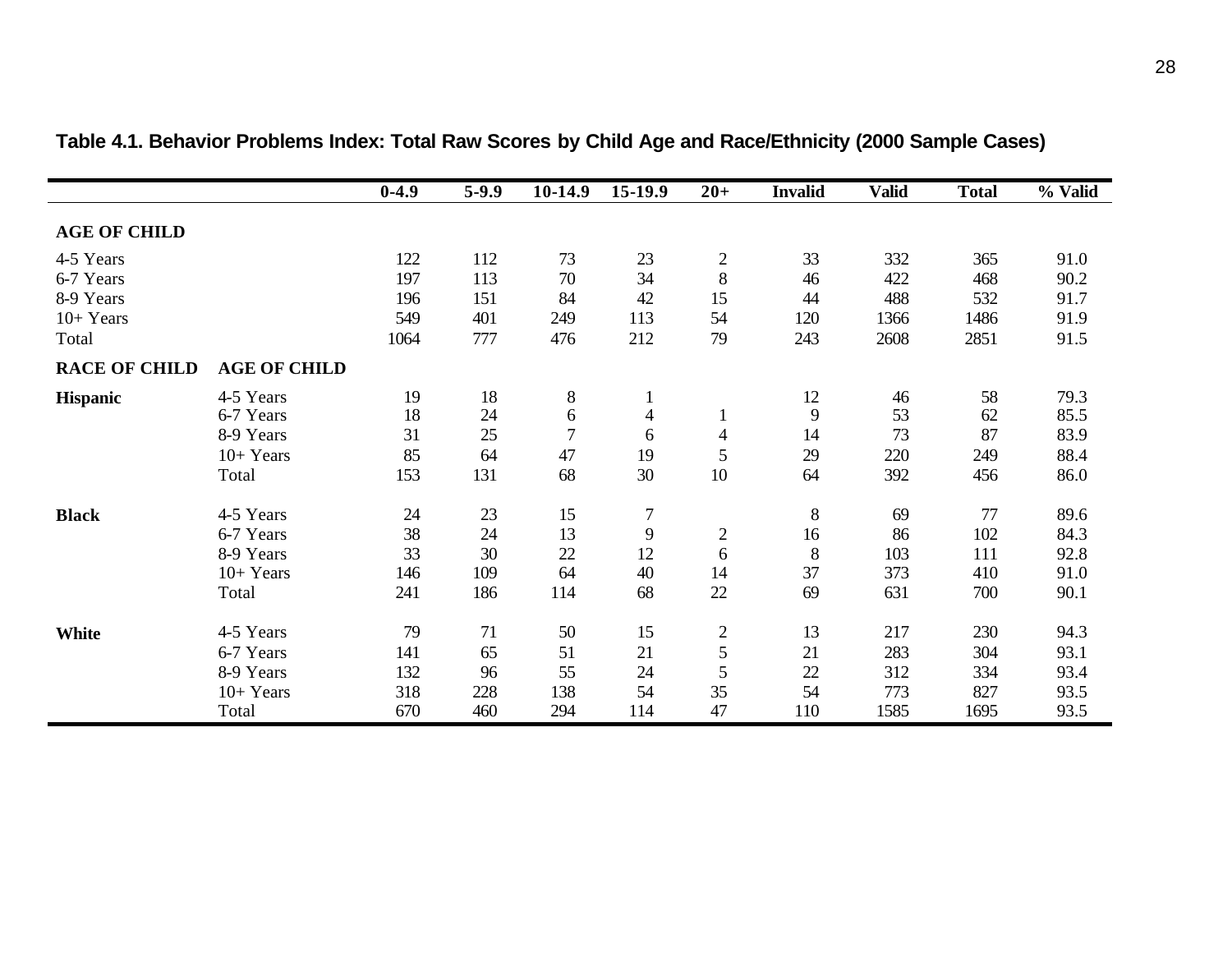|                      |                     | $0-19.9$ | 20-39.9 | 40-59.9 | 60-79.9 | 80-89.9 | 90-100 | <b>Total</b> | <b>Mean</b> | <b>Std Dev</b> |
|----------------------|---------------------|----------|---------|---------|---------|---------|--------|--------------|-------------|----------------|
| <b>AGE OF CHILD</b>  |                     |          |         |         |         |         |        |              |             |                |
| 4-5 Years            |                     | 21.8     | 16.3    | 26.8    | 17.6    | 11.8    | 5.7    | 100.0        | 47.5        | 27.3           |
| 6-7 Years            |                     | 25.1     | 22.8    | 15.1    | 20.9    | 7.4     | 8.7    | 100.0        | 45.1        | 29.7           |
| 8-9 Years            |                     | 17.4     | 18.5    | 23.8    | 22.3    | 9.9     | 8.1    | 100.0        | 50.8        | 27.4           |
| $10+Years$           |                     | 12.5     | 16.2    | 22.6    | 21.3    | 13.1    | 14.3   | 100.0        | 56.9        | 28.0           |
| Total                |                     | 16.8     | 17.7    | 22.1    | 20.9    | 11.4    | 11.1   | 100.0        | 52.6        | 28.5           |
| <b>RACE OF CHILD</b> | <b>AGE OF CHILD</b> |          |         |         |         |         |        |              |             |                |
| <b>Hispanic</b>      | 4-5 Years           | 37.8     | 11.2    | 33.3    | 10.1    | 6.0     | 1.7    | 100.0        | 36.7        | 25.1           |
|                      | 6-7 Years           | 15.2     | 21.3    | 32.0    | 20.4    | 2.5     | 8.6    | 100.0        | 47.6        | 24.9           |
|                      | 8-9 Years           | 23.0     | 12.8    | 32.6    | 13.3    | 8.1     | 10.1   | 100.0        | 48.3        | 28.6           |
|                      | $10+Years$          | 10.3     | 15.5    | 22.9    | 20.9    | 16.0    | 14.4   | 100.0        | 58.5        | 27.0           |
|                      | Total               | 17.2     | 15.3    | 27.6    | 17.9    | 11.0    | 10.9   | 100.0        | 51.8        | 27.8           |
| <b>Black</b>         | 4-5 Years           | 14.8     | 20.7    | 27.7    | 18.6    | 9.1     | 9.2    | 100.0        | 49.7        | 26.8           |
|                      | 6-7 Years           | 23.1     | 19.3    | 20.5    | 18.3    | 9.0     | 9.8    | 100.0        | 47.3        | 30.0           |
|                      | 8-9 Years           | 13.3     | 13.7    | 20.9    | 26.9    | 11.0    | 14.2   | 100.0        | 59.0        | 27.4           |
|                      | $10+Years$          | 14.1     | 14.1    | 21.6    | 20.9    | 13.3    | 16.0   | 100.0        | 57.8        | 28.8           |
|                      | Total               | 15.3     | 15.5    | 22.0    | 21.3    | 11.9    | 14.1   | 100.0        | 55.7        | 28.9           |
| <b>White</b>         | 4-5 Years           | 21.4     | 16.2    | 26.2    | 18.1    | 12.5    | 5.6    | 100.0        | 48.1        | 27.4           |
|                      | 6-7 Years           | 26.1     | 23.3    | 13.2    | 21.2    | 7.5     | 8.6    | 100.0        | 44.7        | 29.9           |
|                      | 8-9 Years           | 17.6     | 19.5    | 23.5    | 22.4    | 9.9     | 7.1    | 100.0        | 49.9        | 27.1           |
|                      | $10+Years$          | 12.4     | 16.7    | 22.7    | 21.4    | 12.8    | 14.0   | 100.0        | 56.6        | 27.9           |
|                      | Total               | 16.9     | 18.3    | 21.7    | 21.1    | 11.3    | 10.6   | 100.0        | 52.2        | 28.5           |

## **Table 4.2. Behavior Problems Index: Percentile Scores by Child Age and Race/Ethnicity (2000 Weighted Distribution)**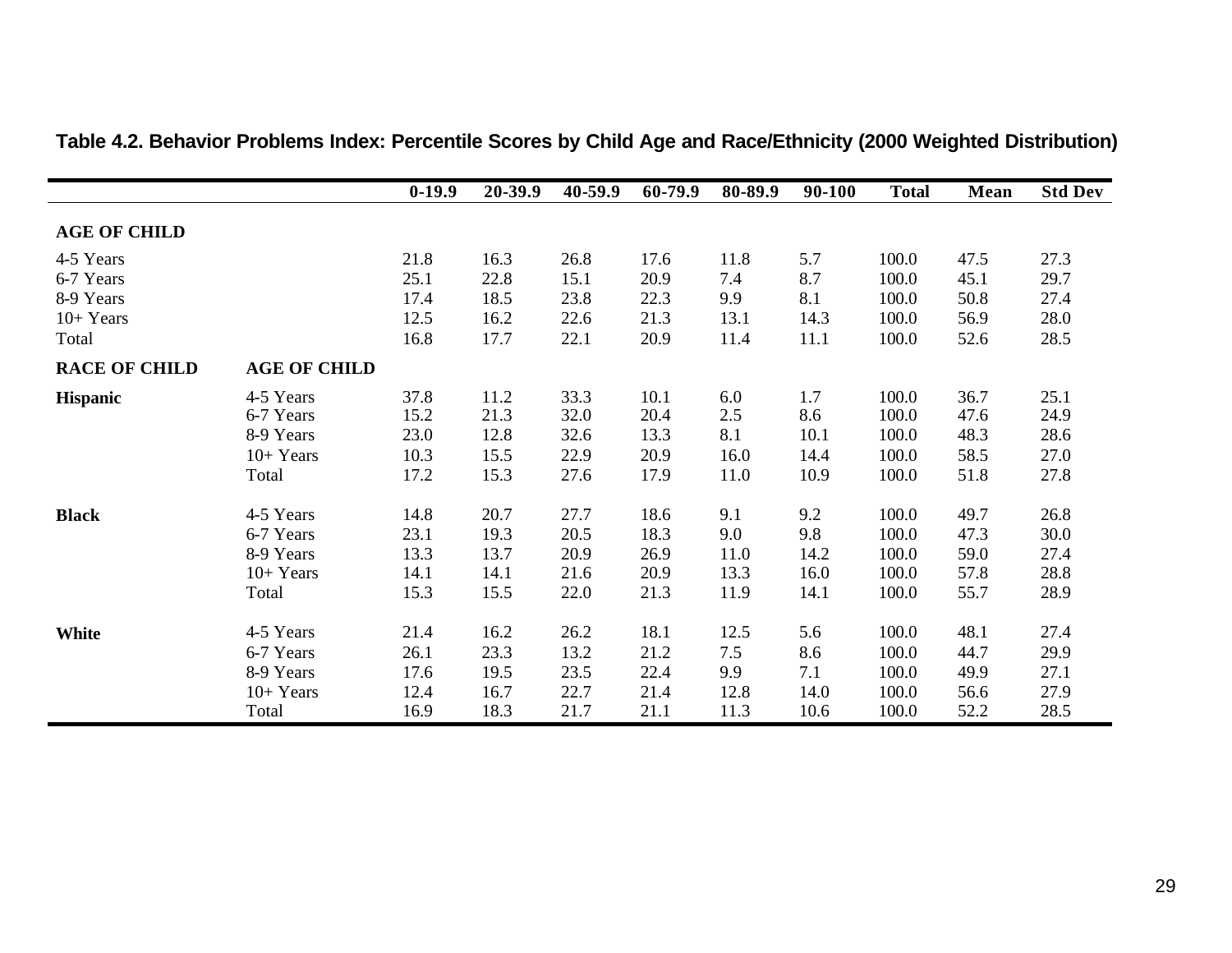|                      |                     | $0 - 84$ | 85-99 | 100-114 | 115-129 | $130 +$ | <b>Total</b> | Mean  | <b>Std Dev</b> |
|----------------------|---------------------|----------|-------|---------|---------|---------|--------------|-------|----------------|
| <b>AGE OF CHILD</b>  |                     |          |       |         |         |         |              |       |                |
| 4-5 Years            |                     | 16.9     | 33.5  | 37.8    | 11.0    | $0.8\,$ | 100.0        | 98.7  | 13.4           |
| 6-7 Years            |                     | 25.1     | 29.4  | 32.7    | 10.9    | 1.9     | 100.0        | 97.7  | 15.0           |
| 8-9 Years            |                     | 14.2     | 32.3  | 38.0    | 13.0    | 2.4     | 100.0        | 100.4 | 13.7           |
| $10+Years$           |                     | 9.6      | 30.2  | 37.5    | 18.5    | 4.1     | 100.0        | 103.9 | 14.6           |
| Total                |                     | 14.0     | 30.9  | 36.9    | 15.2    | 3.0     | 100.0        | 101.5 | 14.6           |
| <b>RACE OF CHILD</b> | <b>AGE OF CHILD</b> |          |       |         |         |         |              |       |                |
| <b>Hispanic</b>      | 4-5 Years           | 36.5     | 29.8  | 30.5    | 3.2     |         | 100.0        | 93.3  | 12.5           |
|                      | 6-7 Years           | 15.2     | 36.9  | 39.4    | 6.4     | 2.2     | 100.0        | 99.4  | 13.3           |
|                      | 8-9 Years           | 21.6     | 30.1  | 30.1    | 13.0    | 5.2     | 100.0        | 99.8  | 15.6           |
|                      | $10+Years$          | 8.1      | 29.1  | 40.3    | 20.1    | 2.4     | 100.0        | 104.2 | 13.3           |
|                      | Total               | 15.7     | 30.6  | 36.9    | 14.3    | 2.6     | 100.0        | 101.1 | 14.2           |
| <b>Black</b>         | 4-5 Years           | 10.6     | 42.0  | 30.8    | 16.6    |         | 100.0        | 99.9  | 13.2           |
|                      | 6-7 Years           | 23.1     | 28.0  | 31.9    | 14.6    | 2.5     | 100.0        | 99.0  | 15.5           |
|                      | 8-9 Years           | 11.9     | 22.4  | 40.4    | 19.7    | 5.6     | 100.0        | 104.8 | 14.3           |
|                      | $10+Years$          | 10.2     | 28.2  | 36.3    | 19.2    | 6.0     | 100.0        | 104.6 | 15.5           |
|                      | Total               | 12.4     | 28.6  | 35.8    | 18.4    | 4.8     | 100.0        | 103.3 | 15.3           |
| White                | 4-5 Years           | 16.1     | 32.8  | 39.1    | 11.0    | 1.0     | 100.0        | 99.0  | 13.4           |
|                      | 6-7 Years           | 26.1     | 29.0  | 32.3    | 10.8    | 1.8     | 100.0        | 97.4  | 15.0           |
|                      | 8-9 Years           | 14.0     | 33.8  | 38.3    | 12.1    | 1.7     | 100.0        | 99.9  | 13.4           |
|                      | $10+Years$          | 9.6      | 30.7  | 37.5    | 18.2    | 4.0     | 100.0        | 103.7 | 14.5           |
|                      | Total               | 14.1     | 31.3  | 37.0    | 14.8    | 2.8     | 100.0        | 101.3 | 14.5           |

**Table 4.3. Behavior Problems Index: Standard Scores by Child Age and Race/Ethnicity (2000 Weighted Distribution)**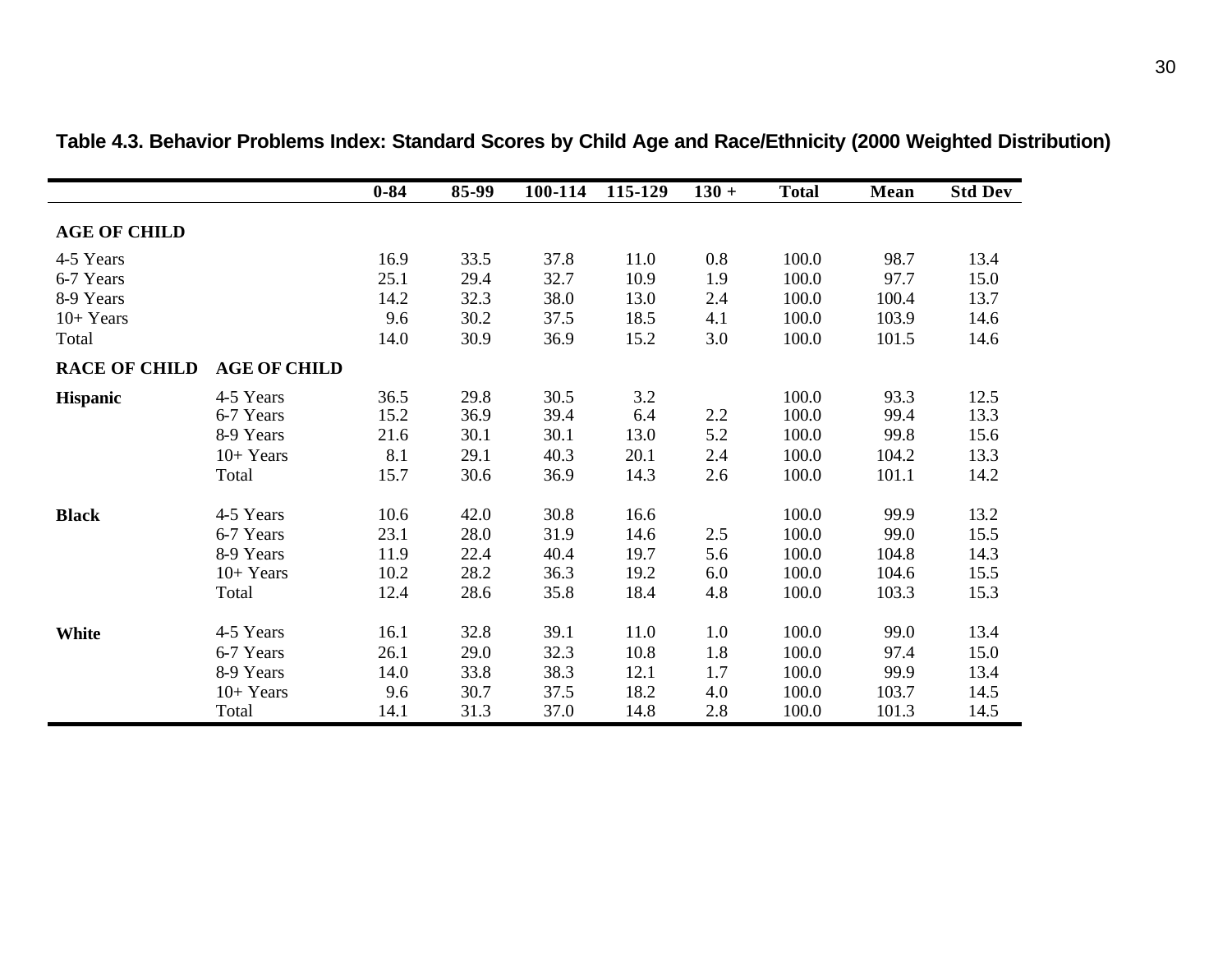|                      |                     | $0-19.9$ | 20-39.9 | 40-59.9 | 60-79.9 | 80-89.9 | 90-100 | <b>Total</b> | <b>Mean</b> | <b>Std Dev</b> |
|----------------------|---------------------|----------|---------|---------|---------|---------|--------|--------------|-------------|----------------|
|                      |                     |          |         |         |         |         |        |              |             |                |
| <b>AGE OF CHILD</b>  |                     |          |         |         |         |         |        |              |             |                |
| 4-5 Years            |                     | 23.5     | 24.7    | 25.3    | 13.0    | 7.8     | 5.7    | 100.0        | 44.3        | 25.9           |
| 6-7 Years            |                     | 29.4     | 26.8    | 20.1    | 12.0    | 4.1     | 7.7    | 100.0        | 41.8        | 26.4           |
| 8-9 Years            |                     | 15.5     | 33.8    | 21.0    | 15.3    | 5.2     | 9.3    | 100.0        | 46.5        | 25.7           |
| $10+Years$           |                     | 10.5     | 33.9    | 19.7    | 14.2    | 6.4     | 15.3   | 100.0        | 51.5        | 27.1           |
| Total                |                     | 16.1     | 31.6    | 20.7    | 13.9    | 6.0     | 11.7   | 100.0        | 48.1        | 26.9           |
| <b>RACE OF CHILD</b> | <b>AGE OF CHILD</b> |          |         |         |         |         |        |              |             |                |
| <b>Hispanic</b>      | 4-5 Years           | 30.4     | 21.7    | 32.6    | 8.7     | 2.2     | 4.3    | 100.0        | 38.4        | 23.0           |
|                      | 6-7 Years           | 18.9     | 32.1    | 30.2    | 7.5     | 3.8     | 7.5    | 100.0        | 42.8        | 23.6           |
|                      | 8-9 Years           | 19.2     | 35.6    | 19.2    | 8.2     | 2.7     | 15.1   | 100.0        | 44.6        | 27.3           |
|                      | $10+Years$          | 8.6      | 33.9    | 20.8    | 13.1    | 8.1     | 15.4   | 100.0        | 52.5        | 27.0           |
|                      | Total               | 14.5     | 32.6    | 23.2    | 10.9    | 5.9     | 13.0   | 100.0        | 48.1        | 26.6           |
| <b>Black</b>         |                     |          |         |         |         |         |        |              |             |                |
|                      | 4-5 Years           | 21.7     | 31.9    | 15.9    | 13.0    | $7.2\,$ | 10.1   | 100.0        | 45.1        | 28.1           |
|                      | 6-7 Years           | 27.6     | 25.3    | 20.7    | 13.8    | 1.1     | 11.5   | 100.0        | 43.6        | 28.1           |
|                      | 8-9 Years           | 12.5     | 28.8    | 18.3    | 20.2    | 4.8     | 15.4   | 100.0        | 52.3        | 27.5           |
|                      | $10+Years$          | 11.0     | 32.2    | 20.4    | 13.4    | 5.4     | 17.7   | 100.0        | 52.1        | 27.7           |
|                      | Total               | 14.7     | 30.6    | 19.6    | 14.5    | 4.9     | 15.6   | 100.0        | 50.2        | 27.9           |
| White                |                     |          |         |         |         |         |        |              |             |                |
|                      | 4-5 Years           | 22.6     | 23.0    | 26.7    | 13.8    | 9.2     | 4.6    | 100.0        | 45.3        | 25.7           |
|                      | 6-7 Years           | 32.0     | 26.3    | 18.0    | 12.2    | 5.0     | 6.5    | 100.0        | 41.0        | 26.4           |
|                      | 8-9 Years           | 15.6     | 35.1    | 22.4    | 15.3    | 5.8     | 5.8    | 100.0        | 45.0        | 24.5           |
|                      | $10+Years$          | 10.8     | 34.7    | 19.0    | 15.0    | 6.4     | 14.2   | 100.0        | 51.0        | 26.9           |
|                      | Total               | 17.1     | 31.7    | 20.5    | 14.4    | 6.4     | 9.9    | 100.0        | 47.3        | 26.5           |

### **Table 4.4 Behavior Problems Index: External Percentile Scores (trichotomous items) by Child Age and Race/Ethnicity (2000 Weighted Distribution)**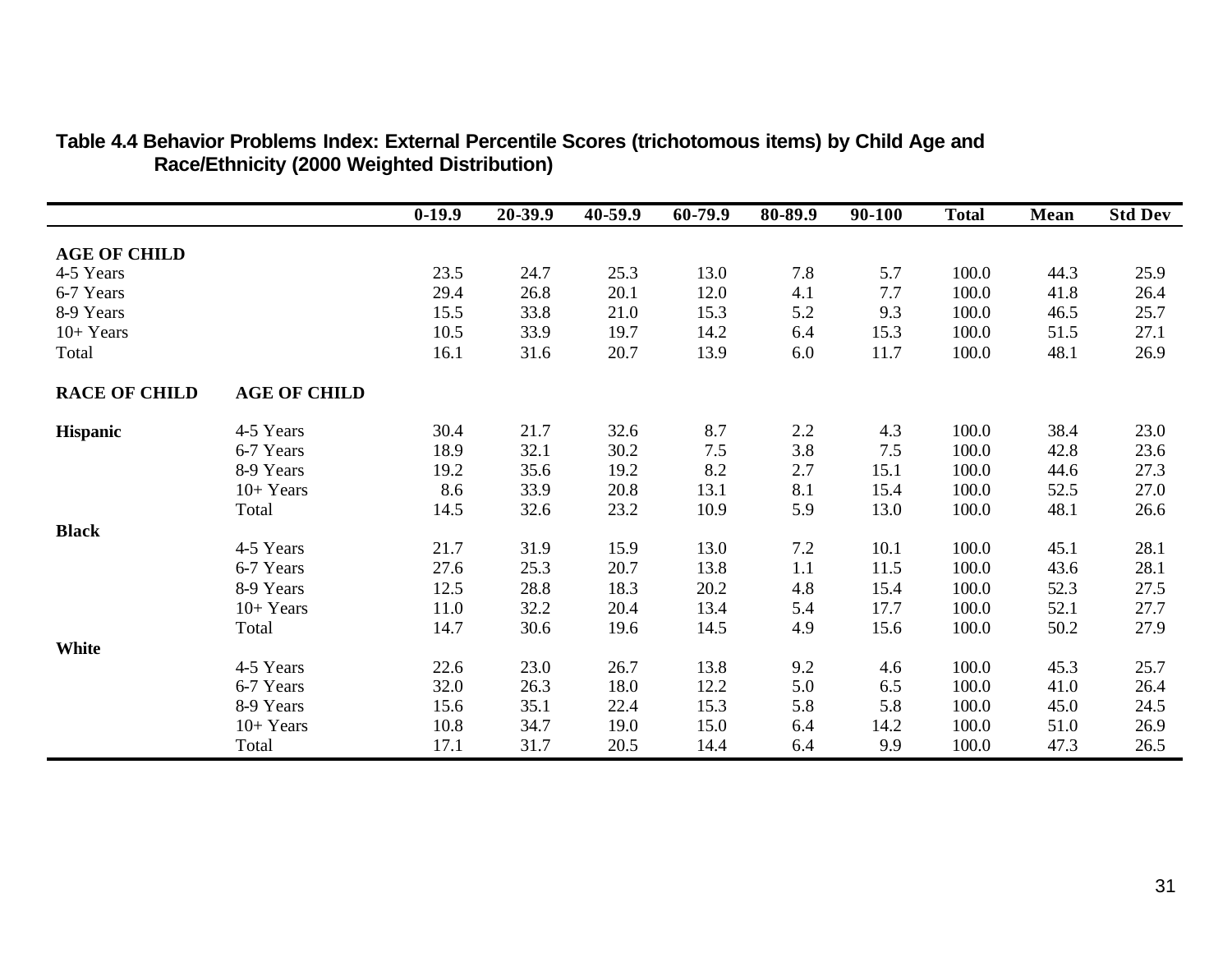|                      |                     | $0-19.9$ | 20-39.9 | 40-59.9 | 60-79.9 | 80-89.9 | 90-100 | <b>Total</b> | <b>Mean</b> | <b>Std Dev</b> |
|----------------------|---------------------|----------|---------|---------|---------|---------|--------|--------------|-------------|----------------|
|                      |                     |          |         |         |         |         |        |              |             |                |
| <b>AGE OF CHILD</b>  |                     |          |         |         |         |         |        |              |             |                |
| 4-5 Years            |                     | 26.2     | 18.7    | 27.4    | 15.4    | 4.5     | 7.8    | 100.0        | 45.6        | 25.4           |
| 6-7 Years            |                     | 13.6     | 40.5    | 24.8    | 6.7     | 7.4     | 7.1    | 100.0        | 42.8        | 24.8           |
| 8-9 Years            |                     |          | 55.5    | 20.1    | 8.7     | 7.6     | 8.0    | 100.0        | 44.5        | 24.9           |
| $10+Years$           |                     |          | 50.6    | 15.7    | 14.6    | 7.6     | 11.6   | 100.0        | 47.1        | 26.2           |
| Total                |                     | 5.5      | 45.9    | 19.5    | 12.3    | 7.2     | 9.7    | 100.0        | 45.7        | 25.7           |
| <b>RACE OF CHILD</b> | <b>AGE OF CHILD</b> |          |         |         |         |         |        |              |             |                |
|                      |                     |          |         |         |         |         |        |              |             |                |
| <b>Hispanic</b>      | 4-5 Years           | 30.4     | 23.9    | 19.6    | 21.7    | 2.2     | 2.2    | 100.0        | 41.3        | 23.1           |
|                      | 6-7 Years           | 7.1      | 41.1    | 26.8    | 7.1     | 12.5    | 5.4    | 100.0        | 45.5        | 25.6           |
|                      | 8-9 Years           |          | 56.4    | 23.1    | 7.7     | 2.6     | 10.3   | 100.0        | 43.6        | 25.0           |
|                      | $10+Years$          |          | 44.3    | 18.0    | 17.1    | 8.3     | 12.3   | 100.0        | 49.3        | 25.7           |
|                      | Total               | 4.4      | 43.9    | 20.3    | 14.5    | 7.1     | 9.8    | 100.0        | 46.8        | 25.4           |
| <b>Black</b>         |                     |          |         |         |         |         |        |              |             |                |
|                      | 4-5 Years           | 21.7     | 13      | 24.6    | 20.3    | 7.2     | 13.0   | 100.0        | 52.6        | 27.8           |
|                      | 6-7 Years           | 16.5     | 35.2    | 28.6    | 7.7     | 4.4     | 7.7    | 100.0        | 43.1        | 24.6           |
|                      | 8-9 Years           |          | 50.0    | 19.2    | 7.7     | 12.5    | 10.6   | 100.0        | 49.1        | 27.0           |
|                      | $10+Years$          |          | 53.2    | 13.0    | 13.3    | 7.2     | 13.3   | 100.0        | 46.8        | 27.2           |
|                      | Total               | 4.6      | 46.0    | 17.4    | 12.4    | 7.6     | 12.1   | 100.0        | 47.3        | 26.9           |
| White                |                     |          |         |         |         |         |        |              |             |                |
|                      | 4-5 Years           | 26.7     | 19.4    | 30.0    | 12.4    | 4.1     | 7.4    | 100.0        | 44.3        | 24.7           |
|                      | 6-7 Years           | 13.9     | 42.0    | 23.3    | 6.3     | 7.3     | 7.3    | 100.0        | 42.2        | 24.8           |
|                      | 8-9 Years           |          | 57.1    | 19.7    | 9.2     | 7.3     | 6.7    | 100.0        | 43.3        | 24.0           |
|                      | $10+Years$          |          | 51.2    | 16.4    | 14.5    | $7.5$   | 10.5   | 100.0        | 46.6        | 25.8           |
|                      | Total               | 6.1      | 46.4    | 20.1    | 11.7    | 7.0     | 8.7    | 100.0        | 44.8        | 25.2           |

| Table 4.5 Behavior Problems Index: Internal Percentile Scores (trichotomous items) by Child Age and Race/Ethnicity |  |
|--------------------------------------------------------------------------------------------------------------------|--|
| (2000 Weighted Distribution)                                                                                       |  |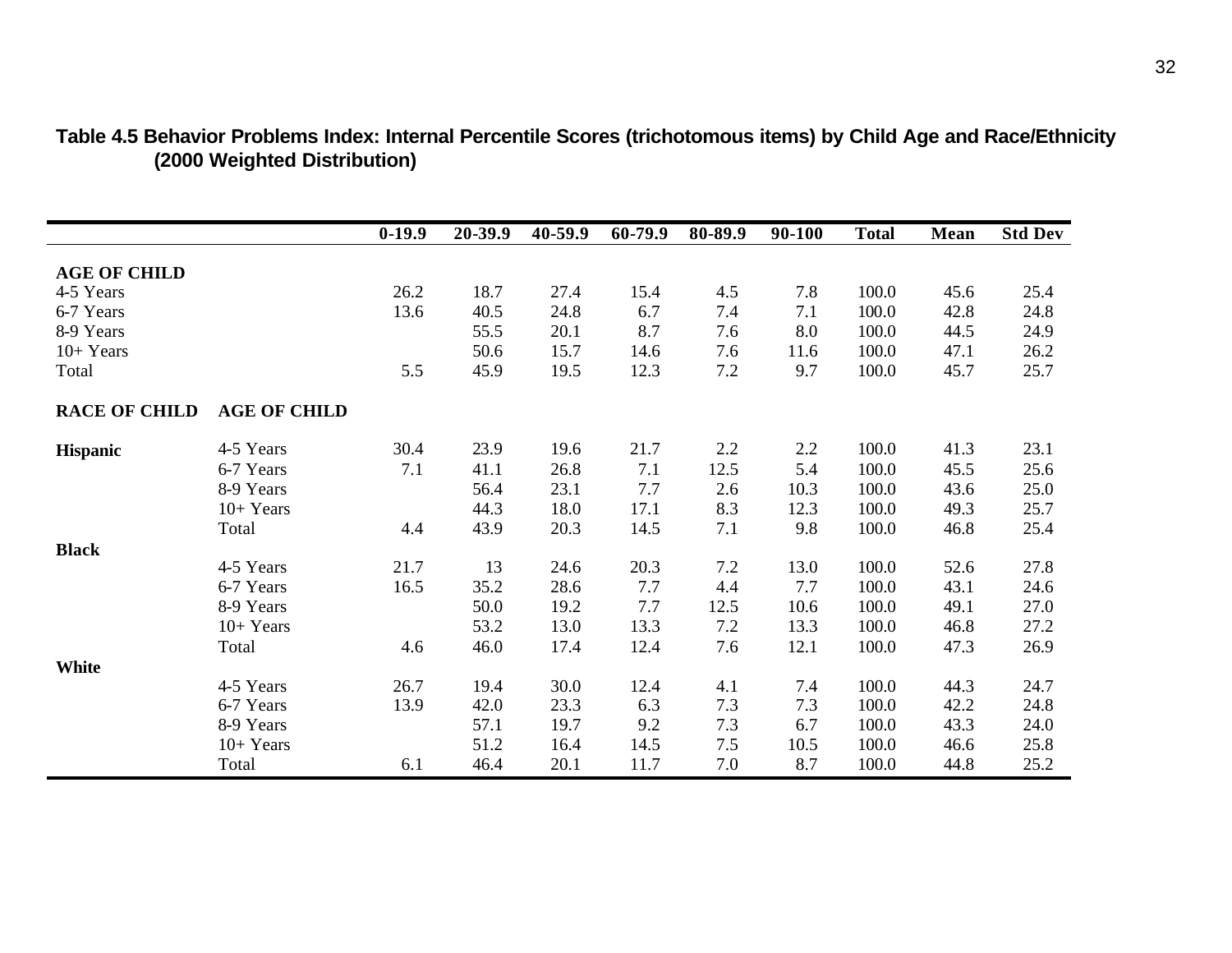|                      |                     | 40-59.9 | 80-89.9 | 90-100 | <b>Total</b> | Mean | <b>Std Dev</b> |
|----------------------|---------------------|---------|---------|--------|--------------|------|----------------|
| <b>AGE OF CHILD</b>  |                     |         |         |        |              |      |                |
| 4-5 Years            |                     | 79.0    |         | 21.0   | 100.0        | 53.0 | 20.4           |
| 6-7 Years            |                     | 79.5    | 14.9    | 5.7    | 100.0        | 51.7 | 20.2           |
| 8-9 Years            |                     | 76.0    | 14.4    | 9.7    | 100.0        | 52.2 | 21.5           |
| $10+Years$           |                     | 72.4    | 15.1    | 12.5   | 100.0        | 55.2 | 22.8           |
| Total                |                     | 75.1    | 12.9    | 11.9   | 100.0        | 53.8 | 21.9           |
| <b>RACE OF CHILD</b> | <b>AGE OF CHILD</b> |         |         |        |              |      |                |
| <b>Hispanic</b>      | 4-5 Years           | 83.1    |         | 16.9   | 100.0        | 50.9 | 18.6           |
|                      | 6-7 Years           | 79.4    | 16.5    | 4.1    | 100.0        | 51.6 | 20.1           |
|                      | 8-9 Years           | 79.1    | 13.1    | 7.8    | 100.0        | 50.7 | 20.5           |
|                      | $10+Years$          | 69.7    | 20.6    | 9.7    | 100.0        | 56.2 | 22.9           |
|                      | Total               | 74.8    | 15.8    | 9.4    | 100.0        | 53.7 | 21.7           |
| <b>Black</b>         | 4-5 Years           | 80.8    |         | 19.2   | 100.0        | 52.2 | 20.1           |
|                      | 6-7 Years           | 72.4    | 17.4    | 10.2   | 100.0        | 55.5 | 22.8           |
|                      | 8-9 Years           | 63.2    | 19.3    | 17.5   | 100.0        | 59.0 | 25.0           |
|                      | $10+Years$          | 72.0    | 16.5    | 11.5   | 100.0        | 55.3 | 22.8           |
|                      | Total               | 71.5    | 15.4    | 13.1   | 100.0        | 55.6 | 23.0           |
| <b>White</b>         | 4-5 Years           | 78.5    |         | 21.5   | 100.0        | 53.3 | 20.6           |
|                      | 6-7 Years           | 80.4    | 14.4    | 5.2    | 100.0        | 51.2 | 19.8           |
|                      | 8-9 Years           | 77.4    | 13.8    | 8.8    | 100.0        | 51.4 | 20.9           |
|                      | $10+Years$          | 72.7    | 14.4    | 12.9   | 100.0        | 55.1 | 22.8           |
|                      | Total               | 75.7    | 12.3    | 12.0   | 100.0        | 53.5 | 21.7           |

#### **Table 4.6. Behavior Problems Index: Peer Conflicts Percentile Scores by Child Age and Race/Ethnicity (2000 Weighted Distribution)**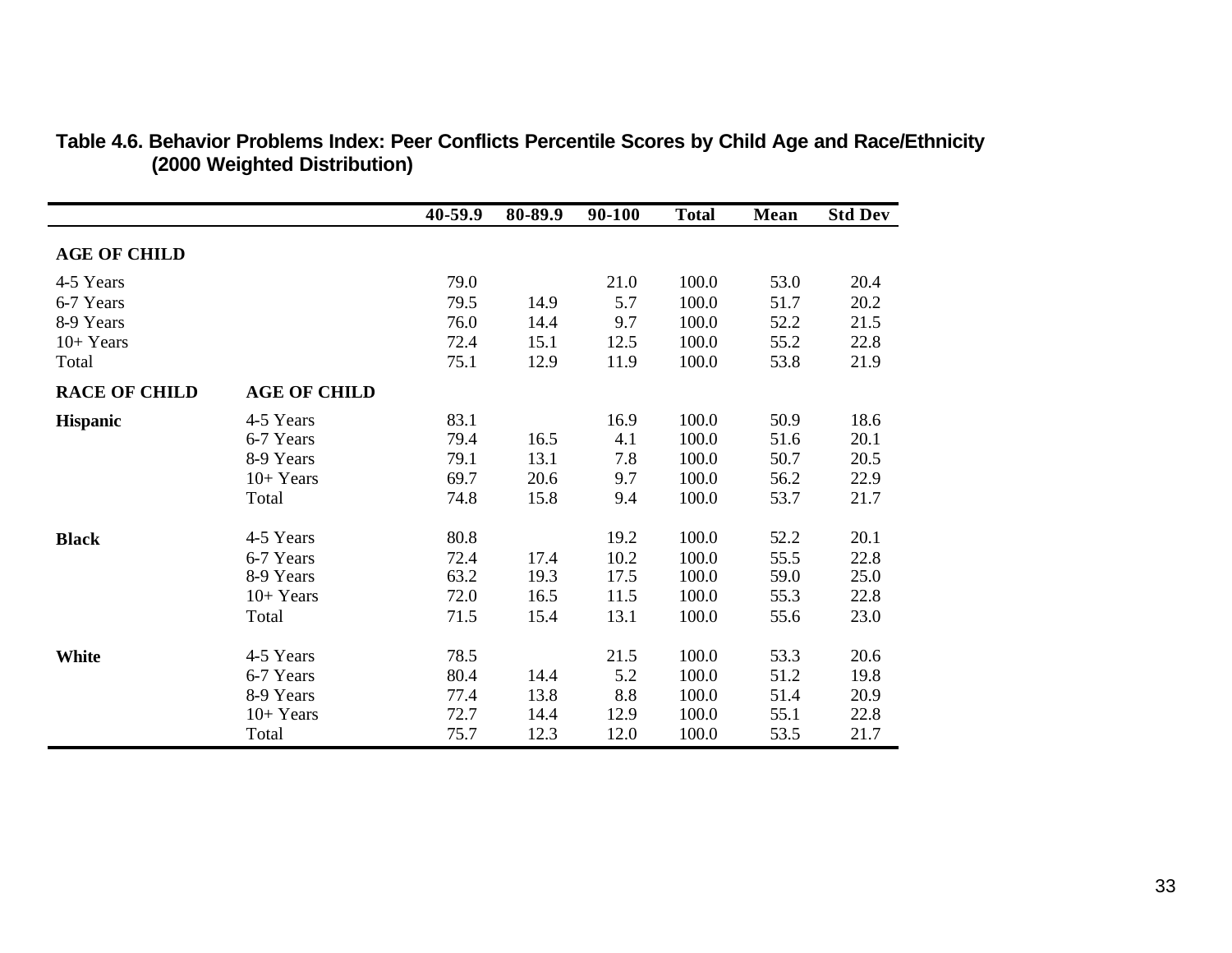|                      |                     | 85-99 | 115-129 | $130 +$ | <b>Total</b> | <b>Mean</b> | <b>Std Dev</b> |
|----------------------|---------------------|-------|---------|---------|--------------|-------------|----------------|
| <b>AGE OF CHILD</b>  |                     |       |         |         |              |             |                |
| 4-5 Years            |                     | 79.0  | 15.2    | 5.9     | 100.0        | 102.4       | 10.8           |
| 6-7 Years            |                     | 79.5  | 19.4    | 1.1     | 100.0        | 102.1       | 10.5           |
| 8-9 Years            |                     | 76.0  | 21.8    | 2.3     | 100.0        | 102.0       | 11.2           |
| $10+Years$           |                     | 72.4  | 23.7    | 3.9     | 100.0        | 103.8       | 12.1           |
| Total                |                     | 75.1  | 21.5    | 3.4     | 100.0        | 103.0       | 11.5           |
| <b>RACE OF CHILD</b> | <b>AGE OF CHILD</b> |       |         |         |              |             |                |
| <b>Hispanic</b>      | 4-5 Years           | 83.1  | 13.3    | 3.6     | 100.0        | 101.3       | 9.7            |
|                      | 6-7 Years           | 79.4  | 18.5    | 2.1     | 100.0        | 102.2       | 10.9           |
|                      | 8-9 Years           | 79.1  | 16.7    | 4.2     | 100.0        | 101.4       | 11.1           |
|                      | $10+Years$          | 69.7  | 26.4    | 3.8     | 100.0        | 104.1       | 11.9           |
|                      | Total               | 74.8  | 21.6    | 3.6     | 100.0        | 102.9       | 11.4           |
| <b>Black</b>         | 4-5 Years           | 80.8  | 12.1    | 7.2     | 100.0        | 102.2       | 10.8           |
|                      | 6-7 Years           | 72.4  | 25.1    | 2.5     | 100.0        | 104.3       | 12.4           |
|                      | 8-9 Years           | 63.2  | 27.9    | 8.8     | 100.0        | 106.0       | 14.1           |
|                      | $10+Years$          | 72.0  | 22.7    | 5.4     | 100.0        | 103.9       | 12.3           |
|                      | Total               | 71.5  | 22.8    | 5.7     | 100.0        | 104.1       | 12.5           |
| <b>White</b>         | 4-5 Years           | 78.5  | 15.7    | 5.9     | 100.0        | 102.6       | 10.8           |
|                      | 6-7 Years           | 80.4  | 18.7    | 0.9     | 100.0        | 101.8       | 10.2           |
|                      | 8-9 Years           | 77.4  | 21.4    | 1.2     | 100.0        | 101.5       | 10.6           |
|                      | $10+Years$          | 72.7  | 23.6    | 3.7     | 100.0        | 103.8       | 12.1           |
|                      | Total               | 75.7  | 21.2    | 3.0     | 100.0        | 102.8       | 11.4           |

#### **Table 4.7. Behavior Problems Index: Peer Conflicts Standard Scores by Child Age and Race/Ethnicity (2000 Weighted Distribution)**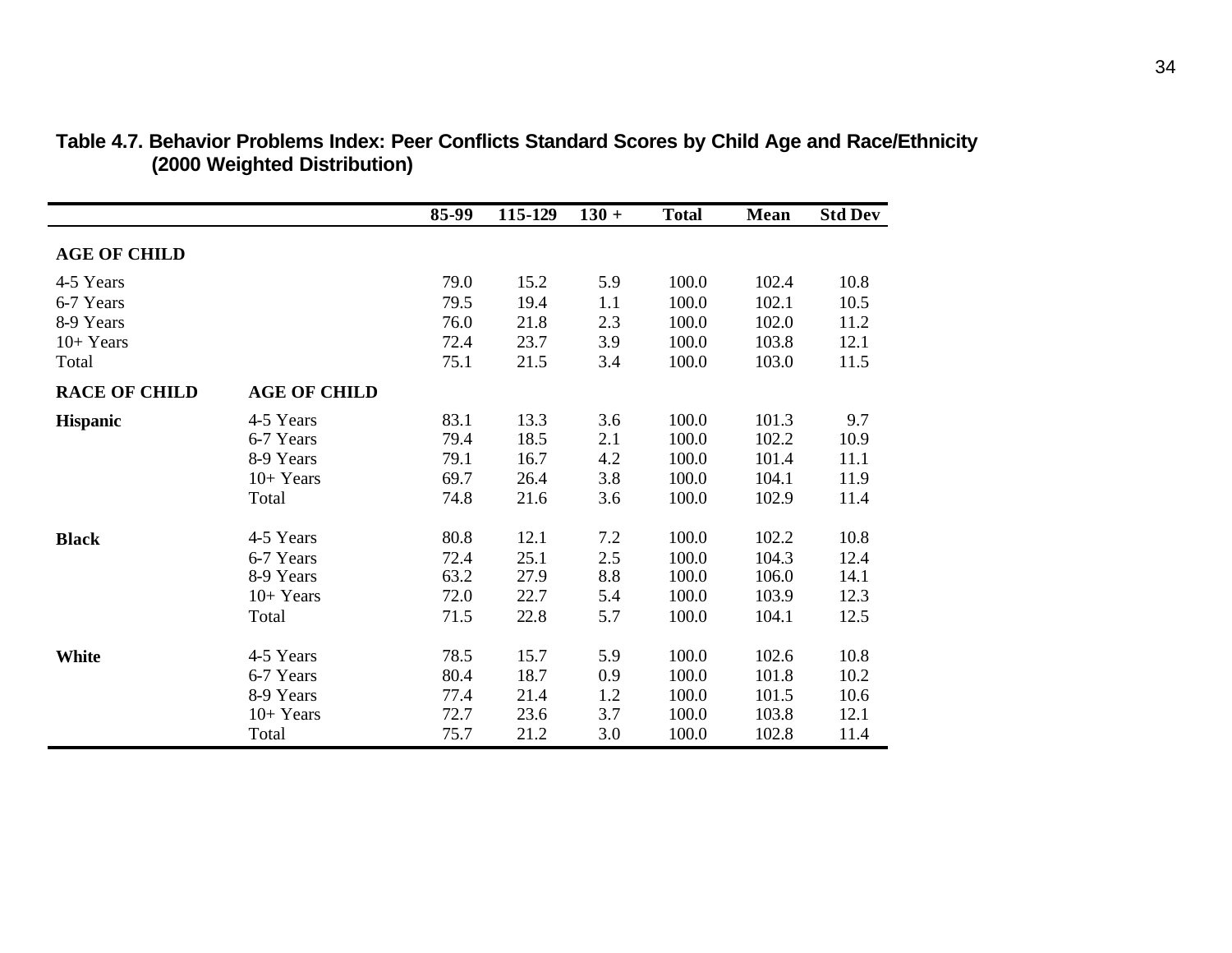|                      |                     | $0-19.9$ | 20-39.9 | 40-59.9 | 60-79.9 | 80-89.9 | 90-100 | <b>Total</b> | Mean | <b>Std Dev</b> |
|----------------------|---------------------|----------|---------|---------|---------|---------|--------|--------------|------|----------------|
| <b>AGE OF CHILD</b>  |                     |          |         |         |         |         |        |              |      |                |
| 4-5 Years            |                     | 35.5     |         | 27.6    | 16.8    | 13.9    | 6.2    | 100.0        | 48.1 | 26.7           |
| 6-7 Years            |                     | 41.4     |         | 19.3    | 15.5    | 13.6    | 10.3   | 100.0        | 47.4 | 28.8           |
| 8-9 Years            |                     | 38.6     |         | 23.0    | 16.9    | 13.2    | 8.3    | 100.0        | 46.9 | 27.0           |
| $10+Years$           |                     | 14.3     | 21.8    | 22.1    | 16.8    | 11.0    | 14.0   | 100.0        | 52.9 | 27.9           |
| Total                |                     | 26.2     | 11.2    | 22.6    | 16.6    | 12.2    | 11.3   | 100.0        | 50.2 | 27.9           |
| <b>RACE OF CHILD</b> | <b>AGE OF CHILD</b> |          |         |         |         |         |        |              |      |                |
| <b>Hispanic</b>      | 4-5 Years           | 45.8     |         | 27.9    | 13.4    | 13.0    |        | 100.0        | 41.3 | 24.7           |
|                      | 6-7 Years           | 36.7     |         | 25.1    | 18.7    | 12.5    | 7.0    | 100.0        | 47.5 | 27.2           |
|                      | 8-9 Years           | 51.7     |         | 13.6    | 12.7    | 11.3    | 10.7   | 100.0        | 42.7 | 28.8           |
|                      | $10+Years$          | 11.8     | 20.9    | 14.9    | 24.1    | 14.2    | 14.1   | 100.0        | 56.5 | 28.0           |
|                      | Total               | 27.9     | 10.8    | 18.0    | 19.6    | 13.2    | 10.5   | 100.0        | 50.4 | 28.3           |
| <b>Black</b>         | 4-5 Years           | 35.4     |         | 21.2    | 18.1    | 8.1     | 17.2   | 100.0        | 51.8 | 29.8           |
|                      | 6-7 Years           | 42.8     |         | 12.0    | 15.2    | 16.0    | 14.0   | 100.0        | 49.8 | 30.9           |
|                      | 8-9 Years           | 30.6     |         | 19.3    | 16.2    | 17.4    | 16.5   | 100.0        | 54.6 | 29.1           |
|                      | $10+Years$          | 14.9     | 18.9    | 23.9    | 16.7    | 11.3    | 14.3   | 100.0        | 53.8 | 27.8           |
|                      | Total               | 23.5     | 11.2    | 21.2    | 16.6    | 12.6    | 14.9   | 100.0        | 53.2 | 28.7           |
| White                | 4-5 Years           | 34.7     |         | 28.3    | 17.0    | 14.6    | 5.4    | 100.0        | 48.3 | 26.4           |
|                      | 6-7 Years           | 41.5     |         | 19.8    | 15.3    | 13.3    | 10.0   | 100.0        | 47.1 | 28.7           |
|                      | 8-9 Years           | 38.6     |         | 24.3    | 17.3    | 12.7    | 7.0    | 100.0        | 46.2 | 26.4           |
|                      | $10+Years$          | 14.4     | 22.4    | 22.4    | 16.2    | 10.7    | 13.9   | 100.0        | 52.5 | 27.8           |
|                      | Total               | 26.4     | 11.2    | 23.1    | 16.4    | 12.1    | 10.8   | 100.0        | 49.8 | 27.7           |

#### **Table 4.8. Behavior Problems Index: Hyperactive Percentile Scores by Child Age and Race/Ethnicity (2000 Weighted Distribution)**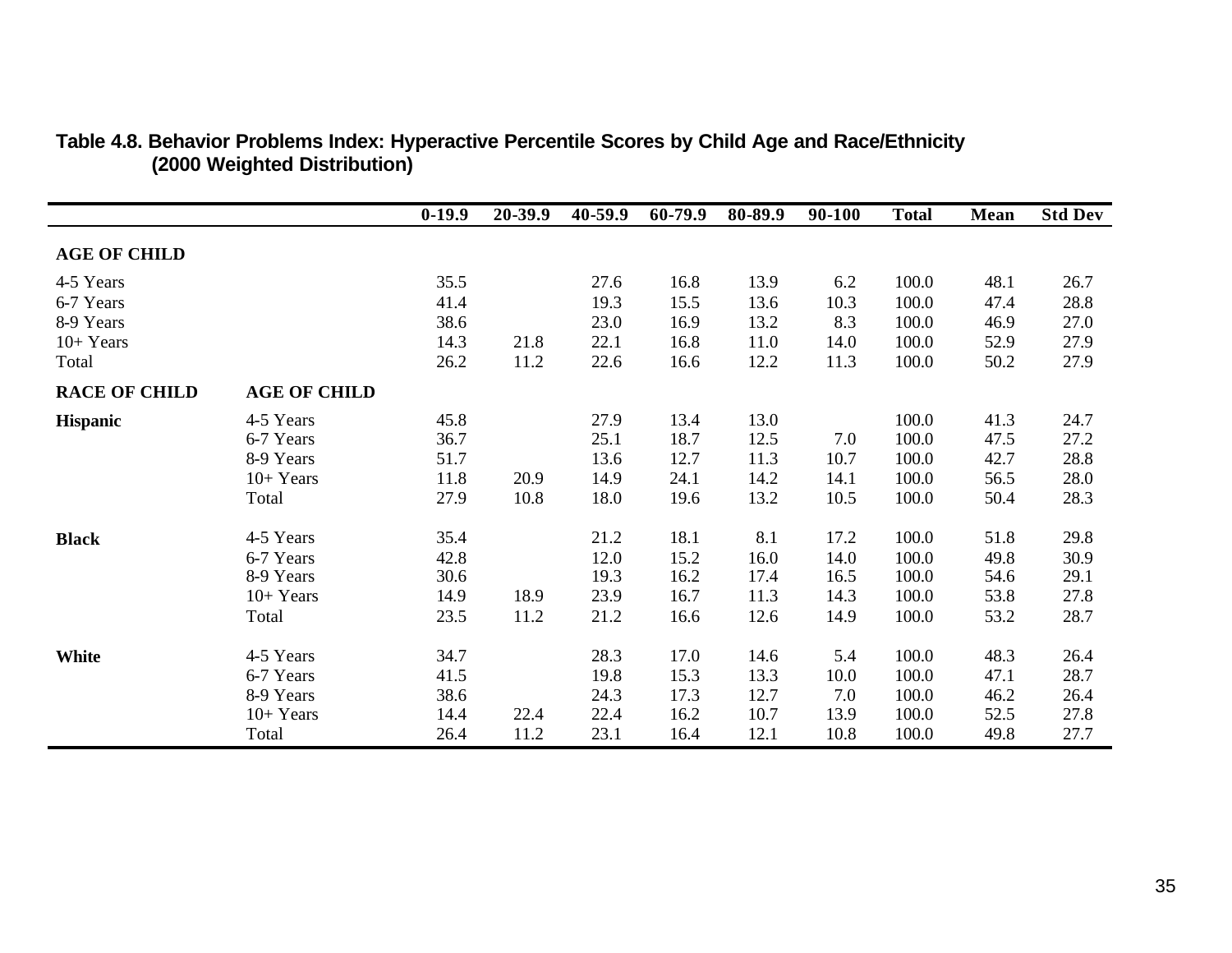|                      |                     | 85-99 | 100-114 | 115-129 | $130 +$ | <b>Total</b> | Mean  | <b>Std Dev</b> |
|----------------------|---------------------|-------|---------|---------|---------|--------------|-------|----------------|
| <b>AGE OF CHILD</b>  |                     |       |         |         |         |              |       |                |
| 4-5 Years            |                     | 63.1  | 24.9    | 10.4    | 1.6     | 100.0        | 99.6  | 12.3           |
| 6-7 Years            |                     | 60.7  | 29.0    | 6.5     | 3.8     | 100.0        | 99.2  | 13.8           |
| 8-9 Years            |                     | 61.6  | 30.1    | 5.0     | 3.3     | 100.0        | 99.2  | 12.7           |
| $10+Years$           |                     | 36.1  | 43.4    | 16.1    | 4.4     | 100.0        | 102.1 | 13.4           |
| Total                |                     | 48.5  | 36.1    | 11.6    | 3.7     | 100.0        | 100.8 | 13.3           |
| <b>RACE OF CHILD</b> | <b>AGE OF CHILD</b> |       |         |         |         |              |       |                |
| <b>Hispanic</b>      | 4-5 Years           | 73.7  | 18.6    | 7.7     |         | 100.0        | 96.3  | 10.5           |
|                      | 6-7 Years           | 61.8  | 31.1    | 2.4     | 4.6     | 100.0        | 99.2  | 13.2           |
|                      | 8-9 Years           | 65.3  | 24.0    | 8.7     | 2.0     | 100.0        | 97.3  | 13.3           |
|                      | $10+Years$          | 32.7  | 44.8    | 18.0    | 4.5     | 100.0        | 103.6 | 13.3           |
|                      | Total               | 49.1  | 35.1    | 12.3    | 3.4     | 100.0        | 100.7 | 13.3           |
| <b>Black</b>         | 4-5 Years           | 56.6  | 23.0    | 12.9    | 7.6     | 100.0        | 102.4 | 15.8           |
|                      | 6-7 Years           | 54.8  | 31.2    | 8.2     | 5.8     | 100.0        | 100.5 | 15.1           |
|                      | 8-9 Years           | 49.8  | 33.6    | 8.0     | 8.6     | 100.0        | 103.2 | 14.5           |
|                      | $10+Years$          | 33.8  | 44.8    | 14.5    | 6.8     | 100.0        | 102.7 | 13.6           |
|                      | Total               | 41.7  | 38.8    | 12.4    | 7.1     | 100.0        | 102.5 | 14.3           |
| White                | 4-5 Years           | 63.0  | 25.6    | 10.3    | 1.1     | 100.0        | 99.6  | 12.0           |
|                      | 6-7 Years           | 61.3  | 28.6    | 6.6     | 3.4     | 100.0        | 99.0  | 13.6           |
|                      | 8-9 Years           | 62.9  | 30.1    | 4.3     | 2.7     | 100.0        | 98.8  | 12.3           |
|                      | $10+Years$          | 36.7  | 43.1    | 16.2    | 4.0     | 100.0        | 101.9 | 13.3           |
|                      | Total               | 49.5  | 35.7    | 11.5    | 3.3     | 100.0        | 100.5 | 13.1           |

#### **Table 4.9. Behavior Problems Index: Hyperactive Standard Scores by Child Age and Race/Ethnicity (2000 Weighted Distribution)**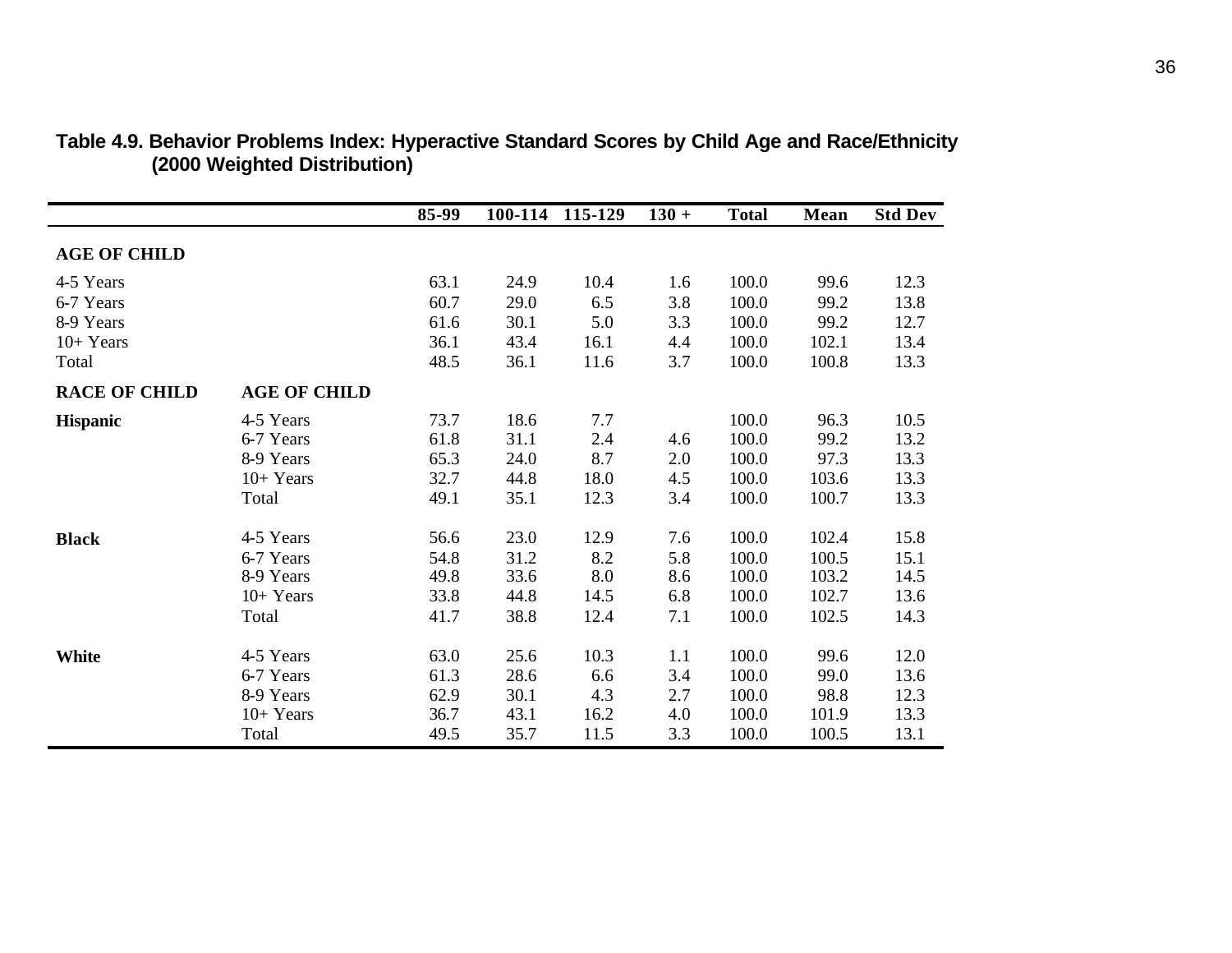|                      |                     | $0-19.9$ | 20-39.9 | 40-59.9 | 60-79.9 | 80-89.9 | 90-100 | <b>Total</b> | Mean | <b>Std Dev</b> |
|----------------------|---------------------|----------|---------|---------|---------|---------|--------|--------------|------|----------------|
| <b>AGE OF CHILD</b>  |                     |          |         |         |         |         |        |              |      |                |
| 4-5 Years            |                     | 23.6     | 18.8    | 17.6    | 26.5    | 5.6     | 7.9    | 100.0        | 48.7 | 27.3           |
| 6-7 Years            |                     | 35.3     | 17.1    | 14.1    | 14.3    | 13.0    | 6.2    | 100.0        | 43.1 | 28.8           |
| 8-9 Years            |                     | 23.8     | 19.0    | 20.2    | 15.4    | 14.4    | 7.2    | 100.0        | 51.1 | 27.1           |
| $10+Years$           |                     | 21.0     | 11.7    | 22.9    | 19.1    | 13.9    | 11.4   | 100.0        | 56.4 | 27.5           |
| Total                |                     | 24.3     | 14.9    | 20.2    | 18.6    | 12.7    | 9.3    | 100.0        | 52.2 | 28.1           |
| <b>RACE OF CHILD</b> | <b>AGE OF CHILD</b> |          |         |         |         |         |        |              |      |                |
| <b>Hispanic</b>      | 4-5 Years           | 38.1     | 21.1    | 18.6    | 17.2    | 3.2     | 1.8    | 100.0        | 36.5 | 23.5           |
|                      | 6-7 Years           | 26.2     | 22.8    | 23.9    | 18.6    | 5.1     | 3.4    | 100.0        | 42.8 | 24.1           |
|                      | 8-9 Years           | 26.2     | 18.3    | 22.1    | 11.0    | 16.3    | 6.1    | 100.0        | 49.5 | 27.5           |
|                      | $10+Years$          | 23.2     | 13.0    | 23.6    | 14.1    | 17.0    | 9.1    | 100.0        | 54.1 | 27.7           |
|                      | Total               | 26.2     | 16.7    | 22.7    | 14.7    | 13.1    | 6.6    | 100.0        | 49.1 | 27.3           |
| <b>Black</b>         | 4-5 Years           | 30.4     | 20.3    | 13.4    | 21.4    | 9.3     | 5.3    | 100.0        | 44.4 | 27.7           |
|                      | 6-7 Years           | 36.6     | 22.2    | 9.1     | 8.2     | 16.4    | 7.5    | 100.0        | 42.3 | 30.0           |
|                      | 8-9 Years           | 21.1     | 23.1    | 19.4    | 16.8    | 13.2    | 6.4    | 100.0        | 50.9 | 26.2           |
|                      | $10+Years$          | 25.5     | 16.0    | 19.8    | 16.2    | 14.2    | 8.2    | 100.0        | 51.8 | 27.9           |
|                      | Total               | 26.8     | 18.5    | 17.6    | 15.7    | 13.9    | 7.5    | 100.0        | 49.6 | 28.2           |
| White                | 4-5 Years           | 21.7     | 18.5    | 17.9    | 27.8    | 5.4     | 8.6    | 100.0        | 50.1 | 27.3           |
|                      | 6-7 Years           | 35.8     | 16.0    | 14.0    | 14.8    | 13.2    | 6.3    | 100.0        | 43.3 | 29.0           |
|                      | 8-9 Years           | 23.9     | 18.6    | 20.2    | 15.6    | 14.4    | 7.4    | 100.0        | 51.2 | 27.2           |
|                      | $10+Years$          | 20.0     | 10.8    | 23.4    | 20.0    | 13.6    | 12.2   | 100.0        | 57.5 | 27.3           |
|                      | Total               | 23.7     | 14.3    | 20.4    | 19.3    | 12.5    | 9.7    | 100.0        | 52.8 | 28.1           |

### **Table 4.10. Behavior Problems Index: Headstrong Percentile Scores by Child Age and Race/Ethnicity (2000 Weighted Distribution)**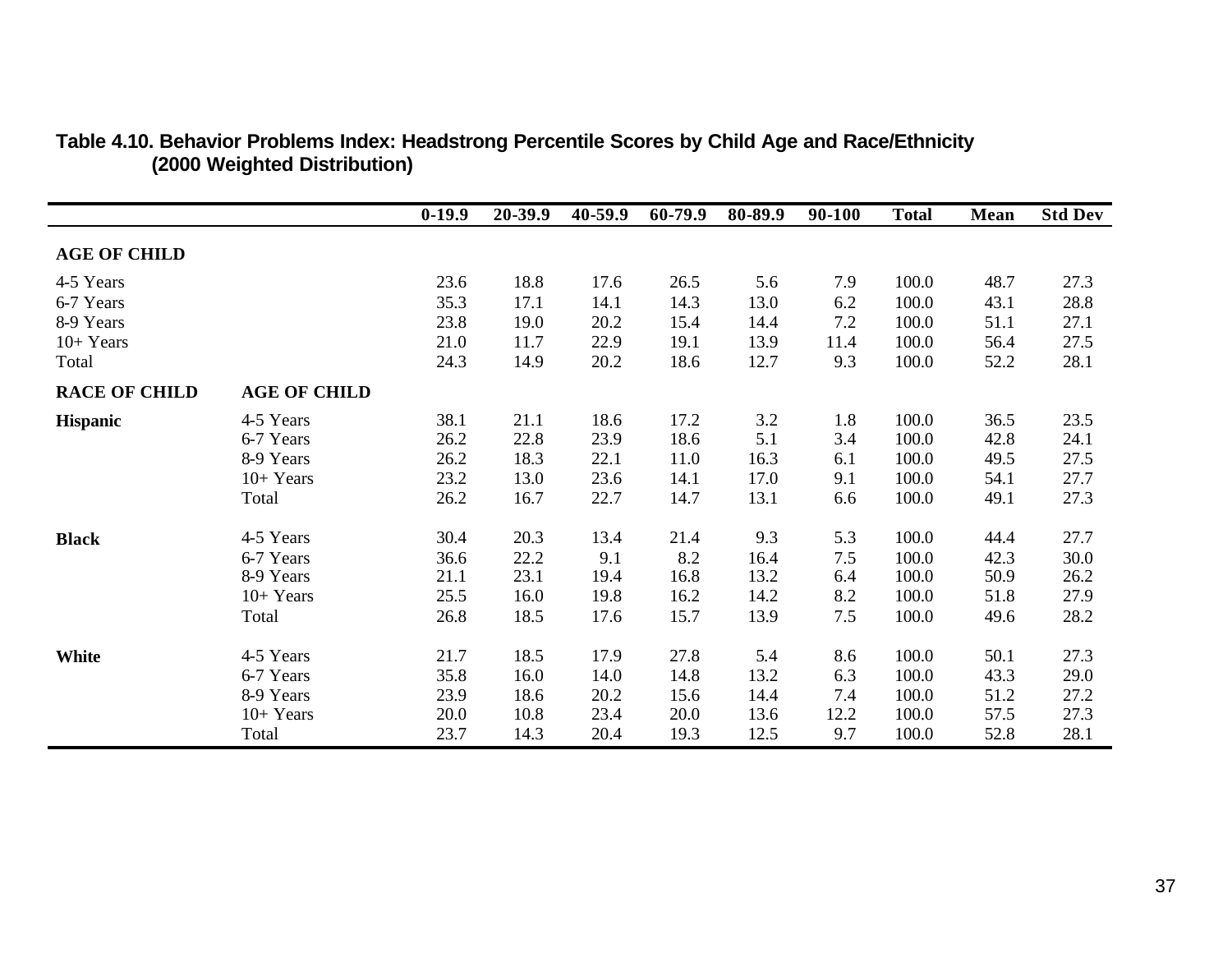|                      |                     | $0 - 84$ | 85-99 | 100-114 | 115-129 | <b>Total</b> | Mean  | <b>Std Dev</b> |
|----------------------|---------------------|----------|-------|---------|---------|--------------|-------|----------------|
| <b>AGE OF CHILD</b>  |                     |          |       |         |         |              |       |                |
| 4-5 Years            |                     | 23.6     | 27.6  | 40.9    | 7.9     | 100.0        | 99.4  | 12.7           |
| 6-7 Years            |                     | 35.3     | 22.4  | 36.1    | 6.2     | 100.0        | 96.9  | 13.3           |
| 8-9 Years            |                     | 23.8     | 19.0  | 35.6    | 21.6    | 100.0        | 100.7 | 12.5           |
| $10+Years$           |                     | 14.0     | 24.6  | 36.1    | 25.3    | 100.0        | 103.2 | 13.2           |
| Total                |                     | 20.6     | 23.6  | 36.7    | 19.1    | 100.0        | 101.2 | 13.2           |
| <b>RACE OF CHILD</b> | <b>AGE OF CHILD</b> |          |       |         |         |              |       |                |
| <b>Hispanic</b>      | 4-5 Years           | 38.1     | 24.9  | 35.2    | 1.8     | 100.0        | 93.8  | 10.7           |
|                      | 6-7 Years           | 26.2     | 33.6  | 36.8    | 3.4     | 100.0        | 96.7  | 11.0           |
|                      | 8-9 Years           | 26.2     | 18.3  | 33.1    | 22.4    | 100.0        | 100.0 | 12.6           |
|                      | $10+Years$          | 13.6     | 31.2  | 29.1    | 26.1    | 100.0        | 102.2 | 13.1           |
|                      | Total               | 21.3     | 28.3  | 31.9    | 18.5    | 100.0        | 99.8  | 12.7           |
| <b>Black</b>         | 4-5 Years           | 30.4     | 24.0  | 40.3    | 5.3     | 100.0        | 97.5  | 12.8           |
|                      | 6-7 Years           | 36.6     | 25.1  | 30.8    | 7.5     | 100.0        | 96.6  | 13.9           |
|                      | 8-9 Years           | 21.1     | 23.1  | 36.2    | 19.7    | 100.0        | 100.7 | 12.0           |
|                      | $10+Years$          | 17.1     | 31.8  | 28.6    | 22.5    | 100.0        | 101.1 | 13.2           |
|                      | Total               | 21.9     | 28.6  | 31.3    | 18.1    | 100.0        | 100.0 | 13.2           |
| <b>White</b>         | 4-5 Years           | 21.7     | 28.2  | 41.4    | 8.6     | 100.0        | 100.1 | 12.7           |
|                      | 6-7 Years           | 35.8     | 21.2  | 36.8    | 6.3     | 100.0        | 96.9  | 13.4           |
|                      | 8-9 Years           | 23.9     | 18.6  | 35.7    | 21.8    | 100.0        | 100.8 | 12.5           |
|                      | $10+Years$          | 13.5     | 22.7  | 38.1    | 25.7    | 100.0        | 103.7 | 13.2           |
|                      | Total               | 20.4     | 22.4  | 37.9    | 19.3    | 100.0        | 101.5 | 13.3           |

### **Table 4.11. Behavior Problems Index: Headstrong Standard Scores by Child Age and Race/Ethnicity (2000 Weighted Distribution)**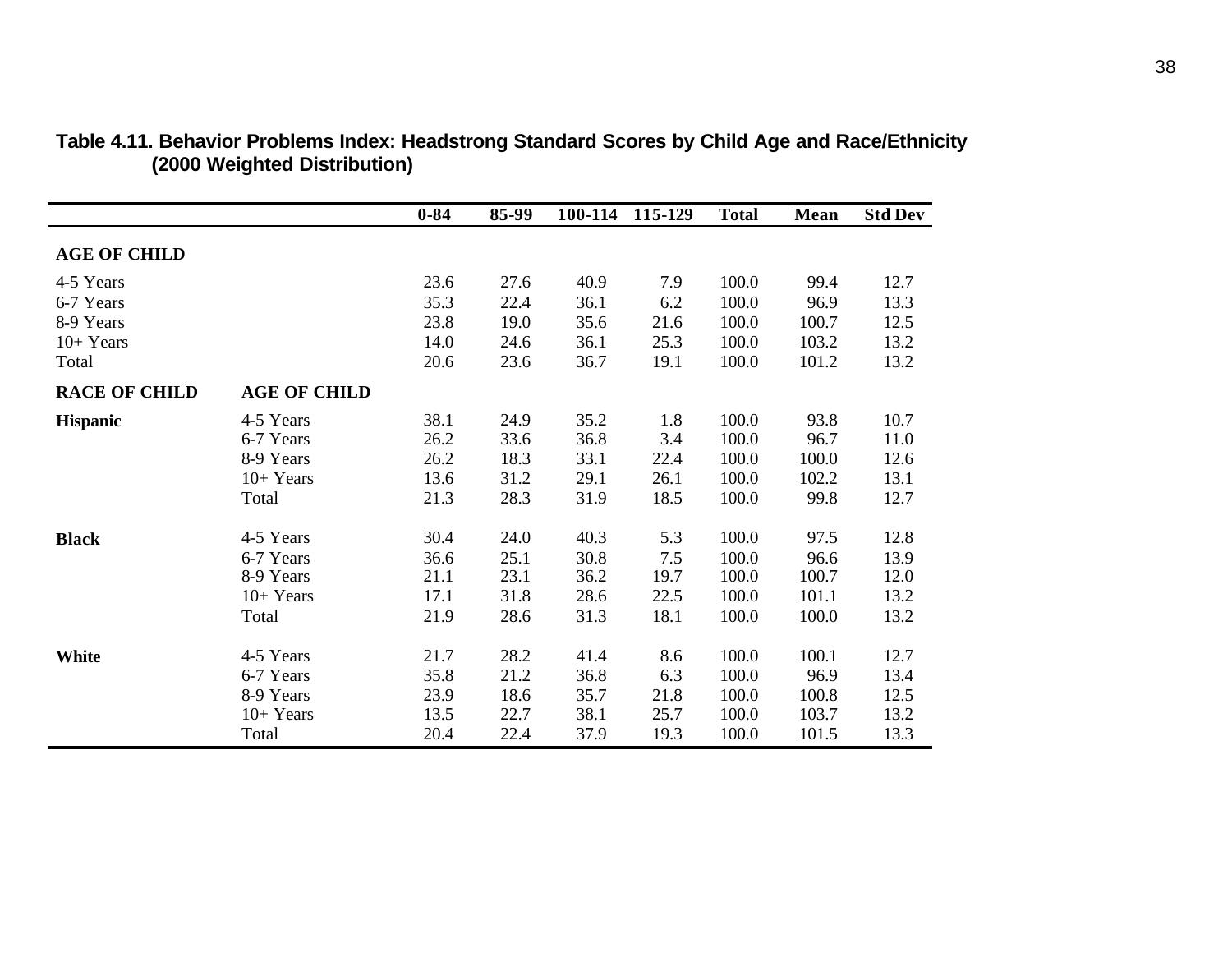|                      |                     | $0-19.9$ | 20-39.9 | 40-59.9 | 60-79.9 | 80-89.9 | 90-100 | <b>Total</b> | Mean | <b>Std Dev</b> |
|----------------------|---------------------|----------|---------|---------|---------|---------|--------|--------------|------|----------------|
| <b>AGE OF CHILD</b>  |                     |          |         |         |         |         |        |              |      |                |
| 4-5 Years            |                     | 32.1     |         | 27.5    | 21.4    |         | 19.0   | 100.0        | 53.9 | 28.2           |
| 6-7 Years            |                     |          | 50.2    | 21.6    | 16.0    |         | 12.2   | 100.0        | 48.1 | 27.4           |
| 8-9 Years            |                     |          | 51.6    |         | 21.8    | 15.4    | 11.2   | 100.0        | 50.9 | 27.3           |
| $10+Years$           |                     |          | 52.8    |         | 21.4    | 13.3    | 12.5   | 100.0        | 53.9 | 27.0           |
| Total                |                     | 6.0      | 41.9    | 10.3    | 20.3    | 8.2     | 13.3   | 100.0        | 51.7 | 27.5           |
| <b>RACE OF CHILD</b> | <b>AGE OF CHILD</b> |          |         |         |         |         |        |              |      |                |
| <b>Hispanic</b>      | 4-5 Years           | 44.7     |         | 26.5    | 18.1    |         | 10.6   | 100.0        | 45.4 | 27.1           |
|                      | 6-7 Years           |          | 47.5    | 28.5    | 11.7    |         | 12.3   | 100.0        | 48.1 | 26.2           |
|                      | 8-9 Years           |          | 48.3    |         | 29.2    | 11.3    | 11.1   | 100.0        | 51.3 | 26.4           |
|                      | $10+Years$          |          | 43.9    |         | 22.5    | 14.3    | 19.3   | 100.0        | 59.2 | 27.7           |
|                      | Total               | 8.6      | 37.5    | 11.7    | 21.1    | 7.4     | 13.7   | 100.0        | 51.7 | 27.4           |
| <b>Black</b>         | 4-5 Years           | 22.8     |         | 19.1    | 27.4    |         | 30.7   | 100.0        | 62.9 | 28.0           |
|                      | 6-7 Years           |          | 40.9    | 25.5    | 23.9    |         | 9.8    | 100.0        | 52.0 | 26.4           |
|                      | 8-9 Years           |          | 35.9    |         | 25.9    | 19.1    | 19.0   | 100.0        | 59.8 | 27.5           |
|                      | $10+Years$          |          | 51.5    |         | 16.0    | 14.1    | 18.4   | 100.0        | 56.0 | 28.5           |
|                      | Total               | 3.5      | 37.6    | 8.3     | 21.8    | 10.2    | 18.6   | 100.0        | 57.2 | 28.0           |
| <b>White</b>         | 4-5 Years           | 32.2     |         | 28.5    | 21.0    |         | 18.3   | 100.0        | 53.5 | 28.0           |
|                      | 6-7 Years           |          | 51.5    | 20.6    | 15.3    |         | 12.5   | 100.0        | 47.6 | 27.5           |
|                      | 8-9 Years           |          | 53.9    |         | 20.7    | 15.3    | 10.1   | 100.0        | 49.7 | 27.2           |
|                      | $10+Years$          |          | 53.7    |         | 22.3    | 13.0    | 10.9   | 100.0        | 53.1 | 26.6           |
|                      | Total               | 6.2      | 42.9    | 10.5    | 20.0    | 8.0     | 12.5   | 100.0        | 50.9 | 27.4           |

### **Table 4.12. Behavior Problems Index: Dependent Percentile Scores by Child Age and Race/Ethnicity (2000 Weighted Distribution)**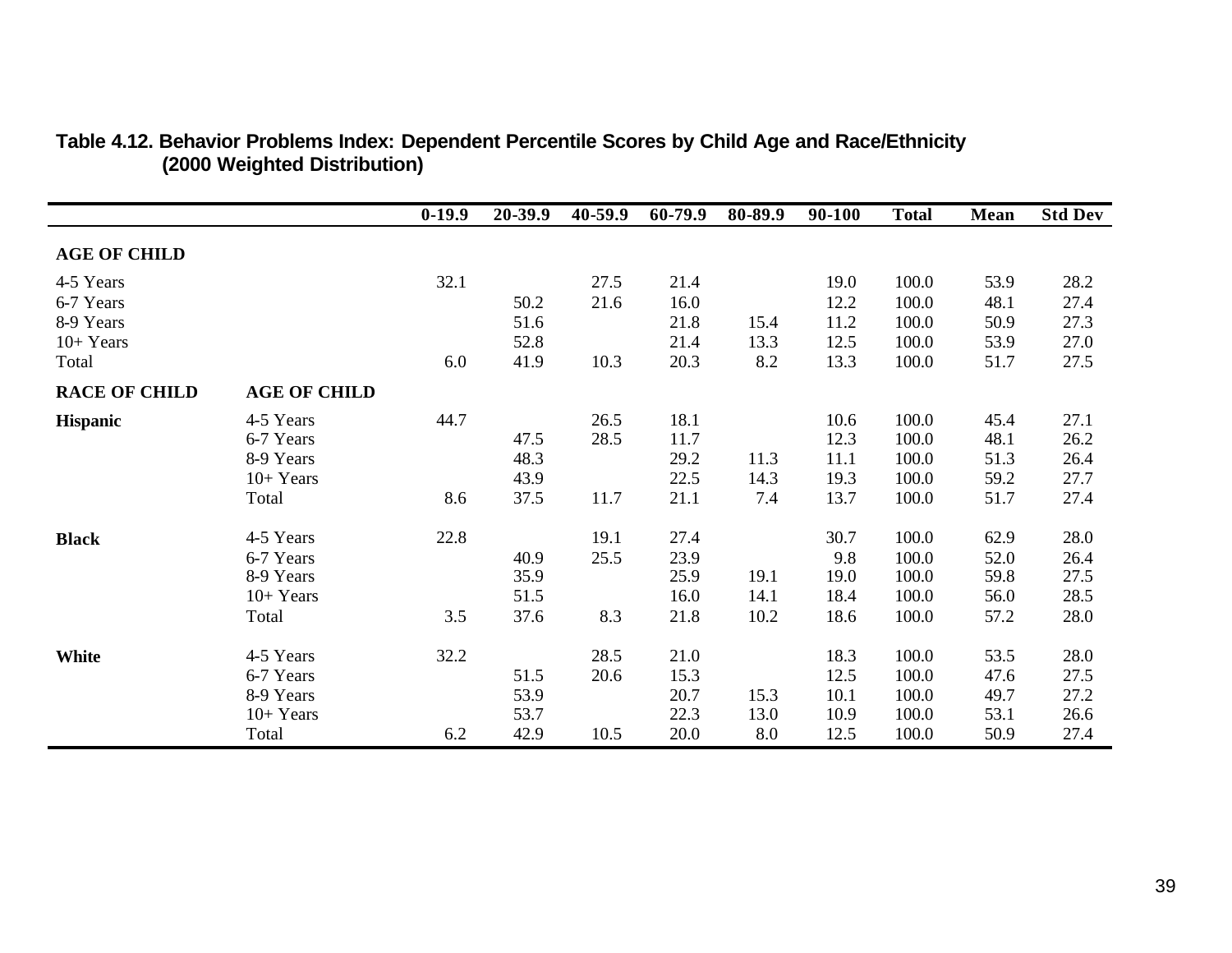|                      |                     | 85-99 | 100-114 | 115-129 | $130 +$ | <b>Total</b> | Mean  | <b>Std Dev</b> |
|----------------------|---------------------|-------|---------|---------|---------|--------------|-------|----------------|
| <b>AGE OF CHILD</b>  |                     |       |         |         |         |              |       |                |
| 4-5 Years            |                     | 32.1  | 48.9    | 11.5    | 7.5     | 100.0        | 102.5 | 13.5           |
| 6-7 Years            |                     | 50.2  | 37.7    | 8.0     | 4.2     | 100.0        | 99.8  | 12.8           |
| 8-9 Years            |                     | 51.6  | 21.8    | 23.1    | 3.5     | 100.0        | 101.2 | 12.9           |
| $10+Years$           |                     | 52.8  | 21.4    | 21.3    | 4.5     | 100.0        | 103.1 | 13.1           |
| Total                |                     | 48.0  | 30.5    | 16.8    | 4.7     | 100.0        | 101.7 | 13.1           |
| <b>RACE OF CHILD</b> | <b>AGE OF CHILD</b> |       |         |         |         |              |       |                |
| <b>Hispanic</b>      | 4-5 Years           | 44.7  | 44.7    | 4.6     | 6.0     | 100.0        | 98.7  | 12.8           |
|                      | 6-7 Years           | 47.5  | 40.2    | 9.2     | 3.2     | 100.0        | 99.7  | 12.2           |
|                      | 8-9 Years           | 48.3  | 29.2    | 19.2    | 3.3     | 100.0        | 101.3 | 12.4           |
|                      | $10+Years$          | 43.9  | 22.5    | 31.8    | 1.8     | 100.0        | 105.5 | 13.2           |
|                      | Total               | 46.1  | 32.8    | 17.8    | 3.3     | 100.0        | 101.7 | 12.9           |
| <b>Black</b>         | 4-5 Years           | 22.8  | 46.5    | 22.8    | 7.9     | 100.0        | 106.7 | 13.6           |
|                      | 6-7 Years           | 40.9  | 49.4    | 7.4     | 2.4     | 100.0        | 101.1 | 11.9           |
|                      | 8-9 Years           | 35.9  | 25.9    | 34.5    | 3.6     | 100.0        | 105.3 | 13.2           |
|                      | $10+Years$          | 51.5  | 16.0    | 28.0    | 4.5     | 100.0        | 104.4 | 13.9           |
|                      | Total               | 41.1  | 30.1    | 24.4    | 4.3     | 100.0        | 104.3 | 13.4           |
| White                | 4-5 Years           | 32.2  | 49.5    | 10.7    | 7.6     | 100.0        | 102.3 | 13.5           |
|                      | 6-7 Years           | 51.5  | 36.0    | 8.0     | 4.5     | 100.0        | 99.6  | 12.9           |
|                      | 8-9 Years           | 53.9  | 20.7    | 21.9    | 3.5     | 100.0        | 100.7 | 12.8           |
|                      | $10+Years$          | 53.7  | 22.3    | 19.2    | 4.7     | 100.0        | 102.7 | 12.9           |
|                      | Total               | 49.1  | 30.4    | 15.6    | 4.9     | 100.0        | 101.3 | 13.1           |

#### **Table 4.13. Behavior Problems Index: Dependent Standard Scores by Child Age and Race/Ethnicity (2000 Weighted Distribution)**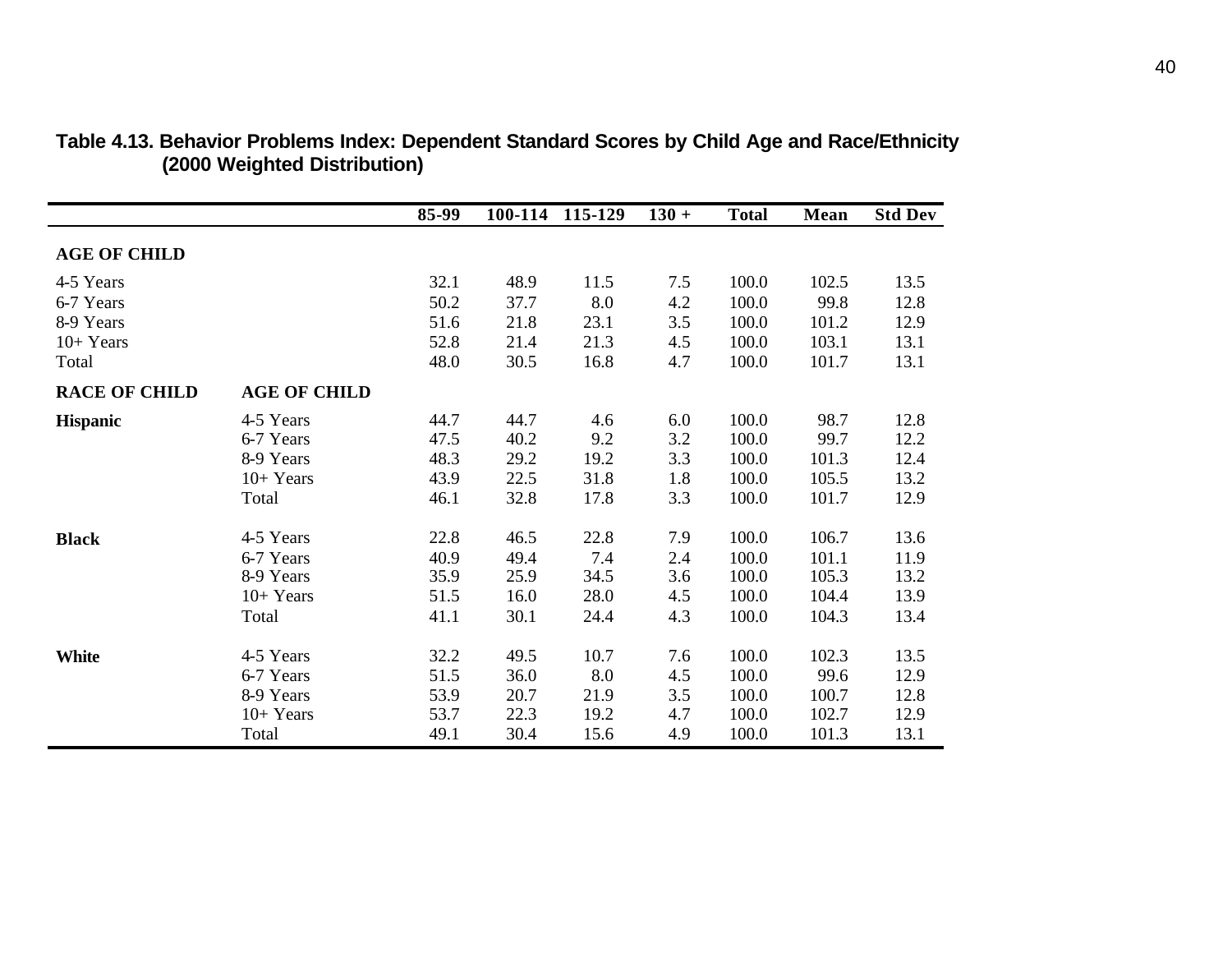|                      |                     | $0-19.9$ | 20-39.9 | 40-59.9 | 60-79.9 | 80-89.9 | 90-100 | <b>Total</b> | Mean | <b>Std Dev</b> |
|----------------------|---------------------|----------|---------|---------|---------|---------|--------|--------------|------|----------------|
| <b>AGE OF CHILD</b>  |                     |          |         |         |         |         |        |              |      |                |
| 4-5 Years            |                     | 22.1     | 15.4    | 37.1    | 21.0    | 2.6     | 1.8    | 100.0        | 46.3 | 24.1           |
| 6-7 Years            |                     | 42.7     |         | 27.8    | 15.3    | 7.4     | 6.9    | 100.0        | 45.4 | 27.1           |
| 8-9 Years            |                     | 36.7     |         | 27.9    | 18.5    | 8.8     | 8.0    | 100.0        | 47.7 | 27.4           |
| $10+Years$           |                     | 25.4     | 3.1     | 33.1    | 14.8    | 10.3    | 13.4   | 100.0        | 53.4 | 26.9           |
| Total                |                     | 30.0     | 3.6     | 31.7    | 16.4    | 8.5     | 9.7    | 100.0        | 50.1 | 26.9           |
| <b>RACE OF CHILD</b> | <b>AGE OF CHILD</b> |          |         |         |         |         |        |              |      |                |
| <b>Hispanic</b>      | 4-5 Years           | 20.4     | 20.5    | 47.4    | 10.2    |         | 1.5    | 100.0        | 41.5 | 20.8           |
|                      | 6-7 Years           | 33.4     |         | 28.4    | 24.0    | 9.8     | 4.4    | 100.0        | 50.2 | 26.1           |
|                      | 8-9 Years           | 43.8     |         | 23.9    | 15.9    | 5.8     | 10.5   | 100.0        | 45.1 | 28.5           |
|                      | $10+Years$          | 21.0     | 2.5     | 35.3    | 19.6    | 10.7    | 10.9   | 100.0        | 55.0 | 25.0           |
|                      | Total               | 27.3     | 4.0     | 33.6    | 18.4    | 8.2     | 8.5    | 100.0        | 50.6 | 25.9           |
| <b>Black</b>         | 4-5 Years           | 17.7     | 13.6    | 45.5    | 19.8    | 1.1     | 2.4    | 100.0        | 47.9 | 22.9           |
|                      | 6-7 Years           | 46.0     |         | 32.3    | 13.0    | 5.3     | 3.4    | 100.0        | 41.3 | 24.6           |
|                      | 8-9 Years           | 27.8     |         | 39.9    | 18.3    | 6.0     | 8.0    | 100.0        | 49.3 | 24.9           |
|                      | $10+Years$          | 26.7     | 4.3     | 35.7    | 14.0    | 9.4     | 9.9    | 100.0        | 50.6 | 26.0           |
|                      | Total               | 28.8     | 3.9     | 36.9    | 15.2    | 7.4     | 7.9    | 100.0        | 48.8 | 25.5           |
| White                | 4-5 Years           | 22.7     | 15.2    | 35.3    | 22.0    | 3.0     | 1.8    | 100.0        | 46.5 | 24.5           |
|                      | 6-7 Years           | 42.9     |         | 27.2    | 14.9    | 7.5     | 7.5    | 100.0        | 45.5 | 27.4           |
|                      | 8-9 Years           | 37.4     |         | 26.6    | 18.8    | 9.5     | 7.8    | 100.0        | 47.7 | 27.6           |
|                      | $10+Years$          | 25.6     | 2.9     | 32.4    | 14.5    | 10.5    | 14.2   | 100.0        | 53.8 | 27.1           |
|                      | Total               | 30.4     | 3.5     | 30.8    | 16.4    | 8.7     | 10.1   | 100.0        | 50.2 | 27.2           |

#### **Table 4.14. Behavior Problems Index: Anxious/Depressed Percentile Scores by Child Age and Race/Ethnicity (2000 Weighted Distribution)**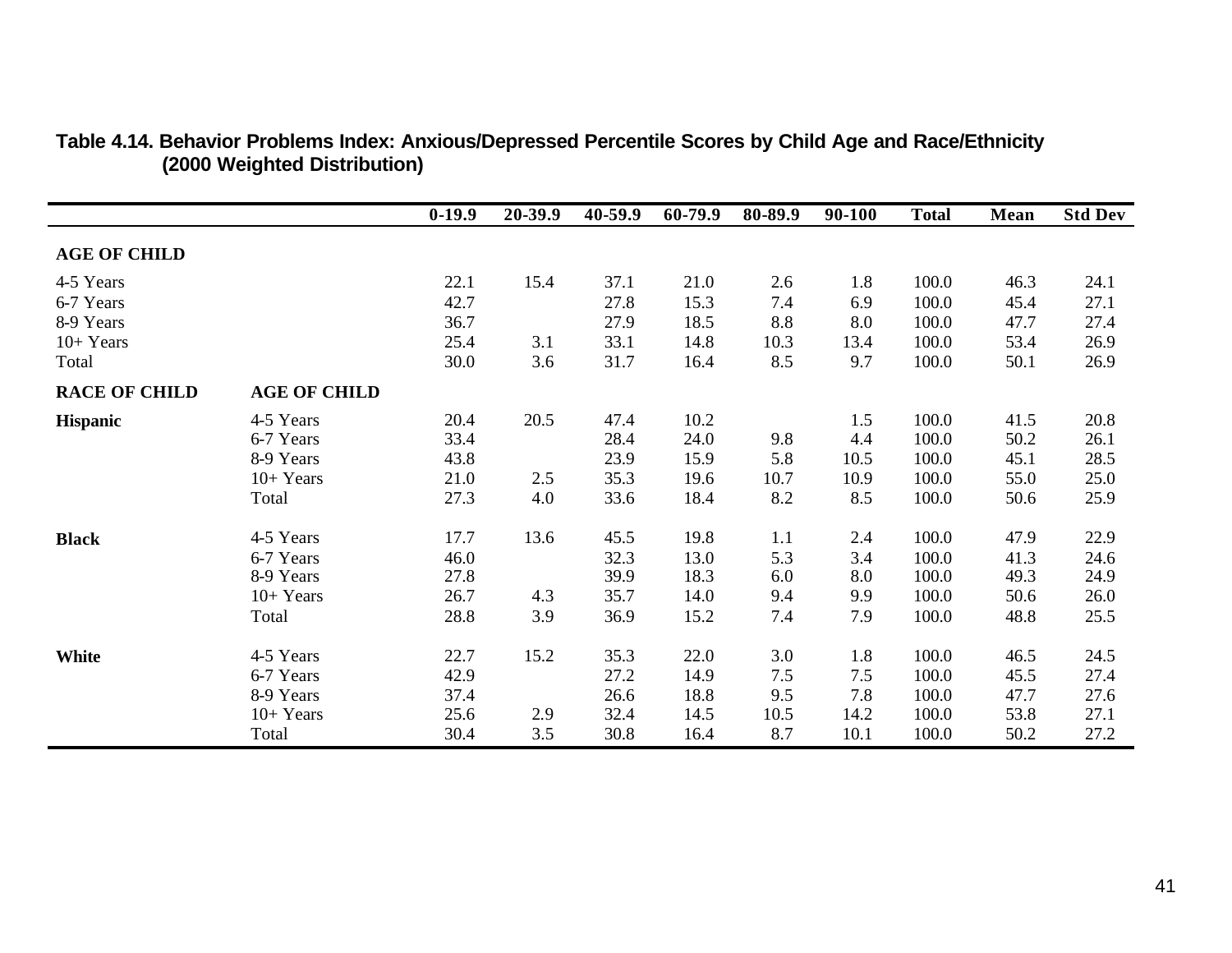|                       |                                                                                                   | 85-99                                                                | 100-114                                                              | 115-129                                                           | $130 +$                                                     | <b>Total</b>                                                                  | <b>Mean</b>                                                              | <b>Std Dev</b>                                                       |
|-----------------------|---------------------------------------------------------------------------------------------------|----------------------------------------------------------------------|----------------------------------------------------------------------|-------------------------------------------------------------------|-------------------------------------------------------------|-------------------------------------------------------------------------------|--------------------------------------------------------------------------|----------------------------------------------------------------------|
| <b>AGE OF CHILD</b>   |                                                                                                   |                                                                      |                                                                      |                                                                   |                                                             |                                                                               |                                                                          |                                                                      |
| 4-5 Years             |                                                                                                   | 37.5                                                                 | 58.1                                                                 | 3.9                                                               | 0.6                                                         | 100.0                                                                         | 98.4                                                                     | 10.6                                                                 |
| 6-7 Years             |                                                                                                   | 54.4                                                                 | 31.4                                                                 | 11.2                                                              | 3.0                                                         | 100.0                                                                         | 98.6                                                                     | 12.6                                                                 |
| 8-9 Years             |                                                                                                   | 48.9                                                                 | 34.3                                                                 | 13.3                                                              | 3.6                                                         | 100.0                                                                         | 99.9                                                                     | 12.4                                                                 |
| $10+Years$            |                                                                                                   | 42.0                                                                 | 39.2                                                                 | 13.9                                                              | 4.9                                                         | 100.0                                                                         | 102.3                                                                    | 12.9                                                                 |
| Total                 |                                                                                                   | 44.8                                                                 | 39.5                                                                 | 12.0                                                              | 3.8                                                         | 100.0                                                                         | 100.7                                                                    | 12.6                                                                 |
| <b>RACE OF CHILD</b>  | <b>AGE OF CHILD</b>                                                                               |                                                                      |                                                                      |                                                                   |                                                             |                                                                               |                                                                          |                                                                      |
| <b>Hispanic</b>       | 4-5 Years                                                                                         | 40.9                                                                 | 57.6                                                                 | 1.5                                                               |                                                             | 100.0                                                                         | 96.3                                                                     | 9.0                                                                  |
|                       | 6-7 Years                                                                                         | 42.4                                                                 | 43.4                                                                 | 11.0                                                              | 3.2                                                         | 100.0                                                                         | 100.5                                                                    | 12.0                                                                 |
|                       | 8-9 Years                                                                                         | 52.2                                                                 | 31.4                                                                 | 11.1                                                              | 5.2                                                         | 100.0                                                                         | 98.9                                                                     | 13.4                                                                 |
|                       | $10+Years$                                                                                        | 36.7                                                                 | 47.0                                                                 | 13.3                                                              | 3.0                                                         | 100.0                                                                         | 102.7                                                                    | 11.7                                                                 |
|                       | Total                                                                                             | 41.1                                                                 | 44.9                                                                 | 11.0                                                              | 3.0                                                         | 100.0                                                                         | 100.8                                                                    | 12.0                                                                 |
|                       |                                                                                                   |                                                                      |                                                                      |                                                                   |                                                             |                                                                               |                                                                          |                                                                      |
|                       |                                                                                                   |                                                                      |                                                                      |                                                                   |                                                             |                                                                               |                                                                          |                                                                      |
|                       |                                                                                                   |                                                                      |                                                                      |                                                                   |                                                             |                                                                               |                                                                          |                                                                      |
|                       | $10+Years$                                                                                        |                                                                      |                                                                      |                                                                   |                                                             |                                                                               |                                                                          |                                                                      |
|                       | Total                                                                                             | 48.5                                                                 | 39.0                                                                 | 9.1                                                               | 3.4                                                         | 100.0                                                                         | 100.0                                                                    | 11.9                                                                 |
|                       |                                                                                                   |                                                                      |                                                                      |                                                                   |                                                             |                                                                               |                                                                          |                                                                      |
|                       |                                                                                                   |                                                                      |                                                                      |                                                                   |                                                             |                                                                               |                                                                          |                                                                      |
|                       |                                                                                                   |                                                                      |                                                                      |                                                                   |                                                             |                                                                               |                                                                          |                                                                      |
|                       |                                                                                                   |                                                                      |                                                                      |                                                                   |                                                             |                                                                               |                                                                          |                                                                      |
|                       |                                                                                                   |                                                                      |                                                                      |                                                                   |                                                             |                                                                               |                                                                          |                                                                      |
| <b>Black</b><br>White | 4-5 Years<br>6-7 Years<br>8-9 Years<br>4-5 Years<br>6-7 Years<br>8-9 Years<br>$10+Years$<br>Total | 31.3<br>61.4<br>49.4<br>48.0<br>37.9<br>54.4<br>48.5<br>41.3<br>44.5 | 65.3<br>29.9<br>36.6<br>37.4<br>57.3<br>30.6<br>34.2<br>38.9<br>39.1 | 1.1<br>7.6<br>11.1<br>10.2<br>4.4<br>11.7<br>13.8<br>14.6<br>12.6 | 2.4<br>1.1<br>2.9<br>4.4<br>0.4<br>3.3<br>3.5<br>5.2<br>3.9 | 100.0<br>100.0<br>100.0<br>100.0<br>100.0<br>100.0<br>100.0<br>100.0<br>100.0 | 99.3<br>96.5<br>100.4<br>100.9<br>98.5<br>98.7<br>99.9<br>102.5<br>100.8 | 10.5<br>11.0<br>11.4<br>12.4<br>10.7<br>12.8<br>12.5<br>13.1<br>12.7 |

#### **Table 4.15. Behavior Problems Index: Anxious/Depressed Standard Scores by Child Age and Race/Ethnicity (2000 Weighted Distribution)**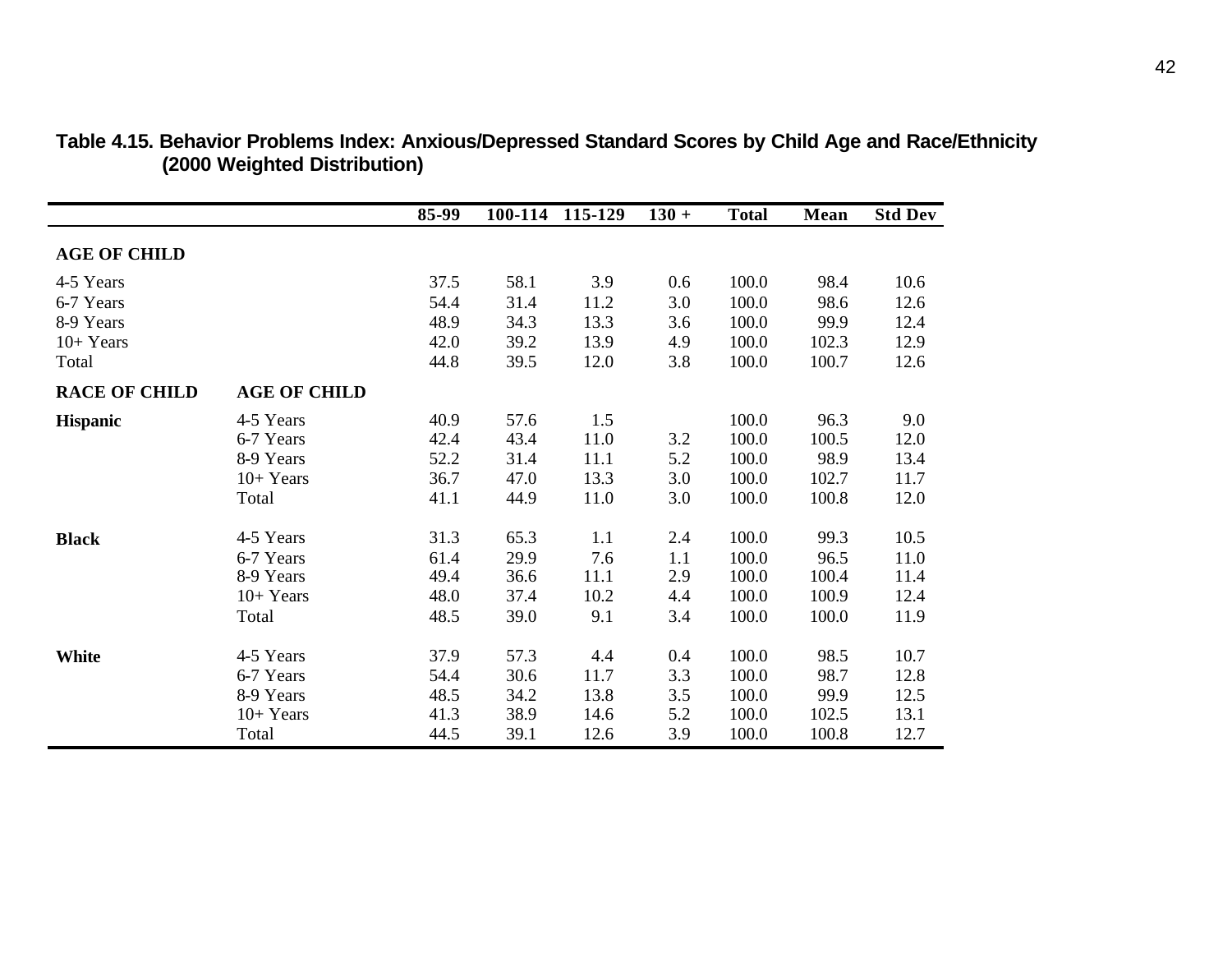|                      |                     | 20-39.9 | 40-59.9 | 60-79.9 | 80-89.9 | 90-100 | <b>Total</b> | <b>Mean</b> | <b>Std Dev</b> |
|----------------------|---------------------|---------|---------|---------|---------|--------|--------------|-------------|----------------|
| <b>AGE OF CHILD</b>  |                     |         |         |         |         |        |              |             |                |
| 4-5 Years            |                     | 49.2    | 17.9    | 6.2     | 14.6    | 12.0   | 100.0        | 49.2        | 27.5           |
| 6-7 Years            |                     | 53.4    |         | 25.6    | 9.7     | 11.4   | 100.0        | 48.0        | 25.9           |
| 8-9 Years            |                     | 54.3    |         | 22.8    | 11.1    | 11.8   | 100.0        | 50.7        | 26.2           |
| $10+Years$           |                     | 51.9    |         | 19.9    | 11.1    | 17.1   | 100.0        | 55.3        | 27.2           |
| Total                |                     | 52.2    | 2.4     | 19.5    | 11.4    | 14.5   | 100.0        | 52.4        | 27.0           |
| <b>RACE OF CHILD</b> | <b>AGE OF CHILD</b> |         |         |         |         |        |              |             |                |
| <b>Hispanic</b>      | 4-5 Years           | 65.2    | 13.2    | 1.6     | 10.8    | 9.2    | 100.0        | 41.8        | 26.3           |
|                      | 6-7 Years           | 46.2    |         | 31.1    | 16.2    | 6.5    | 100.0        | 50.6        | 25.0           |
|                      | 8-9 Years           | 53.5    |         | 22.4    | 9.6     | 14.5   | 100.0        | 51.6        | 26.8           |
|                      | $10+Years$          | 43.2    |         | 28.6    | 13.5    | 14.8   | 100.0        | 58.4        | 25.8           |
|                      | Total               | 48.6    | 1.8     | 24.2    | 12.8    | 12.7   | 100.0        | 53.7        | 26.6           |
| <b>Black</b>         | 4-5 Years           | 46.4    | 17.6    | 14.5    | 16.9    | 4.6    | 100.0        | 48.7        | 24.8           |
|                      | 6-7 Years           | 42.9    |         | 27.7    | 11.5    | 17.9   | 100.0        | 54.2        | 27.1           |
|                      | 8-9 Years           | 27.5    |         | 27.2    | 25.1    | 20.3   | 100.0        | 65.5        | 25.3           |
|                      | $10+Years$          | 36.7    |         | 21.0    | 16.4    | 25.9   | 100.0        | 64.4        | 27.5           |
|                      | Total               | 37.0    | 1.8     | 22.3    | 17.2    | 21.6   | 100.0        | 61.5        | 27.4           |
| <b>White</b>         | 4-5 Years           | 48.3    | 18.3    | 5.6     | 14.7    | 13.0   | 100.0        | 49.8        | 27.8           |
|                      | 6-7 Years           | 55.2    |         | 24.9    | 9.0     | 10.9   | 100.0        | 47.0        | 25.7           |
|                      | 8-9 Years           | 58.0    |         | 22.2    | 9.3     | 10.4   | 100.0        | 48.6        | 25.6           |
|                      | $10+Years$          | 55.2    |         | 19.0    | 10.0    | 15.7   | 100.0        | 53.4        | 26.9           |
|                      | Total               | 54.8    | 2.6     | 18.7    | 10.4    | 13.5   | 100.0        | 50.9        | 26.7           |

### **Table 4.16. Behavior Problems Index: Antisocial Percentile Scores by Child Age and Race/Ethnicity (2000 Weighted Distribution)**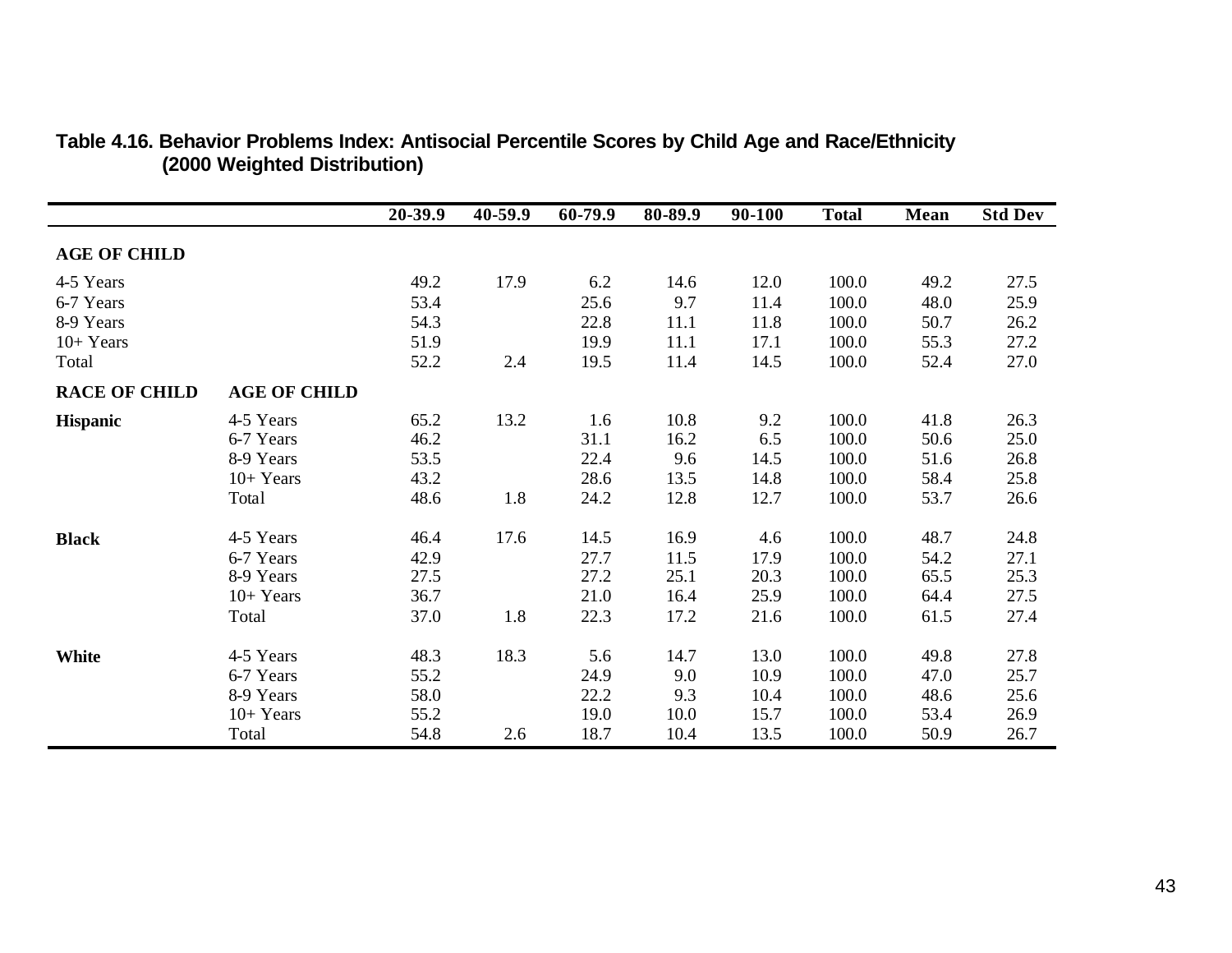|                      |                     | 85-99 | 100-114 | 115-129 | $130 +$ | <b>Total</b> | Mean  | <b>Std Dev</b> |
|----------------------|---------------------|-------|---------|---------|---------|--------------|-------|----------------|
| <b>AGE OF CHILD</b>  |                     |       |         |         |         |              |       |                |
| 4-5 Years            |                     | 49.2  | 38.8    | 11.2    | 0.7     | 100.0        | 100.5 | 12.9           |
| 6-7 Years            |                     | 53.4  | 35.3    | 9.9     | 1.5     | 100.0        | 99.8  | 11.9           |
| 8-9 Years            |                     | 54.3  | 27.6    | 14.3    | 3.7     | 100.0        | 101.5 | 12.4           |
| $10+Years$           |                     | 51.9  | 19.9    | 24.2    | 4.0     | 100.0        | 103.9 | 13.6           |
| Total                |                     | 52.2  | 26.4    | 18.2    | 3.1     | 100.0        | 102.3 | 13.1           |
| <b>RACE OF CHILD</b> | <b>AGE OF CHILD</b> |       |         |         |         |              |       |                |
| <b>Hispanic</b>      | 4-5 Years           | 65.2  | 25.6    | 7.5     | 1.7     | 100.0        | 97.3  | 12.4           |
|                      | 6-7 Years           | 46.2  | 47.2    | 4.3     | 2.2     | 100.0        | 100.8 | 11.7           |
|                      | 8-9 Years           | 53.5  | 30.3    | 9.0     | 7.2     | 100.0        | 102.3 | 13.6           |
|                      | $10+Years$          | 43.2  | 28.6    | 25.4    | 2.8     | 100.0        | 104.8 | 12.4           |
|                      | Total               | 48.6  | 31.4    | 16.6    | 3.4     | 100.0        | 102.7 | 12.8           |
| <b>Black</b>         | 4-5 Years           | 46.4  | 49.1    | 4.6     |         | 100.0        | 99.7  | 10.7           |
|                      | 6-7 Years           | 42.9  | 39.2    | 15.4    | 2.5     | 100.0        | 102.7 | 12.9           |
|                      | 8-9 Years           | 27.5  | 40.3    | 25.8    | 6.5     | 100.0        | 108.1 | 12.6           |
|                      | $10+Years$          | 36.7  | 21.0    | 34.7    | 7.7     | 100.0        | 108.6 | 14.7           |
|                      | Total               | 37.0  | 29.7    | 27.3    | 5.9     | 100.0        | 106.8 | 14.1           |
| <b>White</b>         | 4-5 Years           | 48.3  | 38.6    | 12.3    | 0.7     | 100.0        | 100.8 | 13.1           |
|                      | 6-7 Years           | 55.2  | 33.9    | 9.6     | 1.4     | 100.0        | 99.4  | 11.7           |
|                      | 8-9 Years           | 58.0  | 25.7    | 13.1    | 3.1     | 100.0        | 100.6 | 12.0           |
|                      | $10+Years$          | 55.2  | 19.0    | 22.3    | 3.5     | 100.0        | 103.0 | 13.2           |
|                      | Total               | 54.8  | 25.5    | 17.0    | 2.7     | 100.0        | 101.6 | 12.8           |

#### **Table 4.17. Behavior Problems Index: Antisocial Standard Scores by Child Age and Race/Ethnicity (2000 Weighted Distribution)**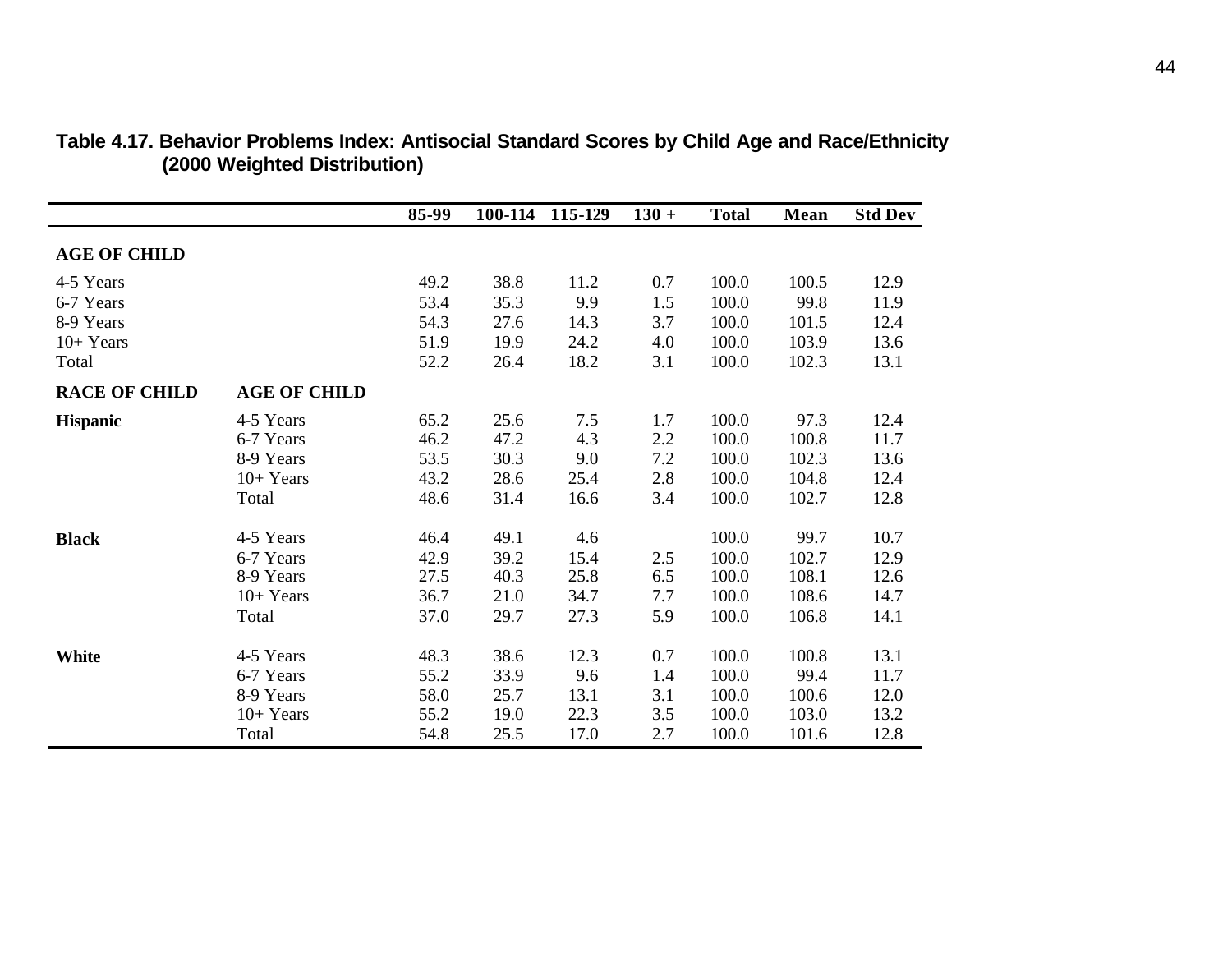|                      |                     | $5-9.9$        | 10-14.9        | 15-19.9 | $20+$ | <b>Invalid</b> | <b>Valid</b> | <b>Total</b> | % Valid |
|----------------------|---------------------|----------------|----------------|---------|-------|----------------|--------------|--------------|---------|
| <b>AGE OF CHILD</b>  |                     |                |                |         |       |                |              |              |         |
| 12 Years             |                     | 11             | 48             | 108     | 114   | 32             | 281          | 313          | 89.8    |
| 13 Years             |                     | 9              | 35             | 126     | 120   | 27             | 290          | 317          | 91.5    |
| 14 Years             |                     | $\overline{4}$ | 41             | 63      | 79    | 20             | 187          | 207          | 90.3    |
| Total                |                     | 24             | 124            | 297     | 313   | 79             | 758          | 837          | 90.6    |
| <b>RACE OF CHILD</b> | <b>AGE OF CHILD</b> |                |                |         |       |                |              |              |         |
| <b>Hispanic</b>      | 12 Years            | 6              | 12             | 22      | 15    | 3              | 55           | 58           | 94.8    |
|                      | 13 Years            | $\mathbf{2}$   | 8              | 24      | 17    | 4              | 51           | 55           | 92.7    |
|                      | 14 Years            | $\overline{2}$ | 4              | 15      | 15    | 3              | 36           | 39           | 92.3    |
|                      | Total               | 10             | 24             | 61      | 47    | 10             | 142          | 152          | 93.4    |
| <b>Black</b>         | 12 Years            | $\mathbf{1}$   | 16             | 29      | 26    | 10             | 72           | 82           | 87.8    |
|                      | 13 Years            | $\mathfrak{Z}$ | $\overline{7}$ | 41      | 32    | 8              | 83           | 91           | 91.2    |
|                      | 14 Years            | $\mathbf{1}$   | 10             | 14      | 23    | 7              | 48           | 55           | 87.3    |
|                      | Total               | 5              | 33             | 84      | 81    | 25             | 203          | 228          | 89.0    |
| <b>White</b>         | 12 Years            | $\overline{4}$ | 20             | 57      | 73    | 19             | 154          | 173          | 89.0    |
|                      | 13 Years            | $\overline{4}$ | 20             | 61      | 71    | 15             | 156          | 171          | 91.2    |
|                      | 14 Years            | $\mathbf{I}$   | 27             | 34      | 41    | 10             | 103          | 113          | 91.2    |
|                      | Total               | 9              | 67             | 152     | 185   | 44             | 413          | 457          | 90.4    |

## **Table 5.1. SPPC Scholastic Competence: Raw Scores by Child Age and Race/Ethnicity (2000 Sample Cases)**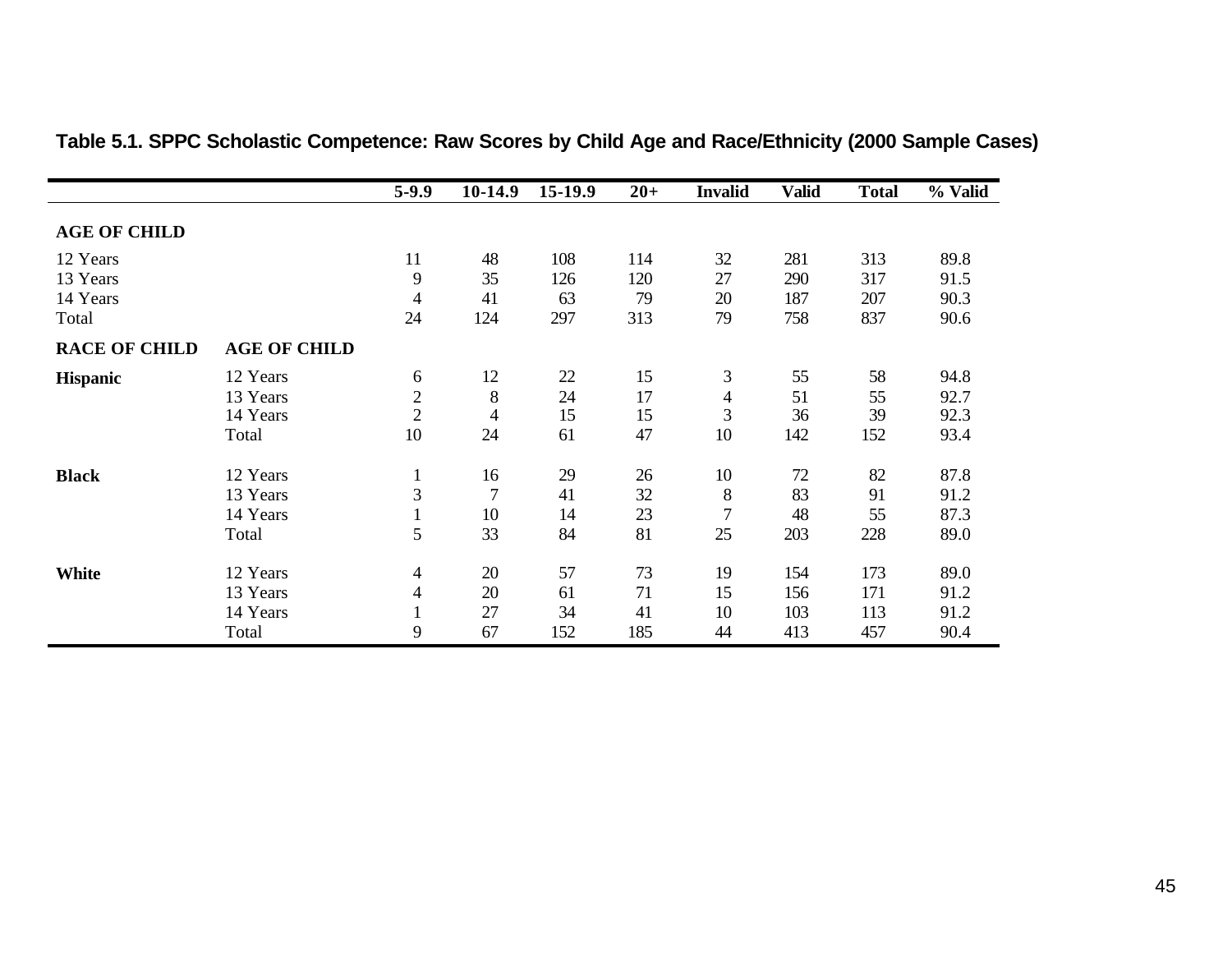|                      |                     | $5-9.9$ | 10-14.9 | 15-19.9 | $20+$ | <b>Total</b> | Mean | <b>Std Dev</b> |
|----------------------|---------------------|---------|---------|---------|-------|--------------|------|----------------|
| <b>AGE OF CHILD</b>  |                     |         |         |         |       |              |      |                |
| 12 Years             |                     | 2.7     | 14.9    | 38.0    | 44.4  | 100.0        | 18.2 | 4.0            |
| 13 Years             |                     | 2.9     | 12.7    | 40.7    | 43.7  | 100.0        | 18.2 | 3.9            |
| 14 Years             |                     | 1.3     | 25.0    | 33.0    | 40.7  | 100.0        | 17.6 | 4.1            |
| Total                |                     | 2.5     | 16.4    | 37.9    | 43.3  | 100.0        | 18.1 | 4.0            |
| <b>RACE OF CHILD</b> | <b>AGE OF CHILD</b> |         |         |         |       |              |      |                |
| <b>Hispanic</b>      | 12 Years            | 8.9     | 20.6    | 41.2    | 29.4  | 100.0        | 16.8 | 4.3            |
|                      | 13 Years            | 3.6     | 14.5    | 47.8    | 34.1  | 100.0        | 17.5 | 3.6            |
|                      | 14 Years            | 4.3     | 7.8     | 48.0    | 40.0  | 100.0        | 17.7 | 3.8            |
|                      | Total               | 6.1     | 15.8    | 44.9    | 33.2  | 100.0        | 17.2 | 4.0            |
| <b>Black</b>         | 12 Years            | 1.2     | 23.1    | 39.0    | 36.7  | 100.0        | 17.5 | 4.2            |
|                      | 13 Years            | 3.4     | 12.7    | 47.7    | 36.1  | 100.0        | 18.1 | 3.6            |
|                      | 14 Years            | 1.6     | 23.6    | 29.2    | 45.6  | 100.0        | 17.9 | 4.0            |
|                      | Total               | 2.1     | 19.3    | 39.9    | 38.6  | 100.0        | 17.8 | 4.0            |
| <b>White</b>         | 12 Years            | 2.3     | 12.8    | 37.4    | 47.5  | 100.0        | 18.5 | 3.9            |
|                      | 13 Years            | 2.8     | 12.6    | 38.9    | 45.7  | 100.0        | 18.3 | 4.0            |
|                      | 14 Years            | 1.0     | 26.7    | 32.4    | 39.9  | 100.0        | 17.5 | 4.1            |
|                      | Total               | 2.2     | 15.9    | 36.9    | 45.0  | 100.0        | 18.2 | 4.0            |

**Table 5.2. SPPC Scholastic Competence: Raw Scores by Child Age and Race/Ethnicity (2000 Weighted Distribution)**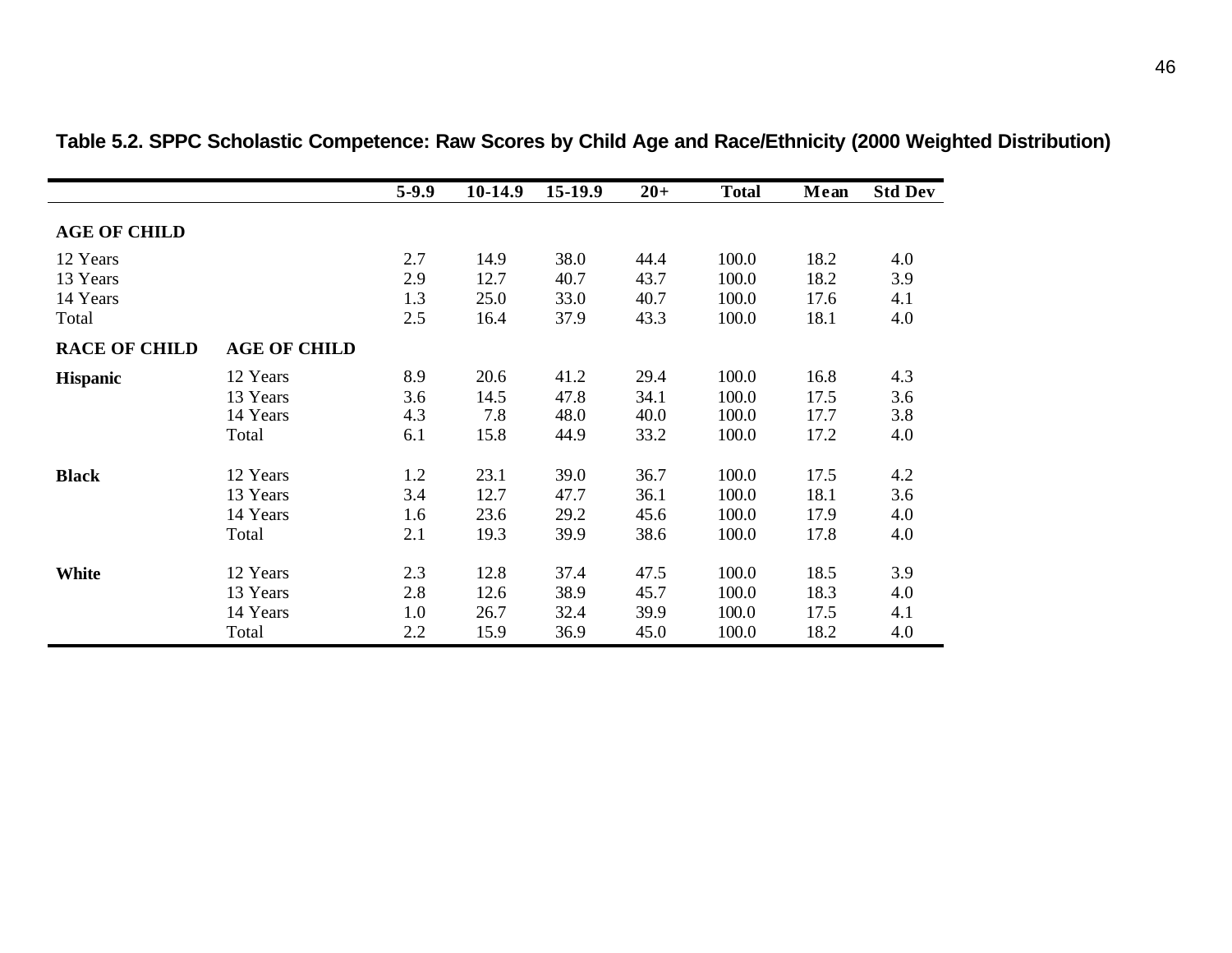|                      |                     | $5-9.9$        | 10-14.9        | 15-19.9 | $20+$ | <b>Invalid</b> | <b>Valid</b> | <b>Total</b> | % Valid |
|----------------------|---------------------|----------------|----------------|---------|-------|----------------|--------------|--------------|---------|
| <b>AGE OF CHILD</b>  |                     |                |                |         |       |                |              |              |         |
| 12 Years             |                     | $\overline{2}$ | 15             | 60      | 204   | 32             | 281          | 313          | 89.8    |
| 13 Years             |                     | $\mathbf{1}$   | 13             | 59      | 217   | 27             | 290          | 317          | 91.5    |
| 14 Years             |                     |                | 7              | 46      | 133   | 20             | 187          | 207          | 90.3    |
| Total                |                     | $\overline{4}$ | 35             | 165     | 554   | 79             | 758          | 837          | 90.6    |
| <b>RACE OF CHILD</b> | <b>AGE OF CHILD</b> |                |                |         |       |                |              |              |         |
| <b>Hispanic</b>      | 12 Years            |                | 3              | 14      | 38    | 3              | 55           | 58           | 94.8    |
|                      | 13 Years            |                | 4              | 8       | 39    | 4              | 51           | 55           | 92.7    |
|                      | 14 Years            |                | $\mathbf{1}$   | $8\,$   | 27    | 3              | 36           | 39           | 92.3    |
|                      | Total               |                | 8              | 30      | 104   | 10             | 142          | 152          | 93.4    |
| <b>Black</b>         | 12 Years            |                | $\overline{c}$ | 14      | 56    | 10             | 72           | 82           | 87.8    |
|                      | 13 Years            | $\mathbf{1}$   | $\overline{3}$ | 19      | 60    | 8              | 83           | 91           | 91.2    |
|                      | 14 Years            | $\mathbf{1}$   | $\overline{2}$ | 11      | 34    | 7              | 48           | 55           | 87.3    |
|                      | Total               | $\overline{2}$ | $\overline{7}$ | 44      | 150   | 25             | 203          | 228          | 89.0    |
| <b>White</b>         | 12 Years            | $\overline{2}$ | 10             | 32      | 110   | 19             | 154          | 173          | 89.0    |
|                      | 13 Years            |                | 6              | 32      | 118   | 15             | 156          | 171          | 91.2    |
|                      | 14 Years            |                | 4              | 27      | 72    | 10             | 103          | 113          | 91.2    |
|                      | Total               | 2              | 20             | 91      | 300   | 44             | 413          | 457          | 90.4    |

## **Table 5.3. SPPC Global Self-Worth: Raw Scores by Child Age and Race/Ethnicity (2000 Sample Cases)**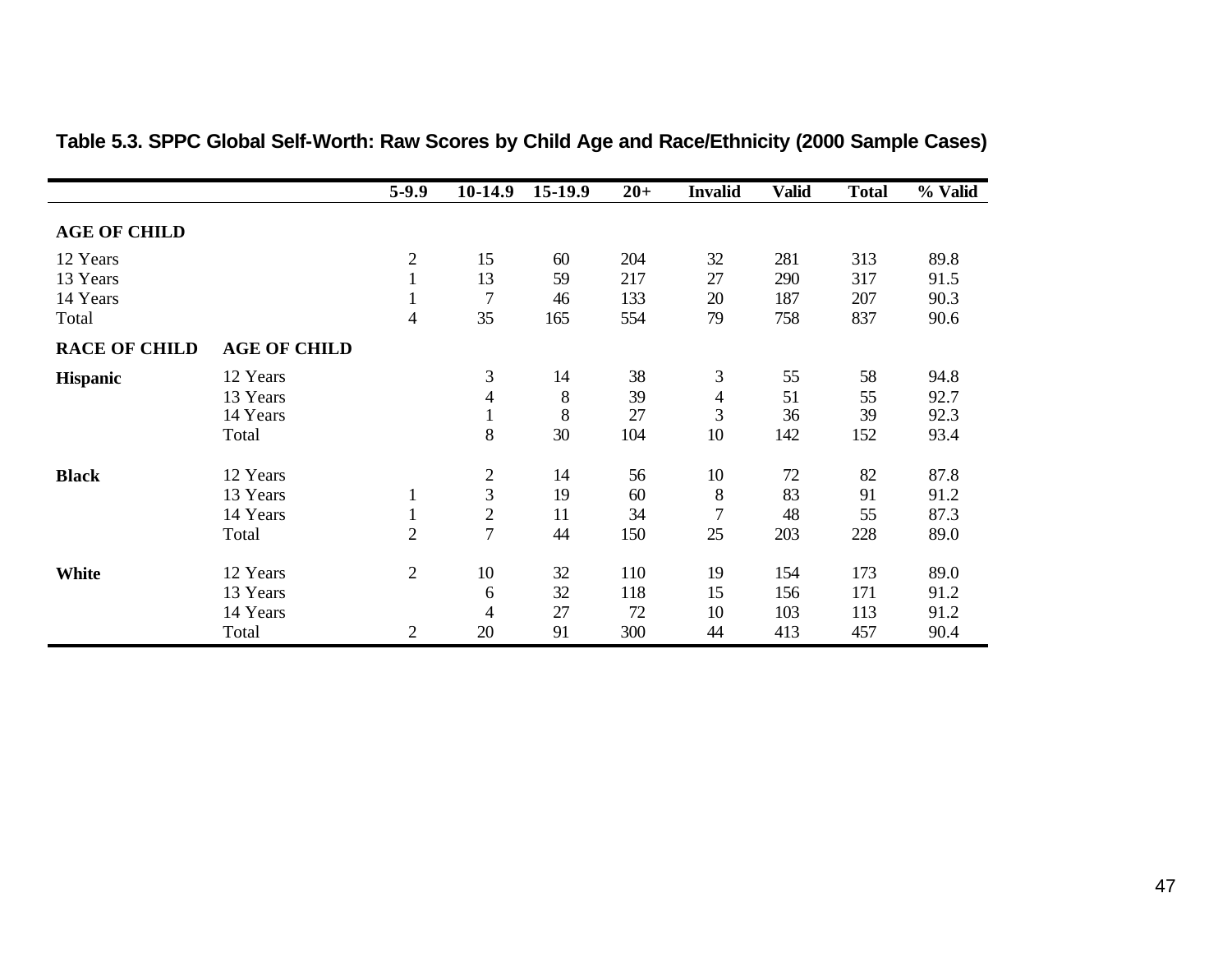|                      |                     | $5-9.9$ | $10-14.9$ | 15-19.9 | $20 +$ | <b>Total</b> | Mean | <b>Std Dev</b> |
|----------------------|---------------------|---------|-----------|---------|--------|--------------|------|----------------|
| <b>AGE OF CHILD</b>  |                     |         |           |         |        |              |      |                |
|                      |                     |         |           |         |        |              |      |                |
| 12 Years             |                     | 1.1     | 5.5       | 20.4    | 72.9   | 100.0        | 21.0 | 3.5            |
| 13 Years             |                     | 0.1     | 4.1       | 21.3    | 74.5   | 100.0        | 21.0 | 3.1            |
| 14 Years             |                     | 0.3     | 3.9       | 26.3    | 69.5   | 100.0        | 20.8 | 3.0            |
| Total                |                     | 0.5     | 4.6       | 22.1    | 72.7   | 100.0        | 20.9 | 3.2            |
| <b>RACE OF CHILD</b> | <b>AGE OF CHILD</b> |         |           |         |        |              |      |                |
| <b>Hispanic</b>      | 12 Years            |         | 4.1       | 25.2    | 70.7   | 100.0        | 20.5 | 3.1            |
|                      | 13 Years            |         | 7.7       | 14.3    | 78.0   | 100.0        | 20.6 | 2.9            |
|                      | 14 Years            |         | 2.1       | 22.8    | 75.1   | 100.0        | 20.8 | 2.9            |
|                      | Total               |         | 4.9       | 21.0    | 74.1   | 100.0        | 20.6 | 3.0            |
| <b>Black</b>         | 12 Years            |         | 3.1       | 19.0    | 77.9   | 100.0        | 21.3 | 2.9            |
|                      | 13 Years            | 1.0     | 3.5       | 27.7    | 67.9   | 100.0        | 20.5 | 3.2            |
|                      | 14 Years            | 2.0     | 4.3       | 23.3    | 70.4   | 100.0        | 20.2 | 3.9            |
|                      | Total               | 0.8     | 3.6       | 23.3    | 72.3   | 100.0        | 20.7 | 3.3            |
|                      |                     |         |           |         |        |              |      |                |
| <b>White</b>         | 12 Years            | 1.5     | 6.1       | 20.1    | 72.3   | 100.0        | 21.0 | 3.6            |
|                      | 13 Years            |         | 3.9       | 20.8    | 75.3   | 100.0        | 21.1 | 3.0            |
|                      | 14 Years            |         | 3.9       | 27.2    | 68.8   | 100.0        | 20.9 | 2.9            |
|                      | Total               | 0.5     | 4.7       | 22.0    | 72.7   | 100.0        | 21.0 | 3.2            |

## **Table 5.4. SPPC Global Self-Worth: Raw Scores by Child Age and Race/Ethnicity (2000 Weighted Distribution)**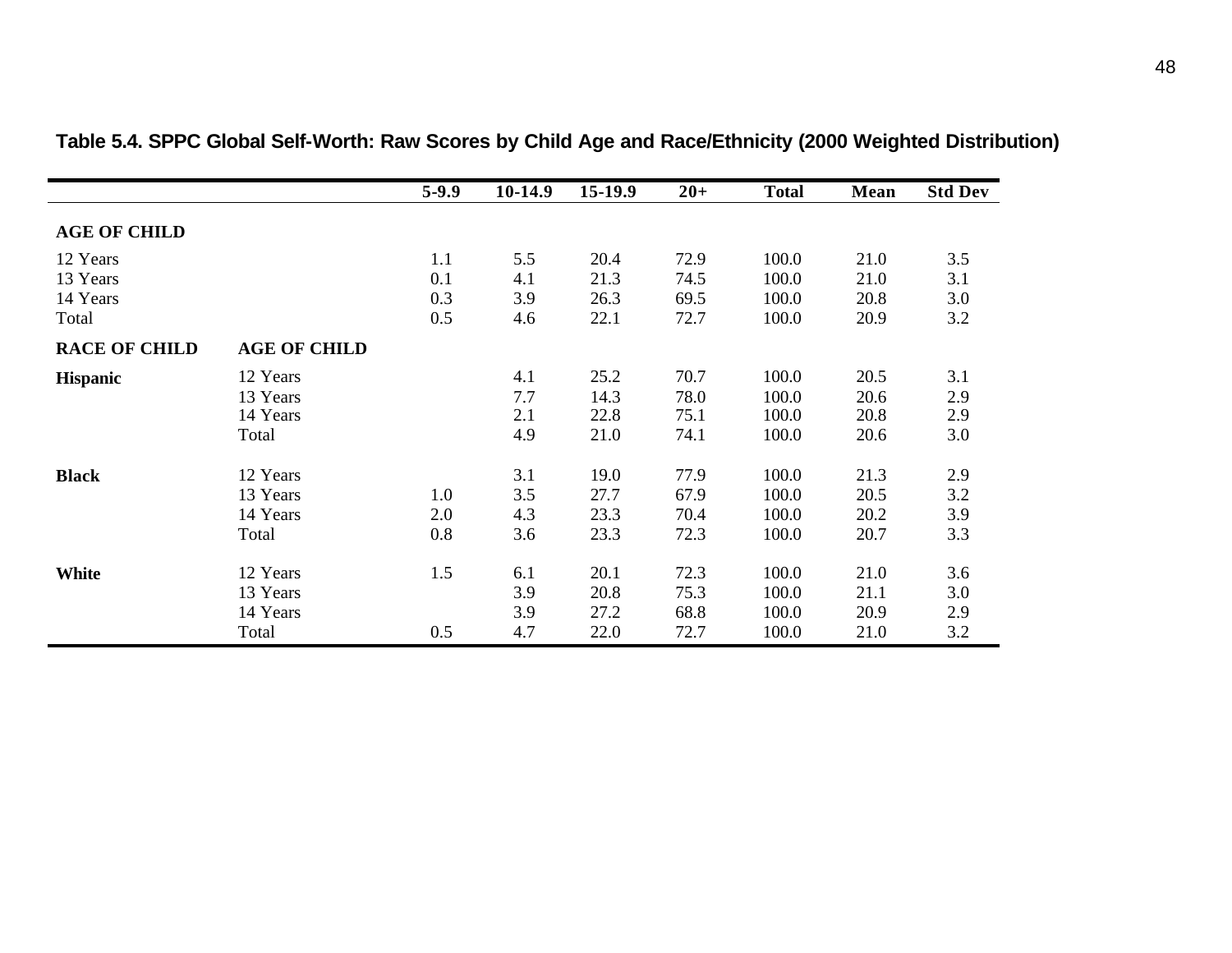|                      |                     | $0-4$          | $5 - 7$        | $8 - 10$ | $11-13$        | 14-16            | 17-28          | <b>Invalid</b> | <b>Valid</b> | <b>Total</b> | % Valid |
|----------------------|---------------------|----------------|----------------|----------|----------------|------------------|----------------|----------------|--------------|--------------|---------|
| <b>AGE OF CHILD</b>  |                     |                |                |          |                |                  |                |                |              |              |         |
| 7 Years              |                     | 15             | 67             | 118      | 40             | 9                | $\overline{2}$ | 19             | 251          | 270          | 93.0    |
| 8 Years              |                     | $\overline{4}$ | 38             | 101      | 53             | 13               | $\overline{4}$ | 16             | 213          | 229          | 93.0    |
| 9 Years              |                     | $\sqrt{2}$     | 36             | 100      | 89             | 36               | 16             | 24             | 279          | 303          | 92.1    |
| 10 Years             |                     | 5              | 29             | 91       | 102            | 50               | 30             | 25             | 307          | 332          | 92.5    |
| 11 Years             |                     |                | 20             | 79       | 88             | 67               | 36             | 26             | 291          | 317          | 91.8    |
| Total                |                     | 27             | 190            | 489      | 372            | 175              | 88             | 110            | 1341         | 1451         | 92.4    |
| <b>RACE OF CHILD</b> | <b>AGE OF CHILD</b> |                |                |          |                |                  |                |                |              |              |         |
| Hispanic             | 7 Years             | 3              | 14             | 12       | $\overline{4}$ |                  |                | $\overline{2}$ | 34           | 36           | 94.4    |
|                      | 8 Years             |                | 11             | 16       | 10             | 4                |                |                | 42           | 42           | 100.0   |
|                      | 9 Years             |                | $\overline{4}$ | 17       | 13             | $\boldsymbol{7}$ |                | $\overline{c}$ | 43           | 45           | 95.6    |
|                      | 10 Years            | $\overline{2}$ | 6              | 11       | 15             | 7                | 5              | $\overline{3}$ | 46           | 49           | 93.9    |
|                      | 11 Years            |                | $\overline{2}$ | 14       | 18             | $\overline{7}$   | $\overline{4}$ | 3              | 45           | 48           | 93.8    |
|                      | Total               | 7              | 37             | 70       | 60             | 25               | 11             | 10             | 210          | 220          | 95.5    |
| <b>Black</b>         | 7 Years             | 5              | 17             | 24       | $\tau$         | $\mathbf{2}$     |                | $\mathfrak{Z}$ | 55           | 58           | 94.8    |
|                      | 8 Years             | $\overline{2}$ | 8              | 24       | 11             | $\boldsymbol{2}$ |                | $\overline{c}$ | 48           | 50           | 96.0    |
|                      | 9 Years             |                | 12             | 24       | 14             | 5                | 4              | 3              | 59           | 62           | 95.2    |
|                      | 10 Years            | $\mathbf{2}$   | 13             | 27       | 20             | 9                | 6              | $\overline{7}$ | 77           | 84           | 91.7    |
|                      | 11 Years            |                | 9              | 26       | 32             | 19               | $\overline{7}$ | 3              | 94           | 97           | 96.9    |
|                      | Total               | 10             | 59             | 125      | 84             | 37               | 18             | 18             | 333          | 351          | 94.9    |
| White                | 7 Years             | 7              | 36             | 82       | 29             | $\overline{7}$   | $\mathbf{1}$   | 14             | 162          | 176          | 92.0    |
|                      | 8 Years             |                | 19             | 61       | 32             | $\overline{7}$   | 3              | 14             | 123          | 137          | 89.8    |
|                      | 9 Years             |                | 20             | 59       | 62             | 24               | 11             | 19             | 177          | 196          | 90.3    |
|                      | 10 Years            |                | 10             | 53       | 67             | 34               | 19             | 15             | 184          | 199          | 92.5    |
|                      | 11 Years            |                | 9              | 39       | 38             | 41               | 25             | 20             | 152          | 172          | 88.4    |
|                      | Total               | 10             | 94             | 294      | 228            | 113              | 59             | 82             | 798          | 880          | 90.7    |

## **Table 6.1. Digit Span: Total Raw Scores by Child Age and Race/Ethnicity (2000 Sample Cases)**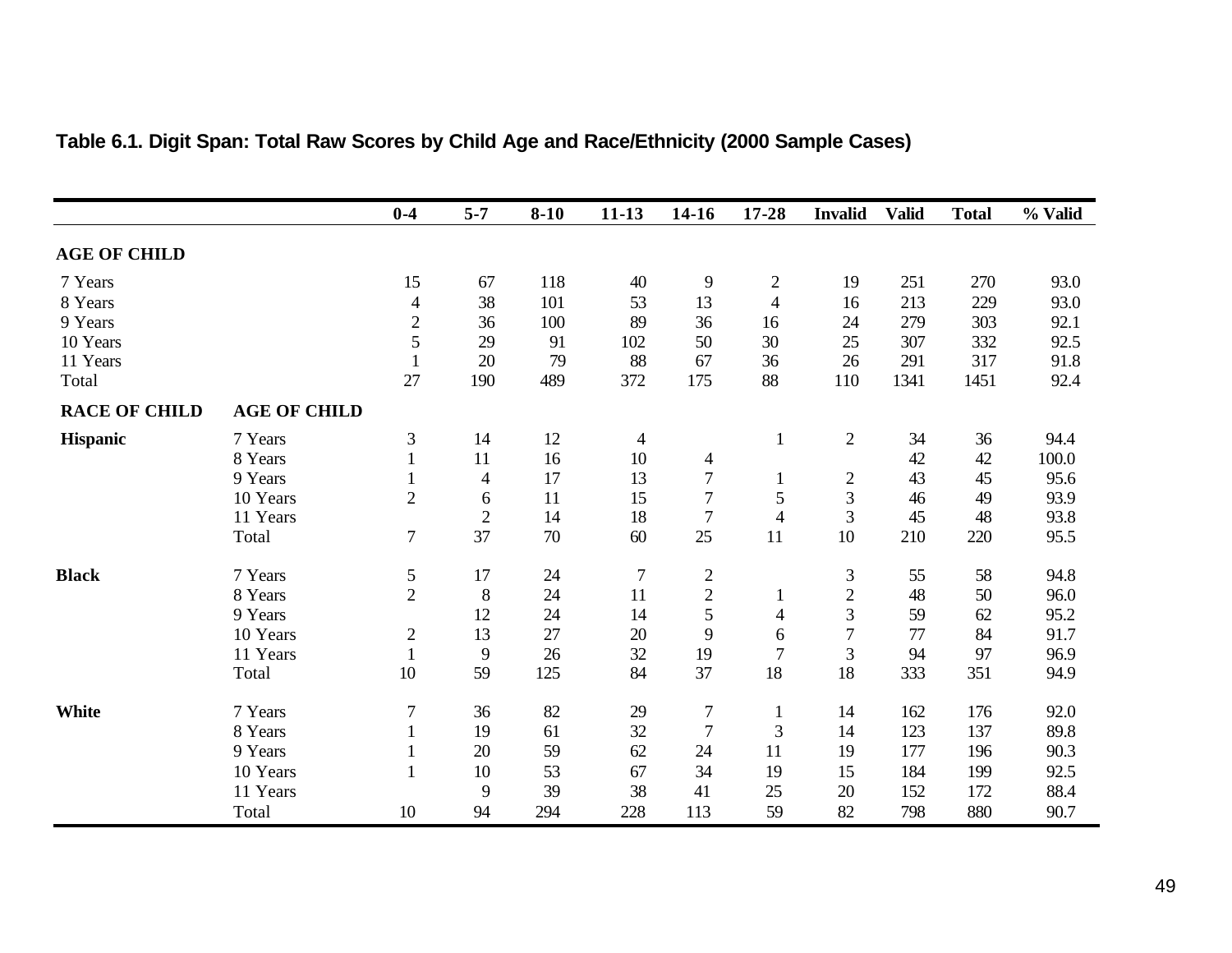|                      |                     | $1-4$   | $5 - 7$ | $8-9$ | $10 - 11$ | $12 - 13$ | 14-19 | <b>Total</b> | <b>Mean</b> | <b>Std Dev</b> |
|----------------------|---------------------|---------|---------|-------|-----------|-----------|-------|--------------|-------------|----------------|
| <b>AGE OF CHILD</b>  |                     |         |         |       |           |           |       |              |             |                |
| 7 Years              |                     | 4.8     | 9.6     | 27.9  | 28.7      | 19.1      | 10.0  | 100.0        | 10.0        | 2.9            |
| 8 Years              |                     | 1.9     | 17.8    | 31.9  | 24.9      | 14.1      | 9.4   | 100.0        | 9.7         | 2.9            |
| 9 Years              |                     | 2.9     | 21.5    | 25.1  | 22.6      | 16.5      | 11.5  | 100.0        | 9.8         | 3.2            |
| 10 Years             |                     | 4.6     | 26.1    | 10.1  | 24.8      | 19.9      | 14.7  | 100.0        | 10.0        | 3.6            |
| 11 Years             |                     | 2.4     | 19.9    | 21.3  | 21.0      | 23.0      | 12.4  | 100.0        | 10.1        | 3.2            |
| Total                |                     | 3.4     | 19.4    | 22.4  | 24.2      | 18.8      | 11.8  | 100.0        | 9.9         | 3.2            |
| <b>RACE OF CHILD</b> | <b>AGE OF CHILD</b> |         |         |       |           |           |       |              |             |                |
| <b>Hispanic</b>      | 7 Years             | 5.9     | 11.8    | 41.2  | 17.6      | 14.7      | 8.8   | 100.0        | 9.2         | 3.3            |
|                      | 8 Years             | 2.4     | 26.2    | 31.0  | 14.3      | 14.3      | 11.9  | 100.0        | 9.3         | 3.1            |
|                      | 9 Years             | 4.7     | 16.3    | 30.2  | 20.9      | 18.6      | 9.3   | 100.0        | 9.5         | 3.0            |
|                      | 10 Years            | 6.5     | 34.8    |       | 26.1      | 15.2      | 17.4  | 100.0        | 9.5         | 3.9            |
|                      | 11 Years            |         | 26.7    | 20.0  | 28.9      | 15.6      | 8.9   | 100.0        | 9.6         | $2.8\,$        |
|                      | Total               | 3.8     | 23.8    | 23.3  | 21.9      | 15.7      | 11.4  | 100.0        | 9.4         | 3.2            |
| <b>Black</b>         | 7 Years             | 7.3     | 10.9    | 32.7  | 29.1      | 10.9      | 9.1   | 100.0        | 9.5         | 2.9            |
|                      | 8 Years             | 4.2     | 16.7    | 39.6  | 18.8      | 12.5      | 8.3   | 100.0        | 9.4         | 3.1            |
|                      | 9 Years             | 5.1     | 32.2    | 23.7  | 16.9      | 10.2      | 11.9  | 100.0        | 9.2         | 3.4            |
|                      | 10 Years            | $7.8\,$ | 37.7    | 9.1   | 19.5      | 11.7      | 14.3  | 100.0        | 9.1         | 3.9            |
|                      | 11 Years            | 7.4     | 14.9    | 29.8  | 20.2      | 20.2      | 7.4   | 100.0        | 9.4         | 3.0            |
|                      | Total               | 6.6     | 22.8    | 25.8  | 20.7      | 13.8      | 10.2  | 100.0        | 9.3         | 3.3            |
| <b>White</b>         | 7 Years             | 3.7     | 8.6     | 23.5  | 30.9      | 22.8      | 10.5  | 100.0        | 10.3        | $2.8\,$        |
|                      | 8 Years             | 0.8     | 15.4    | 29.3  | 30.9      | 14.6      | 8.9   | 100.0        | 10.0        | $2.8\,$        |
|                      | 9 Years             | 1.7     | 19.2    | 24.3  | 24.9      | 18.1      | 11.9  | 100.0        | 10.0        | 3.1            |
|                      | 10 Years            | 2.7     | 19.0    | 13.0  | 26.6      | 24.5      | 14.1  | 100.0        | 10.5        | 3.2            |
|                      | 11 Years            |         | 21.1    | 16.4  | 19.1      | 27.0      | 16.4  | 100.0        | 10.6        | 3.3            |
|                      | Total               | 1.9     | 16.8    | 20.8  | 26.3      | 21.7      | 12.5  | 100.0        | 10.3        | 3.1            |

## **Table 6.2. Digit Span: Total - Standard Scores by Child Age and Race/Ethnicity (2000 Unweighted Distribution)**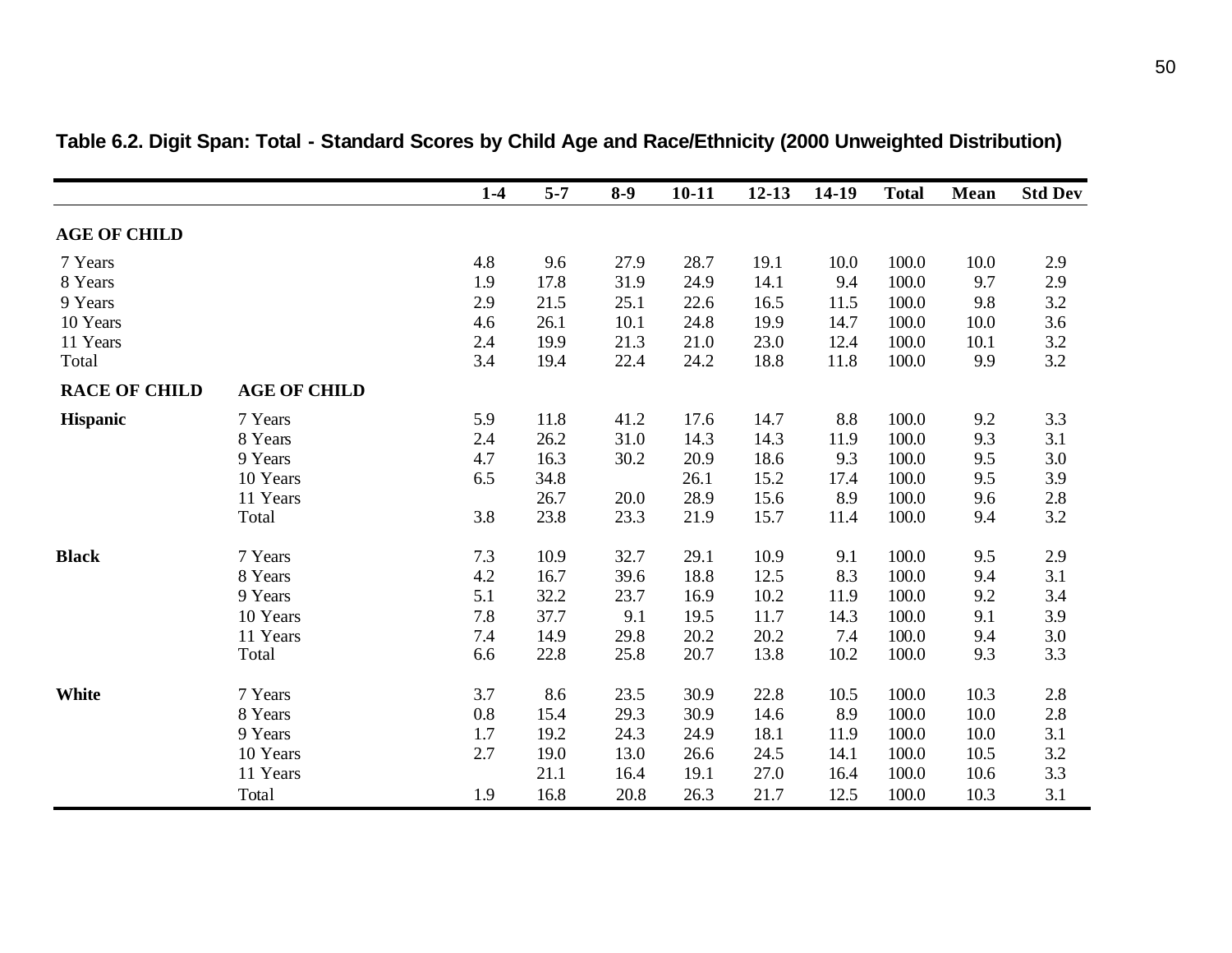|                      |                     | $0-4$ | $5 - 7$ | $8-9$ | $10 - 11$ | $12 - 14$ | <b>Total</b> | Mean | <b>Std Dev</b> |
|----------------------|---------------------|-------|---------|-------|-----------|-----------|--------------|------|----------------|
| <b>AGE OF CHILD</b>  |                     |       |         |       |           |           |              |      |                |
| 7 Years              |                     | 43.9  | 43.7    | 10.0  | 1.3       | 1.1       | 100.0        | 5.2  | 1.9            |
| 8 Years              |                     | 29.3  | 55.9    | 11.3  | 2.6       | 0.9       | 100.0        | 5.7  | 1.8            |
| 9 Years              |                     | 23.4  | 48.9    | 19.9  | 5.2       | 2.6       | 100.0        | 6.3  | 2.2            |
| 10 Years             |                     | 18.6  | 46.7    | 25.2  | 7.4       | 2.1       | 100.0        | 6.7  | 2.1            |
| 11 Years             |                     | 13.0  | 42.4    | 30.3  | 10.8      | 3.7       | 100.0        | 7.2  | 2.3            |
| Total                |                     | 25.1  | 47.1    | 19.9  | 5.7       | 2.1       | 100.0        | 6.3  | $2.2\,$        |
| <b>RACE OF CHILD</b> | <b>AGE OF CHILD</b> |       |         |       |           |           |              |      |                |
| <b>Hispanic</b>      | 7 Years             | 45.0  | 50.9    | 4.0   |           |           | 100.0        | 4.8  | 1.5            |
|                      | 8 Years             | 45.8  | 38.0    | 14.8  | 1.4       |           | 100.0        | 5.3  | 2.1            |
|                      | 9 Years             | 21.4  | 56.6    | 15.6  | 6.4       |           | 100.0        | 5.9  | 2.0            |
|                      | 10 Years            | 24.4  | 47.3    | 16.8  | 11.6      |           | 100.0        | 6.1  | 2.4            |
|                      | 11 Years            | 16.5  | 53.4    | 15.7  | 14.4      |           | 100.0        | 6.7  | 2.0            |
|                      | Total               | 30.5  | 49.3    | 13.4  | 6.8       |           | 100.0        | 5.8  | 2.1            |
| <b>Black</b>         | 7 Years             | 54.1  | 31.7    | 12.6  | 1.6       |           | 100.0        | 5.0  | 1.9            |
|                      | 8 Years             | 27.4  | 51.2    | 9.2   | 10.0      | 2.2       | 100.0        | 5.9  | 2.4            |
|                      | 9 Years             | 32.8  | 44.0    | 13.5  | 9.7       |           | 100.0        | 5.9  | 2.3            |
|                      | 10 Years            | 33.1  | 41.5    | 14.3  | 9.0       | 2.1       | 100.0        | 6.1  | 2.4            |
|                      | 11 Years            | 12.5  | 46.2    | 32.7  | 8.5       |           | 100.0        | 6.8  | $2.2\,$        |
|                      | Total               | 30.0  | 43.2    | 18.0  | 8.0       | 0.9       | 100.0        | 6.1  | 2.3            |
| White                | 7 Years             | 42.5  | 44.6    | 10.2  | 1.4       | 1.3       | 100.0        | 5.2  | 1.9            |
|                      | 8 Years             | 27.9  | 58.6    | 11.3  | 1.5       | 0.7       | 100.0        | 5.7  | 1.7            |
|                      | 9 Years             | 22.4  | 48.9    | 21.0  | 4.5       | 3.1       | 100.0        | 6.4  | 2.2            |
|                      | 10 Years            | 15.7  | 47.6    | 27.7  | 6.8       | 2.3       | 100.0        | 6.9  | $2.0\,$        |
|                      | 11 Years            | 12.8  | 40.7    | 30.9  | 10.9      | 4.7       | 100.0        | 7.3  | 2.3            |
|                      | Total               | 23.9  | 47.6    | 20.8  | 5.2       | 2.5       | 100.0        | 6.3  | $2.2\,$        |

# **Table 6.3. Digit Span: Forward - Raw Scores by Child Age and Race/Ethnicity (2000 Weighted Scores)**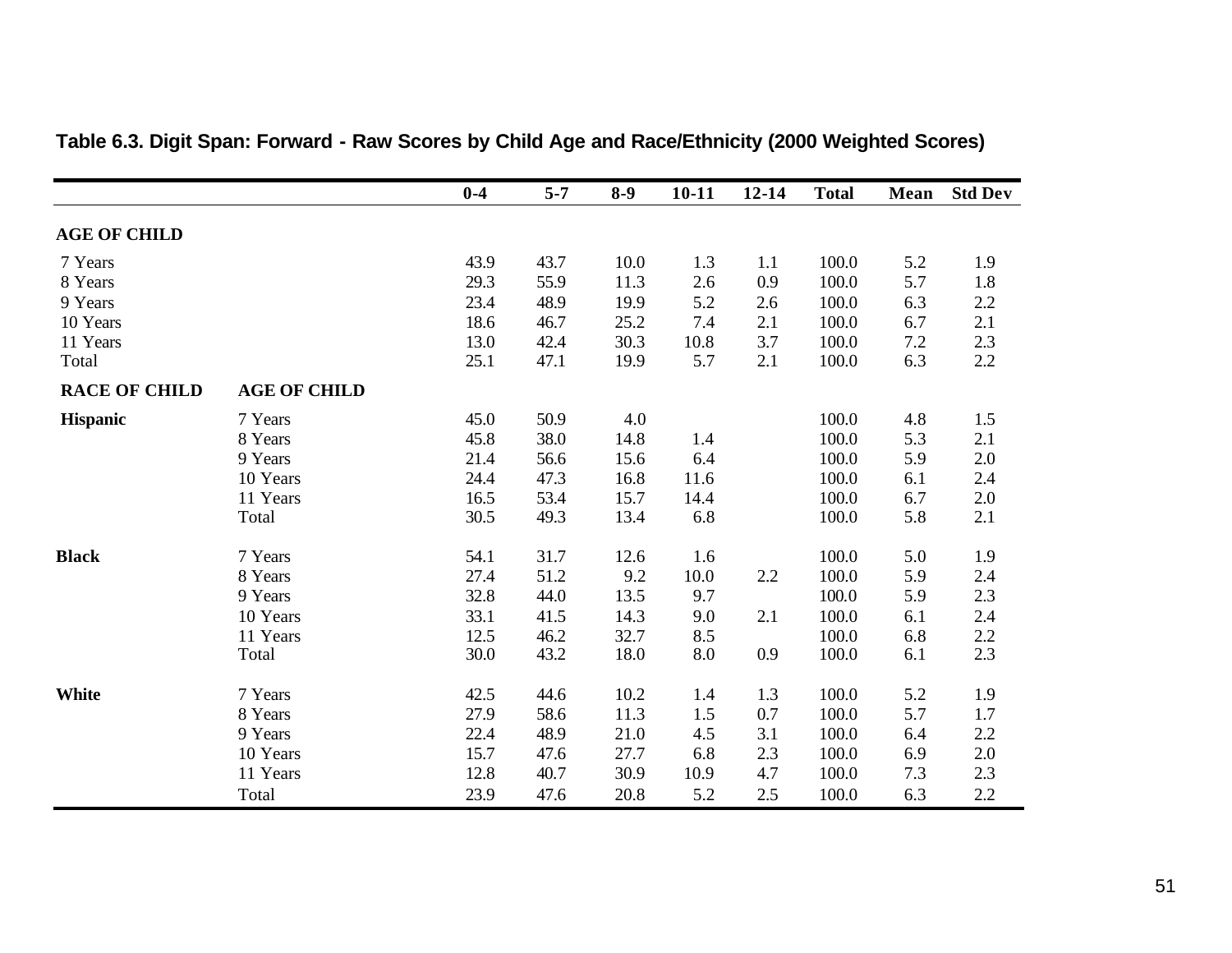|                      |                     | $0-4$ | $5 - 7$ | $8-9$ | $10 - 11$ | $12 - 14$ | <b>Total</b> | Mean | <b>Std Dev</b> |
|----------------------|---------------------|-------|---------|-------|-----------|-----------|--------------|------|----------------|
| <b>AGE OF CHILD</b>  |                     |       |         |       |           |           |              |      |                |
| 7 Years              |                     | 79.2  | 20.6    |       | 0.2       |           | 100.0        | 3.6  | 1.3            |
| 8 Years              |                     | 68.4  | 28.9    | 1.4   | 0.6       | 0.6       | 100.0        | 4.0  | 1.7            |
| 9 Years              |                     | 51.1  | 43.8    | 4.0   | 1.1       |           | 100.0        | 4.7  | 1.6            |
| 10 Years             |                     | 43.9  | 44.5    | 9.6   | 2.1       |           | 100.0        | 5.1  | 1.9            |
| 11 Years             |                     | 36.5  | 46.4    | 11.4  | 5.7       |           | 100.0        | 5.5  | 2.0            |
| Total                |                     | 54.7  | 37.6    | 5.6   | 2.0       | 0.1       | 100.0        | 4.6  | 1.9            |
| <b>RACE OF CHILD</b> | <b>AGE OF CHILD</b> |       |         |       |           |           |              |      |                |
| Hispanic             | 7 Years             | 80.3  | 17.2    |       | 2.4       |           | 100.0        | 3.3  | 1.7            |
|                      | 8 Years             | 71.5  | 28.5    |       |           |           | 100.0        | 3.6  | 1.5            |
|                      | 9 Years             | 44.7  | 52.8    |       | 2.5       |           | 100.0        | 4.7  | 1.8            |
|                      | 10 Years            | 48.2  | 43.2    | 3.5   | 5.0       |           | 100.0        | 4.9  | 2.0            |
|                      | 11 Years            | 50.6  | 41.7    | 3.1   | 4.5       |           | 100.0        | 5.1  | 1.8            |
|                      | Total               | 58.9  | 36.8    | 1.3   | 2.9       |           | 100.0        | 4.3  | 1.9            |
| <b>Black</b>         | 7 Years             | 81.6  | 18.4    |       |           |           | 100.0        | 3.2  | 1.5            |
|                      | 8 Years             | 69.6  | 30.4    |       |           |           | 100.0        | 3.8  | 1.4            |
|                      | 9 Years             | 65.9  | 30.3    | 3.8   |           |           | 100.0        | 4.1  | 1.5            |
|                      | 10 Years            | 55.2  | 34.2    | 8.4   | 2.1       |           | 100.0        | 4.6  | 1.9            |
|                      | 11 Years            | 45.9  | 49.2    | 4.0   | 0.9       |           | 100.0        | 4.7  | 1.7            |
|                      | Total               | 61.1  | 34.4    | 3.8   | 0.7       |           | 100.0        | 4.2  | 1.8            |
| White                | 7 Years             | 78.8  | 21.2    |       |           |           | 100.0        | 3.7  | 1.3            |
|                      | 8 Years             | 67.9  | 28.8    | 1.8   | 0.8       | 0.7       | 100.0        | 4.1  | 1.7            |
|                      | 9 Years             | 49.8  | 44.8    | 4.3   | 1.1       |           | 100.0        | 4.7  | 1.6            |
|                      | 10 Years            | 41.6  | 46.3    | 10.3  | 1.8       |           | 100.0        | 5.1  | 1.8            |
|                      | 11 Years            | 33.4  | 46.2    | 13.7  | 6.8       |           | 100.0        | 5.7  | 2.1            |
|                      | Total               | 53.3  | 38.2    | 6.3   | 2.1       | 0.1       | 100.0        | 4.7  | 1.9            |

## **Table 6.4. Digit Span: Backward – Raw Scores by Child Age and Race/Ethnicity (2000 Weighted Scores)**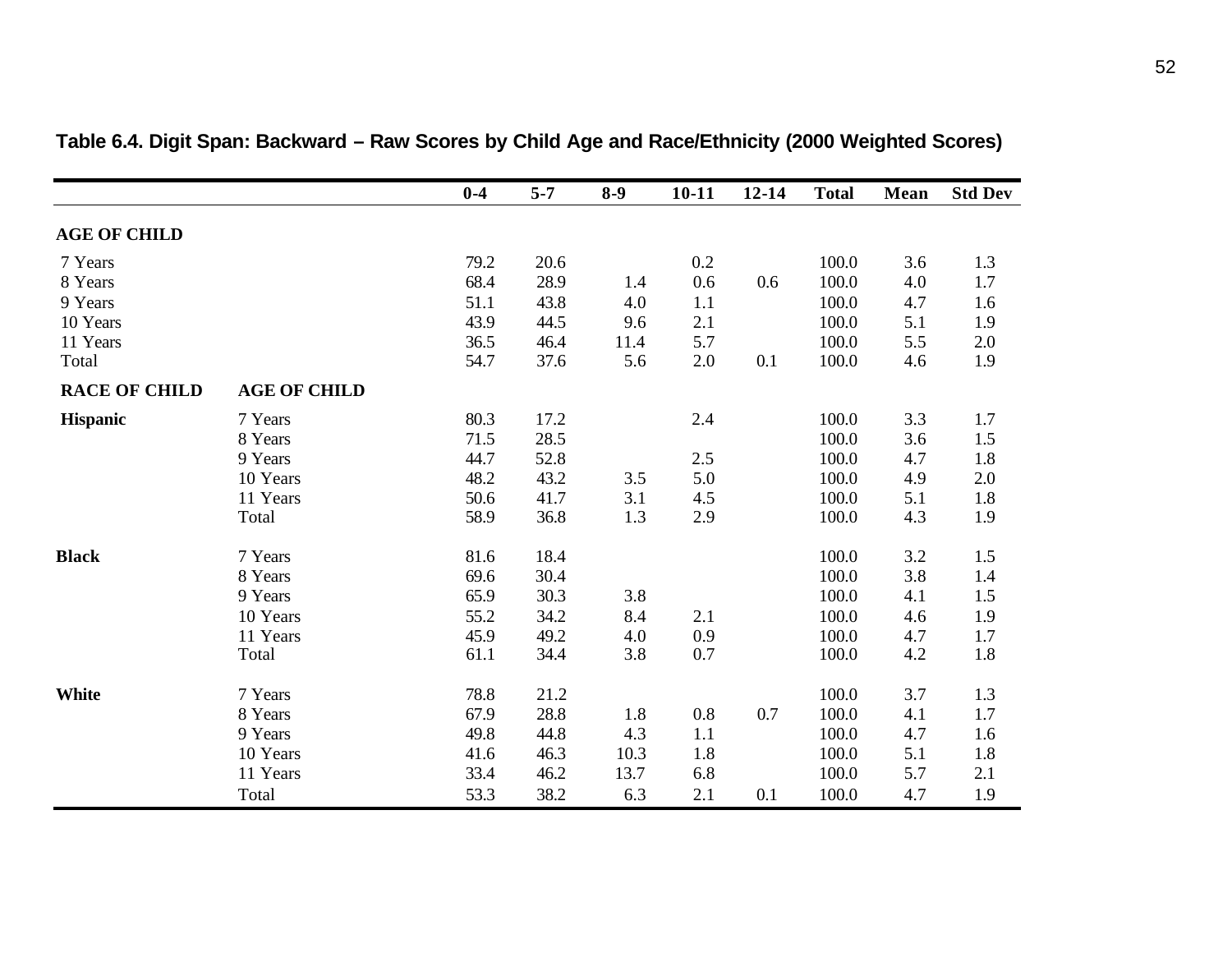|                      |                     | $0-9$          | $10 - 14$      | $15-19$        | $20 - 29$      | 30-39          | 40-49          | $50+$        | <b>Invalid</b> | <b>Valid</b> | <b>Total</b> | % Valid |
|----------------------|---------------------|----------------|----------------|----------------|----------------|----------------|----------------|--------------|----------------|--------------|--------------|---------|
| <b>AGE OF CHILD</b>  |                     |                |                |                |                |                |                |              |                |              |              |         |
| 5-6 Years            |                     | 38             | 103            | 92             | 102            | 12             | $\overline{4}$ | $\mathbf{1}$ | 32             | 352          | 384          | 91.7    |
| 7-9 Years            |                     | 5              | 26             | 36             | 188            | 160            | 224            | 103          | 62             | 742          | 804          | 92.3    |
| 10-11 Years          |                     |                | 4              | $\mathfrak{Z}$ | 22             | 49             | 244            | 275          | 51             | 598          | 649          | 92.1    |
| 12-14 Years          |                     | $\mathfrak{Z}$ | $\overline{4}$ | 3              | 10             | 31             | 230            | 489          | 80             | 770          | 850          | 90.6    |
| Total                |                     | 47             | 137            | 134            | 322            | 252            | 702            | 868          | 225            | 2462         | 2687         | 91.6    |
| <b>RACE OF CHILD</b> | <b>AGE OF CHILD</b> |                |                |                |                |                |                |              |                |              |              |         |
| <b>Hispanic</b>      | 5-6 Years           | $\mathfrak{S}$ | 15             | 12             | 12             |                |                |              | 8              | 44           | 52           | 84.6    |
|                      | 7-9 Years           |                | 9              | 9              | 35             | 24             | 24             | 16           | 5              | 118          | 123          | 95.9    |
|                      | 10-11 Years         |                |                |                | 9              | $\overline{9}$ | 37             | 36           | 5              | 93           | 98           | 94.9    |
|                      | 12-14 Years         |                |                |                | $\overline{4}$ | 8              | 49             | 81           | 10             | 143          | 153          | 93.5    |
|                      | Total               | 6              | 26             | 22             | 60             | 41             | 110            | 133          | 28             | 398          | 426          | 93.4    |
| <b>Black</b>         | 5-6 Years           | 17             | 24             | 14             | 18             | $\mathbf{1}$   | $\mathbf{1}$   | $\mathbf{1}$ | 5              | 76           | 81           | 93.8    |
|                      | 7-9 Years           |                | 10             | 14             | 54             | 38             | 39             | 3            | 10             | 159          | 169          | 94.1    |
|                      | 10-11 Years         |                | $\mathfrak{Z}$ | $\sqrt{2}$     | 6              | 25             | 86             | 48           | 12             | 171          | 183          | 93.4    |
|                      | 12-14 Years         |                |                | 3              | 3              | 15             | 96             | 90           | 23             | 209          | 232          | 90.1    |
|                      | Total               | 20             | 38             | 33             | 81             | 79             | 222            | 142          | 50             | 615          | 665          | 92.5    |
| <b>White</b>         | 5-6 Years           | 16             | 64             | 66             | 72             | 11             | $\mathfrak{Z}$ |              | 19             | 232          | 251          | 92.4    |
|                      | 7-9 Years           | 3              | 7              | 13             | 99             | 98             | 161            | 84           | 47             | 465          | 512          | 90.8    |
|                      | 10-11 Years         |                |                |                | 7              | 15             | 121            | 191          | 34             | 334          | 368          | 90.8    |
|                      | 12-14 Years         | $\mathbf{2}$   | $\mathbf{2}$   |                | 3              | 8              | 85             | 318          | 47             | 418          | 465          | 89.9    |
|                      | Total               | 21             | 73             | 79             | 181            | 132            | 370            | 593          | 147            | 1449         | 1596         | 90.8    |

## **Table 7.1. PIAT Math: Raw Scores by Child Age and Race/Ethnicity (2000 Sample Cases)**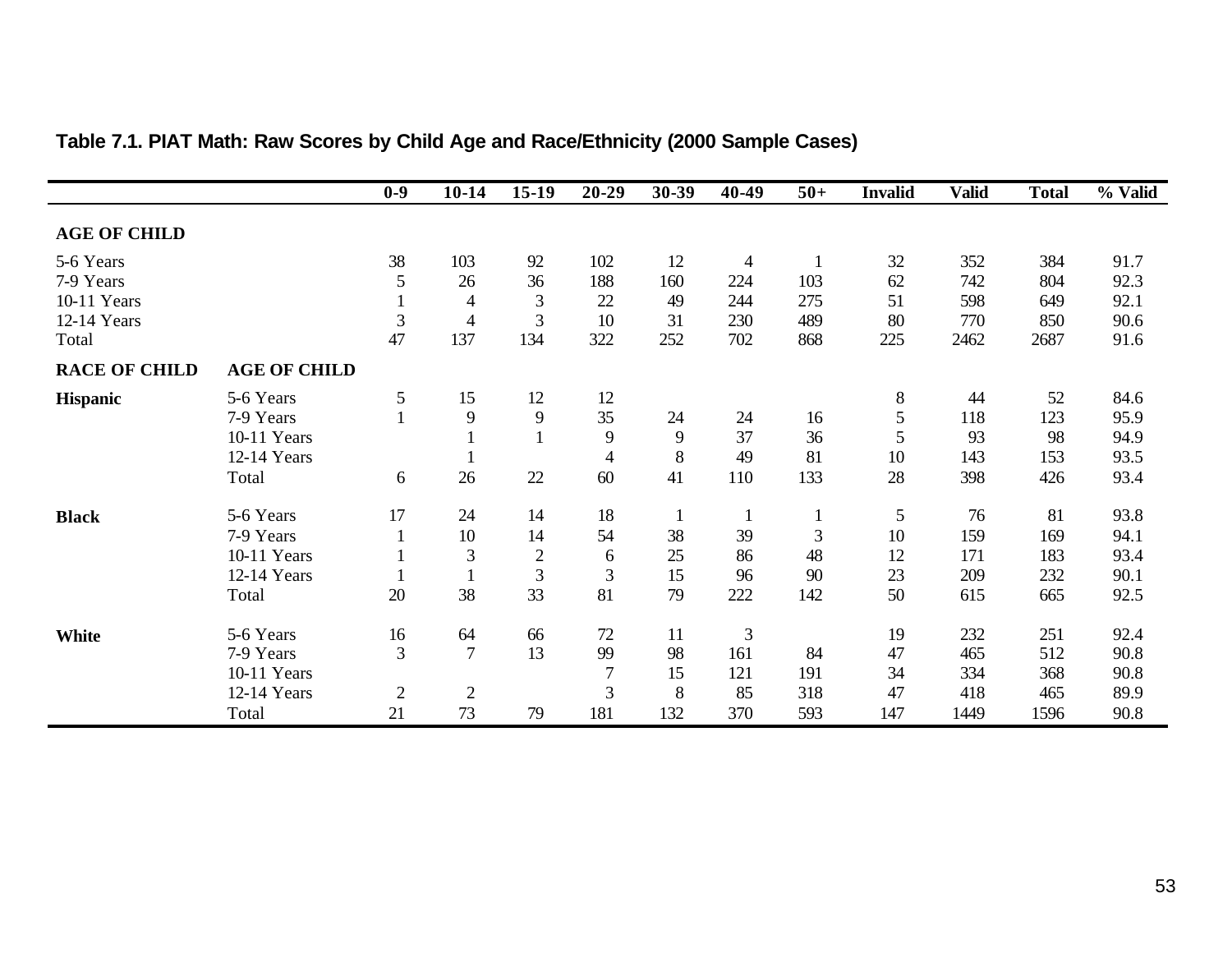|                      |                     | $1-9$  | 20-39 | 40-59 | 60-79   | 80-89          | 90-99          | <b>Invalid</b> | <b>Valid</b> | <b>Total</b> | %Valid |
|----------------------|---------------------|--------|-------|-------|---------|----------------|----------------|----------------|--------------|--------------|--------|
| <b>AGE OF CHILD</b>  |                     |        |       |       |         |                |                |                |              |              |        |
| 5-6 Years            |                     | 45     | 56    | 53    | 93      | 47             | 58             | 32             | 352          | 384          | 91.7   |
| 7-9 Years            |                     | 78     | 131   | 152   | 169     | 106            | 106            | 62             | 742          | 804          | 92.3   |
| 10-11 Years          |                     | 94     | 87    | 119   | 139     | 69             | 90             | 51             | 598          | 649          | 92.1   |
| 12-14 Years          |                     | 121    | 148   | 184   | 158     | 85             | 74             | 80             | 770          | 850          | 90.6   |
| Total                |                     | 338    | 422   | 508   | 559     | 307            | 328            | 225            | 2462         | 2687         | 91.6   |
| <b>RACE OF CHILD</b> | <b>AGE OF CHILD</b> |        |       |       |         |                |                |                |              |              |        |
| <b>Hispanic</b>      | 5-6 Years           | 4      | 11    | 12    | $\,8\,$ | 6              | 3              | 8              | 44           | 52           | 84.6   |
|                      | 7-9 Years           | 25     | 26    | 21    | 21      | 9              | 16             | 5              | 118          | 123          | 95.9   |
|                      | 10-11 Years         | 23     | 16    | 15    | 19      | 9              | 11             | 5              | 93           | 98           | 94.9   |
|                      | 12-14 Years         | 26     | 35    | 41    | 21      | 11             | 9              | 10             | 143          | 153          | 93.5   |
|                      | Total               | 78     | 88    | 89    | 69      | 35             | 39             | 28             | 398          | 426          | 93.4   |
| <b>Black</b>         | 5-6 Years           | 19     | 14    | 9     | 25      | $\overline{2}$ | $\overline{7}$ | 5              | 76           | 81           | 93.8   |
|                      | 7-9 Years           | 31     | 47    | 34    | 33      | 10             | $\overline{4}$ | 10             | 159          | 169          | 94.1   |
|                      | 10-11 Years         | 46     | 30    | 40    | 36      | 9              | 10             | 12             | 171          | 183          | 93.4   |
|                      | 12-14 Years         | 56     | 54    | 48    | 35      | 13             | 3              | 23             | 209          | 232          | 90.1   |
|                      | Total               | 152    | 145   | 131   | 129     | 34             | 24             | 50             | 615          | 665          | 92.5   |
| White                | 5-6 Years           | $22\,$ | 31    | 32    | 60      | 39             | 48             | 19             | 232          | 251          | 92.4   |
|                      | 7-9 Years           | 22     | 58    | 97    | 115     | 87             | 86             | 47             | 465          | 512          | 90.8   |
|                      | 10-11 Years         | 25     | 41    | 64    | 84      | 51             | 69             | 34             | 334          | 368          | 90.8   |
|                      | 12-14 Years         | 39     | 59    | 95    | 102     | 61             | 62             | 47             | 418          | 465          | 89.9   |
|                      | Total               | 108    | 189   | 288   | 361     | 238            | 265            | 147            | 1449         | 1596         | 90.8   |

## **Table 7.2. PIAT Math: Percentile Scores by Child Age and Race/Ethnicity (2000 Sample Cases)**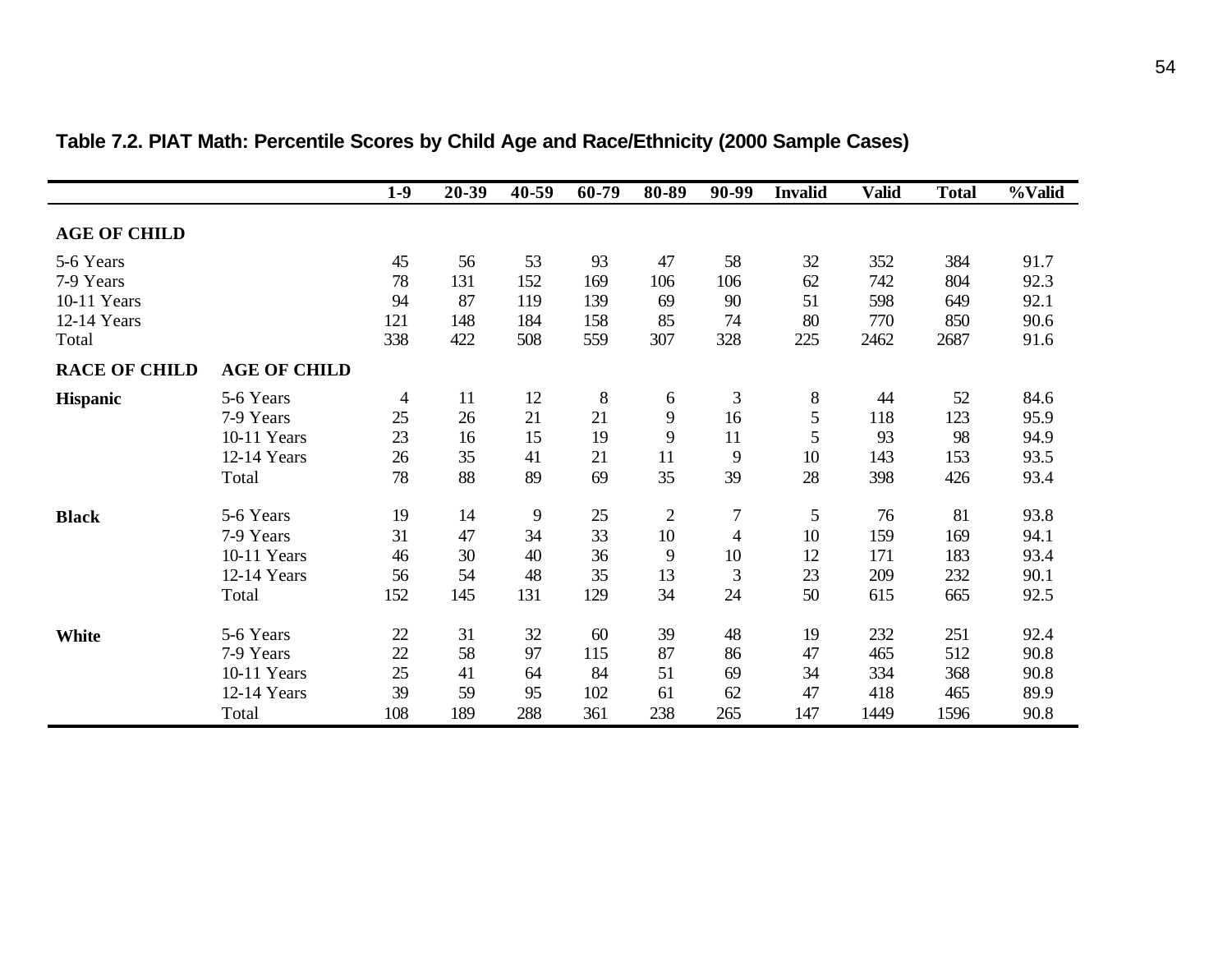|                      |                     | 65-69          | 70-84          | 85-99 | 100-114 | 115-129 | $130+$ | <b>Valid</b> | <b>Total</b> | %Valid |
|----------------------|---------------------|----------------|----------------|-------|---------|---------|--------|--------------|--------------|--------|
| <b>AGE OF CHILD</b>  |                     |                |                |       |         |         |        |              |              |        |
| 5-6 Years            |                     | $\tau$         | 32             | 79    | 146     | 75      | 45     | 352          | 384          | 91.7   |
| 7-9 Years            |                     | 15             | 48             | 208   | 293     | 149     | 91     | 742          | 804          | 92.3   |
| 10-11 Years          |                     | 17             | 57             | 150   | 237     | 118     | 70     | 598          | 649          | 92.1   |
| 12-14 Years          |                     | 29             | 66             | 263   | 293     | 94      | 105    | 770          | 850          | 90.6   |
| Total                |                     | 68             | 203            | 700   | 969     | 436     | 311    | 2462         | 2687         | 91.6   |
| <b>RACE OF CHILD</b> | <b>AGE OF CHILD</b> |                |                |       |         |         |        |              |              |        |
| Hispanic             | 5-6 Years           | $\mathbf{1}$   | $\overline{2}$ | 15    | 20      | 6       | $8\,$  | 44           | 52           | 84.6   |
|                      | 7-9 Years           | 5              | 15             | 41    | 34      | 17      | 11     | 118          | 123          | 95.9   |
|                      | 10-11 Years         | 6              | 12             | 25    | 34      | 12      | 9      | 93           | 98           | 94.9   |
|                      | 12-14 Years         | 5              | 18             | 58    | 49      | 10      | 13     | 143          | 153          | 93.5   |
|                      | Total               | 17             | 47             | 139   | 137     | 45      | 41     | 398          | 426          | 93.4   |
| <b>Black</b>         | 5-6 Years           | $\mathfrak{Z}$ | 15             | 18    | 32      | 5       | $8\,$  | 76           | 81           | 93.8   |
|                      | 7-9 Years           | 5              | 20             | 62    | 62      | 10      | 10     | 159          | 169          | 94.1   |
|                      | 10-11 Years         | 7              | 30             | 56    | 60      | 15      | 15     | 171          | 183          | 93.4   |
|                      | 12-14 Years         | 13             | 30             | 96    | 59      | 10      | 24     | 209          | 232          | 90.1   |
|                      | Total               | 28             | 95             | 232   | 213     | 40      | 57     | 615          | 665          | 92.5   |
| White                | 5-6 Years           | 3              | 15             | 46    | 94      | 64      | 29     | 232          | 251          | 92.4   |
|                      | 7-9 Years           | 5              | 13             | 105   | 197     | 122     | 70     | 465          | 512          | 90.8   |
|                      | 10-11 Years         | 4              | 15             | 69    | 143     | 91      | 46     | 334          | 368          | 90.8   |
|                      | 12-14 Years         | 11             | 18             | 109   | 185     | 74      | 68     | 418          | 465          | 89.9   |
|                      | Total               | 23             | 61             | 329   | 619     | 351     | 213    | 1449         | 1596         | 90.8   |

## **Table 7.3. PIAT Math: Standard Scores by Child Age and Race/Ethnicity (2000 Sample Cases)**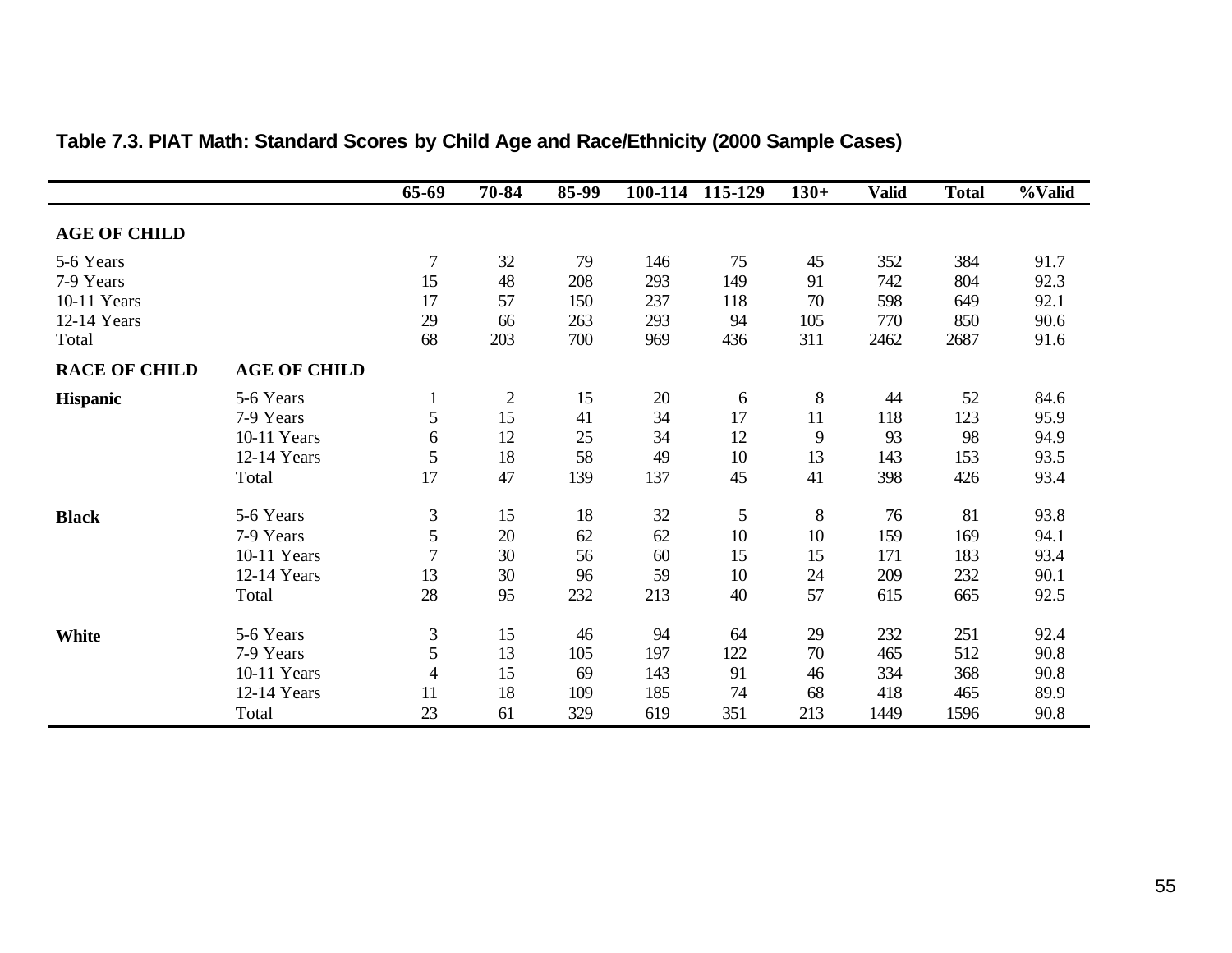|                      |                     | $1-9$ | 20-39 | 40-59 | 60-79 | 80-89 | 90-99 | <b>Total</b> | <b>Mean</b> | <b>Std Dev</b> |
|----------------------|---------------------|-------|-------|-------|-------|-------|-------|--------------|-------------|----------------|
| <b>AGE OF CHILD</b>  |                     |       |       |       |       |       |       |              |             |                |
| 5-6 Years            |                     | 10.7  | 14.1  | 15.1  | 26.0  | 15.6  | 18.6  | 100.0        | 62.1        | 27.4           |
| 7-9 Years            |                     | 7.4   | 14.9  | 20.8  | 24.0  | 16.6  | 16.3  | 100.0        | 61.5        | 26.1           |
| 10-11 Years          |                     | 11.1  | 13.6  | 19.6  | 24.4  | 13.6  | 17.6  | 100.0        | 60.4        | 27.9           |
| 12-14 Years          |                     | 12.0  | 16.4  | 23.0  | 22.4  | 13.2  | 12.9  | 100.0        | 56.5        | 27.6           |
| Total                |                     | 10.2  | 15.0  | 20.3  | 23.9  | 14.7  | 15.9  | 100.0        | 59.8        | 27.3           |
| <b>RACE OF CHILD</b> | <b>AGE OF CHILD</b> |       |       |       |       |       |       |              |             |                |
| <b>Hispanic</b>      | 5-6 Years           | 7.8   | 27.7  | 27.5  | 14.4  | 12.4  | 10.1  | 100.0        | 53.5        | 24.7           |
|                      | 7-9 Years           | 20.6  | 21.3  | 17.3  | 20.5  | 6.9   | 13.5  | 100.0        | 48.9        | 30.1           |
|                      | 10-11 Years         | 25.8  | 17.7  | 14.9  | 20.8  | 10.4  | 10.4  | 100.0        | 48.5        | 31.2           |
|                      | 12-14 Years         | 17.9  | 22.7  | 29.6  | 16.0  | 7.6   | 6.1   | 100.0        | 46.1        | 26.0           |
|                      | Total               | 19.1  | 21.9  | 22.4  | 18.2  | 8.7   | 9.8   | 100.0        | 48.5        | 28.4           |
| <b>Black</b>         | 5-6 Years           | 22.7  | 17.9  | 13.8  | 35.5  | 2.4   | 7.8   | 100.0        | 48.1        | 28.0           |
|                      | 7-9 Years           | 18.7  | 29.8  | 21.0  | 22.1  | 5.7   | 2.7   | 100.0        | 43.9        | 24.8           |
|                      | 10-11 Years         | 24.6  | 18.8  | 23.8  | 21.4  | 5.2   | 6.2   | 100.0        | 45.2        | 27.6           |
|                      | 12-14 Years         | 27.3  | 24.0  | 22.2  | 17.3  | 8.3   | 0.9   | 100.0        | 39.6        | 26.3           |
|                      | Total               | 23.7  | 23.3  | 21.3  | 22.0  | 6.0   | 3.7   | 100.0        | 43.3        | 26.7           |
| White                | 5-6 Years           | 9.3   | 12.6  | 14.4  | 25.6  | 17.5  | 20.6  | 100.0        | 64.5        | 26.8           |
|                      | 7-9 Years           | 4.7   | 12.3  | 21.0  | 24.6  | 18.9  | 18.4  | 100.0        | 64.9        | 24.5           |
|                      | 10-11 Years         | 7.4   | 12.3  | 19.2  | 25.3  | 15.5  | 20.4  | 100.0        | 64.3        | 26.3           |
|                      | 12-14 Years         | 8.7   | 14.5  | 22.4  | 24.0  | 14.7  | 15.7  | 100.0        | 60.5        | 26.5           |
|                      | Total               | 7.3   | 13.0  | 20.0  | 24.7  | 16.6  | 18.4  | 100.0        | 63.4        | 26.0           |

**Table 7.4. PIAT Math: Percentile Scores by Child Age and Race/Ethnicity (2000 Weighted Distribution)**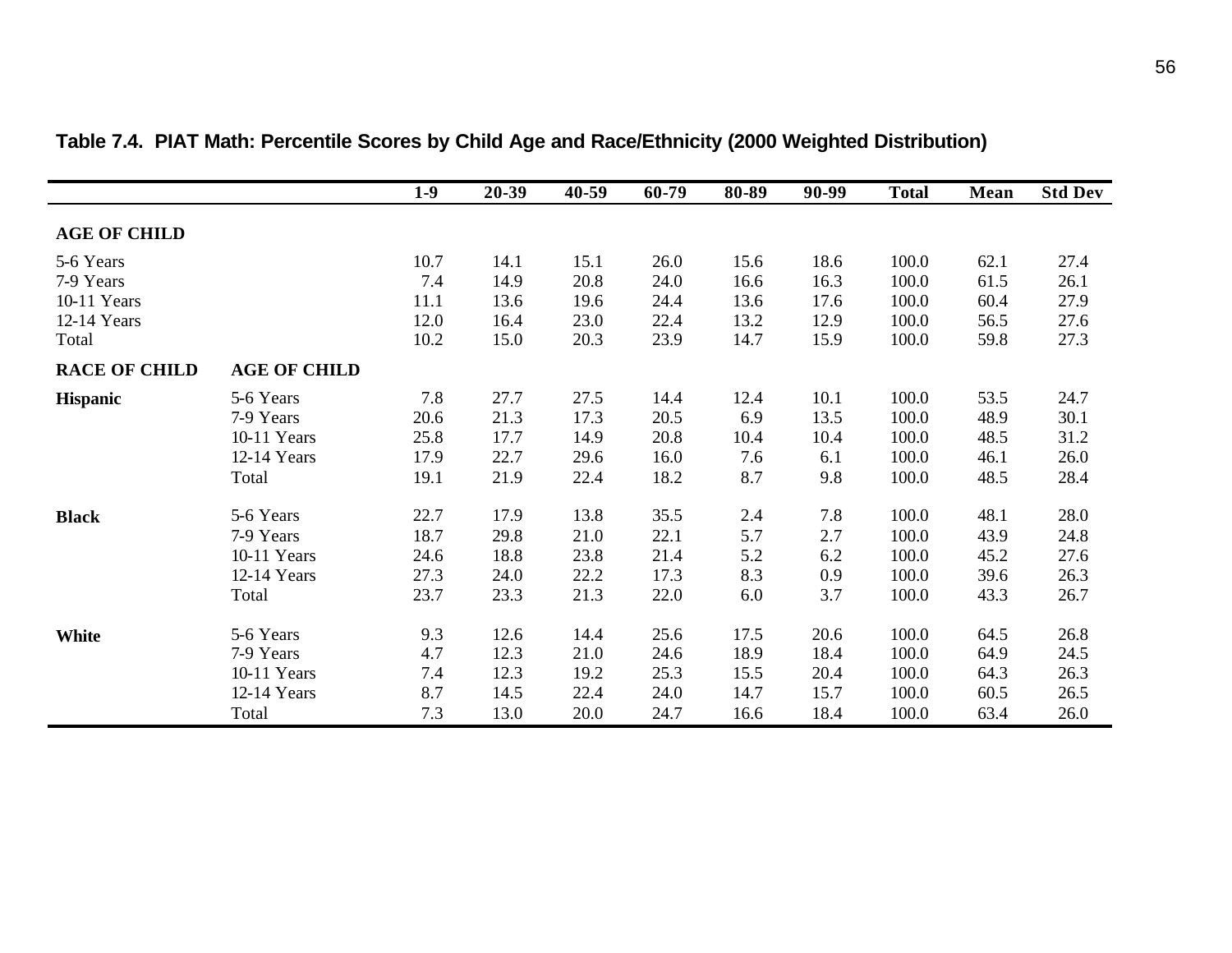|                      |                     | 65-69 | 70-84 | 85-99 | 100-114 | 115-129 | $130+$ | <b>Total</b> | Mean  | <b>Std Dev</b> |
|----------------------|---------------------|-------|-------|-------|---------|---------|--------|--------------|-------|----------------|
| <b>AGE OF CHILD</b>  |                     |       |       |       |         |         |        |              |       |                |
| 5-6 Years            |                     | 1.4   | 7.6   | 20.7  | 41.3    | 25.1    | 4.0    | 100.0        | 105.8 | 14.3           |
| 7-9 Years            |                     | 1.5   | 4.6   | 24.8  | 41.5    | 23.3    | 4.4    | 100.0        | 105.7 | 13.6           |
| 10-11 Years          |                     | 2.0   | 6.8   | 22.8  | 41.5    | 23.6    | 3.3    | 100.0        | 105.0 | 14.6           |
| 12-14 Years          |                     | 3.4   | 5.8   | 29.6  | 41.1    | 16.0    | 4.2    | 100.0        | 103.1 | 14.6           |
| Total                |                     | 2.2   | 5.9   | 25.2  | 41.3    | 21.4    | 4.0    | 100.0        | 104.8 | 14.3           |
| <b>RACE OF CHILD</b> | <b>AGE OF CHILD</b> |       |       |       |         |         |        |              |       |                |
| <b>Hispanic</b>      | 5-6 Years           | 2.0   | 4.2   | 34.4  | 43.7    | 15.8    |        | 100.0        | 101.5 | 11.7           |
|                      | 7-9 Years           | 3.7   | 12.7  | 33.6  | 31.3    | 14.0    | 4.7    | 100.0        | 99.6  | 16.1           |
|                      | 10-11 Years         | 7.2   | 12.7  | 27.4  | 35.2    | 13.9    | 3.7    | 100.0        | 99.0  | 16.8           |
|                      | 12-14 Years         | 3.7   | 12.4  | 38.4  | 36.6    | 7.2     | 1.6    | 100.0        | 97.8  | 13.7           |
|                      | Total               | 4.2   | 11.5  | 34.0  | 35.6    | 11.9    | 2.8    | 100.0        | 99.1  | 15.0           |
| <b>Black</b>         | 5-6 Years           | 2.4   | 18.5  | 25.1  | 45.1    | 5.9     | 3.0    | 100.0        | 98.8  | 14.6           |
|                      | 7-9 Years           | 3.1   | 12.4  | 38.4  | 39.8    | 6.3     |        | 100.0        | 96.9  | 12.1           |
|                      | 10-11 Years         | 4.3   | 15.3  | 34.6  | 35.1    | 9.2     | 1.6    | 100.0        | 97.3  | 14.4           |
|                      | 12-14 Years         | 7.4   | 13.3  | 44.1  | 29.1    | 5.8     | 0.3    | 100.0        | 94.3  | 13.6           |
|                      | Total               | 4.8   | 14.3  | 37.5  | 35.6    | 6.9     | 0.9    | 100.0        | 96.4  | 13.7           |
| <b>White</b>         | 5-6 Years           | 1.2   | 6.4   | 19.1  | 40.6    | 28.3    | 4.4    | 100.0        | 107.0 | 14.1           |
|                      | 7-9 Years           | 1.1   | 2.8   | 22.3  | 42.6    | 26.3    | 4.9    | 100.0        | 107.4 | 12.9           |
|                      | 10-11 Years         | 1.2   | 4.6   | 20.2  | 43.3    | 27.2    | 3.6    | 100.0        | 107.0 | 13.8           |
|                      | 12-14 Years         | 2.6   | 3.8   | 26.1  | 43.6    | 18.6    | 5.1    | 100.0        | 105.2 | 14.1           |
|                      | Total               | 1.6   | 4.1   | 22.5  | 42.7    | 24.5    | 4.6    | 100.0        | 106.6 | 13.7           |

## **Table 7.5. PIAT Math: Standard Scores by Child Age and Race/Ethnicity (2000 Weighted Distribution)**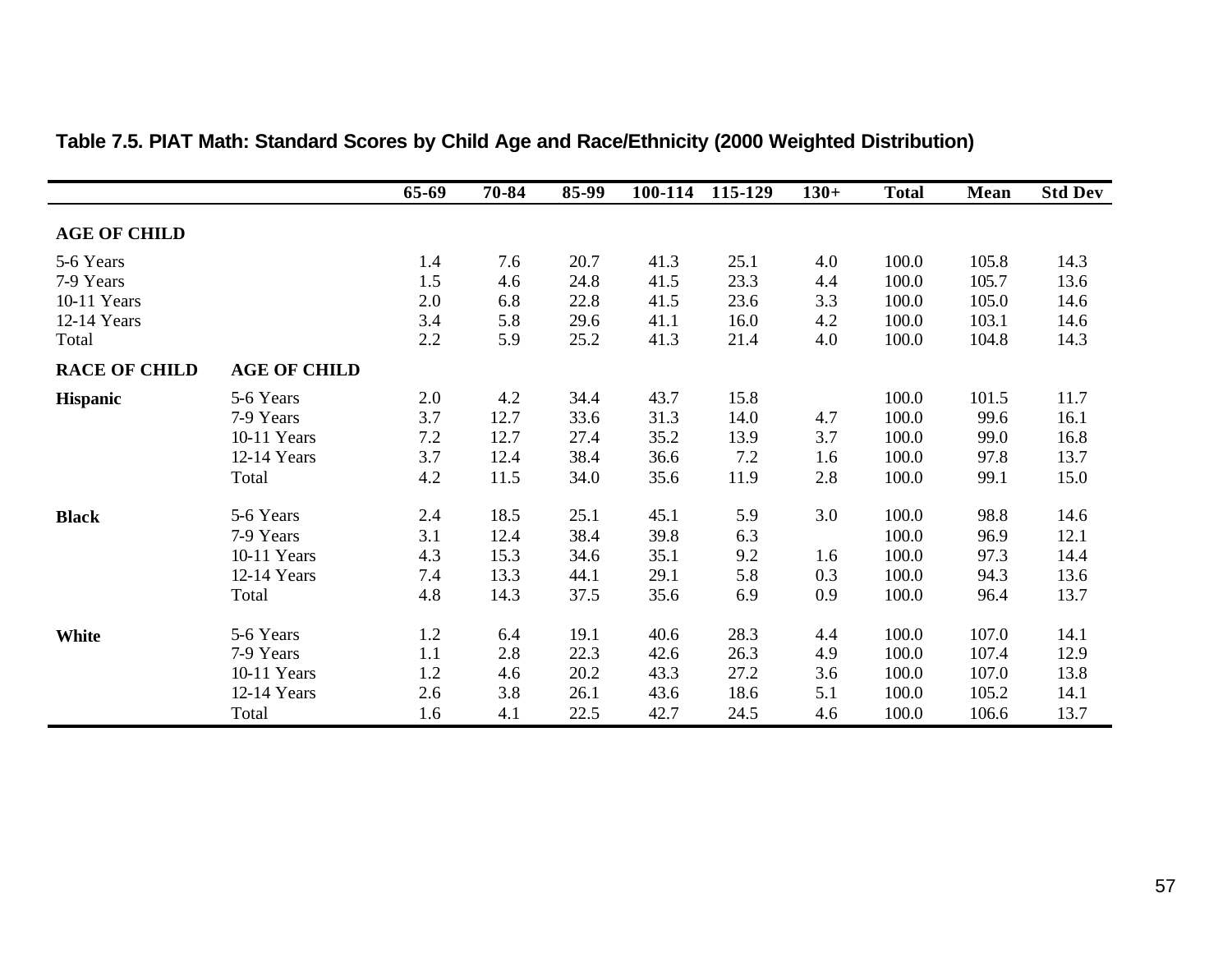|                      |                     | $0-9$          | $10 - 14$    | $15-19$        | $20 - 29$      | 30-39          | 40-49          | $50+$        | <b>Invalid</b> | <b>Valid</b> | <b>Total</b> | %Valid |
|----------------------|---------------------|----------------|--------------|----------------|----------------|----------------|----------------|--------------|----------------|--------------|--------------|--------|
| <b>AGE OF CHILD</b>  |                     |                |              |                |                |                |                |              |                |              |              |        |
| 5-6 Years            |                     | 26             | 32           | 168            | 97             | 17             | 8              | 4            | 32             | 352          | 384          | 91.7   |
| 7-9 Years            |                     | $\overline{2}$ | $\mathbf{1}$ | 28             | 166            | 193            | 209            | 143          | 62             | 742          | 804          | 92.3   |
| 10-11 Years          |                     |                |              | 3              | 35             | 73             | 167            | 322          | 49             | 600          | 649          | 92.4   |
| 12-14 Years          |                     |                | $\mathbf{1}$ |                | 21             | 35             | 143            | 568          | 80             | 770          | 850          | 90.6   |
| Total                |                     | 29             | 34           | 200            | 319            | 318            | 527            | 1037         | 223            | 2464         | 2687         | 91.7   |
| <b>RACE OF CHILD</b> | <b>AGE OF CHILD</b> |                |              |                |                |                |                |              |                |              |              |        |
| <b>Hispanic</b>      | 5-6 Years           | 5              | 3            | 15             | 18             |                | 1              |              | 9              | 43           | 52           | 82.7   |
|                      | 7-9 Years           |                |              | $\overline{7}$ | 33             | 31             | 27             | 19           | 6              | 117          | 123          | 95.1   |
|                      | 10-11 Years         |                |              |                | 6              | 22             | 23             | 42           | 5              | 93           | 98           | 94.9   |
|                      | 12-14 Years         |                |              |                | $\overline{c}$ | 11             | 30             | 100          | 10             | 143          | 153          | 93.5   |
|                      | Total               | 5              | 3            | 22             | 59             | 64             | 81             | 162          | 30             | 396          | 426          | 93.0   |
| <b>Black</b>         | 5-6 Years           | 11             | $8\,$        | 34             | 19             | $\overline{2}$ | $\overline{2}$ |              | $\overline{4}$ | 77           | 81           | 95.1   |
|                      | 7-9 Years           |                |              | 10             | 52             | 42             | 40             | 16           | 8              | 161          | 169          | 95.3   |
|                      | 10-11 Years         |                |              | 3              | 17             | 25             | 55             | 72           | 11             | 172          | 183          | 94.0   |
|                      | 12-14 Years         | -1             |              |                | $\,8\,$        | 19             | 57             | 123          | 23             | 209          | 232          | 90.1   |
|                      | Total               | 12             | 9            | 48             | 96             | 88             | 154            | 212          | 46             | 619          | 665          | 93.1   |
| White                | 5-6 Years           | 10             | 21           | 119            | 60             | 15             | 5              | $\mathbf{2}$ | 19             | 232          | 251          | 92.4   |
|                      | 7-9 Years           | $\overline{2}$ |              | 11             | 81             | 120            | 142            | 108          | 48             | 464          | 512          | 90.6   |
|                      | 10-11 Years         |                |              |                | 12             | 26             | 89             | 208          | 33             | 335          | 368          | 91.0   |
|                      | 12-14 Years         |                |              |                | 11             | 5              | 56             | 345          | 47             | 418          | 465          | 89.9   |
|                      | Total               | 12             | 22           | 130            | 164            | 166            | 292            | 663          | 147            | 1449         | 1596         | 90.8   |

## **Table 8.1. PIAT Reading Recognition: Raw Scores by Child Age and Race/Ethnicity (2000 Sample Cases)**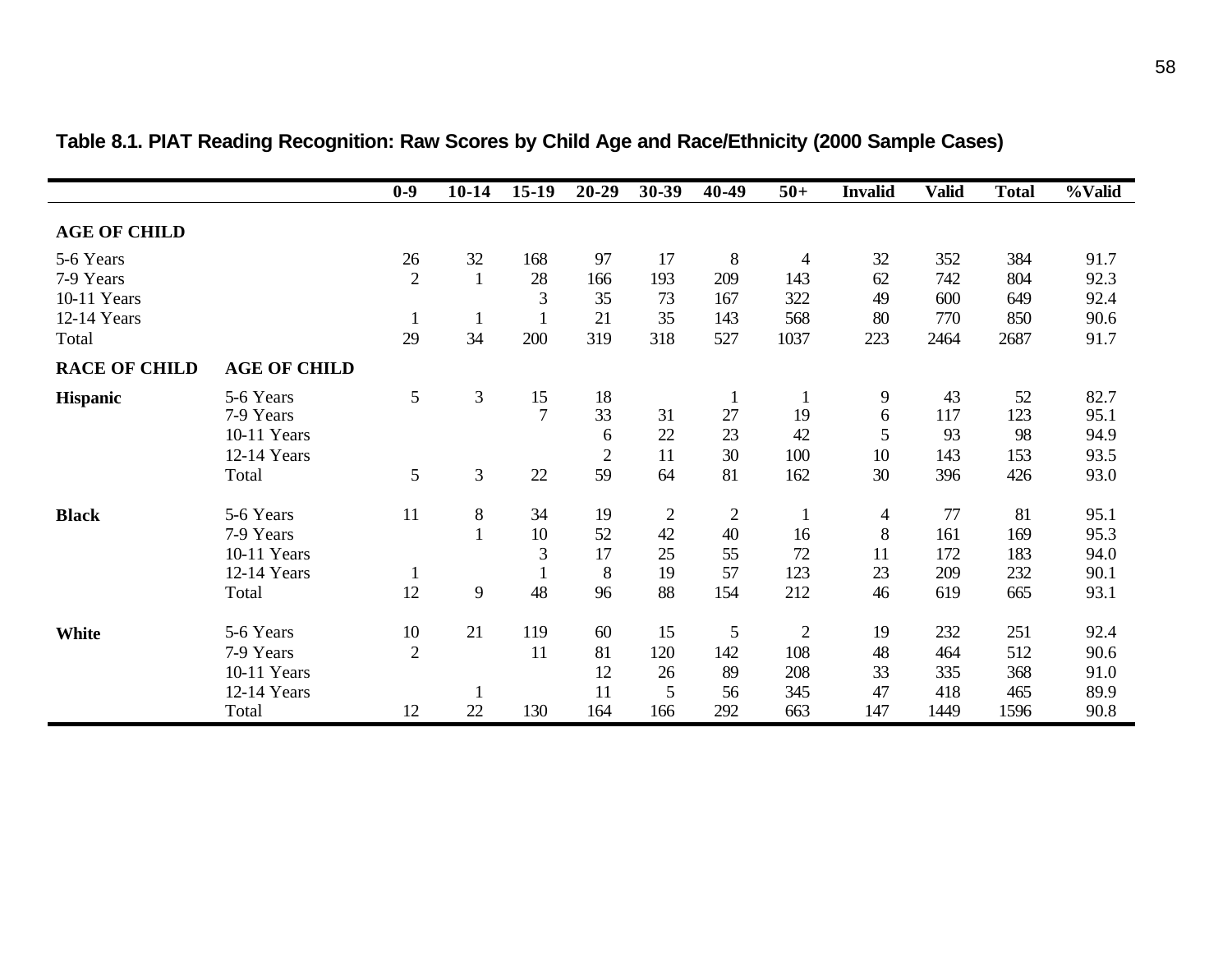|                      |                     | $1-19$       | 20-39   | $40 - 59$ | 60-79 | 80-89 | 90-99 | <b>Invalid</b> | <b>Valid</b> | <b>Total</b> | %Valid |
|----------------------|---------------------|--------------|---------|-----------|-------|-------|-------|----------------|--------------|--------------|--------|
| <b>AGE OF CHILD</b>  |                     |              |         |           |       |       |       |                |              |              |        |
| 5-6 Years            |                     | 12           | 33      | 70        | 69    | 64    | 104   | 32             | 352          | 384          | 91.7   |
| 7-9 Years            |                     | 62           | 86      | 143       | 174   | 135   | 142   | 62             | 742          | 804          | 92.3   |
| 10-11 Years          |                     | 83           | 109     | 101       | 113   | 77    | 117   | 49             | 600          | 649          | 92.4   |
| 12-14 Years          |                     | 127          | 109     | 151       | 147   | 91    | 145   | 80             | 770          | 850          | 90.6   |
| Total                |                     | 284          | 337     | 465       | 503   | 367   | 508   | 223            | 2464         | 2687         | 91.7   |
| <b>RACE OF CHILD</b> | <b>AGE OF CHILD</b> |              |         |           |       |       |       |                |              |              |        |
| <b>Hispanic</b>      | 5-6 Years           | $\sqrt{2}$   | 3       | 9         | 10    | 9     | 10    | 9              | 43           | 52           | 82.7   |
|                      | 7-9 Years           | 14           | 15      | 29        | 29    | 13    | 17    | 6              | 117          | 123          | 95.1   |
|                      | 10-11 Years         | 21           | 17      | 15        | 14    | 9     | 17    | 5              | 93           | 98           | 94.9   |
|                      | 12-14 Years         | 24           | 24      | 24        | 28    | 17    | 26    | 10             | 143          | 153          | 93.5   |
|                      | Total               | 61           | 59      | 77        | 81    | 48    | 70    | 30             | 396          | 426          | 93.0   |
| <b>Black</b>         | 5-6 Years           | $\,8\,$      | $\,8\,$ | 17        | 17    | 10    | 17    | $\overline{4}$ | 77           | 81           | 95.1   |
|                      | 7-9 Years           | 22           | 30      | 37        | 33    | 26    | 13    | 8              | 161          | 169          | 95.3   |
|                      | 10-11 Years         | 32           | 49      | 30        | 31    | 12    | 18    | 11             | 172          | 183          | 94.0   |
|                      | 12-14 Years         | 59           | 37      | 48        | 24    | 15    | 26    | 23             | 209          | 232          | 90.1   |
|                      | Total               | 121          | 124     | 132       | 105   | 63    | 74    | 46             | 619          | 665          | 93.1   |
| <b>White</b>         | 5-6 Years           | $\mathbf{2}$ | 22      | 44        | 42    | 45    | 77    | 19             | 232          | 251          | 92.4   |
|                      | 7-9 Years           | 26           | 41      | 77        | 112   | 96    | 112   | 48             | 464          | 512          | 90.6   |
|                      | 10-11 Years         | 30           | 43      | 56        | 68    | 56    | 82    | 33             | 335          | 368          | 91.0   |
|                      | 12-14 Years         | 44           | 48      | 79        | 95    | 59    | 93    | 47             | 418          | 465          | 89.9   |
|                      | Total               | 102          | 154     | 256       | 317   | 256   | 364   | 147            | 1449         | 1596         | 90.8   |

### **Table 8.2 PIAT Reading Recognition: Percentile Scores by Child Age and Race/Ethnicity (2000 Sample Cases)**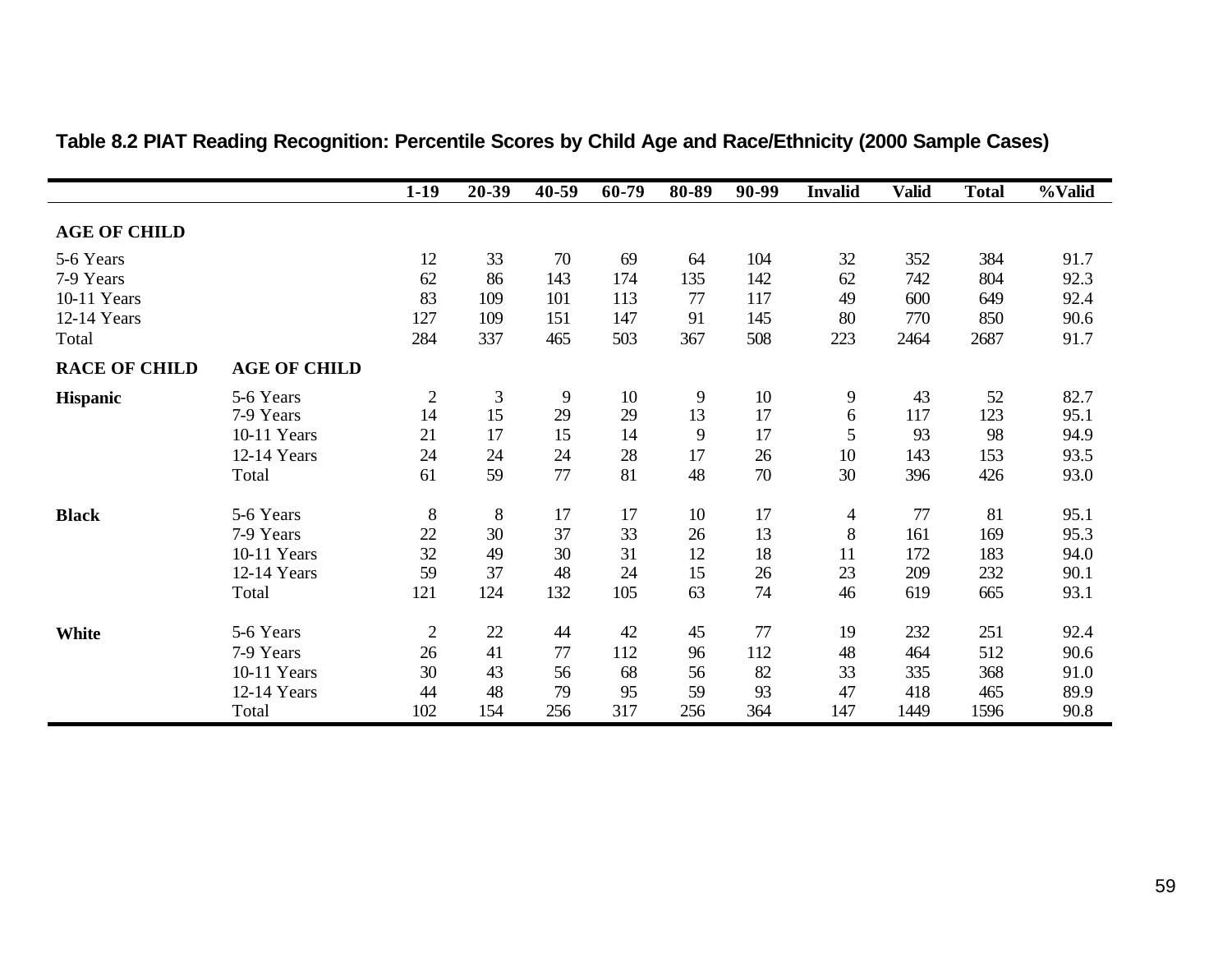|                      |                     | 65-69          | 70-84          | 85-99 | 100-114 | 115-129 | $130 +$        | <b>Invalid</b> | <b>Valid</b> | <b>Total</b> | %Valid |
|----------------------|---------------------|----------------|----------------|-------|---------|---------|----------------|----------------|--------------|--------------|--------|
| <b>AGE OF CHILD</b>  |                     |                |                |       |         |         |                |                |              |              |        |
| 5-6 Years            |                     | $\mathfrak{Z}$ | $\overline{4}$ | 67    | 136     | 92      | 50             | 32             | 352          | 384          | 91.7   |
| 7-9 Years            |                     | 8              | 36             | 166   | 306     | 181     | 45             | 62             | 742          | 804          | 92.3   |
| 10-11 Years          |                     | 18             | 50             | 182   | 192     | 124     | 34             | 49             | 600          | 649          | 92.4   |
| 12-14 Years          |                     | 24             | 79             | 191   | 264     | 166     | 46             | 80             | 770          | 850          | 90.6   |
| Total                |                     | 53             | 169            | 606   | 898     | 563     | 175            | 223            | 2464         | 2687         | 91.7   |
| <b>RACE OF CHILD</b> | <b>AGE OF CHILD</b> |                |                |       |         |         |                |                |              |              |        |
| <b>Hispanic</b>      | 5-6 Years           |                |                | 6     | 21      | 9       | 6              | 9              | 43           | 52           | 82.7   |
|                      | 7-9 Years           | $\mathfrak{Z}$ | 9              | 29    | 48      | 21      | 7              | 6              | 117          | 123          | 95.1   |
|                      | 10-11 Years         |                | 15             | 30    | 26      | 16      | 5              | 5              | 93           | 98           | 94.9   |
|                      | 12-14 Years         | 3              | 19             | 36    | 48      | 28      | 9              | 10             | 143          | 153          | 93.5   |
|                      | Total               | $\overline{7}$ | 44             | 101   | 143     | 74      | 27             | 30             | 396          | 426          | 93.0   |
| <b>Black</b>         | 5-6 Years           | $\mathfrak{Z}$ | $\overline{2}$ | 21    | 28      | 15      | $\, 8$         | 4              | 77           | 81           | 95.1   |
|                      | 7-9 Years           |                | 15             | 53    | 63      | 25      | $\overline{4}$ | 8              | 161          | 169          | 95.3   |
|                      | 10-11 Years         | 11             | 17             | 67    | 53      | 17      | $\tau$         | 11             | 172          | 183          | 94.0   |
|                      | 12-14 Years         | 10             | 39             | 67    | 55      | 34      | $\overline{4}$ | 23             | 209          | 232          | 90.1   |
|                      | Total               | 25             | 73             | 208   | 199     | 91      | 23             | 46             | 619          | 665          | 93.1   |
| <b>White</b>         | 5-6 Years           |                |                | 40    | 87      | 68      | 36             | 19             | 232          | 251          | 92.4   |
|                      | 7-9 Years           | 4              | 12             | 84    | 195     | 135     | 34             | 48             | 464          | 512          | 90.6   |
|                      | 10-11 Years         | 6              | 18             | 85    | 113     | 91      | 22             | 33             | 335          | 368          | 91.0   |
|                      | 12-14 Years         | 11             | 21             | 88    | 161     | 104     | 33             | 47             | 418          | 465          | 89.9   |
|                      | Total               | 21             | 52             | 297   | 556     | 398     | 125            | 147            | 1449         | 1596         | 90.8   |

**Table 8.3. PIAT Reading Recognition: Standard Scores by Child Age and Race/Ethnicity (2000 Sample Cases)**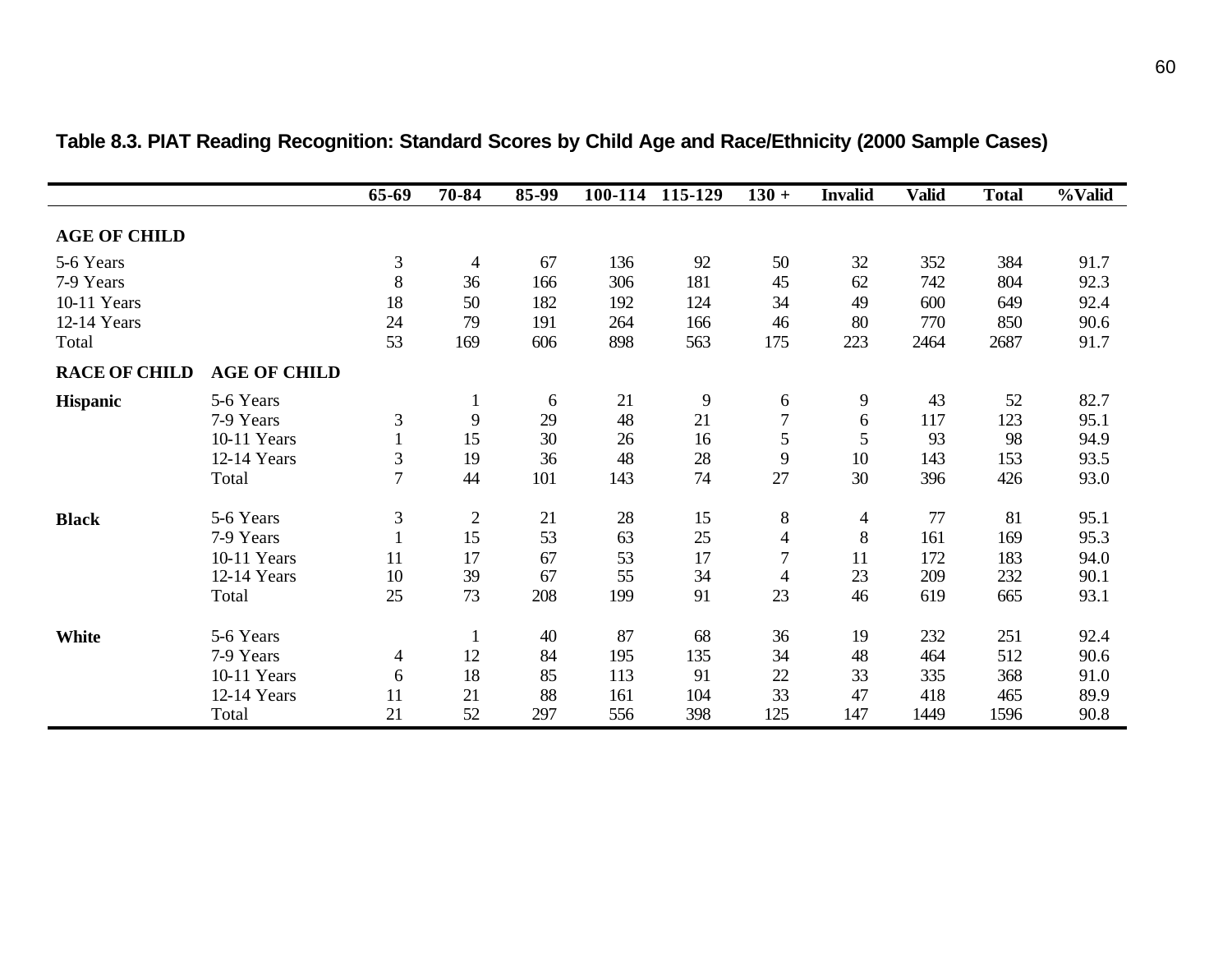|                      |                     | $1-19$ | 20-39 | 40-59 | 60-79 | 80-89 | 90-99 | <b>Total</b> | Mean | <b>Std Dev</b> |
|----------------------|---------------------|--------|-------|-------|-------|-------|-------|--------------|------|----------------|
| <b>AGE OF CHILD</b>  |                     |        |       |       |       |       |       |              |      |                |
| 5-6 Years            |                     | 1.9    | 9.5   | 18.5  | 17.6  | 19.1  | 33.4  | 100.0        | 72.7 | 23.5           |
| 7-9 Years            |                     | 6.9    | 10.0  | 18.0  | 23.8  | 19.0  | 22.4  | 100.0        | 66.6 | 26.1           |
| 10-11 Years          |                     | 11.0   | 150.  | 17.0  | 19.2  | 15.4  | 22.4  | 100.0        | 61.4 | 29.3           |
| 12-14 Years          |                     | 13.0   | 12.8  | 19.1  | 20.8  | 13.3  | 21.1  | 100.0        | 60.6 | 29.3           |
| Total                |                     | 9.0    | 11.9  | 18.2  | 20.8  | 16.4  | 23.7  | 100.0        | 64.5 | 27.9           |
| <b>RACE OF CHILD</b> | <b>AGE OF CHILD</b> |        |       |       |       |       |       |              |      |                |
| <b>Hispanic</b>      | 5-6 Years           | 4.8    | 6.0   | 15.0  | 18.9  | 20.6  | 34.6  | 100.0        | 73.5 | 24.5           |
|                      | 7-9 Years           | 13.2   | 11.9  | 23.5  | 25.4  | 12.6  | 13.3  | 100.0        | 57.7 | 27.7           |
|                      | 10-11 Years         | 21.2   | 19.1  | 17.3  | 13.1  | 10.1  | 19.2  | 100.0        | 52.5 | 31.2           |
|                      | 12-14 Years         | 17.6   | 18.1  | 14.4  | 18.5  | 13.5  | 17.9  | 100.0        | 54.8 | 31.0           |
|                      | Total               | 15.3   | 14.8  | 17.9  | 19.5  | 13.4  | 19.0  | 100.0        | 57.7 | 30.0           |
| <b>Black</b>         | 5-6 Years           | 8.2    | 9.9   | 24.0  | 23.4  | 11.7  | 22.8  | 100.0        | 63.8 | 26.1           |
|                      | 7-9 Years           | 13.1   | 190.  | 24.8  | 18.2  | 15.7  | 9.2   | 100.0        | 53.8 | 27.2           |
|                      | 10-11 Years         | 18.5   | 28.7  | 17.5  | 17.2  | 6.1   | 12.0  | 100.0        | 47.4 | 30.1           |
|                      | 12-14 Years         | 28.8   | 18.2  | 21.9  | 11.8  | 6.0   | 13.4  | 100.0        | 44.5 | 30.8           |
|                      | Total               | 19.2   | 20.2  | 21.7  | 16.5  | 9.3   | 13.2  | 100.0        | 50.2 | 29.8           |
| <b>White</b>         | 5-6 Years           | 0.9    | 9.7   | 18.0  | 16.8  | 19.9  | 34.8  | 100.0        | 73.8 | 22.8           |
|                      | 7-9 Years           | 5.5    | 8.6   | 16.5  | 24.4  | 20.0  | 24.9  | 100.0        | 69.0 | 25.1           |
|                      | 10-11 Years         | 8.7    | 12.0  | 16.9  | 20.1  | 17.7  | 24.6  | 100.0        | 64.9 | 28.0           |
|                      | 12-14 Years         | 9.7    | 11.3  | 19.1  | 22.6  | 14.5  | 22.7  | 100.0        | 64.0 | 27.8           |
|                      | Total               | 6.8    | 10.4  | 17.6  | 21.7  | 17.8  | 25.8  | 100.0        | 67.3 | 26.5           |

#### **Table 8.4. PIAT Reading Recognition: Percentile Scores by Child Age and Race/Ethnicity (2000 Weighted Distribution)**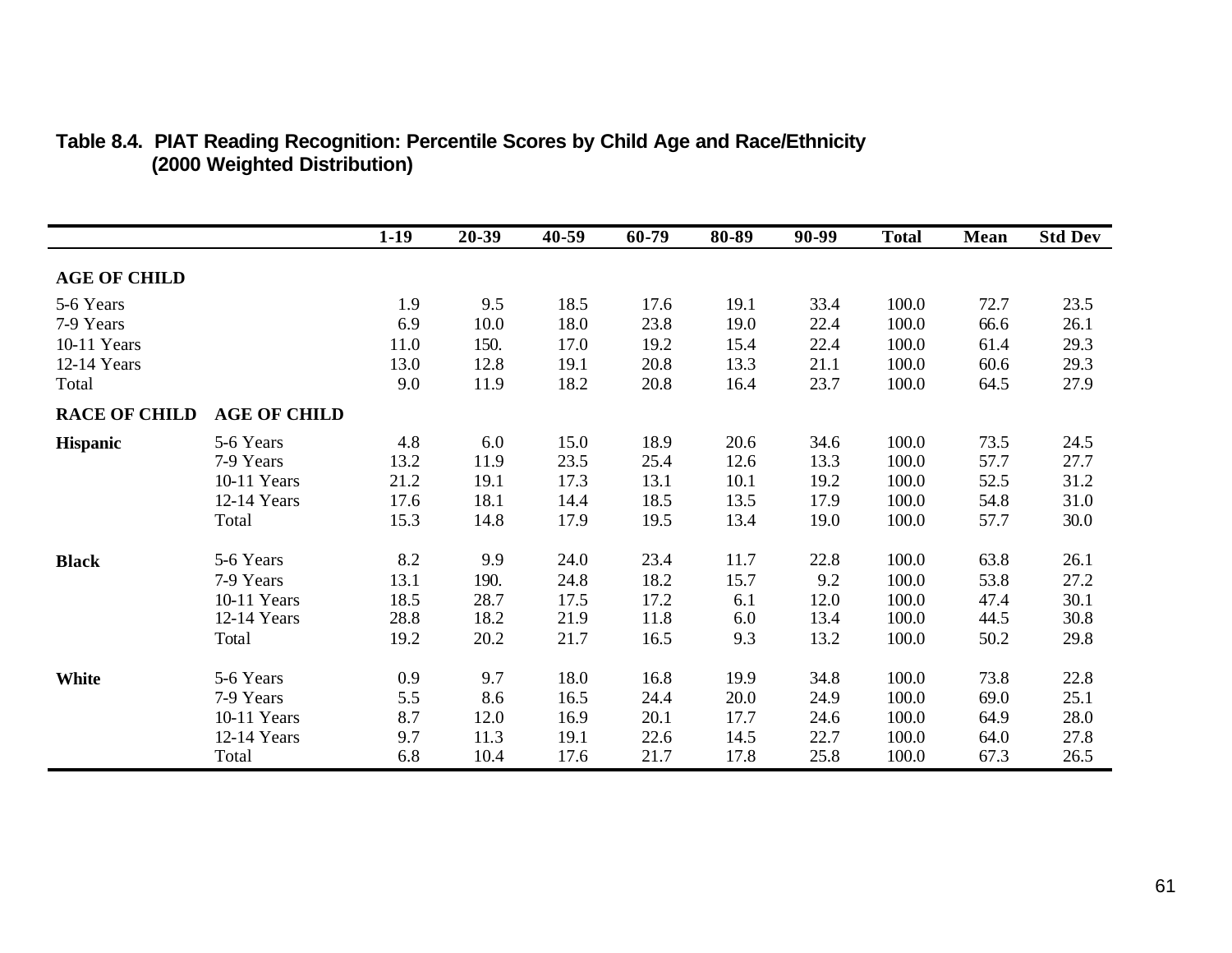|                      |                     | 65-69 | 70-84 | 85-99 | 100-114 | 115-129 | $130 +$ | <b>Total</b> | <b>Mean</b> | <b>Std Dev</b> |
|----------------------|---------------------|-------|-------|-------|---------|---------|---------|--------------|-------------|----------------|
| <b>AGE OF CHILD</b>  |                     |       |       |       |         |         |         |              |             |                |
| 5-6 Years            |                     | 0.2   | 0.7   | 17.7  | 36.1    | 28.7    | 16.6    | 100.0        | 112.7       | 13.9           |
| 7-9 Years            |                     | 1.0   | 3.6   | 20.0  | 41.4    | 27.1    | 6.9     | 100.0        | 108.5       | 13.9           |
| 10-11 Years          |                     | 2.6   | 6.4   | 27.7  | 32.4    | 24.9    | 6.0     | 100.0        | 105.9       | 15.8           |
| 12-14 Years          |                     | 2.8   | 7.2   | 22.8  | 36.4    | 23.7    | 7.1     | 100.0        | 105.6       | 16.0           |
| Total                |                     | 1.8   | 4.9   | 22.3  | 36.9    | 25.8    | 8.3     | 100.0        | 107.6       | 15.3           |
| <b>RACE OF CHILD</b> | <b>AGE OF CHILD</b> |       |       |       |         |         |         |              |             |                |
| <b>Hispanic</b>      | 5-6 Years           |       | 2.1   | 12.0  | 42.3    | 16.9    | 26.8    | 100.0        | 114.1       | 15.7           |
|                      | 7-9 Years           | 2.0   | 9.4   | 22.5  | 41.4    | 19.1    | 5.6     | 100.0        | 103.9       | 14.6           |
|                      | 10-11 Years         | 1.0   | 15.5  | 33.6  | 27.1    | 17.7    | 5.1     | 100.0        | 102.0       | 16.2           |
|                      | 12-14 Years         | 2.3   | 13.0  | 26.2  | 32.8    | 20.0    | 5.6     | 100.0        | 102.7       | 16.4           |
|                      | Total               | 1.6   | 11.0. | 24.7  | 35.5    | 18.8    | 8.3     | 100.0        | 104.4       | 16.2           |
| <b>Black</b>         | 5-6 Years           | 2.2   | 2.7   | 26.1  | 39.2    | 19.8    | 10.0    | 100.0        | 107.6       | 14.7           |
|                      | 7-9 Years           | 0.7   | 8.9   | 33.5  | 38.6    | 16.3    | 2.0     | 100.0        | 102.0       | 13.5           |
|                      | 10-11 Years         | 6.8   | 9.4   | 40.3  | 28.2    | 11.2    | 4.2     | 100.0        | 98.6        | 16.9           |
|                      | 12-14 Years         | 5.3   | 18.8  | 32.0  | 25.8    | 16.4    | 1.6     | 100.0        | 97.2        | 16.4           |
|                      | Total               | 4.1   | 11.5  | 33.9  | 31.5    | 15.4    | 3.5     | 100.0        | 100.2       | 16.0           |
| <b>White</b>         | 5-6 Years           |       | 0.4   | 17.0  | 35.3    | 30.7    | 16.7    | 100.0        | 113.3       | 13.5           |
|                      | 7-9 Years           | 1.0   | 2.4   | 17.9  | 41.8    | 29.3    | 7.6     | 100.0        | 109.8       | 13.6           |
|                      | 10-11 Years         | 1.9   | 5.0   | 24.8  | 33.7    | 28.1    | 6.5     | 100.0        | 107.6       | 15.1           |
|                      | 12-14 Years         | 2.4   | 4.6   | 20.8  | 38.6    | 25.3    | 8.3     | 100.0        | 107.3       | 15.4           |
|                      | Total               | 1.5   | 3.3   | 20.2  | 37.9    | 28.0    | 9.0     | 100.0        | 109.1       | 14.6           |

### **Table 8.5. PIAT Reading Recognition: Standard Scores by Child Age and Race/Ethnicity (2000 Weighted Distribution)**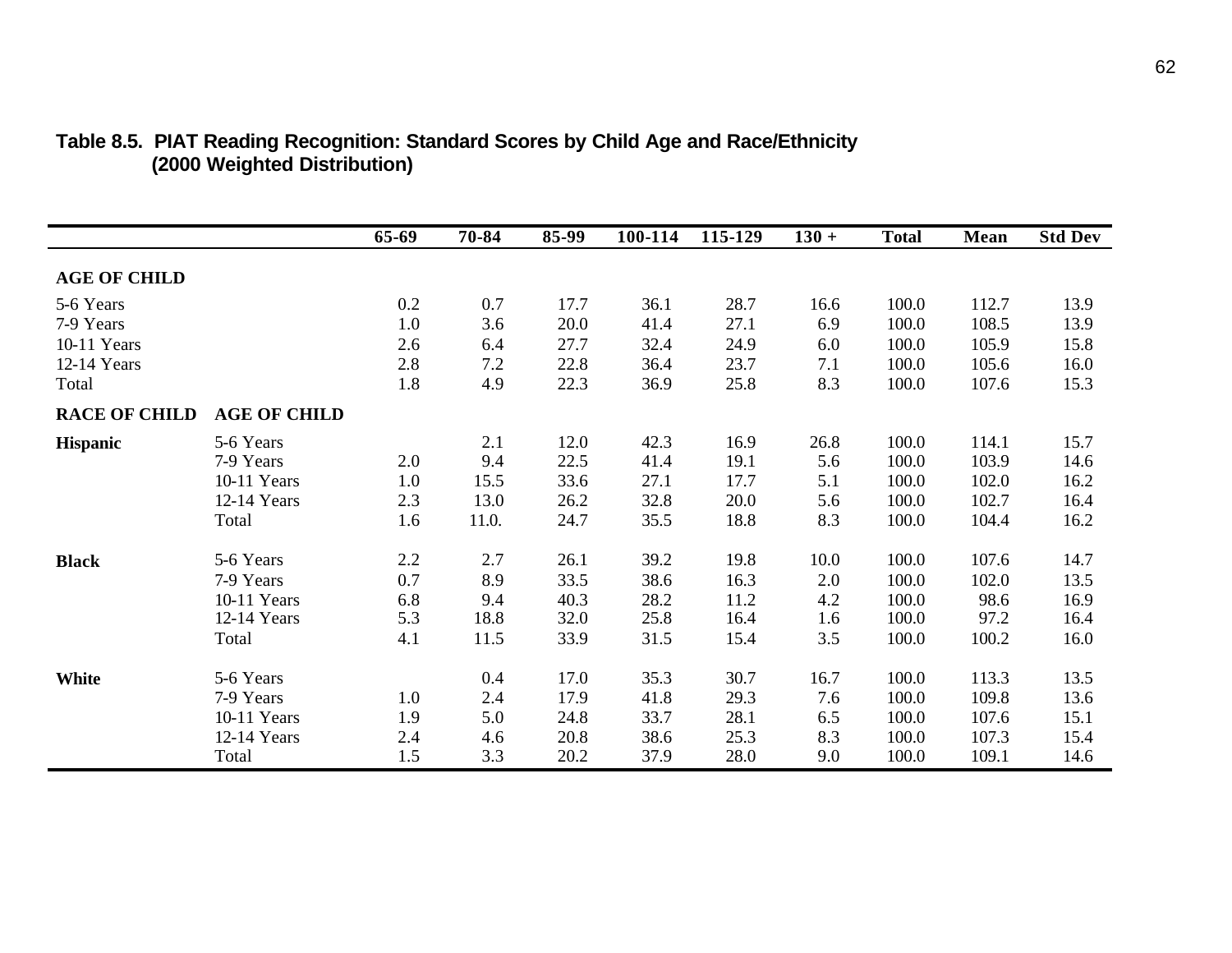|                      |                     | $0-9$          | $10-14$        | $15-19$        | $20 - 29$ | 30-39          | 40-49        | $50+$          | <b>Invalid</b> | <b>Valid</b> | <b>Total</b> | %Valid |
|----------------------|---------------------|----------------|----------------|----------------|-----------|----------------|--------------|----------------|----------------|--------------|--------------|--------|
| <b>AGE OF CHILD</b>  |                     |                |                |                |           |                |              |                |                |              |              |        |
| 5-6 Years            |                     | 26             | 32             | 205            | 68        | $8\phantom{.}$ | 10           |                | 35             | 349          | 384          | 90.9   |
| 7-9 Years            |                     | $\overline{2}$ | $\mathbf{1}$   | 48             | 214       | 175            | 225          | 74             | 65             | 739          | 804          | 91.9   |
| 10-11 Years          |                     |                |                | 4              | 58        | 86             | 217          | 231            | 53             | 596          | 649          | 91.8   |
| 12-14 Years          |                     | $\mathbf{1}$   | $\mathbf{1}$   | $\overline{2}$ | 37        | 57             | 219          | 450            | 83             | 767          | 850          | 90.2   |
| Total                |                     | 29             | 34             | 259            | 377       | 326            | 671          | 755            | 236            | 2451         | 2687         | 91.2   |
| <b>RACE OF CHILD</b> | <b>AGE OF CHILD</b> |                |                |                |           |                |              |                |                |              |              |        |
| <b>Hispanic</b>      | 5-6 Years           | 5              | $\mathfrak{Z}$ | 20             | 13        |                | 1            |                | 10             | 42           | 52           | 80.8   |
|                      | 7-9 Years           |                |                | 12             | 43        | 23             | 25           | 14             | 6              | 117          | 123          | 95.1   |
|                      | 10-11 Years         |                |                |                | 12        | 20             | 30           | 29             | 6              | 92           | 98           | 93.9   |
|                      | 12-14 Years         |                |                |                | 10        | 9              | 41           | 82             | 10             | 143          | 153          | 93.5   |
|                      | Total               | 5              | $\mathfrak{Z}$ | 34             | 78        | 52             | 97           | 125            | 32             | 394          | 426          | 92.5   |
| <b>Black</b>         | 5-6 Years           | 11             | $8\,$          | 40             | 16        | $\mathbf{1}$   | $\mathbf{1}$ |                | $\overline{4}$ | 77           | 81           | 95.1   |
|                      | 7-9 Years           |                | $\mathbf{1}$   | 15             | 61        | 51             | 29           | $\overline{4}$ | 8              | 161          | 169          | 95.3   |
|                      | 10-11 Years         |                |                |                | 31        | 32             | 64           | 43             | 12             | 171          | 183          | 93.4   |
|                      | 12-14 Years         | 1              |                |                | 14        | 33             | 86           | 73             | 24             | 208          | 232          | 89.7   |
|                      | Total               | 12             | 9              | 57             | 122       | 117            | 180          | 120            | 48             | 617          | 665          | 92.8   |
| <b>White</b>         | 5-6 Years           | 10             | 21             | 145            | 39        | $\overline{7}$ | 8            |                | 21             | 230          | 251          | 91.6   |
|                      | 7-9 Years           | $\overline{2}$ |                | 21             | 110       | 101            | 171          | 56             | 51             | 461          | 512          | 90.0   |
|                      | 10-11 Years         |                |                | $\overline{2}$ | 15        | 34             | 123          | 159            | 35             | 333          | 368          | 90.5   |
|                      | 12-14 Years         |                |                |                | 13        | 15             | 92           | 295            | 49             | 416          | 465          | 89.5   |
|                      | Total               | 12             | 22             | 168            | 177       | 157            | 394          | 510            | 156            | 1440         | 1596         | 90.2   |

## **Table 9.1. PIAT Reading Comprehension: Raw Scores by Child Age and Race/Ethnicity (2000 Sample Cases)**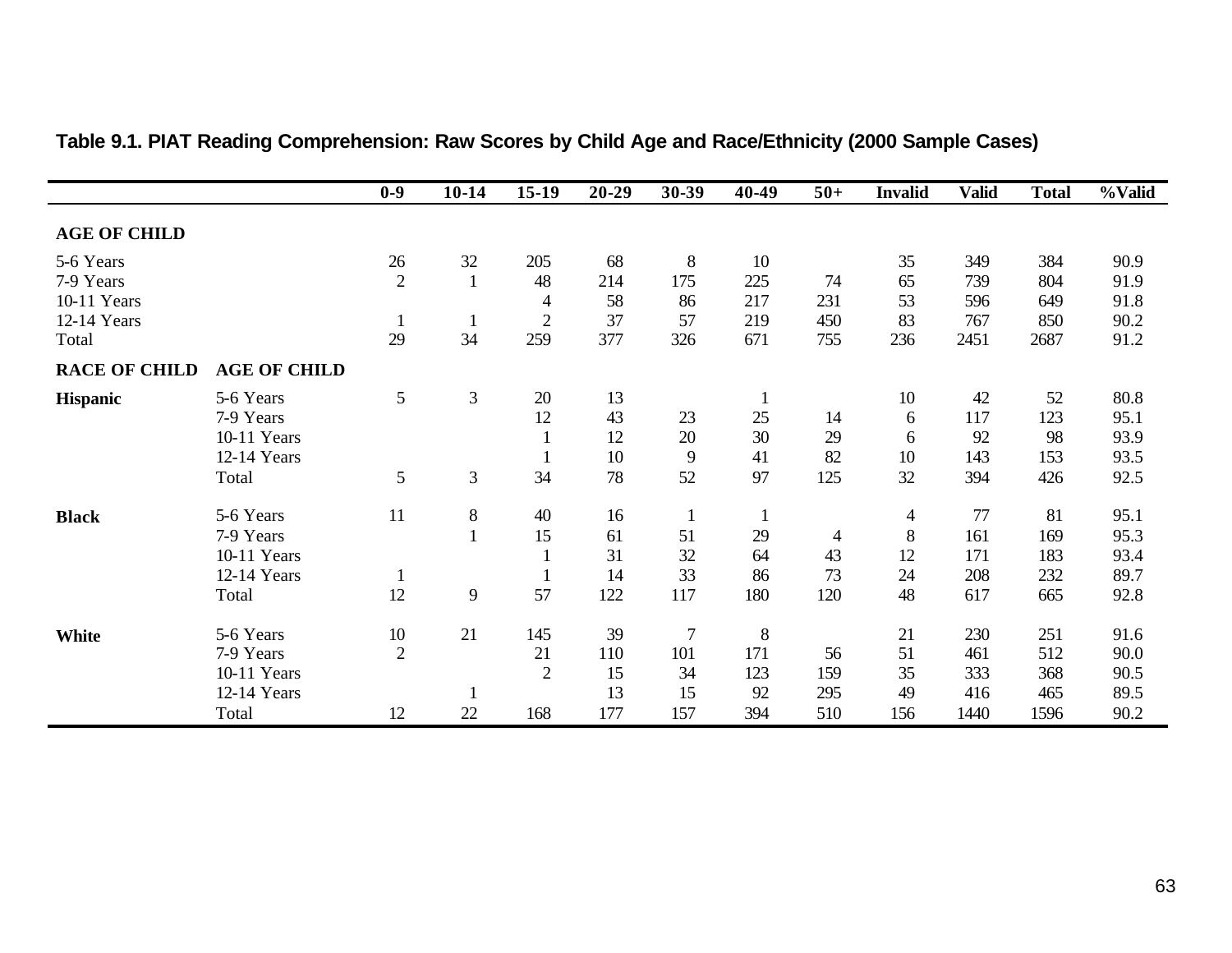|                      |                     | $1-19$ | 20-39 | 40-59          | 60-79  | 80-89          | 90-99          | <b>Invalid</b>   | <b>Valid</b> | <b>Total</b> | %Valid |
|----------------------|---------------------|--------|-------|----------------|--------|----------------|----------------|------------------|--------------|--------------|--------|
| <b>AGE OF CHILD</b>  |                     |        |       |                |        |                |                |                  |              |              |        |
| 5-6 Years            |                     |        |       | 26             | 50     | 13             | 24             | 17               | 113          | 130          | 86.9   |
| 7-9 Years            |                     | 48     | 123   | 138            | 168    | 128            | 113            | 65               | 718          | 783          | 91.7   |
| 10-11 Years          |                     | 116    | 109   | 98             | 132    | 67             | 73             | 53               | 595          | 648          | 91.8   |
| 12-14 Years          |                     | 177    | 187   | 137            | 155    | 64             | 45             | 83               | 765          | 848          | 90.2   |
| Total                |                     | 341    | 419   | 399            | 505    | 272            | 255            | 218              | 2191         | 2409         | 91     |
| <b>RACE OF CHILD</b> | <b>AGE OF CHILD</b> |        |       |                |        |                |                |                  |              |              |        |
| <b>Hispanic</b>      | 5-6 Years           |        |       | $\overline{4}$ | $\tau$ | 4              |                | 6                | 16           | 22           | 72.7   |
|                      | 7-9 Years           | 16     | 24    | 25             | 20     | 13             | 17             | 6                | 115          | 121          | 95     |
|                      | 10-11 Years         | 25     | 24    | 10             | 16     | 9              | 8              | 6                | 92           | 98           | 93.9   |
|                      | 12-14 Years         | 34     | 39    | 29             | 26     | $8\,$          | $\overline{7}$ | 10               | 143          | 153          | 93.5   |
|                      | Total               | 75     | 87    | 68             | 69     | 34             | 33             | 28               | 366          | 394          | 92.9   |
| <b>Black</b>         | 5-6 Years           |        |       | $\,8\,$        | $\, 8$ | $\mathfrak{Z}$ | $\mathfrak{Z}$ | $\boldsymbol{2}$ | 22           | 24           | 91.7   |
|                      | 7-9 Years           | 16     | 42    | 36             | 32     | 18             | 9              | $\, 8$           | 153          | 161          | 95     |
|                      | 10-11 Years         | 58     | 28    | 33             | 34     | 6              | 11             | 12               | 170          | 182          | 93.4   |
|                      | 12-14 Years         | 86     | 65    | 27             | 19     | 7              | 3              | 24               | 207          | 231          | 89.6   |
|                      | Total               | 160    | 135   | 104            | 93     | 34             | 26             | 46               | 552          | 598          | 92.3   |
| <b>White</b>         | 5-6 Years           |        |       | 14             | 35     | 6              | $20\,$         | 9                | 75           | 84           | 89.3   |
|                      | 7-9 Years           | 16     | 57    | 77             | 116    | 97             | 87             | 51               | 450          | 501          | 89.8   |
|                      | 10-11 Years         | 33     | 57    | 55             | 82     | 52             | 54             | 35               | 333          | 368          | 90.5   |
|                      | 12-14 Years         | 57     | 83    | 81             | 110    | 49             | 35             | 49               | 415          | 464          | 89.4   |
|                      | Total               | 106    | 197   | 227            | 343    | 204            | 196            | 144              | 1273         | 1417         | 89.8   |

**Table 9.2. PIAT Reading Comprehension: Percentile Scores by Child Age and Race/Ethnicity (2000 Sample Cases)**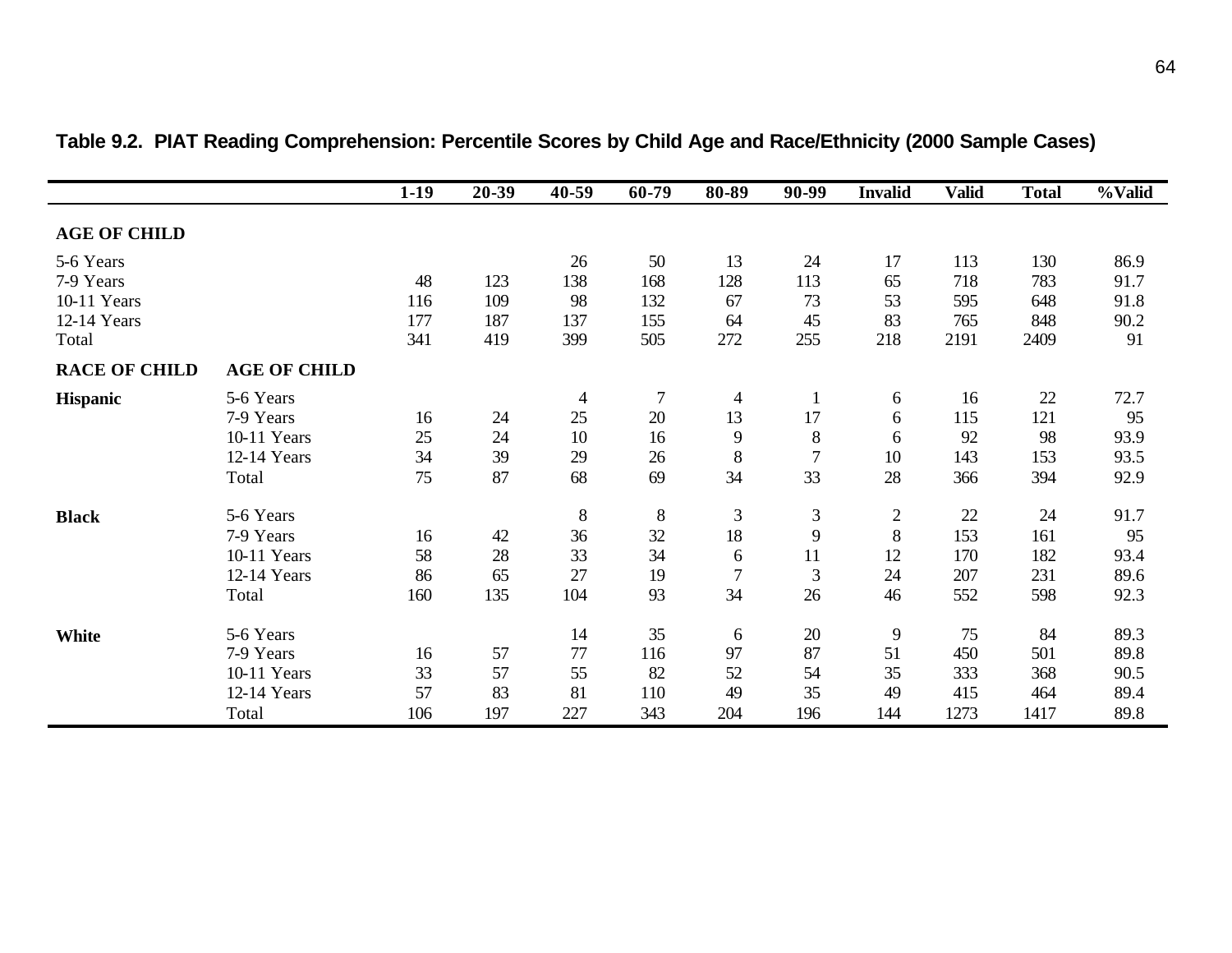|                      |                     | 65-69          | 70-84 | 85-99          |     | 100-114 115-129 | $130+$         | <b>Invalid</b> | <b>Valid</b> | <b>Total</b> | %Valid |
|----------------------|---------------------|----------------|-------|----------------|-----|-----------------|----------------|----------------|--------------|--------------|--------|
| <b>AGE OF CHILD</b>  |                     |                |       |                |     |                 |                |                |              |              |        |
| 5-6 Years            |                     |                |       | 11             | 71  | 24              | $\tau$         | 17             | 113          | 130          | 86.9   |
| 7-9 Years            |                     | 5              | 38    | 179            | 309 | 167             | 20             | 65             | 718          | 783          | 91.7   |
| 10-11 Years          |                     | 28             | 66    | 181            | 198 | 115             | $\overline{7}$ | 53             | 595          | 648          | 91.8   |
| 12-14 Years          |                     | 36             | 101   | 286            | 254 | 87              |                | 83             | 765          | 848          | 90.2   |
| Total                |                     | 69             | 205   | 657            | 832 | 393             | 35             | 218            | 2191         | 2409         | 91.0   |
| <b>RACE OF CHILD</b> | <b>AGE OF CHILD</b> |                |       |                |     |                 |                |                |              |              |        |
| <b>Hispanic</b>      | 5-6 Years           |                |       |                | 13  | $\mathfrak{Z}$  |                | 6              | 16           | 22           | 72.7   |
|                      | 7-9 Years           |                | 15    | 36             | 37  | 24              | $\mathfrak{Z}$ | 6              | 115          | 121          | 95.0   |
|                      | 10-11 Years         | $\mathfrak{Z}$ | 18    | 35             | 21  | 14              |                | 6              | 92           | 98           | 93.9   |
|                      | 12-14 Years         | 9              | 18    | 61             | 44  | 11              |                | 10             | 143          | 153          | 93.5   |
|                      | Total               | 12             | 51    | 132            | 115 | 52              | $\overline{4}$ | 28             | 366          | 394          | 92.9   |
| <b>Black</b>         | 5-6 Years           |                |       | $\overline{4}$ | 12  | 5               | $\mathbf{1}$   | $\overline{c}$ | $22\,$       | 24           | 91.7   |
|                      | 7-9 Years           |                | 12    | 60             | 66  | 14              |                | $\,8\,$        | 153          | 161          | 95.0   |
|                      | 10-11 Years         | 15             | 31    | 59             | 50  | 14              |                | 12             | 170          | 182          | 93.4   |
|                      | 12-14 Years         | 14             | 54    | 95             | 35  | 9               |                | 24             | 207          | 231          | 89.6   |
|                      | Total               | 30             | 97    | 218            | 163 | 42              | $\overline{2}$ | 46             | 552          | 598          | 92.3   |
| White                | 5-6 Years           |                |       | $\tau$         | 46  | 16              | 6              | 9              | 75           | 84           | 89.3   |
|                      | 7-9 Years           | $\overline{4}$ | 11    | 83             | 206 | 129             | 17             | 51             | 450          | 501          | 89.8   |
|                      | 10-11 Years         | 10             | 17    | 87             | 127 | 87              | 5              | 35             | 333          | 368          | 90.5   |
|                      | 12-14 Years         | 13             | 29    | 130            | 175 | 67              |                | 49             | 415          | 464          | 89.4   |
|                      | Total               | 27             | 57    | 307            | 554 | 299             | 29             | 144            | 1273         | 1417         | 89.8   |

### **Table 9.3. PIAT Reading Comprehension: Standard Scores by Child Age and Race/Ethnicity (2000 Sample Cases)**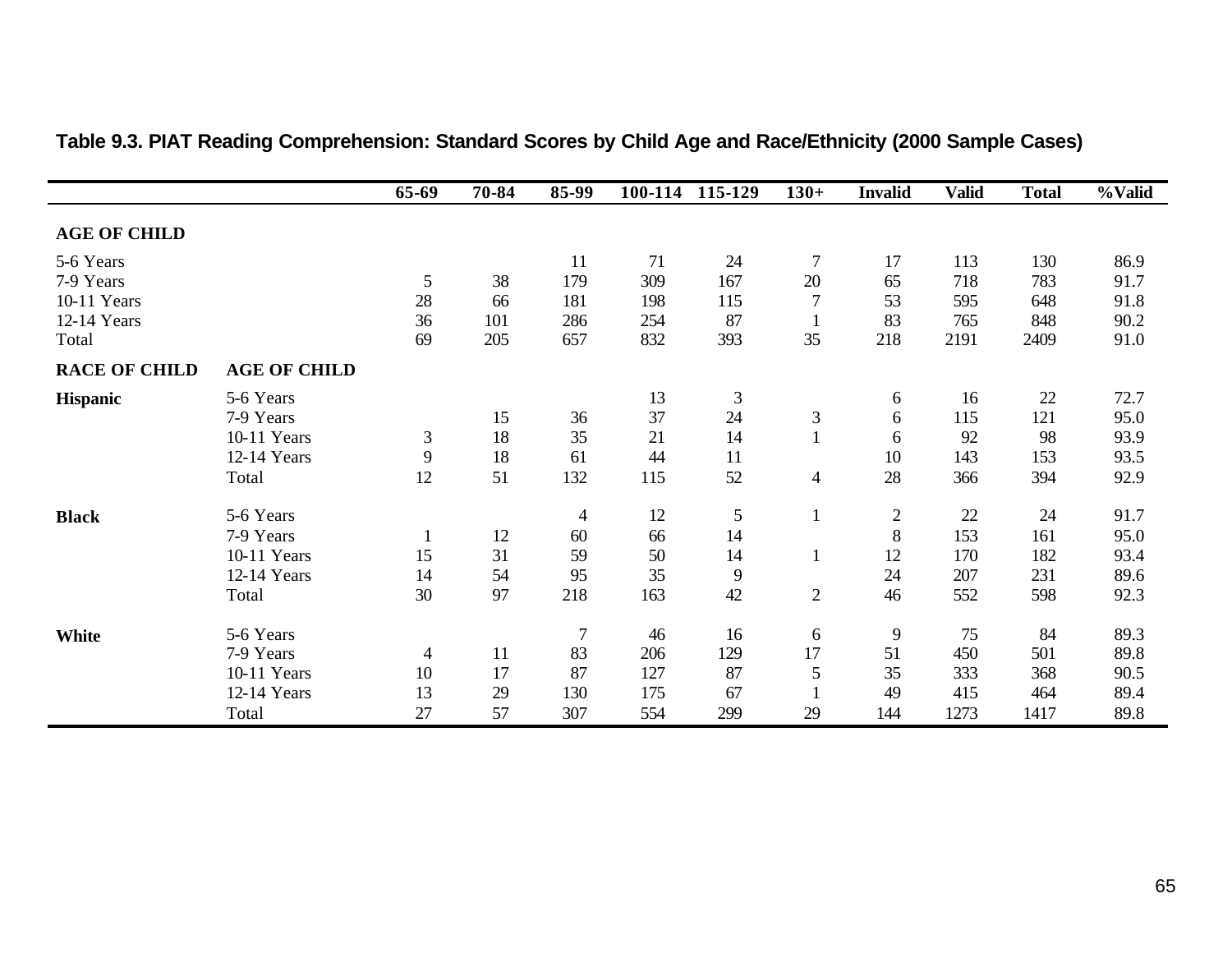|                      |                     | $1-19$ | 20-39 | 40-59 | 60-79 | 80-89 | 90-99 | <b>Total</b> | Mean | <b>Std Dev</b> |
|----------------------|---------------------|--------|-------|-------|-------|-------|-------|--------------|------|----------------|
| <b>AGE OF CHILD</b>  |                     |        |       |       |       |       |       |              |      |                |
| 5-6 Years            |                     |        |       | 19.6  | 46.9  | 9.3   | 24.3  | 100.0        | 73.1 | 16.2           |
| 7-9 Years            |                     | 4.9    | 14.5  | 18.3  | 24.7  | 19.7  | 18.0  | 100.0        | 65.3 | 25.0           |
| 10-11 Years          |                     | 14.1   | 17.0  | 17.3  | 23.5  | 13.3  | 14.8  | 100.0        | 56.2 | 28.7           |
| 12-14 Years          |                     | 17.8   | 21.9  | 18.4  | 24.3  | 10.4  | 7.3   | 100.0        | 50.0 | 27.9           |
| Total                |                     | 11.5   | 17.0  | 18.1  | 25.4  | 14.2  | 13.7  | 100.0        | 57.9 | 27.6           |
| <b>RACE OF CHILD</b> | <b>AGE OF CHILD</b> |        |       |       |       |       |       |              |      |                |
| <b>Hispanic</b>      | 5-6 Years           |        |       | 15.6  | 58.1  | 18.1  | 8.2   | 100.0        | 71.3 | 12.3           |
|                      | 7-9 Years           | 14.1   | 19.7  | 22.9  | 15.8  | 10.7  | 16.9  | 100.0        | 54.9 | 29.1           |
|                      | 10-11 Years         | 26.3   | 26.3  | 9.3   | 18.1  | 9.2   | 10.7  | 100.0        | 45.3 | 31.0           |
|                      | 12-14 Years         | 24.8   | 25.2  | 20.7  | 18.8  | 5.2   | 5.2   | 100.0        | 41.2 | 26.8           |
|                      | Total               | 20.2   | 22.3  | 18.5  | 19.7  | 8.7   | 10.6  | 100.0        | 48.3 | 29.2           |
| <b>Black</b>         | 5-6 Years           |        |       | 34.6  | 40.2  | 12.7  | 12.5  | 100.0        | 68.0 | 16.0           |
|                      | 7-9 Years           | 9.8    | 26.8  | 24.2  | 20.6  | 9.9   | 8.6   | 100.0        | 52.2 | 25.0           |
|                      | 10-11 Years         | 32.2   | 15.6  | 21.9  | 20.1  | 3.4   | 6.8   | 100.0        | 40.9 | 28.3           |
|                      | 12-14 Years         | 41.0   | 31.4  | 13.6  | 10.0  | 2.6   | 1.4   | 100.0        | 30.4 | 23.3           |
|                      | Total               | 27.9   | 24.0  | 20.0  | 17.4  | 5.3   | 5.5   | 100.0        | 41.3 | 27.2           |
| <b>White</b>         | 5-6 Years           |        |       | 18.0  | 46.8  | 8.1   | 27.1  | 100.0        | 73.9 | 16.4           |
|                      | 7-9 Years           | 3.4    | 12.3  | 17.1  | 26.0  | 21.8  | 19.3  | 100.0        | 67.9 | 23.8           |
|                      | 10-11 Years         | 9.6    | 16.6  | 17.1  | 24.6  | 15.6  | 16.6  | 100.0        | 60.0 | 27.4           |
|                      | 12-14 Years         | 12.9   | 19.8  | 19.0  | 27.4  | 12.3  | 8.5   | 100.0        | 54.4 | 27.0           |
|                      | Total               | 8.1    | 15.3  | 17.8  | 27.3  | 16.2  | 15.3  | 100.0        | 61.5 | 26.3           |

#### **Table 9.4. PIAT Reading Comprehension: Percentile Scores by Child Age and Race/Ethnicity (2000 Weighted Distribution)**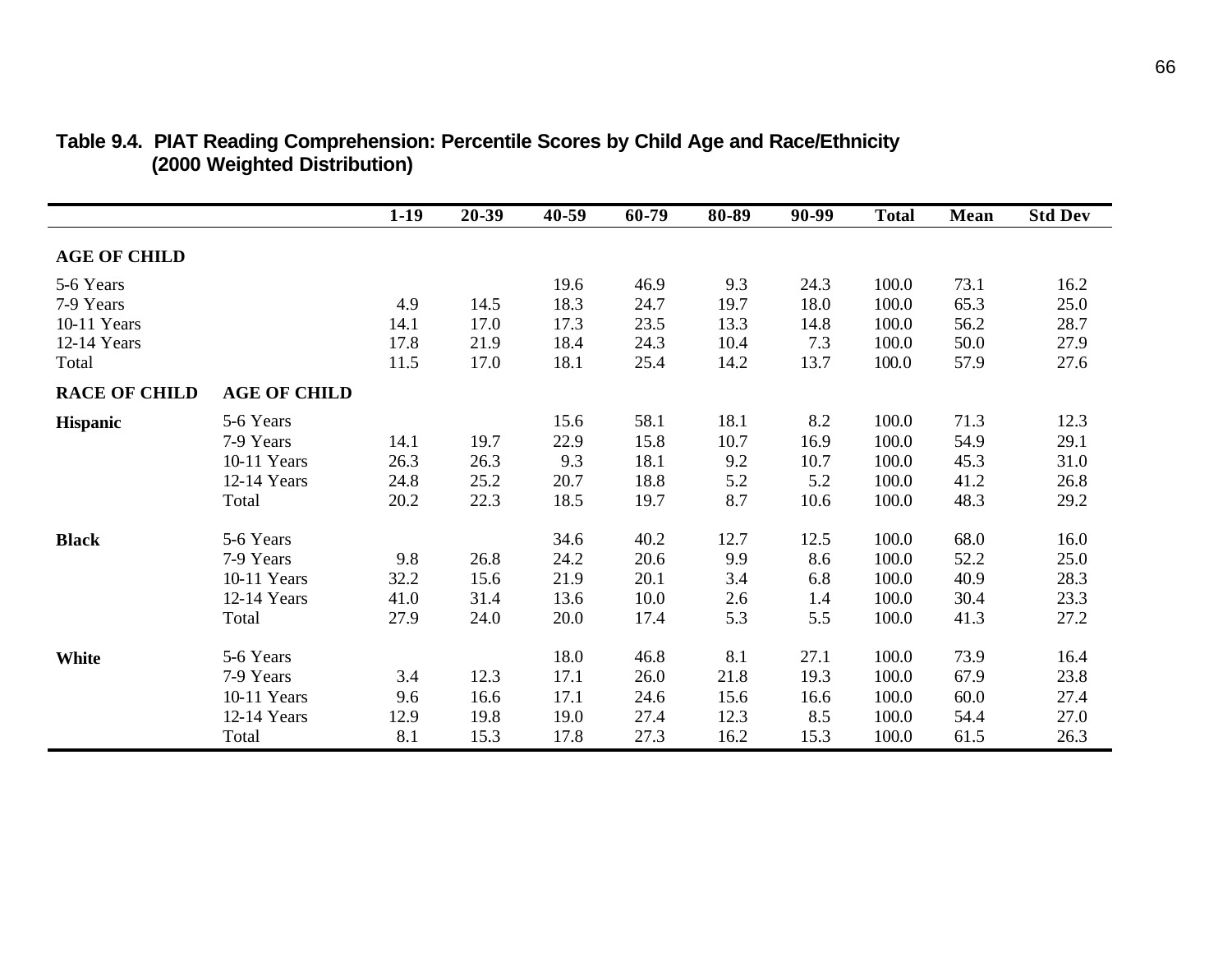|                      |                     | $65-69$ | 70-84 | 85-99 | 100-114 | 115-129 | $130+$ | <b>Total</b> | Mean  | <b>Std Dev</b> |
|----------------------|---------------------|---------|-------|-------|---------|---------|--------|--------------|-------|----------------|
| <b>AGE OF CHILD</b>  |                     |         |       |       |         |         |        |              |       |                |
| 5-6 Years            |                     |         |       | 8.8   | 62.7    | 21.0    | 7.5    | 100.0        | 111.2 | 9.8            |
| 7-9 Years            |                     | 0.7     | 3.7   | 21.2  | 44.5    | 26.5    | 3.4    | 100.0        | 107.5 | 12.8           |
| 10-11 Years          |                     | 3.9     | 7.6   | 27.7  | 36.2    | 23.3    | 1.4    | 100.0        | 102.6 | 14.8           |
| 12-14 Years          |                     | 3.9     | 9.7   | 33.7  | 38.6    | 14.0    | 0.2    | 100.0        | 99.5  | 13.9           |
| Total                |                     | 2.6     | 6.6   | 26.6  | 41.2    | 21.0    | 2.0    | 100.0        | 103.6 | 14.1           |
| <b>RACE OF CHILD</b> | <b>AGE OF CHILD</b> |         |       |       |         |         |        |              |       |                |
| <b>Hispanic</b>      | 5-6 Years           |         |       |       | 82.4    | 17.6    |        | 100.0        | 109.4 | 7.1            |
|                      | 7-9 Years           |         | 13.6  | 29.5  | 31.1    | 23.8    | 2.1    | 100.0        | 102.7 | 14.8           |
|                      | 10-11 Years         | 2.1     | 20.3  | 36.8  | 22.7    | 17.4    | 0.8    | 100.0        | 97.4  | 15.7           |
|                      | 12-14 Years         | 7.0     | 13.7  | 40.8  | 31.1    | 7.4     |        | 100.0        | 95.1  | 14.2           |
|                      | Total               | 3.1     | 14.5  | 33.9  | 31.8    | 15.8    | 0.9    | 100.0        | 98.9  | 15.1           |
| <b>Black</b>         | 5-6 Years           |         |       | 12.2  | 62.6    | 22.7    | 2.5    | 100.0        | 108.3 | 8.6            |
|                      | 7-9 Years           | 0.5     | 7.2   | 39.3  | 41.6    | 11.3    |        | 100.0        | 101.2 | 11.9           |
|                      | 10-11 Years         | 8.9     | 17.0  | 34.8  | 30.0    | 8.5     | 0.8    | 100.0        | 94.8  | 15.3           |
|                      | 12-14 Years         | 6.9     | 25.7  | 45.5  | 18.2    | 3.7     |        | 100.0        | 90.1  | 12.3           |
|                      | Total               | 5.4     | 16.8  | 39.1  | 30.2    | 8.1     | 0.4    | 100.0        | 95.4  | 14.1           |
| White                | 5-6 Years           |         |       | 9.2   | 61.0    | 21.1    | 8.7    | 100.0        | 111.8 | 10.0           |
|                      | 7-9 Years           | 0.8     | 2.4   | 18.1  | 46.1    | 28.7    | 3.9    | 100.0        | 108.7 | 12.3           |
|                      | 10-11 Years         | 3.1     | 4.7   | 25.6  | 38.4    | 26.6    | 1.5    | 100.0        | 104.5 | 14.1           |
|                      | 12-14 Years         | 3.0     | 6.4   | 30.9  | 43.0    | 16.5    | 0.3    | 100.0        | 101.6 | 13.4           |
|                      | Total               | 2.1     | 4.2   | 23.9  | 43.9    | 23.5    | 2.3    | 100.0        | 105.4 | 13.5           |

#### **Table 9.5. PIAT Reading Comprehension: Standard Scores by Child Age and Race/Ethnicity (2000 Weighted Distribution)**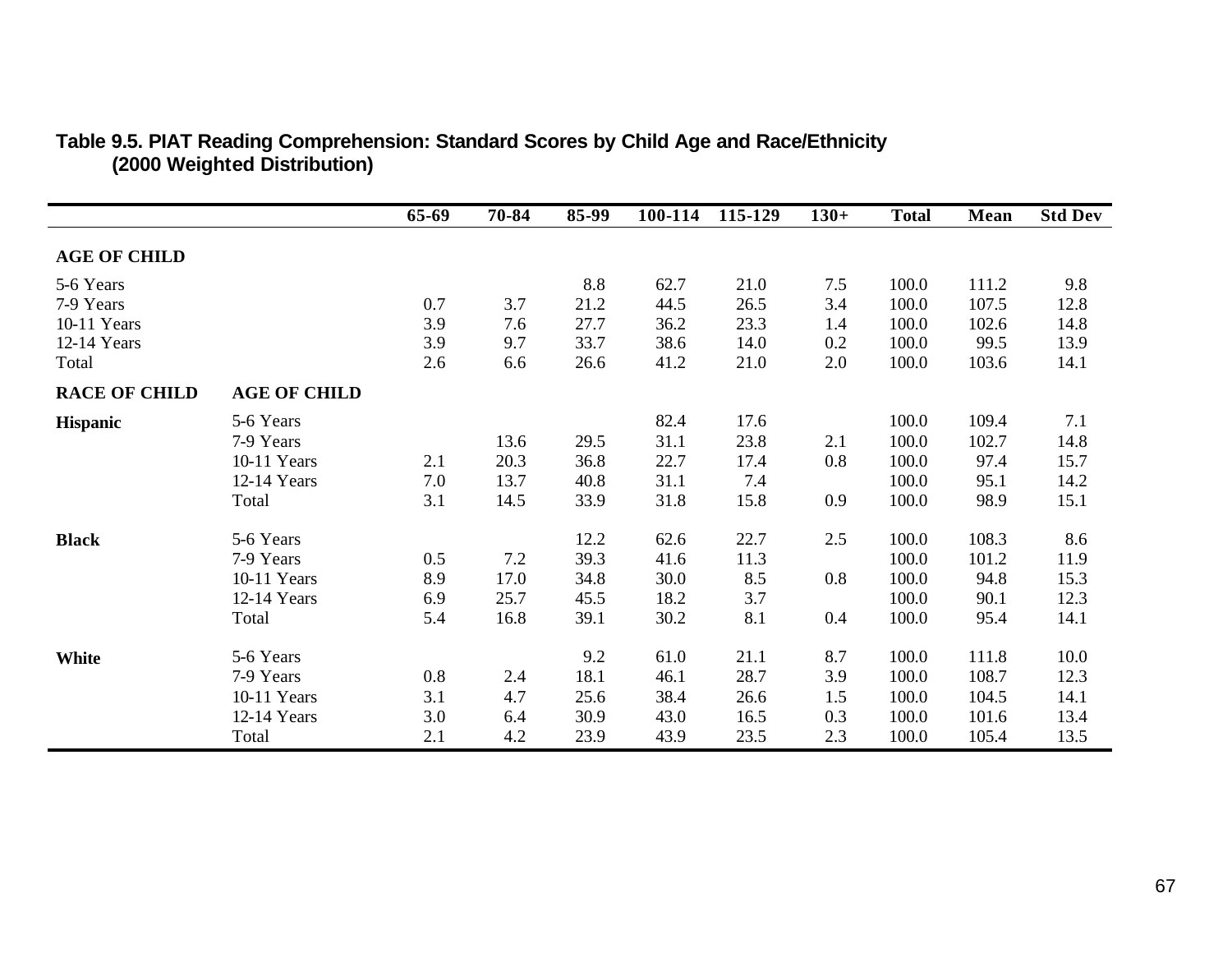|                      |                     | $0-19$         | $20 - 39$    | $40 - 59$        | 60-79            | 80-89          | 90-99          | 100-129        | $130+$         | <b>Invalid</b> | <b>Valid</b>   | <b>Total</b>   | %Valid |
|----------------------|---------------------|----------------|--------------|------------------|------------------|----------------|----------------|----------------|----------------|----------------|----------------|----------------|--------|
| <b>AGE OF CHILD</b>  |                     |                |              |                  |                  |                |                |                |                |                |                |                |        |
| 4-5 Years            |                     | 22             | 57           | 136              | 79               | 21             | $\,8\,$        | $\mathfrak{Z}$ |                | 38             | 326            | 364            | 89.6   |
| 6-9 Years            |                     |                |              | $\boldsymbol{2}$ | $\overline{4}$   | $\overline{1}$ | $\mathbf{1}$   |                |                |                | 8              | 8              | 100.0  |
| 10-11 Years          |                     | $\overline{4}$ | $\mathbf{2}$ | 8                | 20               | 36             | 77             | 371            | 81             | 50             | 599            | 649            | 92.3   |
| 12-14 Years          |                     |                |              |                  |                  | $\mathbf{1}$   | $\overline{2}$ | $\overline{4}$ | $\overline{4}$ |                | 11             | 11             | 100.0  |
| Total                |                     | 26             | 59           | 146              | 103              | 59             | 88             | 378            | 85             | 88             | 944            | 1032           | 91.5   |
| <b>RACE OF CHILD</b> | <b>AGE OF CHILD</b> |                |              |                  |                  |                |                |                |                |                |                |                |        |
| Hispanic             | 4-5 Years           | 3              | 15           | 20               | 7                | $\mathfrak{Z}$ |                |                |                | 11             | 49             | 60             | 81.7   |
|                      | 6-9 Years           |                |              |                  |                  |                |                |                |                |                |                | $\mathbf{1}$   | 100.0  |
|                      | 10-11 Years         | $\mathbf{1}$   |              | $\overline{4}$   | $\overline{4}$   | 10             | 16             | 50             | $\overline{7}$ | 5              | 93             | 98             | 94.9   |
|                      | 12-14 Years         |                |              |                  |                  |                |                |                |                |                |                | $\mathbf{1}$   | 100.0  |
|                      | Total               | $\overline{4}$ | 16           | 24               | 12               | 13             | 17             | 50             | 8              | 16             | 144            | 160            | 90.0   |
| <b>Black</b>         | 4-5 Years           | 16             | 24           | 19               | 10               |                |                |                |                | 6              | 70             | 76             | 92.1   |
|                      | 6-9 Years           |                |              | $\mathbf{1}$     | $\mathbf{1}$     |                |                |                |                |                | $\overline{2}$ | $\overline{2}$ | 100.0  |
|                      | 10-11 Years         | $\overline{2}$ |              | $\overline{3}$   | 14               | 21             | 40             | 85             | 5              | 12             | 171            | 183            | 93.4   |
|                      | 12-14 Years         |                |              |                  |                  |                | $\overline{2}$ |                |                |                | 5              | 5              | 100.0  |
|                      | Total               | 18             | 25           | 23               | 25               | 22             | 42             | 87             | 6              | 18             | 248            | 266            | 93.2   |
| White                | 4-5 Years           | 3              | 18           | 97               | 62               | 18             | $\overline{7}$ | $\overline{2}$ |                | 21             | 207            | 228            | 90.8   |
|                      | 6-9 Years           |                |              |                  | $\boldsymbol{2}$ | $\mathbf{1}$   | $\mathbf{1}$   |                |                |                | 5              | 5              | 100.0  |
|                      | 10-11 Years         | $\mathbf{1}$   |              |                  | $\overline{2}$   | 5              | 21             | 236            | 69             | 33             | 335            | 368            | 91.0   |
|                      | 12-14 Years         |                |              |                  |                  |                |                | 3              | $\overline{2}$ |                | 5              | 5              | 100.0  |
|                      | Total               | 4              | 18           | 99               | 66               | 24             | 29             | 241            | 71             | 54             | 552            | 606            | 91.1   |

# **Table 10.1. PPVT: Raw Scores By Child Age and Race/Ethnicity (2000 Sample Cases)**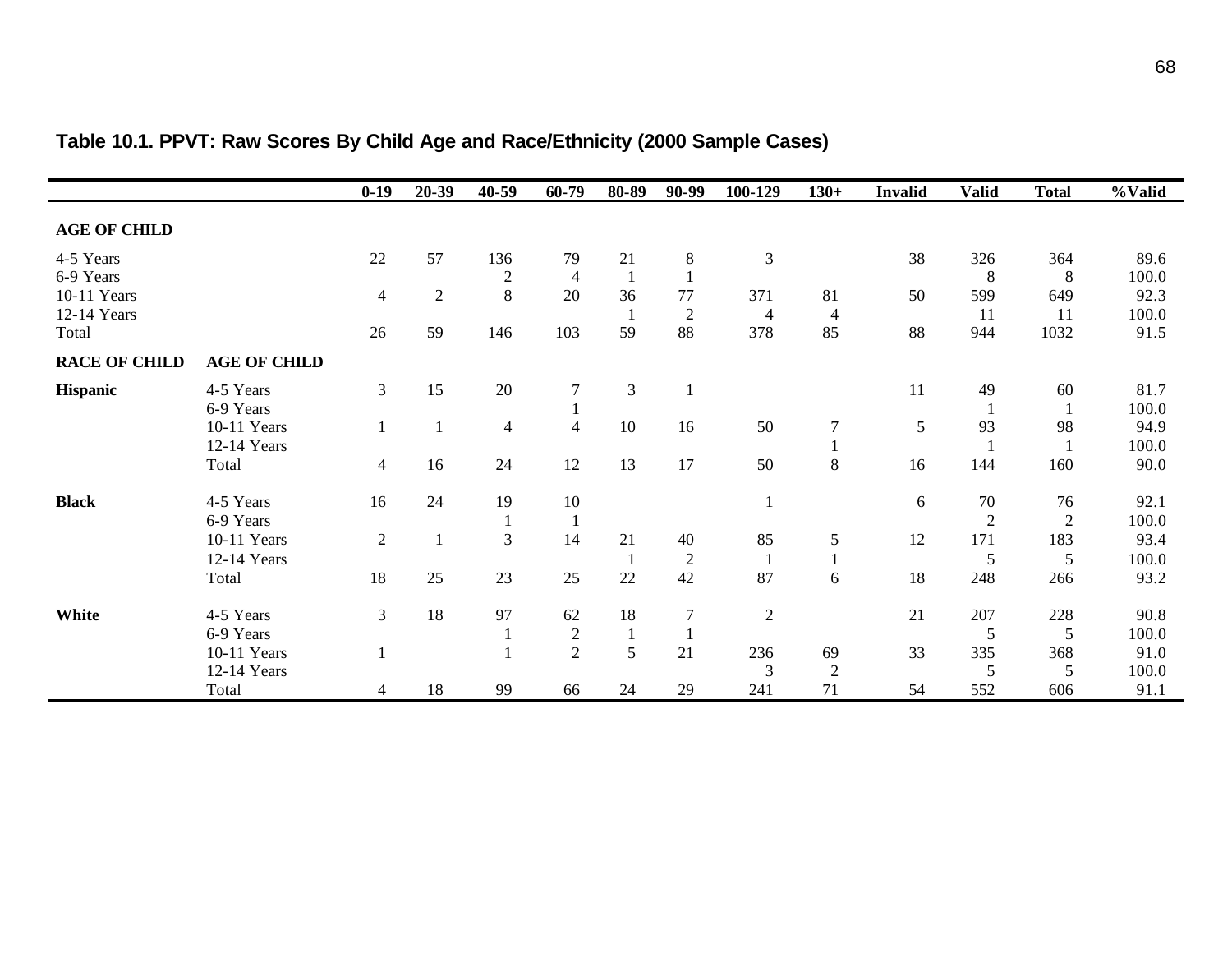|                      |                     | $1-19$         | 20-39          | 40-59          | 60-79          | 80-89          | 90-99        | <b>Invalid</b> | <b>Valid</b>   | <b>Total</b>   | %Valid |
|----------------------|---------------------|----------------|----------------|----------------|----------------|----------------|--------------|----------------|----------------|----------------|--------|
| <b>AGE OF CHILD</b>  |                     |                |                |                |                |                |              |                |                |                |        |
| 4-5 Years            |                     | 97             | 71             | 50             | 50             | 26             | 32           | 38             | 326            | 364            | 89.6   |
| 6-9 Years            |                     | $\overline{2}$ |                | 3              |                |                | $\mathbf{1}$ |                | 8              | 8              | 100.0  |
| 10-11 Years          |                     | 169            | 116            | 99             | 108            | 44             | 63           | 50             | 599            | 649            | 92.3   |
| 12-14 Years          |                     | 3              | $\overline{2}$ | $\mathbf{1}$   | $\overline{2}$ | $\mathbf{2}$   | $\mathbf{1}$ |                | 11             | 11             | 100.0  |
| Total                |                     | 271            | 189            | 153            | 161            | 73             | 97           | 88             | 944            | 1032           | 91.5   |
| <b>RACE OF CHILD</b> | <b>AGE OF CHILD</b> |                |                |                |                |                |              |                |                |                |        |
| <b>Hispanic</b>      | 4-5 Years           | 22             | 12             | $\overline{7}$ | $\overline{4}$ | $\overline{2}$ | $\mathbf{2}$ | 11             | 49             | 60             | 81.7   |
|                      | 6-9 Years           |                |                |                |                |                |              |                | -1             | $\mathbf{1}$   | 100.0  |
|                      | 10-11 Years         | 38             | 15             | 19             | $10\,$         | 3              | 8            | $\mathfrak{S}$ | 93             | 98             | 94.9   |
|                      | 12-14 Years         |                |                |                |                |                |              |                |                |                | 100.0  |
|                      | Total               | 60             | 27             | 27             | 15             | 5              | 10           | 16             | 144            | 160            | 90.0   |
| <b>Black</b>         | 4-5 Years           | 44             | 13             | $\tau$         | 5              |                | $\mathbf{1}$ | 6              | 70             | 76             | 92.1   |
|                      | 6-9 Years           | 1              |                |                |                |                |              |                | $\overline{2}$ | $\overline{2}$ | 100.0  |
|                      | 10-11 Years         | 93             | 33             | 25             | 12             | 3              | 5            | 12             | 171            | 183            | 93.4   |
|                      | 12-14 Years         | 3              |                |                |                |                |              |                | 5              | 5              | 100.0  |
|                      | Total               | 141            | 46             | 33             | 18             | $\overline{4}$ | 6            | 18             | 248            | 266            | 93.2   |
| White                | 4-5 Years           | 31             | 46             | 36             | 41             | 24             | 29           | 21             | 207            | 228            | 90.8   |
|                      | 6-9 Years           | $\mathbf{1}$   |                | -1             | $\mathbf{1}$   | 1              | $\mathbf{1}$ |                | 5              | 5              | 100.0  |
|                      | 10-11 Years         | 38             | 68             | 55             | 86             | 38             | 50           | 33             | 335            | 368            | 91.0   |
|                      | 12-14 Years         |                | $\overline{2}$ | $\mathbf{1}$   |                |                |              |                | 5              | 5              | 100.0  |
|                      | Total               | 70             | 116            | 93             | 128            | 64             | 81           | 54             | 552            | 606            | 91.1   |

# **Table 10.2. PPVT: Percentile Scores by Child Age and Race/Ethnicity (2000 Sample Cases)**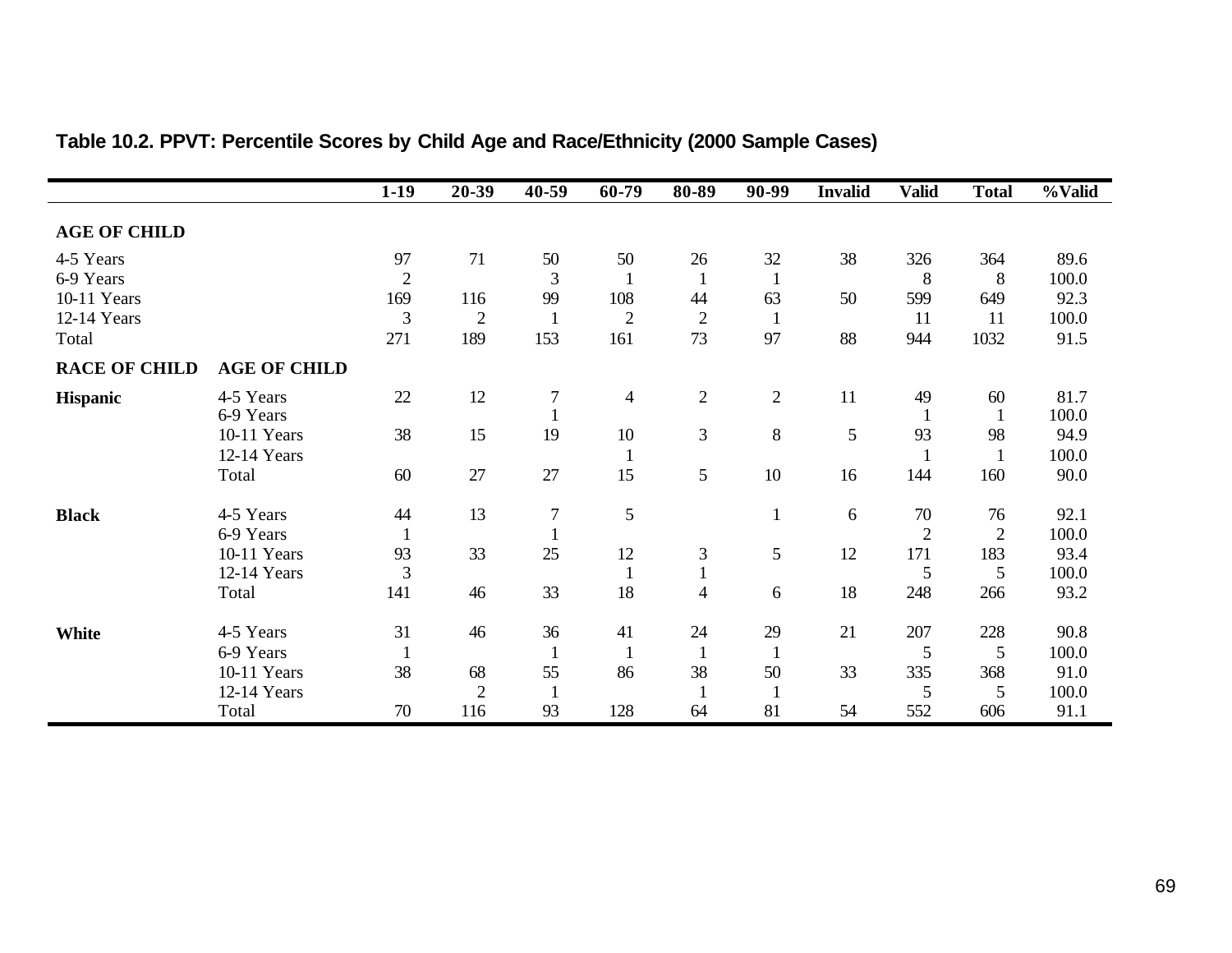|                      |                     | $1-19$ | 20-39 | $40 - 59$ | 60-79 | 80-89 | 90-99 | <b>Total</b> | Mean | <b>Std Dev</b> |
|----------------------|---------------------|--------|-------|-----------|-------|-------|-------|--------------|------|----------------|
| <b>AGE OF CHILD</b>  |                     |        |       |           |       |       |       |              |      |                |
| 4-5 Years            |                     | 21.6   | 21.6  | 16.4      | 18.6  | 10.6  | 11.2  | 100.0        | 49.4 | 30.0           |
| 6-9 Years            |                     | 24.2   |       | 27.5      | 18.4  | 15.0  | 14.9  | 100.0        | 53.9 | 31.2           |
| 10-11 Years          |                     | 20.2   | 19.2  | 16.4      | 21.7  | 9.9   | 12.5  | 100.0        | 51.1 | 30.1           |
| 12-14 Years          |                     | 18.3   | 27.2  | 15.3      | 9.4   | 18.8  | 10.9  | 100.0        | 51.1 | 31.5           |
| Total                |                     | 20.7   | 20.0  | 16.5      | 20.4  | 10.3  | 12.0  | 100.0        | 50.5 | 30.1           |
| <b>RACE OF CHILD</b> | <b>AGE OF CHILD</b> |        |       |           |       |       |       |              |      |                |
| <b>Hispanic</b>      | 4-5 Years           | 41.3   | 22.8  | 19.0      | 6.3   | 6.9   | 3.7   | 100.0        | 32.3 | 27.8           |
|                      | 6-9 Years           |        |       | 100.0     |       |       |       | 100.0        | 47.0 | 0.0            |
|                      | 10-11 Years         | 42.4   | 14.7  | 19.4      | 10.8  | 4.2   | 8.5   | 100.0        | 34.6 | 30.6           |
|                      | 12-14 Years         |        |       |           | 100.0 |       |       | 100.0        | 77.0 | 0.0            |
|                      | Total               | 41.5   | 17.8  | 19.5      | 9.5   | 5.3   | 6.5   | 100.0        | 34.0 | 29.6           |
| <b>Black</b>         | 4-5 Years           | 62.1   | 17.1  | 12.1      | 7.8   |       | 1.0   | 100.0        | 20.1 | 23.3           |
|                      | 6-9 Years           | 52.6   |       | 47.4      |       |       |       | 100.0        | 33.8 | 23.0           |
|                      | 10-11 Years         | 56.2   | 18.1  | 13.8      | 7.0   | 1.7   | 3.2   | 100.0        | 25.4 | 25.5           |
|                      | 12-14 Years         | 66.5   |       |           | 20.7  | 12.8  |       | 100.0        | 26.3 | 32.5           |
|                      | Total               | 58.0   | 17.3  | 13.3      | 7.4   | 1.4   | 2.5   | 100.0        | 24.1 | 25.2           |
| <b>White</b>         | 4-5 Years           | 14.8   | 22.1  | 16.6      | 21.1  | 12.2  | 13.1  | 100.0        | 54.5 | 28.2           |
|                      | 6-9 Years           | 20.6   |       | 20.2      | 22.6  | 18.4  | 18.3  | 100.0        | 57.7 | 31.9           |
|                      | 10-11 Years         | 11.2   | 19.8  | 16.7      | 25.6  | 12.1  | 14.7  | 100.0        | 57.6 | 27.6           |
|                      | 12-14 Years         |        | 39.5  | 22.3      |       | 22.3  | 15.9  | 100.0        | 59.7 | 25.8           |
|                      | Total               | 12.5   | 20.7  | 16.7      | 23.6  | 12.3  | 14.2  | 100.0        | 56.4 | 27.9           |

## **Table 10.3. PPVT: Percentile Scores By Child Age and Race/Ethnicity (2000 Weighted Distribution)**